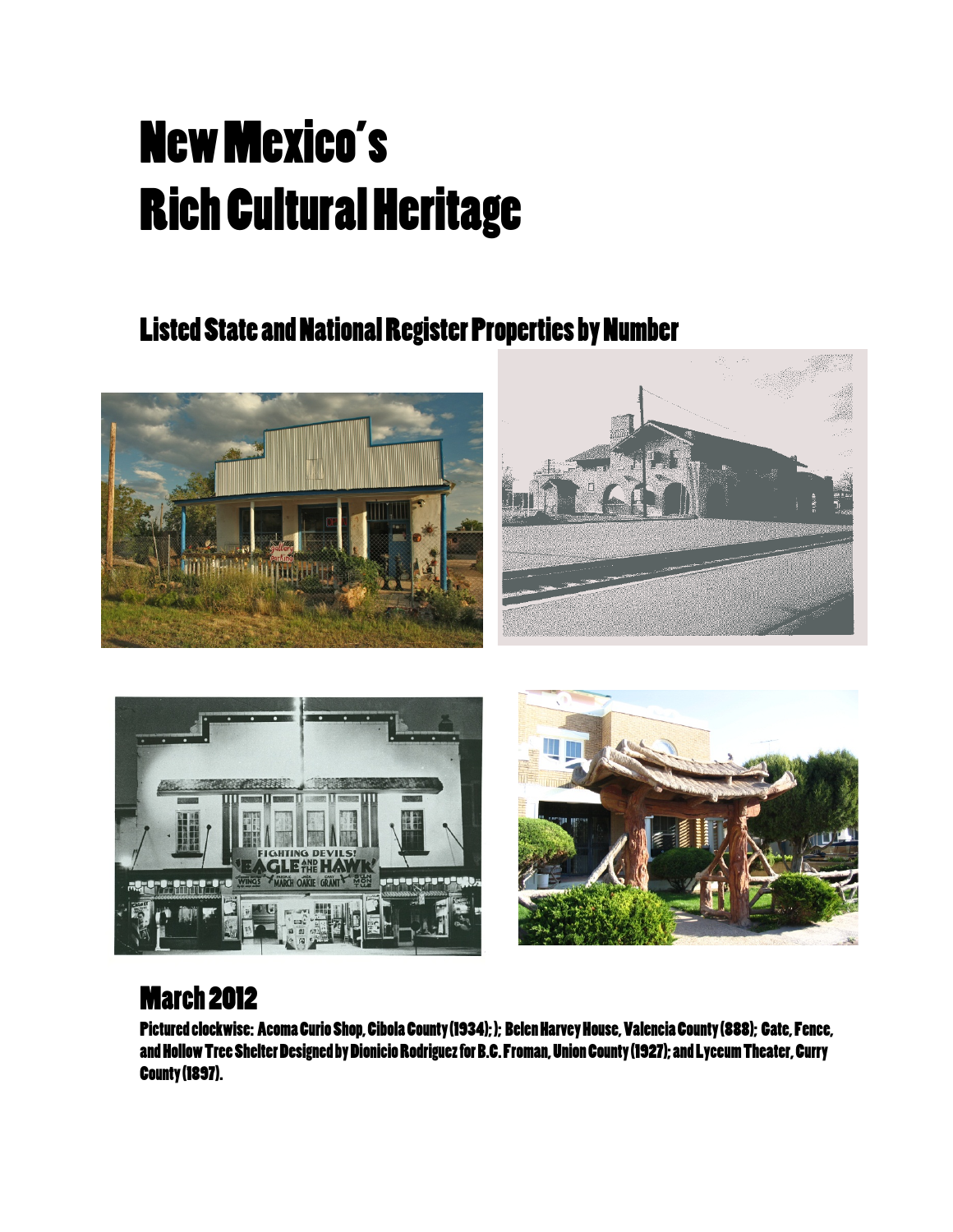Section 3: Arranged by Number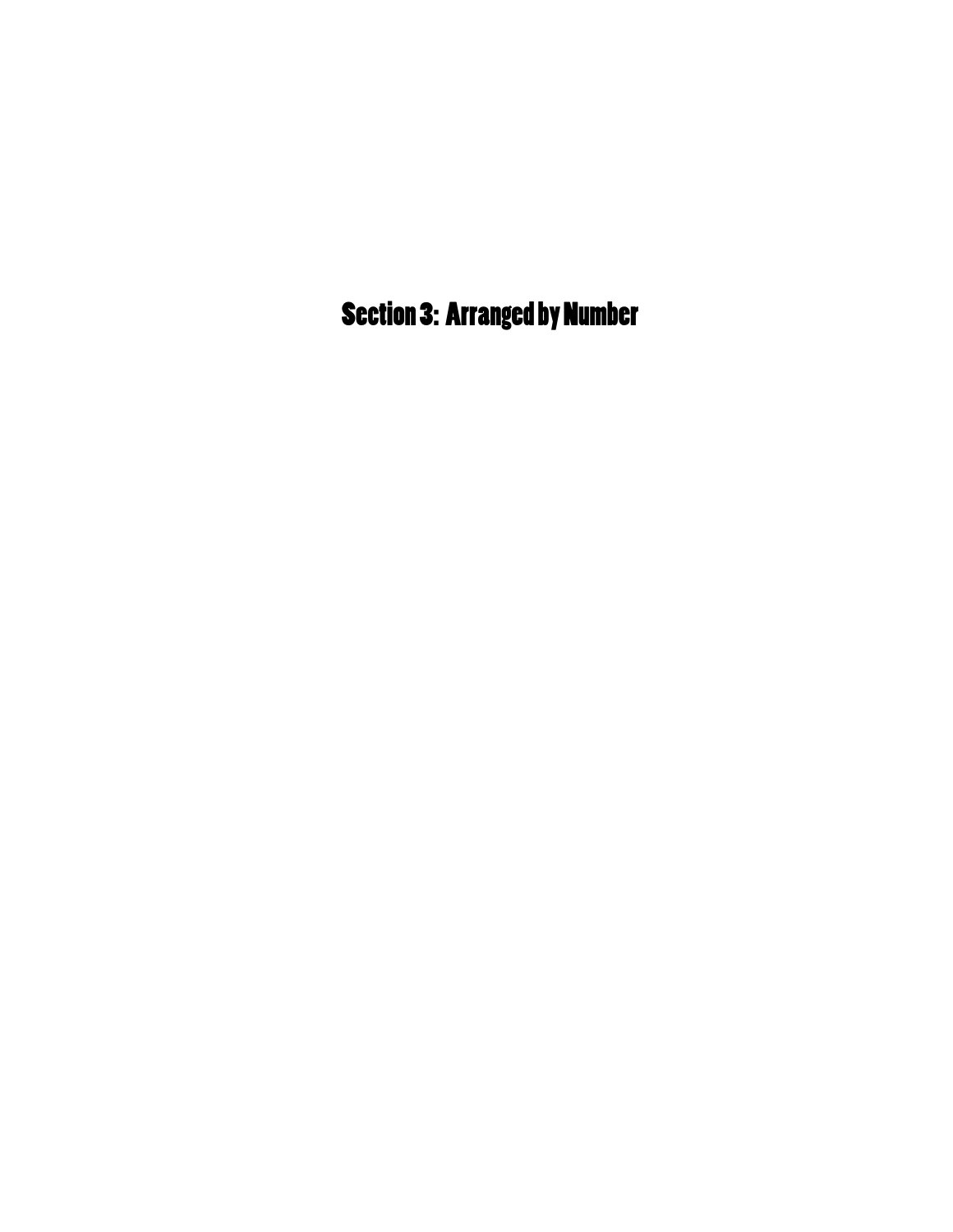## Section 3: Arranged by Number

| File# | <b>Name Of Property</b>                                            | County          | City               | <b>SR Date</b> | <b>NR Date</b> |
|-------|--------------------------------------------------------------------|-----------------|--------------------|----------------|----------------|
| 1     | Abo Mission Ruin NHL                                               | Torrance        | Scholle            |                | 10/15/1966     |
| 2     | Anderson Basin NHL                                                 | Roosevelt       | Portales           |                | 10/15/1966     |
| 3     | Aztec Mill                                                         | Colfax          | Cimarron           |                |                |
| 4     | Barrio de Analco National Register<br><b>Historic District NHL</b> | Santa Fe        | Santa Fe           |                | 11/24/1968     |
| 5     | Big Bead Mesa NHL                                                  | Sandoval        | Casa Salazar       |                | 10/15/1966     |
| 6     | Blumenschein, Ernest L., House NHL                                 | Taos            | Taos               |                | 10/15/1966     |
| 7     | <b>Carlsbad Reclamation Project NHL</b>                            | Eddy            | Carlsbad           |                | 10/15/1966     |
| 8     | Carson, Kit, House NHL                                             | Taos            | Taos               |                | 10/15/1966     |
| 9     | Folsom Man Site NHL                                                | Colfax          | Folsom             |                | 10/15/1966     |
| 10    | Hawikuh Ruin NHL                                                   | <b>McKinley</b> | Zuni Pueblo        |                | 10/15/1966     |
| 11    | Las Trampars Historic District NHL                                 | Taos            | Las Trampas        |                | 5/28/1967      |
| 12    | <b>Lincoln Historic District NHL</b>                               | Lincoln         | Lincoln            |                | 10/15/1966     |
| 13    | Los Alamos Scientific Laboratory NHL                               | Los Alamos      | Los Alamos         |                | 10/15/1966     |
| 14    | Mesilla Plaza NHL                                                  | Dona Ana        | Mesilla            |                | 10/15/1966     |
| 15    | Old Fort Ruin                                                      | Rio Arriba      | <b>Blanco</b>      |                | 1/21/1987      |
| 16    | Ortiz, Nicholas and Antonio Jose,<br>Houses                        | Santa Fe        | Santa Fe           |                |                |
| 17    | Palace of the Governors NHL                                        | Santa Fe        | Santa Fe           |                | 10/15/1966     |
| 18    | Acoma Pueblo NHL                                                   | Cibola          | Acoma Pueblo       |                | 10/15/1966     |
| 19    | Puye Ruins NHL                                                     | Rio Arriba      | Santa Clara Pueblo |                | 10/15/1966     |
| 20    | Raton Pass NHL                                                     | Colfax          | Raton              |                | 10/15/1966     |
| 21    | Salmon Ruin                                                        | San Juan        | Bloomfield         |                | 9/4/1970       |
| 22    | Sandia Cave NHL                                                    | Sandoval        | San Antonito       |                | 10/15/1966     |
| 23    | San Estevan de Acoma Mission<br>Church NHL                         | Cibola          | Acoma Pueblo       |                | 4/15/1970      |
| 24    | San Francisco de Assisi Mission<br>Church NHL                      | Taos            | Ranchos de Taos    |                | 4/15/1970      |
| 25    | San Gabriel de Yungue-Ouinge NHL                                   | Rio Arriba      | San Juan Pueblo    |                | 10/15/1966     |
| 26    | San Jose de Gracia Church and<br><b>Collections NHL</b>            | Taos            | Las Trampas        |                | 10/15/1970     |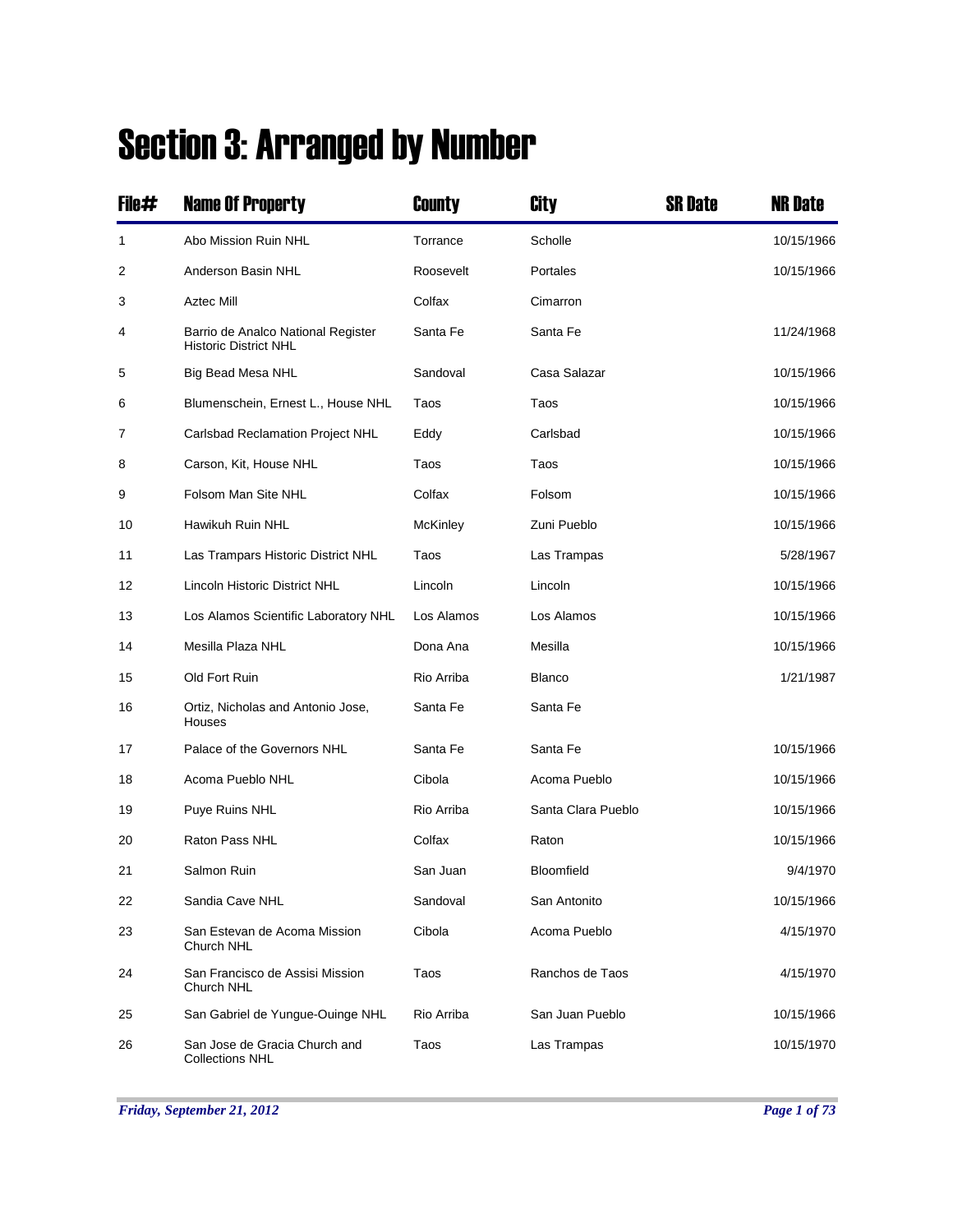| File# | <b>Name Of Property</b>                      | County     | City                | <b>SR Date</b> | <b>NR Date</b> |
|-------|----------------------------------------------|------------|---------------------|----------------|----------------|
| 27    | Santa Fe Plaza NHL                           | Santa Fe   | Santa Fe            |                | 10/15/1966     |
| 28    | Saint James Hotel                            | Colfax     | Cimarron            |                |                |
| 29    | Three Corn Ruin                              | San Juan   | <b>Blanco</b>       |                | 1/21/1987      |
| 30    | <b>Trinity Site NHL</b>                      | Socorro    | Bingham             | 12/20/1968     | 10/15/1966     |
| 31    | Two Grey Hills Archeological District        | San Juan   | Two Grey Hills      | 12/20/1968     |                |
| 32    | Wagon Mound/Santa Clara Canyon<br><b>NHL</b> | Mora       | Wagon Mound         | 12/20/1968     | 10/15/1966     |
| 33    | Watrous/La Junta NHL                         | Mora       | Watrous             | 12/20/1968     | 10/15/1966     |
| 34    | Dorsey, Stephen W. Mansion                   | Colfax     | Abbott              | 2/21/1969      | 9/1/1970       |
| 35    | Fort Cummings                                | Luna       | Deming              | 2/21/1969      |                |
| 36    | Fort Fillmore                                | Dona Ana   | Las Cruces          | 2/21/1969      | 7/30/1974      |
| 37    | Las Cocinitas                                | Sandoval   | Bernalillo          | 2/21/1969      |                |
| 38    | Mogollon Historic District                   | Catron     | Mogollon            | 2/21/1969      | 9/10/1987      |
| 39    | San Felipe de Neri Church                    | Bernalillo | Albuquerque         | 2/21/1969      | 10/1/1969      |
| 40    | <b>Shakespeare Cemetery</b>                  | Hidalgo    | Lordsburg           | 2/21/1969      |                |
| 41    | Shakespeare Ghost Town                       | Hidalgo    | Lordsburg           | 2/21/1969      | 7/1/1973       |
| 42    | Deming Main Post Office                      | Luna       | Deming              | 11/17/2000     | 2/23/1990      |
| 43    | <b>White Oaks Historic District</b>          | Lincoln    | <b>White Oaks</b>   | 2/21/1969      | 9/4/1970       |
| 44    | Amador Building                              | Dona Ana   | Las Cruces          | 3/21/1969      |                |
| 45    | Cordova, Laureano Mill                       | Taos       | Vadito              | 3/21/1969      | 11/5/1974      |
| 46    | Fort Craig                                   | Socorro    | San Antonio         | 3/21/1969      | 10/15/1970     |
| 47    | Fort Selden                                  | Dona Ana   | Radium Springs      | 3/21/1969      | 7/9/1970       |
| 48    | Giusewa (Jemez State Monument)               | Sandoval   | Jemez Springs       | 3/20/1969      | 3/14/1973      |
| 49    | Glorieta Pass Battlefield NHL                | Santa Fe   | Glorieta            | 3/21/1969      | 10/15/1966     |
| 50    | Bent, Governor, House                        | Taos       | Taos                | 3/21/1969      | 11/16/1978     |
| 51    | Ranchos de Taos Plaza                        | Taos       | Ranchos de Taos     | 3/21/1969      | 10/2/1978      |
| 52    | Three Rivers Petroglyph and Pueblo<br>Site   | Otero      | <b>Three Rivers</b> | 3/21/1969      |                |
| 53    | Alvarado Hotel Complex (REMOVED<br>SR & NR)  | Bernalillo | Albuquerque         | 5/23/1969      |                |
| 54    | Armijo, Nestor, House                        | Dona Ana   | Las Cruces          | 5/23/1969      | 12/12/1976     |
| 55    | <b>Aztec Ruins National Monument</b>         | San Juan   | Aztec               | 5/21/1971      | 10/15/1966     |

*Friday, September 21, 2012 Page 2 of 73*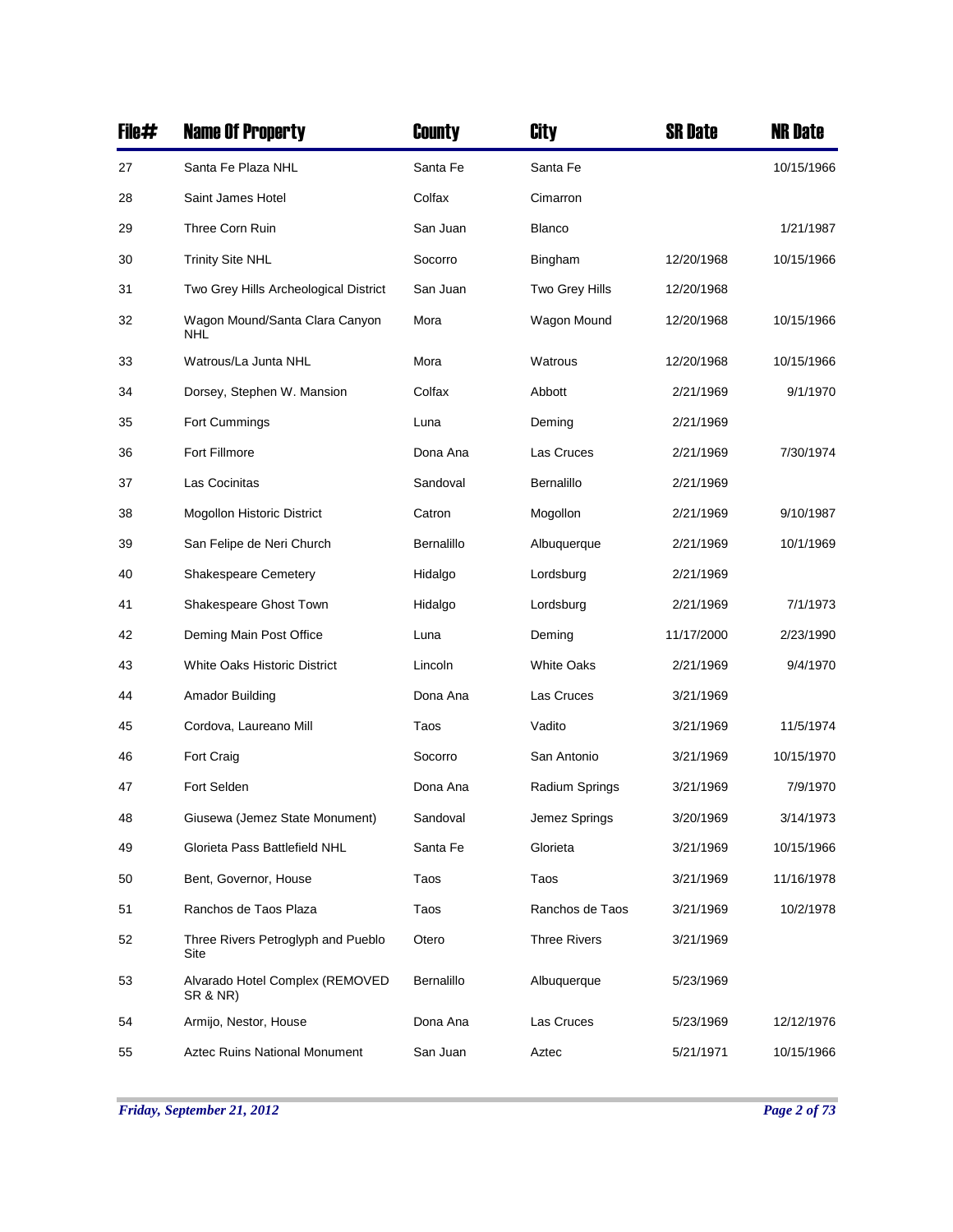| File# | <b>Name Of Property</b>                                                                                | County     | City             | SR Date   | <b>NR Date</b> |
|-------|--------------------------------------------------------------------------------------------------------|------------|------------------|-----------|----------------|
| 56    | <b>Bandelier National Monument (2)</b><br>portions) NHL and CCC National<br>Register Historic District | Santa Fe   | Los Alamos       | 5/21/1971 | 5/28/1987      |
| 56    | <b>Bandelier National Monument (2)</b><br>portions) NHL and CCC National<br>Register Historic District | Los Alamos | Los Alamos       | 5/21/1971 | 5/28/1987      |
| 56    | <b>Bandelier National Monument (2)</b><br>portions) NHL and CCC National<br>Register Historic District | Sandoval   | Los Alamos       | 5/21/1971 | 5/28/1987      |
| 56    | <b>Bandelier National Monument (2)</b><br>portions) NHL and CCC National<br>Register Historic District | Santa Fe   | Los Alamos       | 5/21/1971 | 10/15/1966     |
| 56    | <b>Bandelier National Monument (2)</b><br>portions) NHL and CCC National<br>Register Historic District | Sandoval   | Los Alamos       | 5/21/1971 | 10/15/1966     |
| 56    | <b>Bandelier National Monument (2)</b><br>portions) NHL and CCC National<br>Register Historic District | Los Alamos | Los Alamos       | 5/21/1971 | 10/15/1966     |
| 57    | <b>Chaco Culture National Historical Park</b>                                                          | McKinley   | Thoreau          | 5/21/1971 | 10/15/1966     |
| 58    | Delgado, Felipe, House                                                                                 | Santa Fe   | Santa Fe         | 5/23/1969 |                |
| 59    | El Morro National Monument and<br>Collections                                                          | Cibola     | El Morro         | 5/21/1971 | 10/15/1966     |
| 60    | <b>Fort Stanton Historic District</b>                                                                  | Lincoln    | Capitan          | 5/23/1969 | 4/13/1973      |
| 60    | Fort Stanton Historic District                                                                         | Lincoln    | Capitan          | 5/23/1969 | 1/14/2000      |
| 61    | <b>Fort Union National Monument</b>                                                                    | Mora       | Watrous          | 5/23/1969 | 10/15/1966     |
| 62    | Gallegos, Padre, House                                                                                 | Santa Fe   | Santa Fe         | 5/23/1969 |                |
| 63    | Gila Cliff Dwellings National Monument                                                                 | Catron     | Gila Hot Springs | 5/21/1971 | 10/15/1966     |
| 64    | Gran Quivira National Monument and<br>Collections                                                      | Socorro    | Gran Quivira     | 5/21/1971 | 10/15/1966     |
| 64    | Gran Quivira National Monument and<br>Collections                                                      | Torrance   | Gran Quivira     | 5/21/1971 | 10/15/1966     |
| 65    | Hinojos, Francisca, House                                                                              | Santa Fe   | Santa Fe         | 5/23/1969 |                |
| 66    | Holmes Group (Formerly Holmes Site<br>NHL)                                                             | San Juan   | La Plata         | 5/9/1986  |                |
| 67    | Lobato, Roque, House                                                                                   | Santa Fe   | Santa Fe         | 5/23/1969 |                |
| 68    | Los Alamos Ranch School                                                                                | Los Alamos | Los Alamos       | 5/23/1969 |                |
| 69    | Los Portales                                                                                           | Cibola     | Cebolleta        | 5/23/1969 |                |
| 70    | Manzano Day School (La Glorietta)                                                                      | Bernalillo | Albuquerque      | 5/23/1969 | 8/19/1983      |
| 71    | Oratorio de San Buenaventura                                                                           | Santa Fe   | Chimayo          | 5/23/1969 |                |
| 72    | Our Lady of Guadalupe Church                                                                           | Santa Fe   | Santa Fe         | 5/23/1969 |                |

*Friday, September 21, 2012 Page 3 of 73*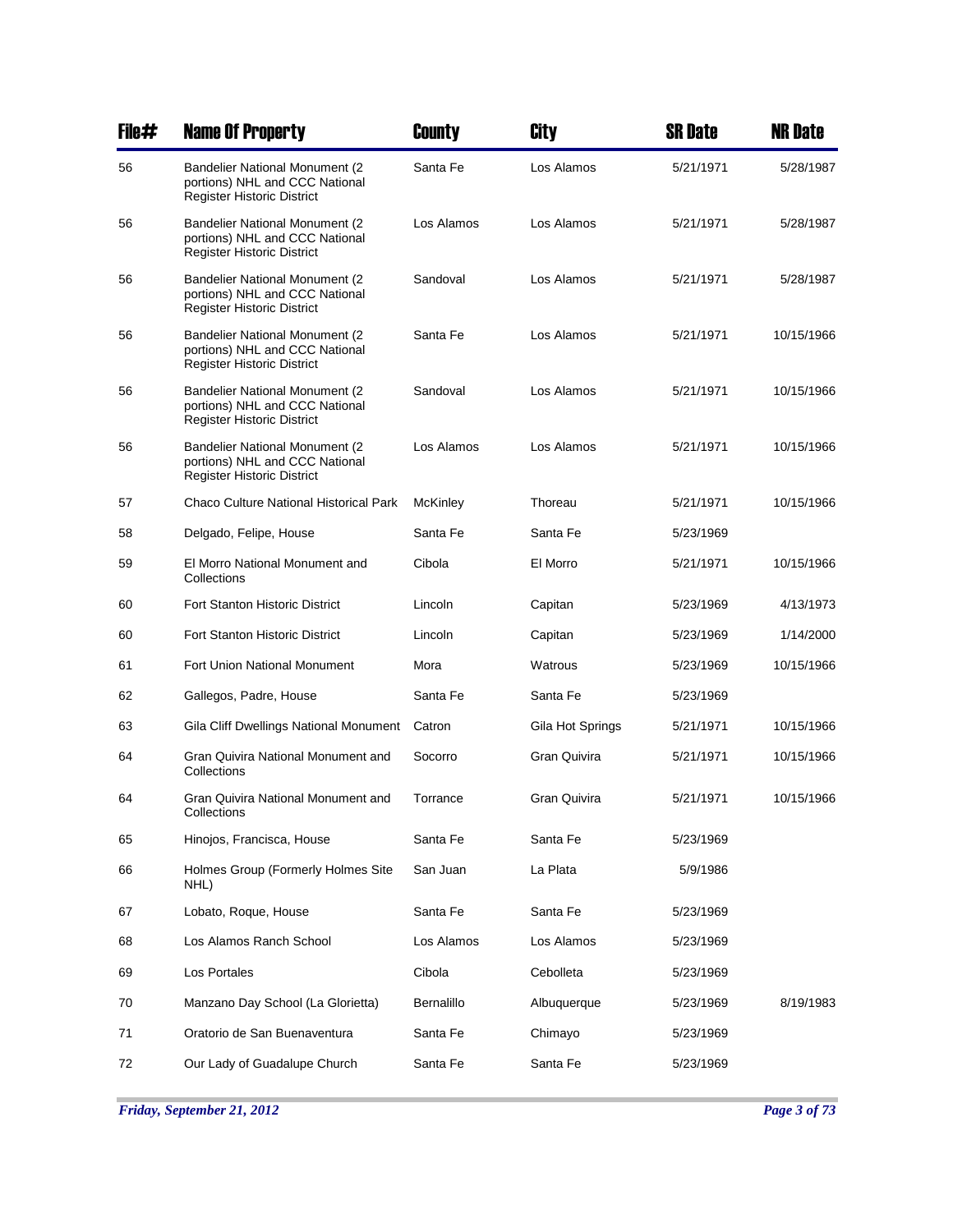| File# | <b>Name Of Property</b>                                | County     | City                | <b>SR Date</b> | <b>NR Date</b> |
|-------|--------------------------------------------------------|------------|---------------------|----------------|----------------|
| 73    | Our Lady of the Immaculate<br><b>Conception Church</b> | Valencia   | Tome                | 5/23/1969      |                |
| 74    | Pecos National Monument and<br><b>Collections NHL</b>  | San Miguel | Pecos               | 5/21/1971      | 7/2/1991       |
| 74    | Pecos National Monument and<br><b>Collections NHL</b>  | San Miguel | Pecos               | 5/21/1971      | 10/15/1966     |
| 75    | Plaza del Cerro                                        | Santa Fe   | Chimayo             | 5/23/1969      | 7/17/1972      |
| 76    | Rodriguez, Juan, House                                 | Santa Fe   | Santa Fe            | 5/23/1969      |                |
| 77    | <b>Seven Rivers</b>                                    | Eddy       | <b>Seven Rivers</b> | 5/23/1969      |                |
| 78    | Talpa Altar Screen                                     | Taos       | Talpa               | 5/23/1969      |                |
| 79    | Tully, Pinckney R., House                              | Santa Fe   | Santa Fe            | 5/23/1969      | 11/5/1974      |
| 80    | Vigil, Donaciano, House                                | Santa Fe   | Santa Fe            | 5/23/1969      | 6/28/1972      |
| 81    | Borrego, House                                         | Santa Fe   | Santa Fe            | 7/18/1969      |                |
| 82    | Boyle, House                                           | Santa Fe   | Santa Fe            | 7/18/1969      |                |
| 83    | Davey, Randall, House                                  | Santa Fe   | Santa Fe            | 7/18/1969      | 7/9/1970       |
| 84    | El Zaguan                                              | Santa Fe   | Santa Fe            | 7/18/1969      |                |
| 85    | Folsom Hotel                                           | Union      | Folsom              | 7/18/1969      | 5/14/1987      |
| 86    | <b>Folsom Museum</b>                                   | Union      | Folsom              | 7/18/1969      |                |
| 87    | Fort Marcy Ruins                                       | Santa Fe   | Santa Fe            | 7/18/1969      | 4/14/1975      |
| 88    | La Conquistadora                                       | Santa Fe   | Santa Fe            | 7/18/1969      |                |
| 89    | Reredos of Our Lady of Light                           | Santa Fe   | Santa Fe            | 7/20/1979      | 9/4/1970       |
| 90    | Rosario Chapel and Cemetery                            | Santa Fe   | Santa Fe            | 7/18/1969      |                |
| 91    | Sena Plaza                                             | Santa Fe   | Santa Fe            | 7/18/1969      |                |
| 92    | Apache Creek Ruin                                      | Catron     | Apache Creek        | 9/12/1969      |                |
| 93    | <b>Bat Cave</b>                                        | Catron     | Horse Springs       | 9/12/1969      | 4/23/1976      |
| 94    | Castles of the Chama Ruin                              | Rio Arriba | Llaves              | 9/20/1969      | 5/14/1989      |
| 95    | Cebolleta Ruin                                         | Cibola     | Cebolleta           | 5/23/1969      |                |
| 96    | Cienega Ruins                                          | Cibola     | El Morro            | 9/12/1969      |                |
| 97    | Colina Verde Ruin                                      | Santa Fe   | Lamy                | 9/12/1969      |                |
| 98    | Crumbled House Archeological District                  | San Juan   | Two Grey Hills      | 9/12/1969      |                |
| 99    | Escondido Ruin                                         | Otero      | Orogrande           | 9/12/1969      |                |
| 100   | Frances Canyon Ruin                                    | Rio Arriba | Blanco              | 9/12/1969      | 1/21/1987      |

*Friday, September 21, 2012 Page 4 of 73*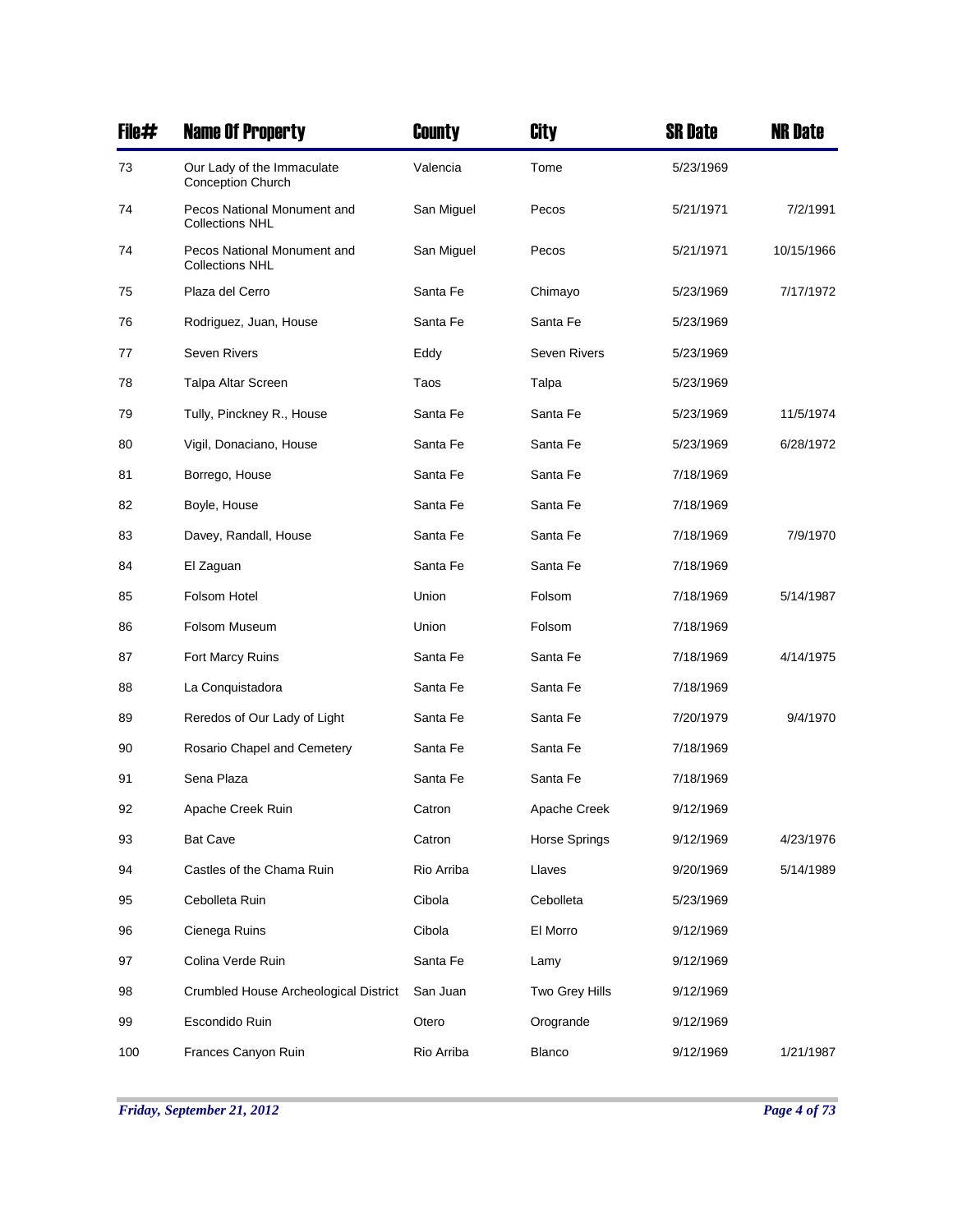| File# | <b>Name Of Property</b>                                    | County     | City           | <b>SR Date</b> | <b>NR Date</b> |
|-------|------------------------------------------------------------|------------|----------------|----------------|----------------|
| 100   | Frances Canyon Ruin                                        | Rio Arriba | <b>Blanco</b>  | 9/12/1969      | 9/4/1970       |
| 101   | Gallinas Springs Ruin                                      | Socorro    | Magdalena      | 9/12/1969      | 9/4/1970       |
| 102   | Gigantes Ruin                                              | Cibola     | Ramah          | 9/12/1969      |                |
| 103   | Heshotauthla Ruin                                          | Cibola     | Zuni Pueblo    | 9/12/1969      |                |
| 104   | Kuapa Ruin                                                 | Sandoval   | Pena Blanca    | 12/20/1968     |                |
| 105   | Pictured Cliffs Archeological Site                         | San Juan   | Shiprock       | 9/12/1969      |                |
| 106   | Portales Main Post Office                                  | Roosevelt  | Portales       |                | 2/23/1990      |
| 107   | Pueblo Colorado (North)                                    | Santa Fe   | Galisteo       | 9/12/1969      |                |
| 108   | Pueblo Colorado (South)                                    | Torrance   | Progresso      | 9/12/1969      |                |
| 109   | Pueblo de los Muertos                                      | Cibola     | El Morro       | 9/12/1969      |                |
| 110   | Pueblo Largo                                               | Santa Fe   | Lamy           | 9/12/1969      |                |
| 111   | Galisteo, Pueblo of                                        | Santa Fe   | Lamy           | 9/12/1969      |                |
| 112   | San Cristobal, Pueblo of,<br><b>Archeological District</b> | Santa Fe   | Lamy           | 9/12/1969      |                |
| 113   | San Lazaro Puebo NHL                                       | Santa Fe   | Galisteo       | 9/12/1969      | 10/15/1966     |
| 114   | San Marcos, Pueblo of                                      | Santa Fe   | Cerrillos      | 9/12/1969      | 3/26/1982      |
| 115   | She, Pueblo of                                             | Santa Fe   | Lamy           | 9/12/1969      |                |
| 116   | Sandal Cave                                                | Socorro    | San Antonio    | 9/12/1969      |                |
| 117   | San Juan Mesa Ruin                                         | Sandoval   | Jemez Springs  | 9/12/1969      | 7/9/1970       |
| 118   | Santa Rosa de Lima de Abiquiu                              | Rio Arriba | Abiquiu        | 9/12/1969      | 4/14/1978      |
| 119   | Seton Castle NHL                                           | Santa Fe   | Santa Fe       | 5/18/1973      | 10/15/1966     |
| 120   | Skunk Springs Archeological District                       | San Juan   | Two Grey Hills | 9/12/1969      |                |
| 121   | Soldado Ruin                                               | Cibola     | Zuni Pueblo    | 9/12/1969      |                |
| 122   | Tabira Ruin (Pueblo Blanco South)                          | Torrance   | Progresso      | 9/12/1969      |                |
| 123   | Tohatchi Village Site                                      | McKinley   | Tohatchi       | 9/12/1969      |                |
| 124   | <b>Tsiping Archeological District</b>                      | Rio Arriba | Canones        | 12/20/1968     | 9/4/1970       |
| 125   | <b>Tularosa Cave</b>                                       | Catron     | Aragon         | 9/12/1969      |                |
| 126   | <b>Woodrow Ruin State Monument</b>                         | Grant      | Cliff          | 5/23/1969      | 7/9/1970       |
| 127   | Yellow Adobe Site                                          | San Juan   | Two Grey Hills | 9/12/1969      |                |
| 128   | Yellow House Ruin                                          | Cibola     | Zuni Pueblo    | 9/12/1969      |                |
| 129   | Galisteo Historic District                                 | Santa Fe   | Galisteo       | 10/17/1969     |                |

*Friday, September 21, 2012 Page 5 of 73*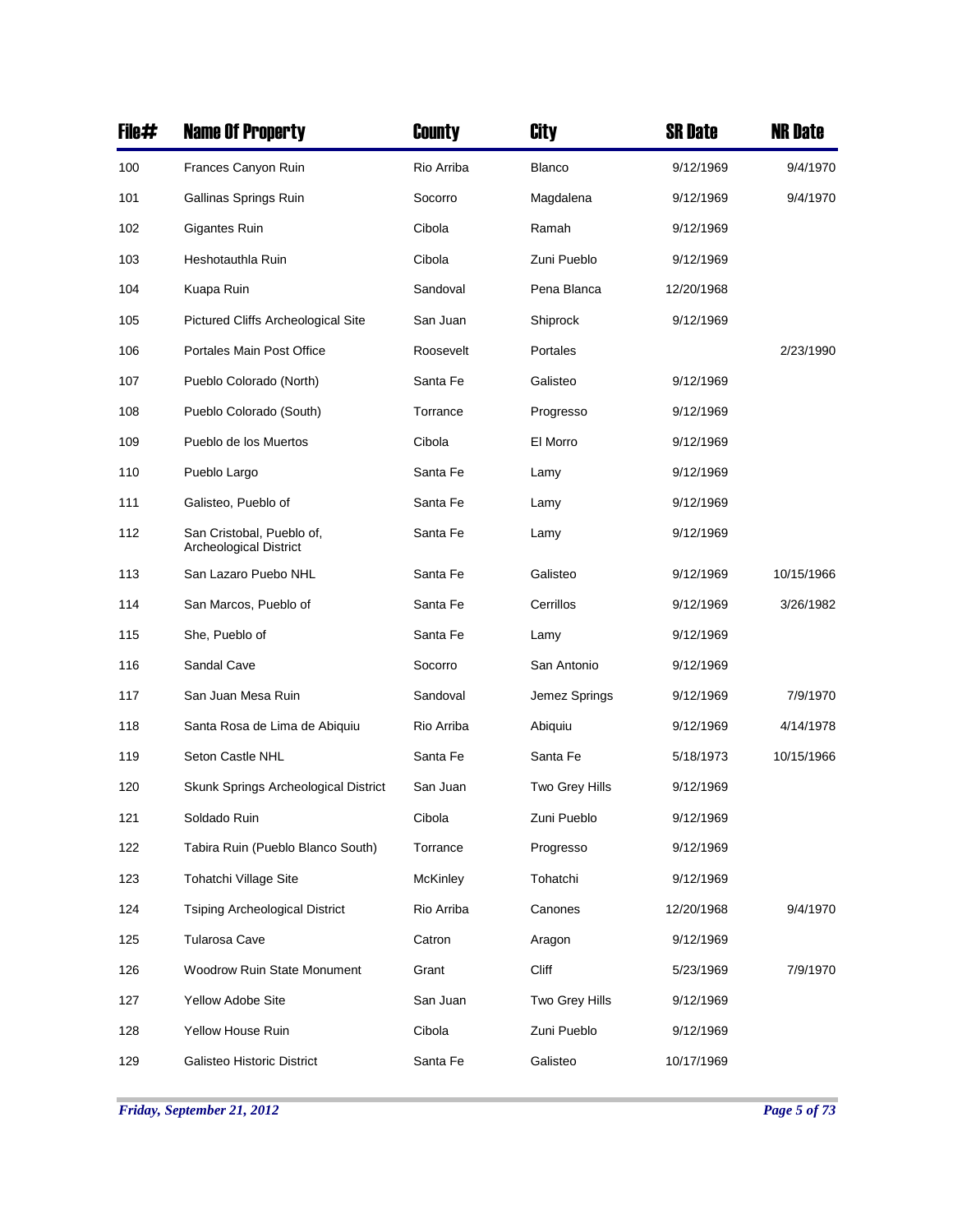| File# | <b>Name Of Property</b>                                       | County     | City               | SR Date    | <b>NR Date</b> |
|-------|---------------------------------------------------------------|------------|--------------------|------------|----------------|
| 130   | Huning Merchantile and House                                  | Valencia   | Los Lunas          | 10/17/1969 |                |
| 131   | Loma Parda                                                    | Mora       | Watrous            | 10/17/1969 |                |
| 132   | Tsicumo                                                       | Rio Arriba | Santa Clara Pueblo | 10/17/1969 |                |
| 133   | <b>Bell Ranch Headquarters</b>                                | San Miguel | Conchas            | 11/21/1969 | 10/6/1970      |
| 134   | Christ-in-the-Desert Monastery                                | Rio Arriba | Ghost Ranch        | 11/21/1969 |                |
| 135   | Church of the Immaculate Conception<br>& Campo Santo          | Harding    | Gallegos Ranch     | 11/21/1969 |                |
| 136   | <b>Cumbres &amp; Toltec Scenic Railroad</b>                   | Rio Arriba | Chama              | 11/20/1969 | 1/2/1974       |
| 137   | McNees Crossing (REMOVED NR see<br>HPD 203)                   | Union      | Seneca             | 11/21/1969 | 10/6/1970      |
| 138   | Sacred Heart Church                                           | Harding    | <b>Bueyeros</b>    | 11/21/1969 |                |
| 139   | Fort Sumner State Monument                                    | De Baca    | Fort Sumner        | 1/9/1970   | 8/13/1974      |
| 140   | Ilfeld, Charles Building                                      | San Miguel | Las Vegas          | 1/9/1970   |                |
| 141   | La Conquistadora Chapel                                       | Santa Fe   | Santa Fe           | 1/9/1970   |                |
| 142   | La Cueva Historic District                                    | Mora       | La Cueva           | 1/9/1970   | 5/25/1973      |
| 143   | Rancho de Los Luceros (formerly<br>Hacienda)                  | Rio Arriba | Alcalde            | 1/9/1970   | 10/20/1983     |
| 144   | <b>National Park Service Southwest</b><br>Regional Office NHL | Santa Fe   | Santa Fe           | 5/21/1971  | 10/6/1970      |
| 145   | San Jon Site                                                  | Quay       | San Jon            | 1/9/1970   |                |
| 146   | Socorro Historic District (REMOVED<br>SR)                     | Socorro    | Socorro            | 1/9/1970   |                |
| 147   | Saint Vrain's Mill                                            | Mora       | Mora               | 1/9/1970   | 8/28/1973      |
| 148   | Goddard Rocket Collection, Roswell<br>Museum                  | Chaves     | Roswell            | 2/20/1970  |                |
| 149   | Orchard Ranch                                                 | Harding    | Mills              | 2/20/1970  |                |
| 150   | San Miquel Del Vado Historic District                         | San Miguel | San Miguel         | 2/20/1970  | 7/17/1972      |
| 151   | Vigil, Rufina, House                                          | Socorro    | Socorro            | 3/20/1970  | 2/20/1991      |
| 152   | Alamogordo Site                                               | Otero      | Alamogordo         | 3/20/1970  | 4/13/1998      |
| 153   | Baca, Juan Jose, House                                        | Socorro    | Socorro            | 3/20/1970  |                |
| 154   | Baca, Severo, House (REMOVED SR<br>& NR)                      | Socorro    | Socorro            | 3/20/1970  | 8/13/1974      |
| 155   | <b>Burro Tanks Site</b>                                       | Chaves     | Maljamar           | 3/20/1970  |                |
| 156   | <b>Feather Cave</b>                                           | Lincoln    | Lincoln            | 3/20/1970  | 11/20/1974     |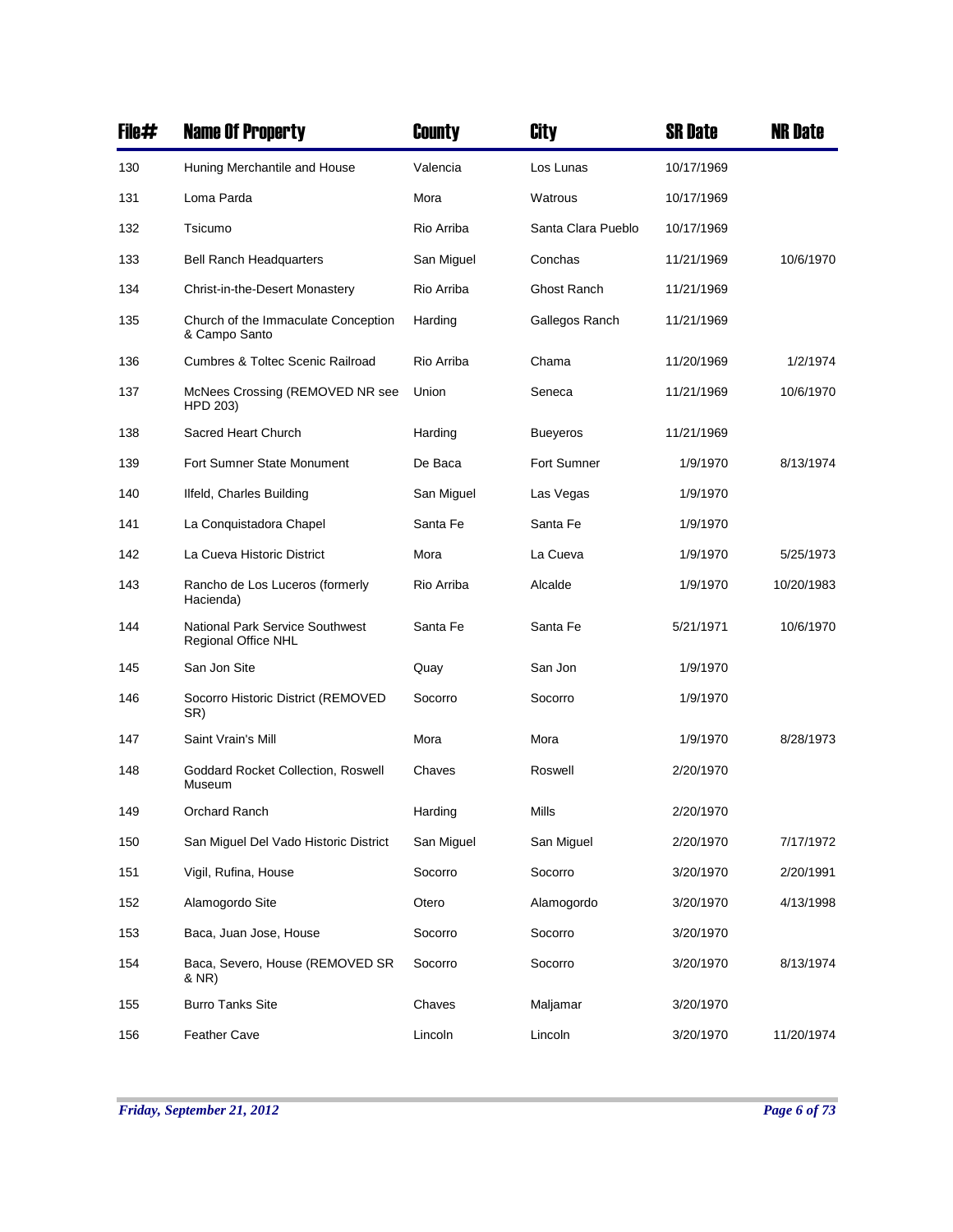| File# | <b>Name Of Property</b>                     | County    | City               | <b>SR Date</b> | <b>NR Date</b> |
|-------|---------------------------------------------|-----------|--------------------|----------------|----------------|
| 157   | Garcia, Juan Nepomuceno, House              | Socorro   | Socorro            | 3/20/1970      | 2/20/1991      |
| 158   | Garcia, Juan Nepomuceno, Opera<br>House     | Socorro   | Socorro            | 3/20/1970      | 8/13/1974      |
| 159   | Lusk Ranch Site                             | Eddy      | Carlsbad           | 3/20/1970      |                |
| 160   | <b>Mescalero Sands Site</b>                 | Chaves    | Caprock            | 3/20/1970      |                |
| 161   | Mockingbird Gap Archeological Site          | Socorro   | Bingham            | 3/20/1970      |                |
| 162   | <b>Monument Springs Site</b>                | Lea       | Monument           | 3/20/1970      |                |
| 163   | Fort Wingate-Zuni Wagon Road, Old           | Multiple  | Agua Fria Springs  | 3/20/1970      |                |
| 164   | Our Lady of Sorrows Church                  | Sandoval  | Bernalillo         | 3/20/1970      | 4/29/1977      |
| 165   | Santa Ana, Pueblo of                        | Sandoval  | Santa Ana Pueblo   | 3/13/1972      | 11/1/1974      |
| 166   | Raton Museum (REMOVED SR)                   | Colfax    | Raton              | 3/20/1970      |                |
| 167   | Rattlesnake Draw Site                       | Lea       | <b>Buckeye</b>     | 3/20/1970      |                |
| 168   | Red Tank (Boot Hill) Archeological Site     | Eddy      | Maljamar           | 3/20/1970      |                |
| 169   | Zuni Mission Church, Restored               | McKinley  | Zuni Pueblo        | 3/20/1970      |                |
| 170   | <b>Shuler Theater</b>                       | Colfax    | Raton              | 3/20/1970      |                |
| 171   | <b>Taylor Peak Site</b>                     | Lea       | Maljamar           | 3/20/1970      |                |
| 172   | Alamo Springs Stage Station                 | Otero     | Alamo Mt.          | 4/24/1970      |                |
| 173   | <b>Butterfield Overland Mail Route</b>      | Multiple  | Multiple           | 4/24/1970      |                |
| 174   | Camino Real                                 | Multiple  | Ranchos de Taos    | 4/24/1970      |                |
| 175   | Goodnight-Loving Trail                      | Multiple  | Fort Sumner        | 4/24/1970      |                |
| 176   | Grzelachowski, Alexander House and<br>Store | Guadalupe | Puerto de Luna     | 4/24/1970      | 6/24/1993      |
| 177   | La Capilla de Santa Rosa                    | Guadalupe | Santa Rosa         | 4/24/1970      |                |
| 178   | Pecos River Route                           | Multiple  | Multiple           | 4/24/1970      |                |
| 179   | Percha Bank                                 | Sierra    | Kingston           | 4/24/1970      |                |
| 180   | Raton to Santa Fe Stage Route               | Multiple  | Multiple           | 4/24/1970      |                |
| 181   | Santa Fe to El Paso Stage Route             | Multiple  | Multiple           | 4/24/1970      |                |
| 182   | Santa Fe to Prescott Stage Route            | Multiple  | Multiple           | 4/24/1970      |                |
| 183   | Santa Fe Trail                              | Multiple  | Multiple           | 4/24/1970      |                |
| 184   | Zuni-Rio Grande Trail                       | Multiple  | Multiple           | 4/24/1970      |                |
| 185   | Abraham, David, House                       | Grant     | <b>Silver City</b> | 5/22/1970      |                |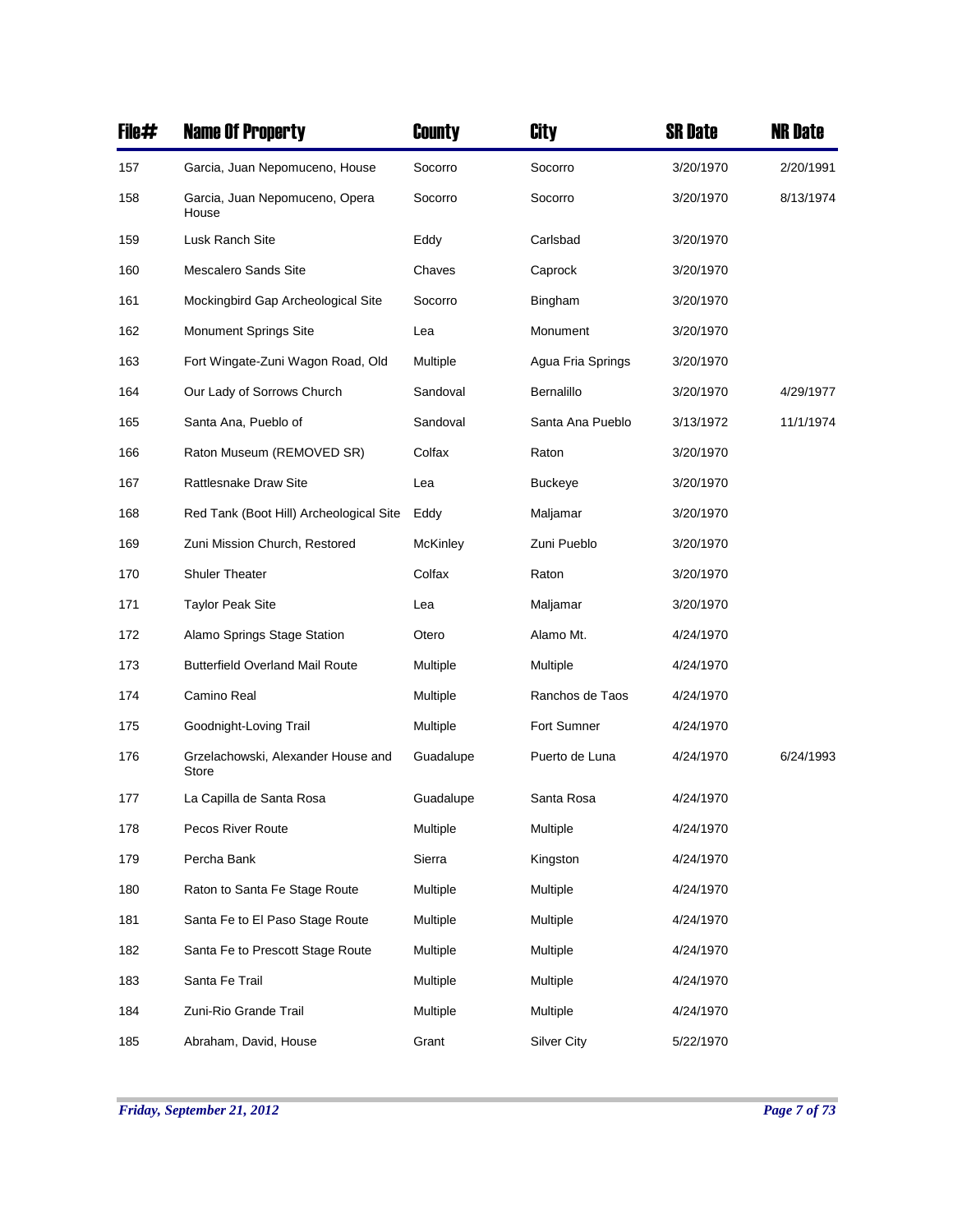| File# | <b>Name Of Property</b>                                | County     | City               | <b>SR Date</b> | <b>NR Date</b> |
|-------|--------------------------------------------------------|------------|--------------------|----------------|----------------|
| 186   | Ailman, H. B., House                                   | Grant      | <b>Silver City</b> | 5/22/1970      | 5/12/1975      |
| 187   | <b>Cimarron Historic District</b>                      | Colfax     | Cimarron           | 5/22/1970      | 4/3/1973       |
| 188   | El Santuario de Chimayo NHL                            | Santa Fe   | Chimayo            | 5/22/1970      | 4/15/1970      |
| 188   | El Santuario de Chimayo NHL                            | Santa Fe   | Chimayo            | 12/20/1968     | 4/15/1970      |
| 189   | L. C. Ranch Headquarters                               | Grant      | Gila               | 5/22/1970      | 12/6/1978      |
| 190   | Maher, Martin, House                                   | Grant      | <b>Silver City</b> | 5/22/1970      |                |
| 191   | Mills, Melvin W., House                                | Colfax     | Springer           | 5/22/1970      | 10/6/1970      |
| 192   | Pigeon's Ranch                                         | Santa Fe   | Glorieta           | 5/22/1970      |                |
| 193   | <b>Stine/Fleming House</b>                             | Grant      | <b>Silver City</b> | 5/22/1970      |                |
| 194   | Warren, O. S., House                                   | Grant      | <b>Silver City</b> | 5/22/1970      |                |
| 195   | Cundiyo                                                | Santa Fe   | Cundiyo            | 6/26/1970      |                |
| 196   | East Morada at Abiquiu                                 | Rio Arriba | Abiquiu            | 7/31/1970      |                |
| 197   | <b>Silver City Historic District</b>                   | Grant      | <b>Silver City</b> | 7/31/1970      | 5/23/1978      |
| 198   | <b>Stein's Peak Station</b>                            | Hidalgo    | Lordsburg          | 7/31/1970      |                |
| 199   | Cieneguilla Pueblo (LA 16) (aka<br>Tzeguma)            | Santa Fe   | La Cienega         | 8/10/1970      |                |
| 200   | Santa Fe River Sites<br>(16/2, 16/3, 16/4, 16/8, 16/9) | Santa Fe   | Santa Fe           | 8/10/1970      |                |
| 201   | Hatch's Ranch                                          | San Miguel | Chaparito          | 9/25/1970      |                |
| 202   | Martinez, Severino, House                              | Taos       | Taos               | 9/25/1970      | 4/23/1973      |
| 203   | Rabbit Ears (Clayton Complex) NHL                      | Union      | Clayton            | 11/6/1970      | 10/15/1966     |
| 204   | Zuni Salt Lakes                                        | Catron     | Salt Lake          | 11/6/1970      |                |
| 205   | Acequia Madre (east portion)                           | Santa Fe   | Santa Fe           | 12/18/1970     |                |
| 206   | Mexican Canyon (Cloudcroft) Railroad<br>Trestle        | Otero      | Cloudcroft         | 12/18/1970     | 5/7/1979       |
| 207   | Crown Mill                                             | Socorro    | Socorro            | 3/1/1971       |                |
| 208   | <b>Eddy National Bank</b>                              | Eddy       | Carlsbad           | 3/1/1971       | 12/12/1976     |
| 209   | <b>Illinois Brewery</b>                                | Socorro    | Socorro            | 3/1/1971       | 9/2/1975       |
| 210   | Montoya-Gallegos House (REMOVED<br>SR)                 | Sandoval   | Bernalillo         | 3/22/1971      |                |
| 211   | Prince Plaza                                           | Santa Fe   | Santa Fe           | 4/23/1971      |                |
| 212   | <b>Bouquet Ranch</b>                                   | Santa Fe   | Pojoaque           | 5/21/1971      |                |
| 213   | Chapel of San Miguel and Collections                   | Santa Fe   | Santa Fe           | 5/21/1971      |                |

*Friday, September 21, 2012 Page 8 of 73*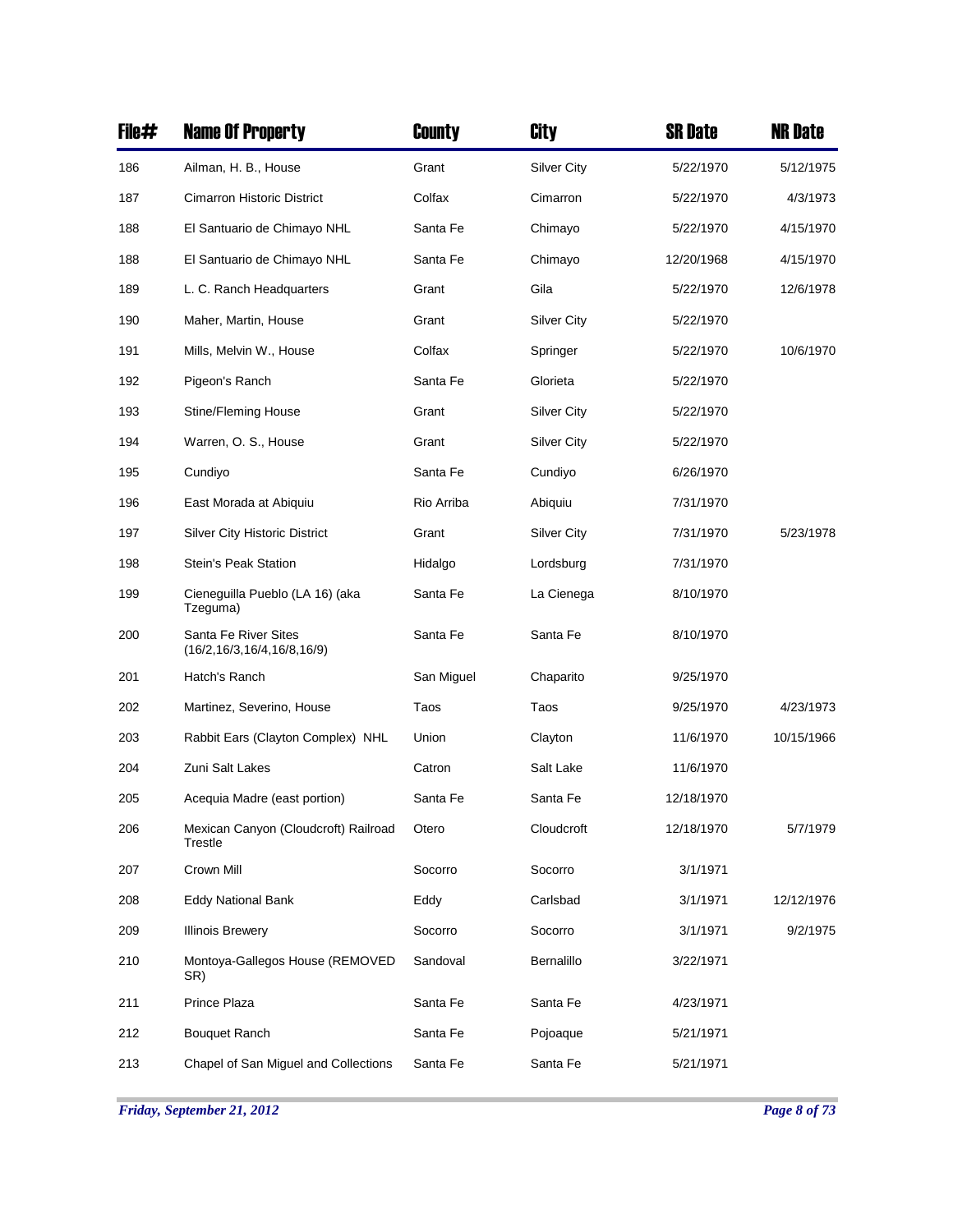| File# | <b>Name Of Property</b>                              | County          | City                    | <b>SR Date</b> | <b>NR Date</b> |
|-------|------------------------------------------------------|-----------------|-------------------------|----------------|----------------|
| 214   | Gila Visitor Center, Collections at the              | Catron          | Gila Hot Springs        | 5/21/1971      |                |
| 215   | Maxwell Museum, Collections at the<br>(UNM)          | Bernalillo      | Albuquerque             | 5/20/1971      |                |
| 216   | Rogers, Millicent Foundation,<br>Collections at the  | Taos            | Taos                    | 5/21/1971      |                |
| 217   | Museum of New Mexico, Collections at<br>the          | Santa Fe        | Santa Fe                | 5/20/1971      |                |
| 218   | Our Lady of Light Chapel                             | Santa Fe        | Santa Fe                | 6/20/1971      |                |
| 219   | Las Golondrinas Ranch Site and<br>Acequia System     | Santa Fe        | La Cienega              | 8/6/1971       | 2/1/1980       |
| 220   | <b>Eklund Hotel</b>                                  | Union           | Clayton                 | 9/20/1971      | 1/17/2002      |
| 221   | Kwilleyleka Ruin                                     | Grant           | Cliff                   | 11/20/1971     |                |
| 222   | Tesugue, Pueblo of (Tatunge)                         | Santa Fe        | <b>Tesuque Pueblo</b>   | 11/22/1971     | 7/16/1973      |
| 223   | Spiegelberg-Spitz House                              | Santa Fe        | Santa Fe                | 11/20/1971     | 5/25/1973      |
| 224   | Santa Cruz de Ojo Caliente, Chapel of                | Taos            | Ojo Caliente            | 12/30/1971     | 4/14/1975      |
| 225   | Kuaua Ruins (Coronado State<br>Monument)             | Sandoval        | Bernalillo              | 12/30/1971     | 1/1/1976       |
| 226   | Masonry Dam of the Rio Puerco                        | Sandoval        | Laguna Pueblo           | 12/30/1971     |                |
| 227   | Montezuma Hotel Complex                              | San Miguel      | Montezuma               | 12/30/1971     | 5/3/1974       |
| 228   | Laguna, Pueblo of                                    | Cibola          | Laguna Pueblo           | 12/30/1971     | 7/19/1973      |
| 229   | Picuris, Pueblo of                                   | Taos            | Picuris Pueblo          | 12/30/1971     | 8/13/1974      |
| 230   | San Ildefonso, Pueblo of                             | Santa Fe        | San Ildefonso<br>Pueblo | 12/30/1971     | 6/20/1974      |
| 231   | Santa Clara, Pueblo of                               | Rio Arriba      | Santa Clara Pueblo      | 12/30/1971     | 11/5/1974      |
| 232   | Zia, Pueblo of                                       | Sandoval        | Zia Pueblo              | 12/30/1971     | 4/3/1973       |
| 233   | San Jose de la Laguna Mission<br>Church and Convento | Cibola          | Laguna Pueblo           | 12/30/1971     | 1/29/1973      |
| 234   | Cochiti, Pueblo of                                   | Sandoval        | Pena Blanca             | 2/1/1972       | 11/20/1974     |
| 235   | Jemez, Pueblo of                                     | Sandoval        | Jemez Pueblo            | 2/1/1972       | 5/2/1977       |
| 236   | San Felipe Pueblo                                    | Sandoval        | San Felipe Pueblo       | 2/1/1972       |                |
| 237   | Santo Domingo Pueblo                                 | Sandoval        | Santo Domingo<br>Pueblo | 2/1/1972       | 12/12/1973     |
| 238   | Quarai Ruin NHL                                      | Torrance        | Punta de Agua           | 2/1/1972       | 10/15/1966     |
| 239   | Manuelito Complex NHL                                | <b>McKinley</b> | Manuelito               | 3/13/1972      | 10/15/1966     |
| 240   | Pope's Wells Site                                    | Eddy            | Carlsbad                | 3/13/1972      |                |

*Friday, September 21, 2012 Page 9 of 73*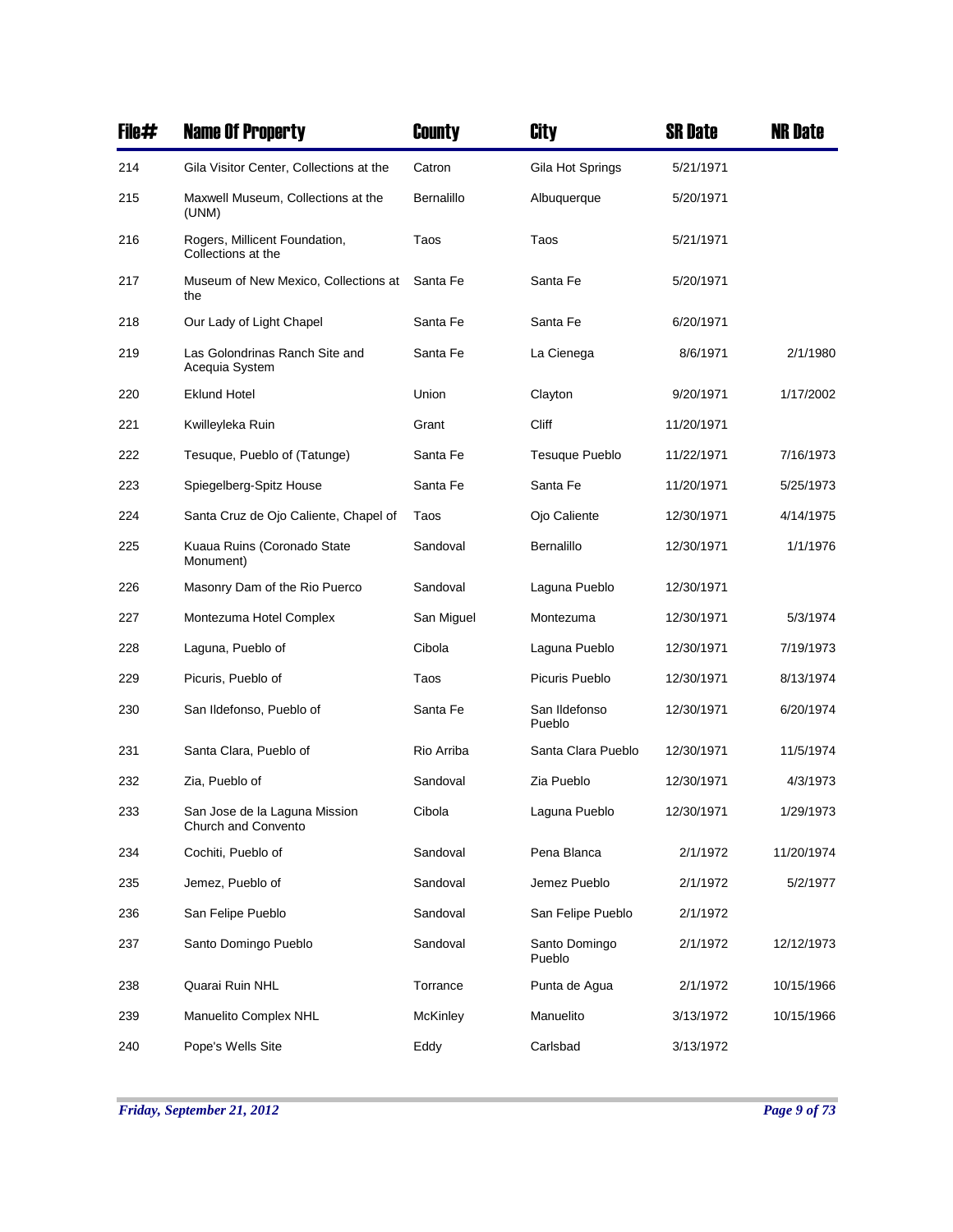| File# | <b>Name Of Property</b>                               | County            | City                     | <b>SR Date</b> | <b>NR Date</b> |
|-------|-------------------------------------------------------|-------------------|--------------------------|----------------|----------------|
| 241   | Nambe, Pueblo of                                      | Santa Fe          | Nambe Pueblo             | 3/13/1972      | 1/21/1974      |
| 242   | Hot Springs Main Post Office (T or C)                 | Sierra            | Truth or<br>Consequences | 4/7/2000       | 2/23/1990      |
| 243   | Taos, Pueblo of, NHL                                  | Taos              | Taos                     | 3/13/1972      | 10/15/1966     |
| 244   | United States Courthouse, Santa Fe                    | Santa Fe          | Santa Fe                 | 3/13/1972      | 5/25/1973      |
| 245   | <b>West Otto Site</b>                                 | Santa Fe          | Stanley                  | 3/13/1972      |                |
| 246   | Chapel of San Miguel del Valle<br>(REMOVED SR)        | Taos              | El Valle                 | 5/30/1972      |                |
| 247   | Isleta, Pueblo of                                     | <b>Bernalillo</b> | Isleta Pueblo            | 5/5/1972       | 9/5/1975       |
| 248   | Barela-Reynolds House                                 | Dona Ana          | Mesilla                  | 5/5/1972       | 1/20/1978      |
| 249   | Crespin, Gregorio, House                              | Santa Fe          | Santa Fe                 | 7/5/1972       | 5/29/1975      |
| 250   | Hogback Ruin (LA 11594)                               | San Juan          | Shiprock                 | 7/5/1972       |                |
| 251   | Mitten Rock Archaeological District                   | San Juan          | Shiprock                 | 7/5/1972       |                |
| 252   | Nogales Cliff House Archaeological<br><b>District</b> | Rio Arriba        | Llaves                   | 7/5/1972       | 5/14/1989      |
| 253   | Prada, Juan Jose, House                               | Santa Fe          | Santa Fe                 | 7/5/1972       |                |
| 254   | San Juan, Pueblo of                                   | Rio Arriba        | San Juan Pueblo          | 7/28/1972      | 7/30/1974      |
| 255   | Zuni, Pueblo of                                       | McKinley          | Zuni Pueblo              | 7/28/1972      | 2/10/1975      |
| 256   | Spanish Log Cabin                                     | Santa Fe          | Santa Fe                 | 7/5/1972       |                |
| 257   | Tome Jail                                             | Valencia          | Tome                     | 7/5/1972       | 10/5/1977      |
| 258   | Tudesqui, Roque, House                                | Santa Fe          | Santa Fe                 | 7/5/1972       |                |
| 259   | <b>Hesch House</b>                                    | Santa Fe          | Santa Fe                 | 9/29/1972      |                |
| 260   | Santa Fe Historic District                            | Santa Fe          | Santa Fe                 | 9/29/1972      | 7/23/1973      |
| 261   | Stone Warehouse                                       | Santa Fe          | Santa Fe                 | 9/29/1972      |                |
| 262   | Tapacito Ruin (LA 2298)                               | Rio Arriba        | Blanco                   | 11/8/1972      | 1/21/1987      |
| 263   | Tucson Gas and Electric Route Sites<br>(14 Sites)     | Cibola            | Zuni Pueblo              | 11/8/1972      |                |
| 264   | Rough Riders Museum, Collections at<br>the            | San Miguel        | Las Vegas                | 12/8/1972      |                |
| 265   | Dice Apartments                                       | San Miguel        | Las Vegas                | 12/8/1972      |                |
| 266   | Exchange Hotel (Remains)                              | San Miguel        | Las Vegas                | 12/8/1972      |                |
| 267   | Las Vegas Plaza Historic District<br>(MRA)            | San Miguel        | Las Vegas                | 12/8/1972      | 12/16/1974     |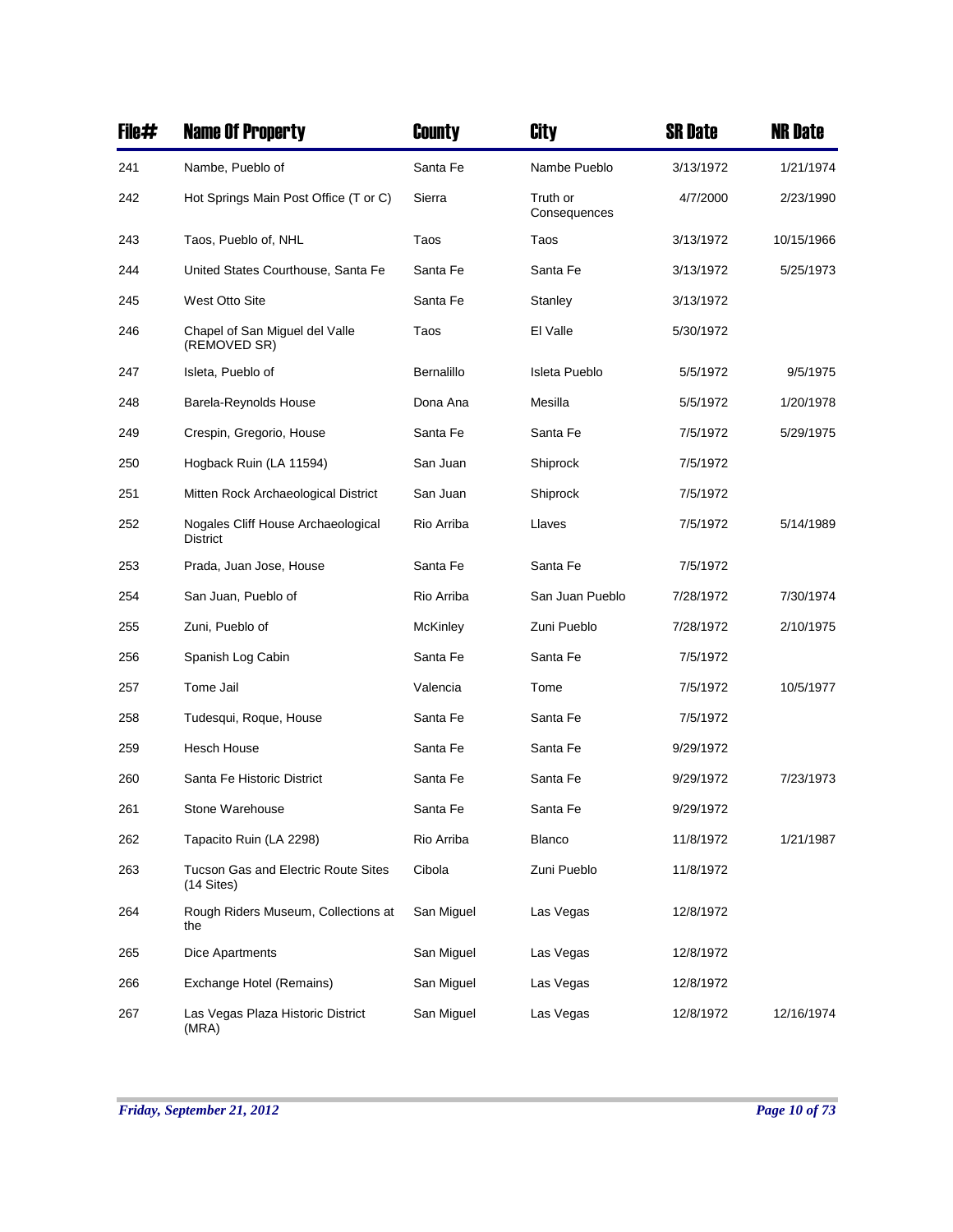| File# | <b>Name Of Property</b>                                           | County          | City               | <b>SR Date</b> | <b>NR Date</b> |
|-------|-------------------------------------------------------------------|-----------------|--------------------|----------------|----------------|
| 268   | Baca-Goodman House (REMOVED<br>SR & NR)                           | Quay            | Tucumcari          | 2/21/1973      | 8/14/1973      |
| 269   | <b>Carlsbad Caverns National Park</b><br><b>Historic District</b> | Eddy            | <b>Whites City</b> | 2/9/1973       | 8/18/1988      |
| 270   | El Rancho Viejo (REMOVED SR)                                      | Santa Fe        | Tesuque            | 2/9/1973       |                |
| 271   | La Iglesia y la Plaza de Santa Cruz de<br>la Canada               | Santa Fe        | Espanola           | 2/9/1973       | 8/17/1973      |
| 272   | Los Alamos County Historical Museum<br>and Archives               | Los Alamos      | Los Alamos         | 2/9/1973       |                |
| 273   | Los Cerrillos Mining District                                     | Santa Fe        | Cerrillos          | 2/9/1973       |                |
| 274   | Red Hill Archaeological Sites                                     | Rio Arriba      | Cebolla            | 2/9/1973       |                |
| 275   | <b>Turkey Springs Archeological Site</b><br>(Turkey Spgs 2)       | Rio Arriba      | Canjilon           | 2/9/1973       |                |
| 276   | Crow Canyon Archaeological District                               | Rio Arriba      | <b>Blanco</b>      | 3/20/1973      | 7/15/1974      |
| 276   | Crow Canyon Archaeological District                               | San Juan        | <b>Blanco</b>      | 3/20/1973      | 7/15/1974      |
| 277   | Occidental Insurance Company<br><b>Building</b>                   | Bernalillo      | Albuquerque        | 3/1/1973       | 1/30/1978      |
| 278   | Astialakwa Archaeological District                                | Sandoval        | Jemez Springs      | 3/2/1973       | 5/21/1984      |
| 279   | Patokwa, Pueblo of                                                | Sandoval        | Jemez Springs      | 3/2/1973       | 5/21/1984      |
| 280   | Eddy & Bissell Livestock Company<br>Headquarters                  | Eddy            | Carlsbad           | 5/18/1973      |                |
| 281   | Kotyiti (Old Cochiti)                                             | Sandoval        | Cochiti Pueblo     | 5/18/1973      |                |
| 282   | Seton Village NHL (REMOVED SR)                                    | Santa Fe        | Seton Village      | 9/1/1969       | 10/15/1966     |
| 283   | Luna-Otero, Tranquilino, House                                    | Valencia        | Los Lunas          | 5/18/1973      | 4/16/1975      |
| 284   | Indian Petroglyph State Park (see Las<br>Imagines HPD 1234)       | Bernalillo      | Albuquerque        | 6/29/1973      |                |
| 285   | Kechiba:wa Ruin                                                   | Cibola          | Zuni Pueblo        | 6/29/1973      |                |
| 286   | Kyaki:ma Ruin                                                     | <b>McKinley</b> | Zuni Pueblo        | 6/29/1973      |                |
| 287   | Kwa'kin'a Ruin                                                    | Cibola          | Zuni Pueblo        | 6/29/1973      |                |
| 288   | Mats'a:kya Ruin                                                   | <b>McKinley</b> | Zuni Pueblo        | 6/29/1973      |                |
| 289   | Spanish & Mexican Period<br><b>Documentary Collections</b>        | Santa Fe        | Santa Fe           | 6/29/1973      |                |
| 290   | Village of the Great Kivas                                        | McKinley        | Zuni Pueblo        | 6/29/1973      |                |
| 291   | San Miguel, Church of                                             | Socorro         | Socorro            | 7/27/1973      |                |
| 292   | Luna County Courthouse and<br>Courthouse Park                     | Luna            | Deming             | 7/27/1973      | 10/5/1977      |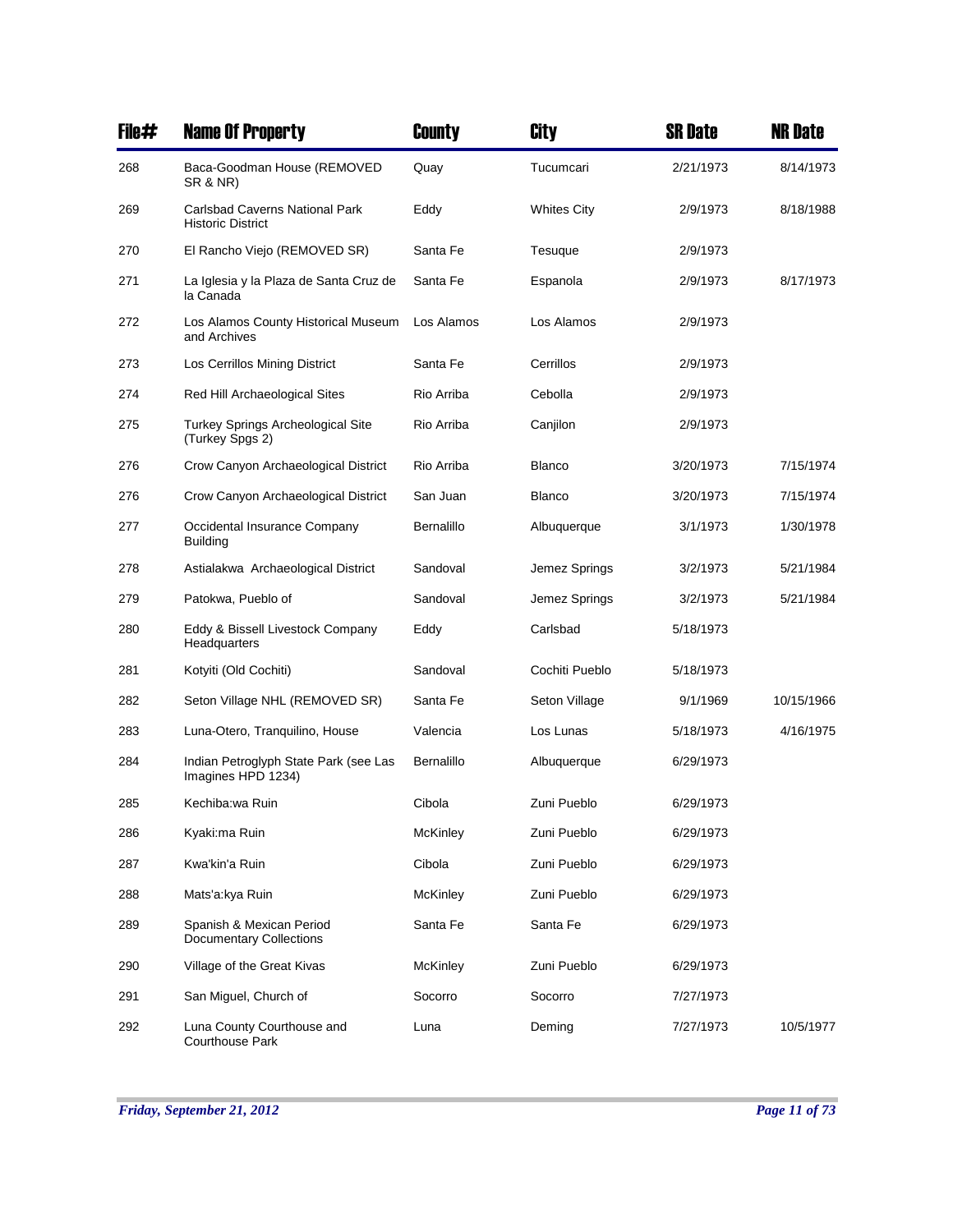| File# | <b>Name Of Property</b>                             | County     | City                    | <b>SR Date</b> | <b>NR Date</b> |
|-------|-----------------------------------------------------|------------|-------------------------|----------------|----------------|
| 293   | Distrito de las Escuelas                            | San Miguel | Las Vegas               | 8/24/1973      | 3/18/1980      |
| 294   | Jesuit School Building                              | San Miguel | Las Vegas               | 8/24/1973      |                |
| 295   | Otowi Bridge Historic District                      | Santa Fe   | San Ildefonso<br>Pueblo | 8/20/1973      | 12/4/1975      |
| 296   | Presbyterian Mission Church                         | San Miguel | Las Vegas               | 8/24/1973      | 11/17/1978     |
| 297   | <b>Bursum House</b>                                 | Socorro    | Socorro                 | 9/21/1973      | 1/18/1975      |
| 298   | Chambon House                                       | Socorro    | Socorro                 | 9/21/1973      |                |
| 299   | Magdalena Stock Driveway                            | Socorro    | Magdalena               | 9/21/1973      |                |
| 300   | Val Verde Hotel                                     | Socorro    | Socorro                 | 9/21/1973      | 9/13/1977      |
| 301   | Ayon, Nick Saloon                                   | Socorro    | Mogollon                | 10/27/1973     |                |
| 302   | Field, Mr. & Mrs. William N. Residence              | Santa Fe   | Santa Fe                | 10/27/1973     |                |
| 303   | Rush, Olive Studio                                  | Santa Fe   | Santa Fe                | 10/27/1973     |                |
| 304   | San Antonio de Padua Church and<br>Collections      | San Miguel | Pecos                   | 5/21/1971      | 11/2/1978      |
| 305   | Valdez, Narciso, House (Lorenzo<br>Lopez House)     | Mora       | Ocate                   | 11/30/1973     | 7/11/1980      |
| 306   | Mogollon Village Site                               | Catron     | Glenwood                | 11/30/1979     |                |
| 307   | Castaneda Hotel                                     | San Miguel | Las Vegas               | 1/25/1974      |                |
| 308   | Eaton House                                         | Socorro    | Socorro                 | 1/25/1974      |                |
| 309   | <b>Embudo Gauging Station</b>                       | Rio Arriba | Embudo                  | 1/25/1974      |                |
| 310   | First National Bank Building - Las<br>Vegas         | San Miguel | Las Vegas               | 1/25/1974      |                |
| 311   | International Boundary Marker Number<br>One         | Dona Ana   | Anapra                  | 1/25/1974      | 9/10/1974      |
| 312   | Magdalena Historic District                         | Socorro    | Magdalena               | 1/25/1974      | 8/2/1982       |
| 313   | Plaza Hotel                                         | San Miguel | Las Vegas               | 1/25/1974      |                |
| 314   | Burro Springs Site #2                               | Grant      | Tyrone                  | 3/1/1974       | 12/31/1974     |
| 315   | Camp Furlong                                        | Luna       | Columbus                | 3/1/1974       |                |
| 316   | Cerrillos Opera House                               | Santa Fe   | Cerrillos               | 3/29/1974      |                |
| 317   | Hebrew Temple (Newman Chapel,<br>Temple Montefiore) | San Miguel | Las Vegas               | 3/1/1974       |                |
| 318   | Our Lady of Sorrows Church                          | San Miguel | Las Vegas               | 3/1/1974       | 9/8/1976       |
| 319   | Railroad Station Complex, Columbus                  | Luna       | Columbus                | 3/1/1974       |                |
| 320   | Shonnard, Eugenie, House                            | Santa Fe   | Santa Fe                | 3/1/1974       | 9/5/1975       |

*Friday, September 21, 2012 Page 12 of 73*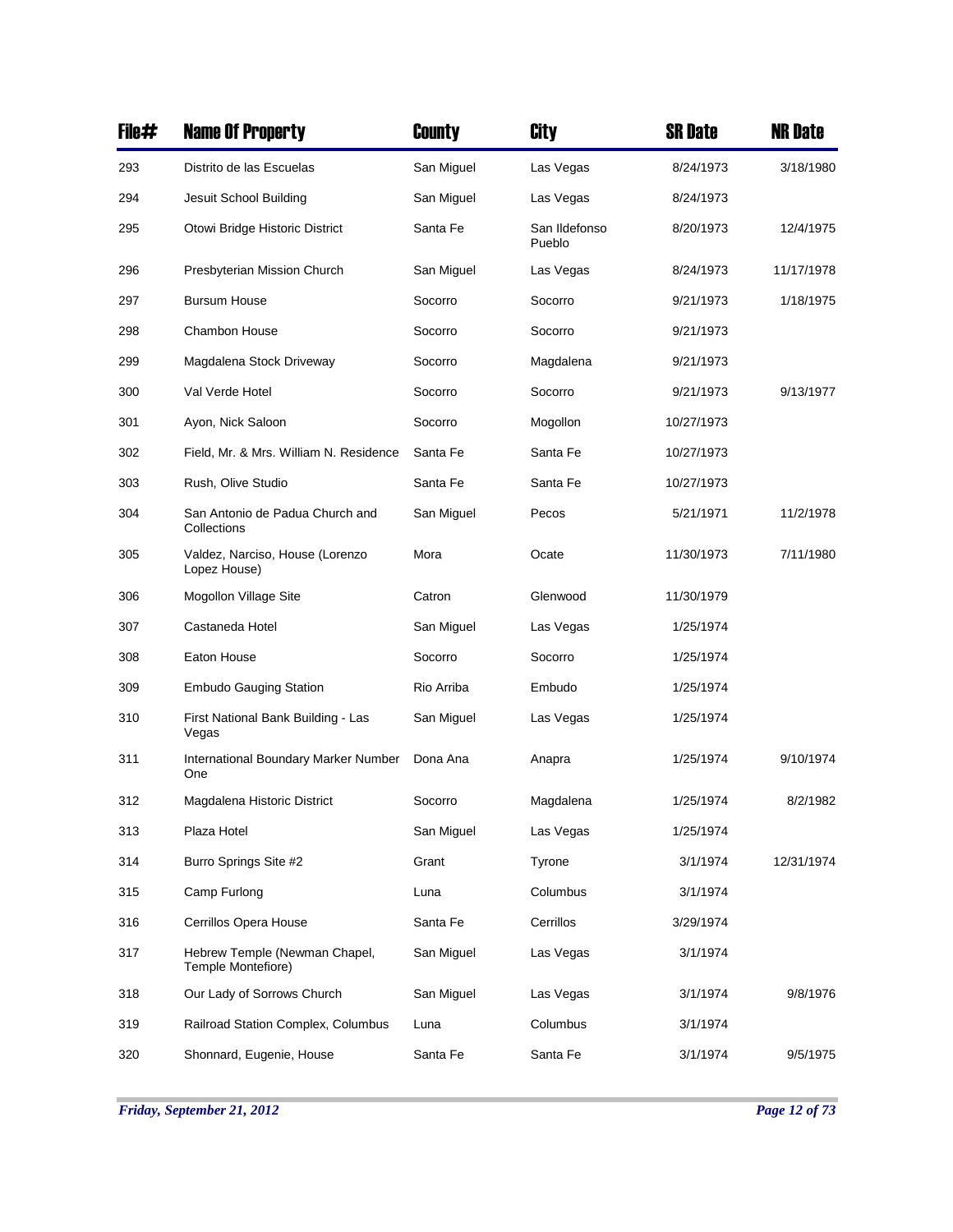| File# | <b>Name Of Property</b>                                | County     | City         | <b>SR Date</b> | <b>NR Date</b> |
|-------|--------------------------------------------------------|------------|--------------|----------------|----------------|
| 321   | Brown and Manzanares Company<br><b>Building</b>        | San Miguel | Las Vegas    | 5/17/1974      |                |
| 322   | Elks Lodge Building (REMOVED SR &<br>NR)               | San Miguel | Las Vegas    | 5/17/1974      | 2/28/1985      |
| 323   | Gross, Blackwell & Company Building<br>(Gross-Kelly)   | San Miguel | Las Vegas    | 5/17/1974      |                |
| 324   | Ilfeld, Charles Company Building<br>(REMOVED SR & NR)  | Bernalillo | Albuquerque  | 5/17/1974      | 6/10/1975      |
| 325   | Library Park Historic District                         | San Miguel | Las Vegas    | 5/17/1974      | 5/12/1979      |
| 326   | Masonic Temple, Las Vegas                              | San Miguel | Las Vegas    | 5/17/1974      |                |
| 327   | Nambe Archeological District                           | Santa Fe   | Nambe Pueblo | 5/17/1974      |                |
| 328   | Las Vegas City Hall, Old                               | San Miguel | Las Vegas    | 5/17/1974      |                |
| 329   | Anson Flats Apartments (REMOVED<br>SR)                 | Bernalillo | Albuquerque  | 6/28/1974      |                |
| 330   | Fielding, Romaine & Tom Mix Studio                     | San Miguel | Las Vegas    | 6/28/1974      |                |
| 331   | Lincoln Park Historic District                         | San Miguel | Las Vegas    | 6/28/1974      | 3/19/1987      |
| 331   | Lincoln Park Historic District                         | San Miguel | Las Vegas    | 6/28/1974      | 8/6/1979       |
| 332   | Smith, Joseph E. Photograph<br>Collection (REMOVED SR) | Socorro    | Socorro      | 6/28/1974      |                |
| 333   | W. C. T. U. Fountain in Fountain Park                  | San Miguel | Las Vegas    | 6/28/1974      |                |
| 334   | Las Vegas Armory (REMOVED SR &<br>NR)                  | San Miguel | Las Vegas    | 7/26/1974      | 10/28/1983     |
| 335   | Baca, Miguel E., House                                 | Valencia   | Adelino      | 7/26/1974      | 12/11/1978     |
| 336   | Hodgin Hall                                            | Bernalillo | Albuquerque  | 7/26/1974      | 1/30/1978      |
| 337   | McRae, Louis A., House                                 | Bernalillo | Albuquerque  | 7/26/1974      |                |
| 338   | St. Paul's Memorial Episcopal Church<br>& Guild Hall   | San Miguel | Las Vegas    | 7/26/1974      | 11/7/1976      |
| 339   | <b>Bridge Street Historic District</b>                 | San Miguel | Las Vegas    | 8/28/1974      | 7/26/1978      |
| 340   | Camp Luna, The Site of                                 | San Miguel | Las Vegas    | 8/28/1974      |                |
| 341   | Gallegos Wash Archaeological District                  | San Juan   | Farmington   | 8/28/1974      | 11/20/1975     |
| 342   | <b>Ilfeld Auditorium</b>                               | San Miguel | Las Vegas    | 8/28/1974      | 1/8/1980       |
| 343   | Atchison, Topeka & Santa Fe Railway<br>Loco. 1129      | San Miguel | Las Vegas    | 8/28/1974      |                |
| 344   | Railroad Avenue Historic District                      | San Miguel | Las Vegas    | 8/28/1974      | 8/6/1979       |
| 345   | Atchison, Topeka & Santa Fe Railway<br>Roundhouse      | San Miguel | Las Vegas    | 8/28/1974      | 9/26/1985      |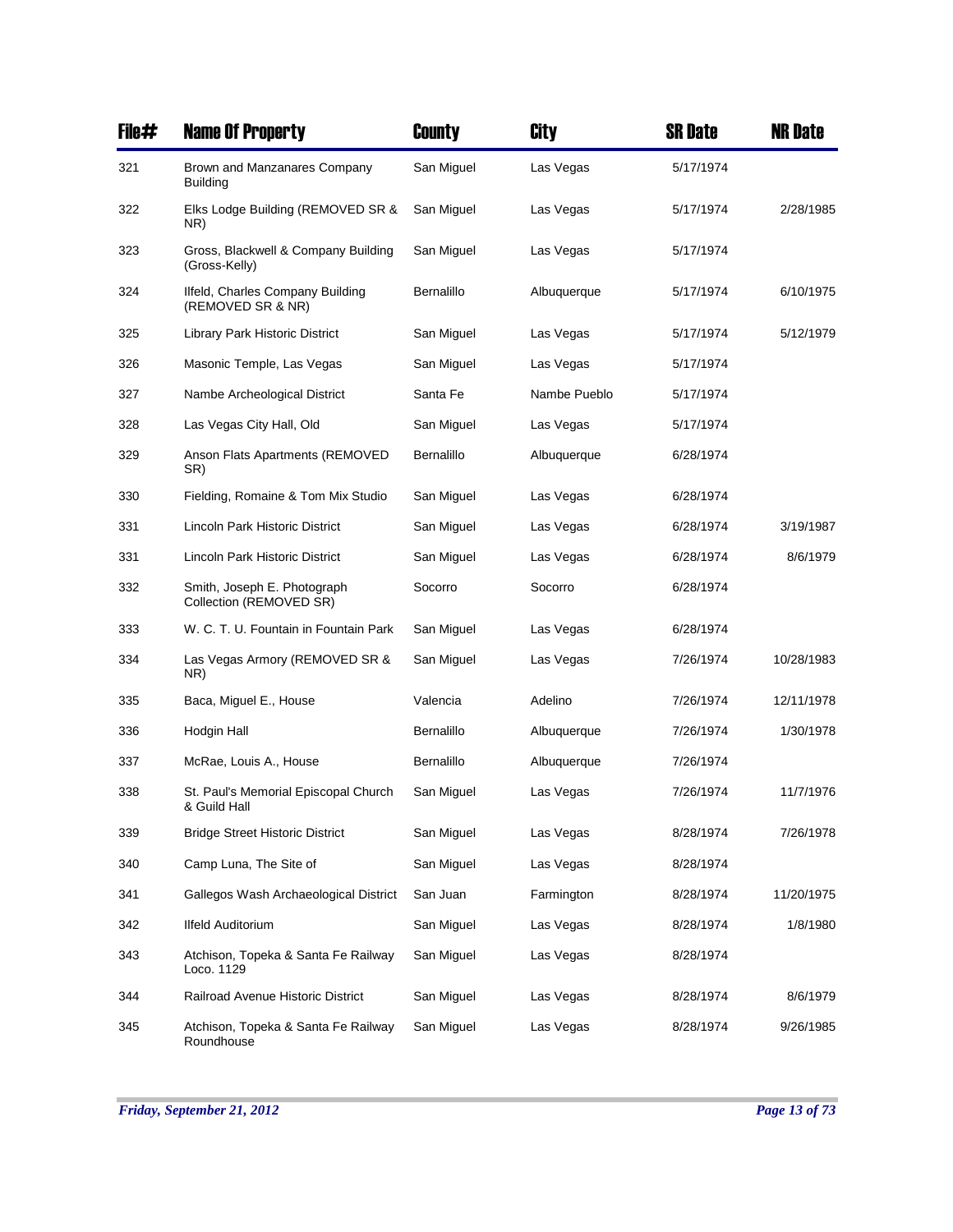| File# | <b>Name Of Property</b>                               | County     | City                    | <b>SR Date</b> | <b>NR Date</b> |
|-------|-------------------------------------------------------|------------|-------------------------|----------------|----------------|
| 346   | Black Mesa (Tunyo)                                    | Santa Fe   | San Ildefonso<br>Pueblo | 9/27/1974      |                |
| 347   | Ko-ah'-sai-ya Ruin                                    | Sandoval   | Zia Pueblo              | 9/18/1974      |                |
| 348   | Largo-Gallina Unit House (LA 12062)                   | Rio Arriba | Llaves                  | 9/27/1974      |                |
| 349   | Atchison, Topeka & Santa Fe Rwy<br>Depot, Mountainair | Torrance   | Mountainair             | 9/27/1974      |                |
| 350   | Rio Grande Depot, Santa Fe                            | Santa Fe   | Santa Fe                | 9/27/1974      |                |
| 351   | Socorro Plaza (Kittrel Park)                          | Socorro    | Socorro                 | 9/27/1974      |                |
| 352   | San Antonio de Padua Morada                           | Rio Arriba | Alcalde                 | 11/1/1974      |                |
| 353   | <b>Treasure Hill Site</b>                             | Grant      | Silver City             | 11/1/1974      |                |
| 354   | Alarid, Jose, House                                   | Santa Fe   | Santa Fe                | 12/6/1974      |                |
| 355   | Bergere, A. M., House                                 | Santa Fe   | Santa Fe                | 12/6/1974      | 10/1/1975      |
| 356   | <b>Madrid Historic District</b>                       | Santa Fe   | Madrid                  | 12/6/1974      | 11/9/1977      |
| 357   | Foster Hotel (Chama Hotel)                            | Rio Arriba | Chama                   | 1/10/1975      | 2/13/1986      |
| 358   | Trujillo Mill                                         | Rio Arriba | Cordova                 | 1/10/1975      |                |
| 359   | Carnue Site (REMOVED SR)                              | Bernalillo | Albuquerque             | 2/28/1975      |                |
| 360   | Causey Ranch House                                    | Chaves     | Caprock                 | 2/28/1975      |                |
| 361   | Christmas Tree Ruin (LA 11097)                        | San Juan   | <b>Blanco</b>           | 2/20/1975      | 1/21/1987      |
| 362   | Harwood Foundation of the University<br>of New Mexico | Taos       | Taos                    | 2/28/1975      | 12/22/1976     |
| 363   | High Road to Taos                                     | Multiple   | Taos                    | 2/28/1975      |                |
| 364   | Hooded Fireplace Ruin (LA 5662)                       | Rio Arriba | <b>Blanco</b>           | 2/28/1975      | 1/21/1987      |
| 365   | Largo School Ruin (LA 5657)                           | Rio Arriba | <b>Blanco</b>           | 2/28/1975      | 1/21/1987      |
| 366   | Atchison, Topeka & Santa Fe Railway<br>Loco. 2926     | Bernalillo | Albuquerque             | 2/28/1975      | 10/1/2007      |
| 367   | Atchison, Topeka & Santa Fe Railway<br>Loco. 5030     | Santa Fe   | Santa Fe                | 2/28/1975      |                |
| 368   | La Morada de Nuestra Senora de<br>Guadalupe           | Taos       | Taos                    | 2/28/1975      | 6/29/1976      |
| 369   | San Antonio de Padue del Quemado                      | Rio Arriba | Cordova                 | 2/28/1975      | 11/2/1978      |
| 370   | Simon Canyon Ruin (LA 5047)                           | San Juan   | <b>Blanco</b>           | 2/28/1975      | 1/21/1987      |
| 371   | Spitz, Berthold, House                                | Bernalillo | Albuquerque             | 2/28/1975      | 12/22/1977     |
| 372   | Split Rock Ruin                                       | Rio Arriba | Blanco                  | 2/28/1975      | 1/21/1987      |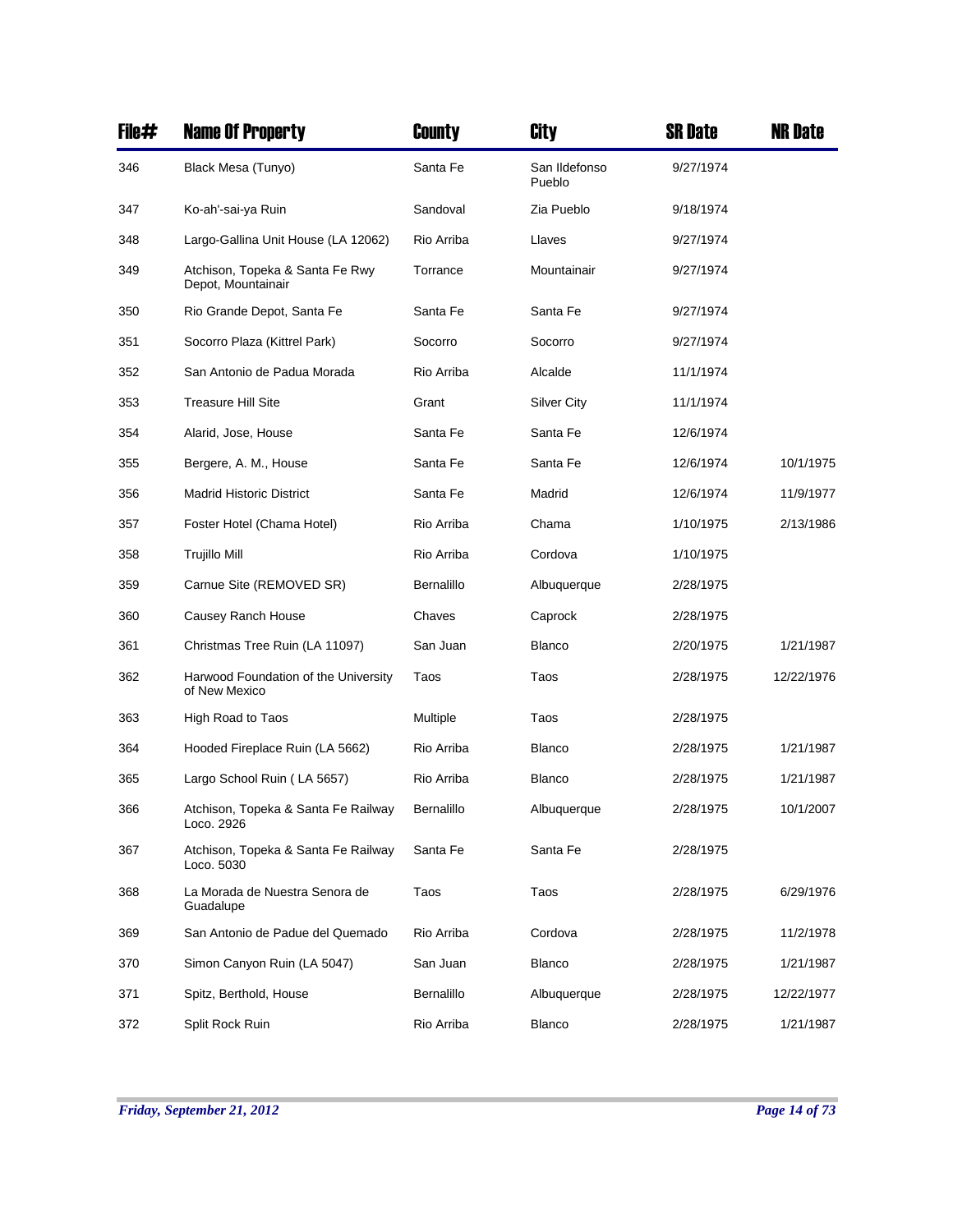| File# | <b>Name Of Property</b>                                   | County          | City        | <b>SR Date</b> | <b>NR Date</b> |
|-------|-----------------------------------------------------------|-----------------|-------------|----------------|----------------|
| 373   | Saint John's Methodist Episcopal<br>Church                | Colfax          | Raton       | 2/28/1975      | 1/18/1978      |
| 374   | Zuni-Cibola Complex NHL                                   | Cibola          | Zuni Pueblo | 2/28/1975      | 12/2/1974      |
| 374   | Zuni-Cibola Complex NHL                                   | <b>McKinley</b> | Zuni Pueblo | 2/28/1975      | 12/2/1974      |
| 375   | Preston, George Cuyler, House                             | Santa Fe        | Santa Fe    | 3/27/1975      |                |
| 376   | Little Mission Church of Saint John the<br><b>Baptist</b> | Socorro         | Kelly       | 3/27/1975      |                |
| 377   | Hayt-Wientge Mansion                                      | Santa Fe        | Santa Fe    | 3/27/1975      | 5/6/1977       |
| 378   | Clemens Ranch House                                       | Socorro         | Magdalena   | 5/3/1975       | 4/18/1979      |
| 379   | Fort Marcy Officer's Residence                            | Santa Fe        | Santa Fe    | 5/3/1975       | 6/20/1975      |
| 380   | Armijo, Salvador, House                                   | Bernalillo      | Albuquerque | 6/20/1975      | 10/8/1976      |
| 381   | Boca Negra Cave Site                                      | Bernalillo      | Albuquerque | 6/20/1975      |                |
| 382   | Chama Jail House                                          | Rio Arriba      | Chama       | 6/20/1975      |                |
| 383   | First Methodist Episcopal Church<br>(Friendship Hall)     | Bernalillo      | Albuquerque | 6/20/1975      | 11/7/1976      |
| 384   | La Bajada Ruin (LA 7)                                     | Santa Fe        | La Bajada   | 6/20/1975      |                |
| 385   | Miller, George T., House                                  | Sierra          | Hillsboro   | 6/20/1975      | 4/20/1995      |
| 386   | Murphy, Tom, House                                        | Sierra          | Hillsboro   | 6/20/1975      |                |
| 387   | Cienega Village Museum, Old                               | Santa Fe        | La Cienega  | 8/24/1979      |                |
| 388   | Scholes Hall (UNM)                                        | Bernalillo      | Albuquerque | 6/20/1975      | 9/22/1988      |
| 389   | Union Community Church                                    | Sierra          | Hillsboro   | 6/20/1975      |                |
| 390   | Village of Columbus and Camp<br>Furlong NHL               | Luna            | Columbus    | 6/20/1975      | 5/15/1975      |
| 391   | <b>Whittlesey House</b>                                   | Bernalillo      | Albuquerque | 6/20/1975      |                |
| 392   | Bond-Lovelace House                                       | Bernalillo      | Albuquerque | 7/25/1975      |                |
| 393   | Good Shepherd Refuge                                      | Bernalillo      | Albuquerque | 7/25/1975      |                |
| 394   | La Quinta                                                 | Bernalillo      | Albuquerque | 7/25/1975      |                |
| 395   | Albuquerque Public Library, Old                           | Bernalillo      | Albuquerque | 7/25/1975      |                |
| 396   | Rancho de Carnue (LA 12315)                               | Bernalillo      | Albuquerque | 7/25/1975      | 5/4/1977       |
| 397   | Southwestern Brewery and Ice<br>Company                   | Bernalillo      | Albuquerque | 7/25/1975      | 3/30/1978      |
| 398   | Superintendent's House, Atlantic &<br>Pacific RR.         | Bernalillo      | Albuquerque | 7/25/1975      | 1/20/1978      |
| 399   | Ancho Railroad Depot                                      | Lincoln         | Ancho       | 8/22/1975      |                |

*Friday, September 21, 2012 Page 15 of 73*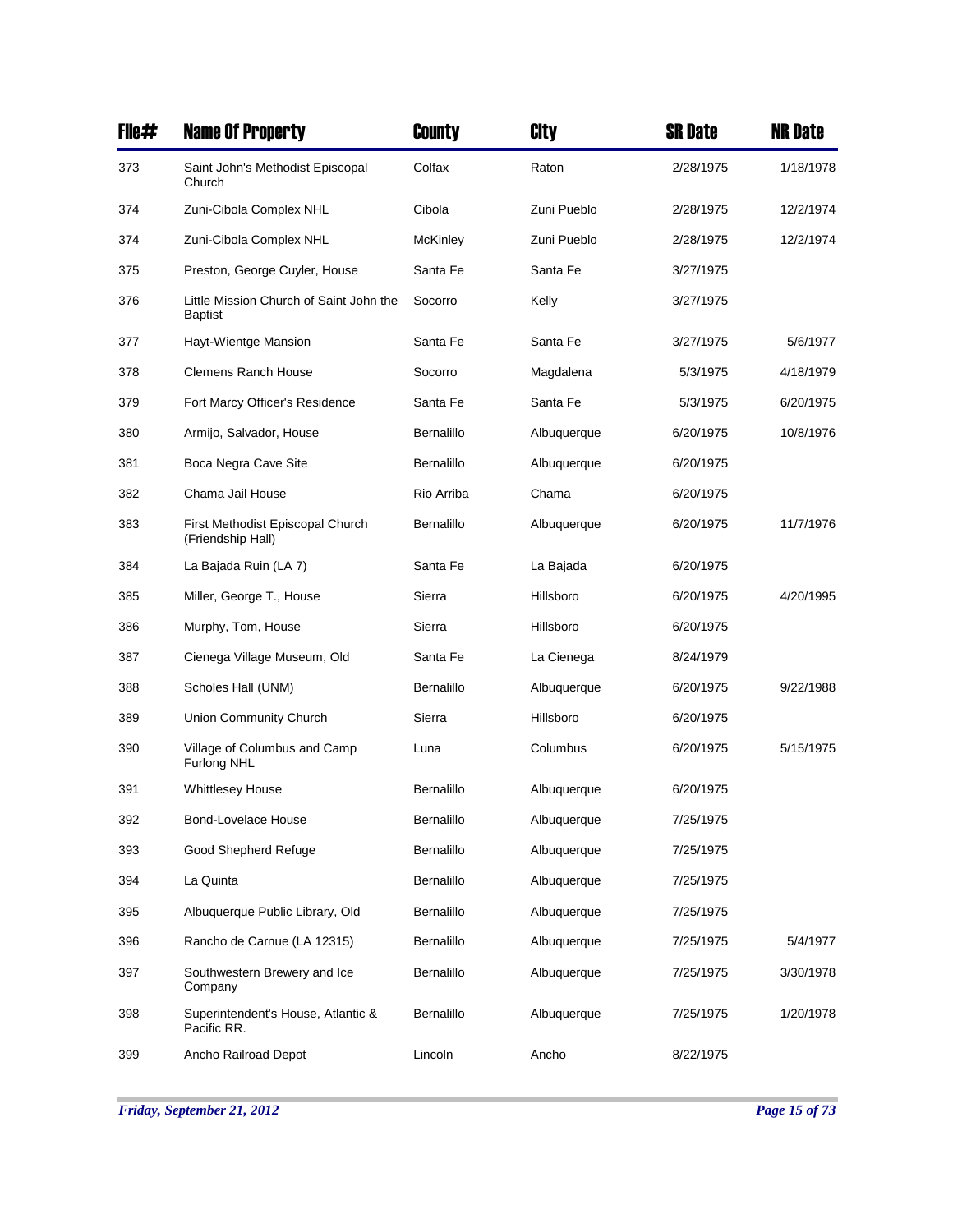| File# | <b>Name Of Property</b>                                  | County     | City            | <b>SR Date</b> | <b>NR Date</b> |
|-------|----------------------------------------------------------|------------|-----------------|----------------|----------------|
| 400   | Cassidy Mill                                             | Mora       | Cleveland       | 8/22/1975      | 12/6/1978      |
| 401   | <b>Catskill Charcoal Ovens</b>                           | Colfax     | Raton           | 8/22/1975      | 1/30/1978      |
| 402   | Cerrito Recreation Site, Abiquiu<br>Reservoir            | Rio Arriba | Abiquiu         | 8/22/1975      |                |
| 403   | Fort Wingate Historic District                           | McKinley   | Fort Wingate    | 8/22/1975      | 5/26/1978      |
| 404   | Hilton Bar at the Owl Bar                                | Socorro    | San Antonio     | 8/22/1975      |                |
| 405   | Molino de los Duranes                                    | Taos       | Ranchos de Taos | 8/22/1975      |                |
| 406   | Nuestra Senora del Rosario Church                        | Rio Arriba | Truchas         | 8/22/1975      |                |
| 407   | Original Schoolhouse (REMOVED SR)                        | San Juan   | Farmington      | 8/22/1975      |                |
| 408   | Union County Courthouse                                  | Union      | Clayton         | 8/22/1975      | 12/7/1987      |
| 409   | Vigil Torreon                                            | Taos       | Ranchos de Taos | 8/22/1975      |                |
| 410   | Atchison, Topeka & Santa Fe Railway<br>Depot             | Socorro    | Magdalena       | 10/13/1975     | 12/29/1978     |
| 411   | Gutierrez, Juan Jose, House                              | Otero      | La Luz          | 10/3/1975      |                |
| 412   | Magdalena Bank Building                                  | Socorro    | Magdalena       | 10/31/1975     | 8/2/1982       |
| 413   | Magdalena Merchantile Building<br>(REMOVED SR & NR)      | Socorro    | Magdalena       | 10/31/1975     | 9/25/1980      |
| 414   | Our Lady of Mount Carmel Church                          | Bernalillo | Albuquerque     | 10/3/1975      | 2/9/1984       |
| 415   | San Antonio de Padua de Carnue                           | Bernalillo | San Antonio     | 10/3/1975      |                |
| 416   | Turley Mill and Distillery Site                          | Taos       | Arroyo Hondo    | 2/21/1969      | 11/16/1978     |
| 417   | Art Annex (UNM)                                          | Bernalillo | Albuquerque     | 10/31/1975     | 9/22/1988      |
| 418   | Western Hotel (REMOVED SR)                               | Lincoln    | Carrizozo       | 10/31/1975     |                |
| 419   | Yott House                                               | Bernalillo | Albuquerque     | 10/3/1975      |                |
| 420   | Menaul School Historic District                          | Bernalillo | Albuquerque     | 11/22/1975     | 2/14/1983      |
| 421   | Railway Express Agency Building<br>(Clovis) (REMOVED SR) | Curry      | Clovis          | 11/22/1975     |                |
| 422   | Plaza de San Miguel de Carnue, Site<br>of (LA 12924)     | Bernalillo | Carnue          | 11/22/1975     |                |
| 423   | Casa Mero Ruin (Casamero) (LA 779)                       | McKinley   | Prewitt         | 12/19/1975     |                |
| 424   | Ake Site                                                 | Catron     | Datil           | 12/19/1975     | 4/2/1976       |
| 425   | White, J. P & Lou T., House                              | Chaves     | Roswell         | 12/19/1975     | 7/24/1978      |
| 426   | Hidden Lake Pictographs                                  | Guadalupe  | Santa Rosa      | 10/31/1975     |                |
| 427   | <b>Berkshire Hotel</b>                                   | Torrance   | Estancia        | 1/30/1976      |                |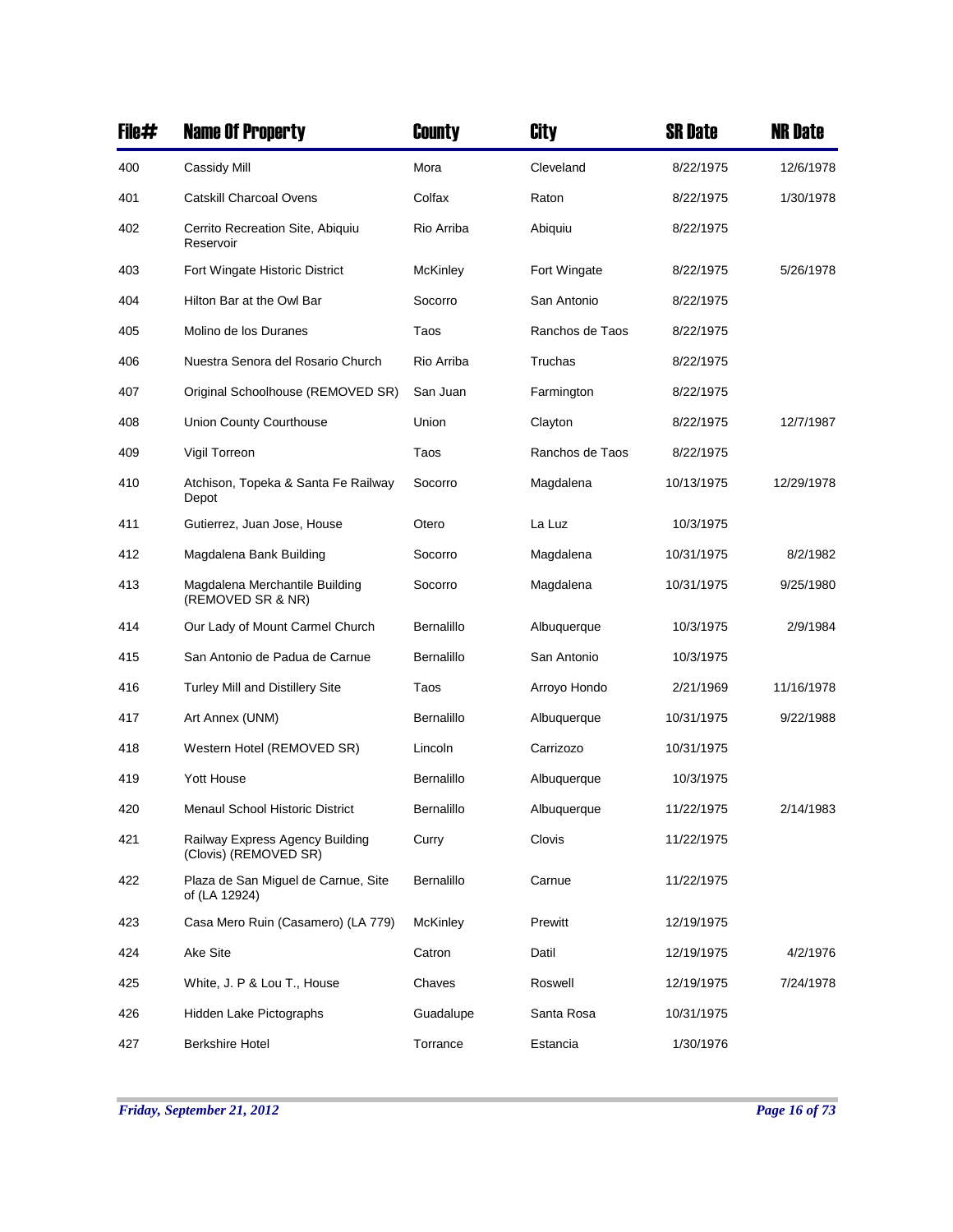| File# | <b>Name Of Property</b>                                 | County          | City          | <b>SR Date</b> | <b>NR Date</b> |
|-------|---------------------------------------------------------|-----------------|---------------|----------------|----------------|
| 428   | CGP-56 Archaeological Site                              | San Juan        | Fruitland     | 1/30/1976      | 2/23/1978      |
| 429   | CGP-54-1 Archaeological Site                            | San Juan        | Fruitland     | 1/30/1976      | 4/19/1978      |
| 430   | CGP-605-49 Archaeological Site                          | San Juan        | Fruitland     | 1/30/1976      | 2/17/1978      |
| 431   | Lake Valley School House                                | Sierra          | Lake Valley   | 1/30/1976      |                |
| 432   | First United Presbyterian Church in<br>Las Vegas        | San Miguel      | Las Vegas     | 2/20/1976      |                |
| 433   | Mescalero Sands Archeological District                  | Chaves          | Caprock       | 2/20/1976      |                |
| 434   | Parabolic Dune Hearth Mounds                            | Otero           | Alamogordo    | 2/20/1976      |                |
| 435   | <b>Rodrick Drug Store</b>                               | De Baca         | Fort Sumner   | 2/20/1976      |                |
| 436   | Correo Snake Pit and Collections                        | Cibola          | Laguna Pueblo | 3/20/1976      |                |
| 437   | Las Vegas Railroad and Power<br><b>Company Building</b> | San Miguel      | Las Vegas     | 3/20/1976      | 9/26/1985      |
| 438   | Long, Elisha V., House                                  | San Miguel      | Las Vegas     | 3/20/1976      |                |
| 439   | Taichert Warehouse & Taichert<br><b>Building</b>        | San Miguel      | Las Vegas     | 3/20/1976      | 9/26/1985      |
| 439   | Taichert Warehouse & Taichert<br><b>Building</b>        | San Miguel      | Las Vegas     | 3/20/1976      | 9/26/1985      |
| 440   | Canon de Juan Tafoya                                    | Sandoval        | Marquez       | 5/7/1976       |                |
| 440   | Canon de Juan Tafoya                                    | <b>McKinley</b> | Marquez       | 5/7/1976       |                |
| 441   | Ilfeld, Charles Company Warehouse<br>(Magdalena)        | Socorro         | Magdalena     | 5/7/1976       | 8/2/1982       |
| 442   | Gold Avenue Methodist Episcopal<br>Church               | Grant           | Pinos Altos   | 5/7/1976       |                |
| 443   | Bank of Las Vegas                                       | San Miguel      | Las Vegas     | 6/18/1976      |                |
| 444   | <b>Dittert Site</b>                                     | Cibola          | Grants        | 6/18/1976      | 8/22/1977      |
| 445   | Romero, Don Benigno, House                              | San Miguel      | Las Vegas     | 6/18/1976      |                |
| 446   | Rhodes-Garrett-Hamiel Dormitory                         | Dona Ana        | Las Cruces    | 6/18/1976      |                |
| 447   | Moore-Ward Cobblestone House                            | Eddy            | Artesia       | 6/18/1976      | 2/16/1984      |
| 448   | <b>Crockett Building</b>                                | San Miguel      | Las Vegas     | 7/30/1976      |                |
| 449   | El Fidel Hotel                                          | San Miguel      | Las Vegas     | 7/30/1976      |                |
| 450   | <b>Fidelity Building</b>                                | San Miguel      | Las Vegas     | 7/30/1976      |                |
| 451   | Johnsen Memorial Mortuary                               | San Miguel      | Las Vegas     | 7/30/1976      | 9/26/1985      |
| 452   | Johnson's, Jack Training Camp                           | San Miguel      | Las Vegas     | 7/30/1976      |                |
| 453   | Kimo Theater                                            | Bernalillo      | Albuquerque   | 7/30/1976      | 5/2/1977       |

*Friday, September 21, 2012 Page 17 of 73*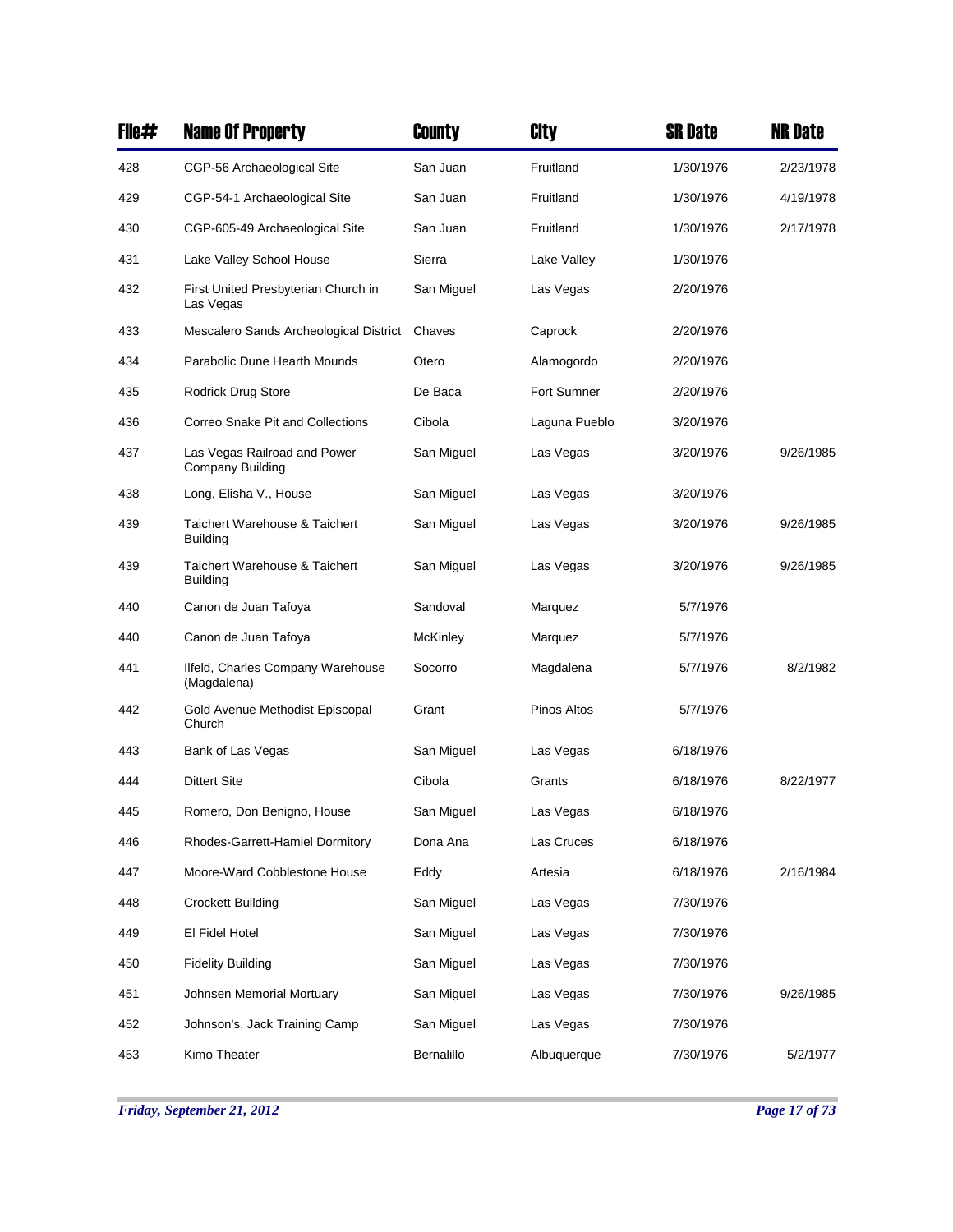| File# | <b>Name Of Property</b>                                | County     | City        | <b>SR Date</b> | <b>NR Date</b> |
|-------|--------------------------------------------------------|------------|-------------|----------------|----------------|
| 454   | <b>Madrid Boarding House</b>                           | Santa Fe   | Madrid      | 7/30/1976      |                |
| 455   | Murphy Drug Store (In Crockett Bldg.<br>See SR 448)    | San Miguel | Las Vegas   | 7/30/1976      |                |
| 456   | Old Occidental Life Insurance Building<br>(REMOVED SR) | Bernalillo | Albuquerque | 7/30/1976      |                |
| 457   | Jones, Senator Andrieus A., House                      | San Miguel | Las Vegas   | 7/30/1976      |                |
| 458   | United Methodist Church                                | San Miguel | Las Vegas   | 7/30/1976      |                |
| 459   | Vigil, Antonio, House                                  | Bernalillo | Albuquerque | 7/30/1976      | 5/5/1978       |
| 460   | <b>Watson House</b>                                    | Bernalillo | Albuquerque | 7/30/1976      |                |
| 461   | Coors Building                                         | Colfax     | Raton       | 8/27/1976      |                |
| 462   | Barela-Bledsoe House                                   | Bernalillo | Albuquerque | 8/27/1976      | 3/12/1979      |
| 463   | Haven Hotel                                            | Colfax     | Raton       | 8/27/1976      |                |
| 464   | Huning Highlands Historic District                     | Bernalillo | Albuquerque | 8/27/1976      | 12/9/1978      |
| 465   | Joseph Building                                        | Colfax     | Raton       | 8/27/1976      |                |
| 466   | Griego de Garcia, Tomasa, House                        | Bernalillo | Albuquerque | 8/27/1976      | 6/19/1979      |
| 467   | Lembke House                                           | Bernalillo | Albuquerque | 8/27/1976      | 11/25/1980     |
| 468   | Oldest House, The                                      | Santa Fe   | Santa Fe    | 8/27/1976      |                |
| 469   | Palace Hotel - Raton                                   | Colfax     | Raton       | 8/27/1976      |                |
| 470   | Raton Downtown Historic District                       | Colfax     | Raton       | 8/27/1976      | 10/21/1977     |
| 471   | Garcia, Juan Antonio, House                            | Bernalillo | Albuquerque | 8/27/1976      | 9/28/1982      |
| 472   | Hagerman, J. J., House                                 | Eddy       | Carlsbad    | 9/24/1976      |                |
| 473   | Ice Pond Site                                          | San Miguel | Montezuma   | 9/24/1976      |                |
| 474   | <b>Phenix Adobe</b>                                    | Eddy       | Carlsbad    | 9/24/1976      |                |
| 475   | Mogollon Theater                                       | Catron     | Mogollon    | 11/20/1976     |                |
| 476   | New York and Golden Rule Stores                        | Colfax     | Raton       | 11/4/1977      |                |
| 477   | Our Lady of Guadalupe Catholic<br>Church               | Valencia   | Peralta     | 10/23/1976     |                |
| 478   | Comanche Springs Archaeological<br><b>District</b>     | Valencia   | Tome        | 12/3/1976      | 12/10/1987     |
| 479   | <b>Hebenstreit House</b>                               | Bernalillo | Albuquerque | 12/3/1976      |                |
| 480   | <b>Hubbell House</b>                                   | Bernalillo | Pajarito    | 12/3/1976      |                |
| 481   | <b>McFarland Brothers Bank</b>                         | Quay       | Logan       | 12/3/1976      |                |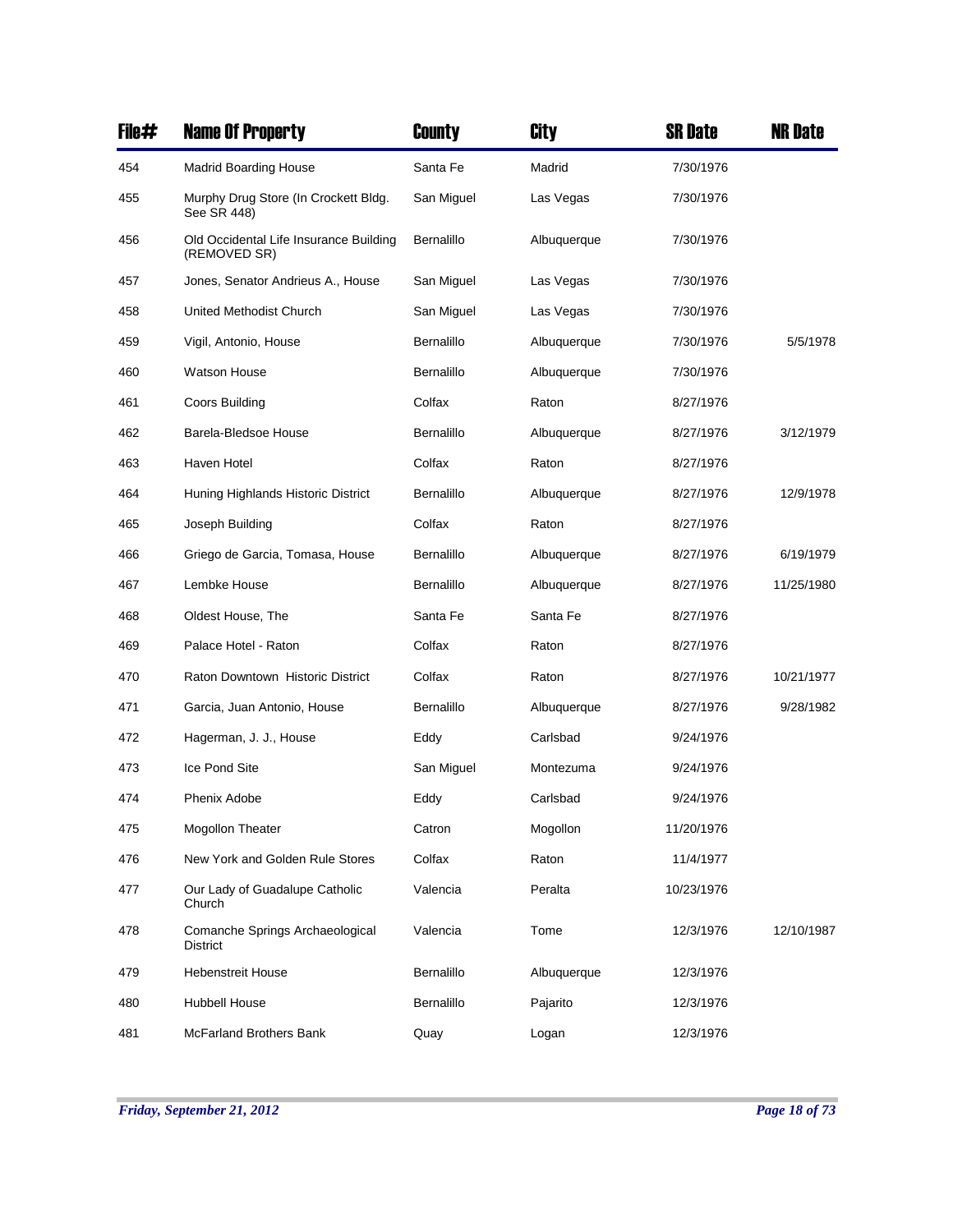| File# | <b>Name Of Property</b>                              | County          | City               | <b>SR Date</b> | <b>NR Date</b> |
|-------|------------------------------------------------------|-----------------|--------------------|----------------|----------------|
| 482   | Albuquerque Municipal Airport<br>Building, Old       | Bernalillo      | Albuquerque        | 12/3/1976      | 5/5/1989       |
| 483   | Shollenbarger Merchantile Company<br><b>Building</b> | Quay            | Logan              | 12/3/1976      |                |
| 484   | Strong, J. P. Store                                  | Mora            | Ocate              | 12/3/1976      | 7/27/1979      |
| 485   | <b>Embudo Historic District</b>                      | Rio Arriba      | Embudo             | 1/20/1977      | 3/12/1979      |
| 486   | <b>Herrick House</b>                                 | Socorro         | Socorro            | 1/28/1977      |                |
| 487   | Young, Brigham Jr., House                            | San Juan        | Fruitland          | 1/28/1977      |                |
| 488   | Carl's Electric Building                             | Colfax          | Raton              | 2/25/1977      |                |
| 489   | Cooks Hall                                           | Colfax          | Raton              | 2/25/1977      |                |
| 490   | Corner Bar and Raton Hotel                           | Colfax          | Raton              | 2/25/1977      |                |
| 491   | Cotton, C. N., House (REMOVED SR<br>& NR)            | <b>McKinley</b> | Gallup             | 2/25/1977      | 7/10/1979      |
| 492   | Gamerco Mine Smokestack                              | McKinley        | Gamerco            | 2/25/1977      |                |
| 493   | <b>Investment Block</b>                              | Colfax          | Raton              | 2/25/1977      |                |
| 494   | Roth, Fred Building                                  | Colfax          | Raton              | 2/25/1977      |                |
| 495   | F. M. Merchantile                                    | Bernalillo      | Albuquerque        | 4/1/1977       |                |
| 496   | Hesselden House                                      | Bernalillo      | Albuquerque        | 4/1/1977       |                |
| 497   | Indian Writings                                      | San Miguel      | Conchas Lake       | 4/1/1977       |                |
| 498   | <b>Painted Grotto</b>                                | Eddy            | <b>Whites City</b> | 4/1/1977       | 3/8/1977       |
| 499   | Telephone Building, Roswell<br>(REMOVED SR)          | Chaves          | Roswell            | 4/1/1977       |                |
| 500   | Janss Site                                           | Grant           | <b>Mimbres</b>     | 5/7/1977       | 7/23/1980      |
| 501   | <b>Mattocks Site</b>                                 | Grant           | <b>Mimbres</b>     | 5/7/1977       | 12/9/1980      |
| 502   | Montoya Site                                         | Grant           | Faywood            | 5/7/1977       |                |
| 503   | Ojo Caliente Mineral Springs Barn                    | Taos            | Ojo Caliente       | 5/7/1977       | 10/6/2003      |
| 504   | <b>Upton Site</b>                                    | Luna            | Faywood            | 5/7/1977       | 12/9/1980      |
| 505   | Wheaton-Smith Site                                   | Grant           | San Juan           | 5/7/1977       | 7/23/1980      |
| 506   | Abeytia Block                                        | Socorro         | Socorro            | 6/3/1977       |                |
| 507   | Baca, A. B., House                                   | Socorro         | Socorro            | 6/3/1977       | 2/20/1991      |
| 508   | Albuquerque High School, Old                         | Bernalillo      | Albuquerque        | 6/3/1977       |                |
| 509   | Colfax County Courthouse (Former) in<br>Springer     | Colfax          | Springer           | 6/3/1977       | 12/7/1987      |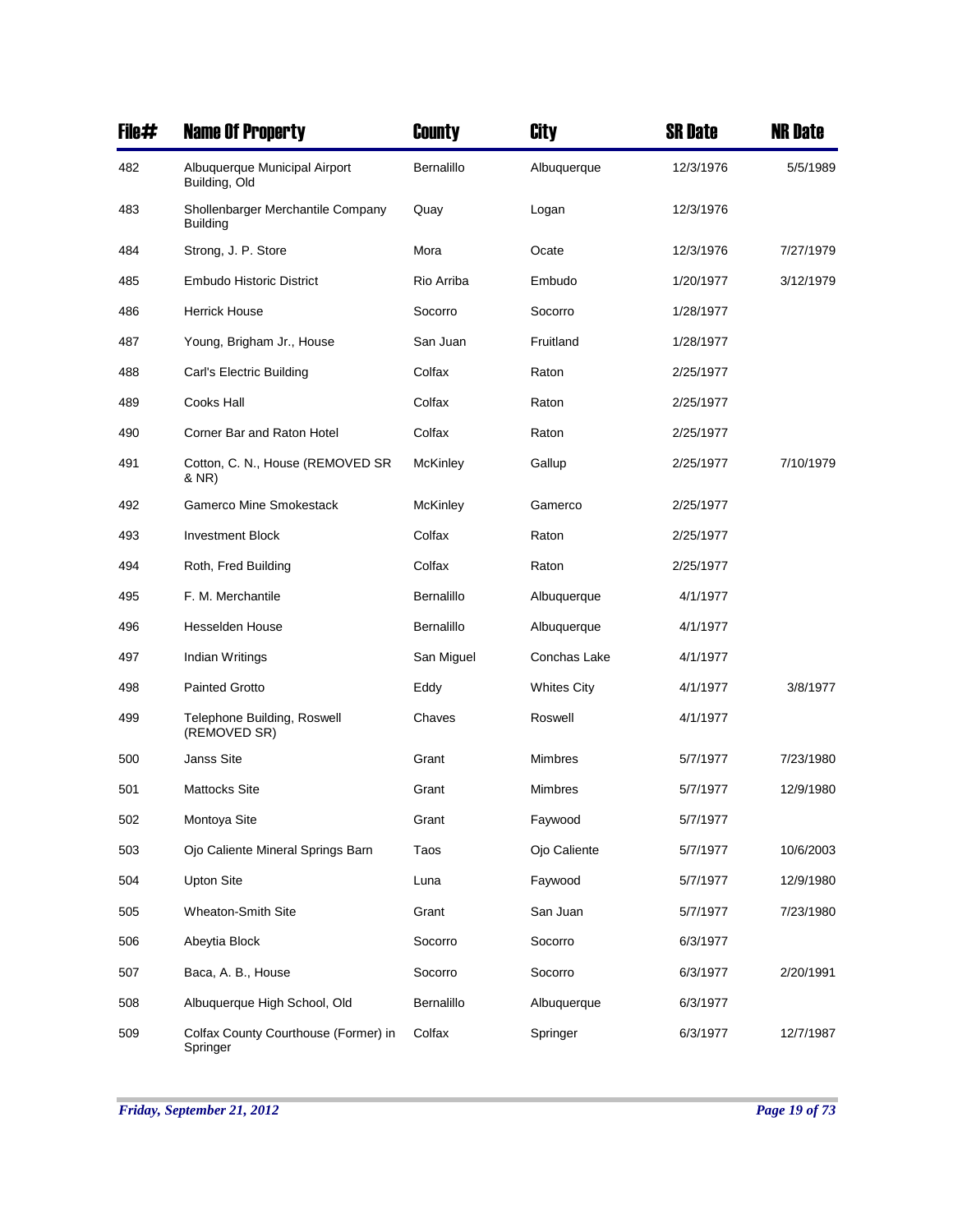| File# | <b>Name Of Property</b>                     | County          | City               | <b>SR Date</b> | <b>NR Date</b> |
|-------|---------------------------------------------|-----------------|--------------------|----------------|----------------|
| 510   | Strong, Mary, House                         | Bernalillo      | Albuquerque        | 6/3/1977       |                |
| 511   | Holy Child Tijeras Church, Old              | Bernalillo      | Tijeras            | 7/15/1977      | 9/19/1977      |
| 512   | Ojo Caliente Military Post                  | Socorro         | Winston            | 7/15/1977      |                |
| 513   | Old Indian Racetrack                        | San Juan        | Farmington         | 7/15/1977      |                |
| 514   | Rancho Bonito                               | Torrance        | Mountainair        | 7/15/1977      | 11/29/1978     |
| 515   | Robert, Sallie Chisum, House                | Eddy            | Artesia            | 7/15/1977      | 3/2/1984       |
| 516   | Second Ward School                          | Santa Fe        | Santa Fe           | 7/15/1977      | 3/30/1978      |
| 517   | <b>Shaffer Hotel</b>                        | Torrance        | Mountainair        | 7/15/1977      | 11/15/1978     |
| 518   | Cassidy, D. and Sons General<br>Merchandise | Mora            | Cleveland          | 8/24/1977      | 8/1/1979       |
| 519   | <b>Robertson House</b>                      | Bernalillo      | Albuquerque        | 8/24/1977      |                |
| 520   | San Ignacio Church                          | Bernalillo      | Albuquerque        | 8/24/1977      | 8/21/1979      |
| 521   | <b>Champion Grocery Building</b>            | Bernalillo      | Albuquerque        | 9/24/1977      |                |
| 522   | Chaves, Kate Nichols, House                 | Bernalillo      | Albuquerque        | 9/24/1977      |                |
| 523   | Duran, Luciano, House                       | Bernalillo      | Albuquerque        | 9/24/1977      |                |
| 524   | Jicarilla Schoolhouse                       | Lincoln         | Jicarilla          | 9/24/1977      | 4/14/1983      |
| 525   | Richardson's Store                          | Quay            | Montoya            | 9/24/1977      | 11/16/1978     |
| 526   | Simms-Anderman House                        | Bernalillo      | Albuquerque        | 9/24/1977      |                |
| 527   | <b>Bell Block</b>                           | Grant           | <b>Silver City</b> | 11/4/1977      |                |
| 528   | Conway, Thomas, House                       | Grant           | <b>Silver City</b> | 11/4/1977      |                |
| 529   | Coons, J. H., House                         | Bernalillo      | Albuquerque        | 11/4/1977      |                |
| 530   | Cowan, R.H. Livery Stable                   | Colfax          | Springer           | 11/4/1977      | 8/1/1979       |
| 531   | Fez Club, The                               | Bernalillo      | Albuquerque        | 11/4/1977      |                |
| 532   | La Jara Site (Vicenti Site) (LA 14318)      | Rio Arriba      | Dulce              | 11/4/1977      | 5/14/1979      |
| 533   | Meredith and Ailman Bank Block              | Grant           | <b>Silver City</b> | 11/4/1977      |                |
| 534   | O'Rielly, J. H., House                      | Bernalillo      | Albuquerque        | 11/20/1977     | 1/29/1979      |
| 535   | Roybal, Ignacio, House                      | Santa Fe        | Jacona Plaza       | 11/4/1977      | 2/13/1986      |
| 536   | Coate's and Howard General Store            | Catron          | Mogollon           | 12/9/1977      |                |
| 537   | Harrison House                              | <b>McKinley</b> | Gallup             | 12/9/1977      |                |
| 538   | Ilfeld Law Office Building                  | San Miguel      | Las Vegas          | 12/20/1977     |                |
| 539   | La Luz del Oeste, Units 1, 2, and 3         | Bernalillo      | Albuquerque        | 12/9/1977      |                |

*Friday, September 21, 2012 Page 20 of 73*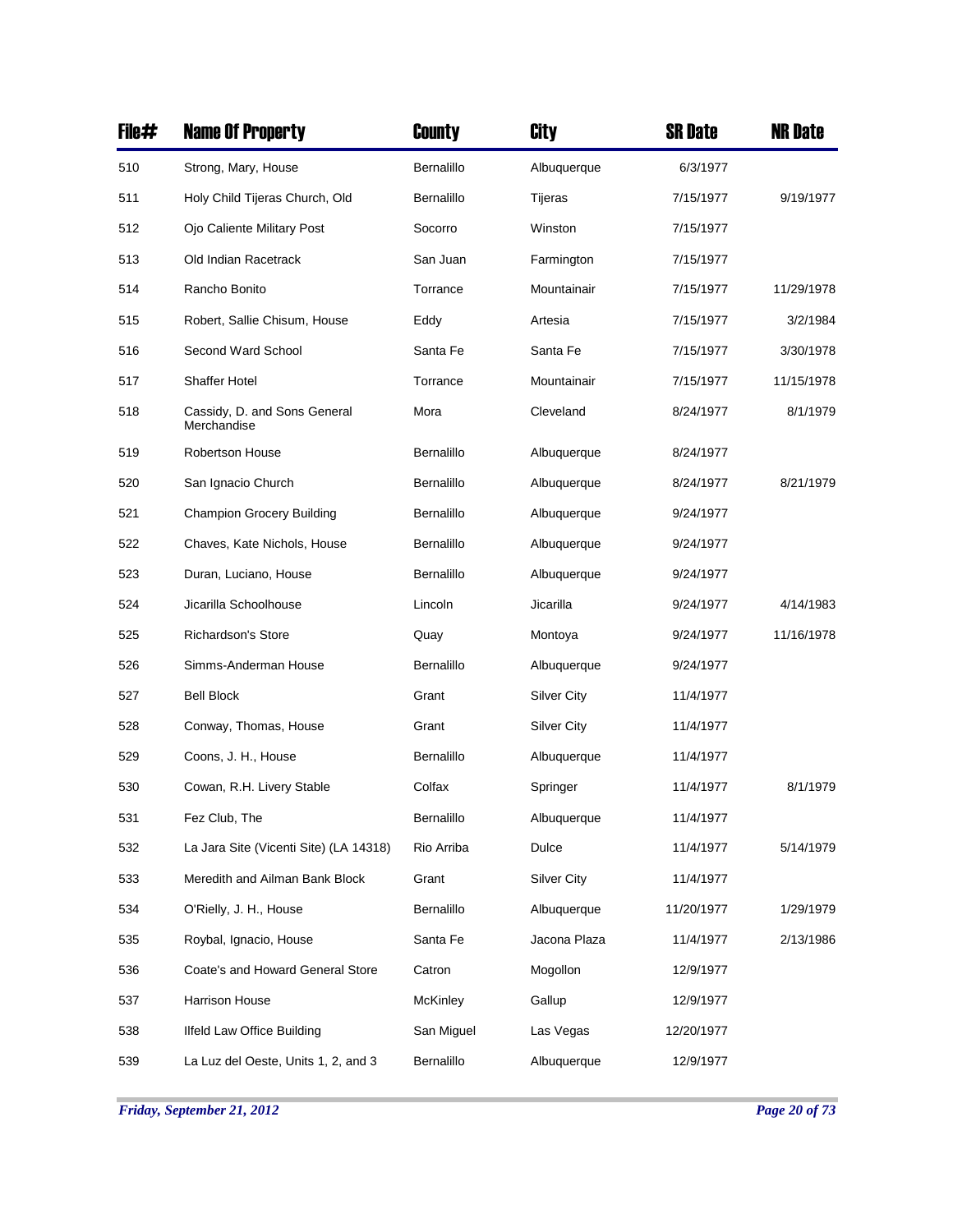| File# | <b>Name Of Property</b>                           | County     | City                     | <b>SR Date</b> | <b>NR Date</b> |
|-------|---------------------------------------------------|------------|--------------------------|----------------|----------------|
| 540   | Luhan, Mabel Dodge, House NHL                     | Taos       | Taos                     | 12/9/1977      | 11/15/1978     |
| 541   | Apache Canyon Railroad Bridge                     | Santa Fe   | Lamy                     | 12/9/1977      | 4/27/1979      |
| 542   | Baish Oil Well Number One                         | Lea        | Maljamar                 | 1/20/1978      |                |
| 543   | <b>Bloomfield Irrigation Ditch</b>                | San Juan   | Farmington               | 1/20/1978      |                |
| 544   | Bonito Pipeline (EPSW Rwy Water<br>Supply System) | Lincoln    | Nogal                    | 1/20/1978      | 11/21/1979     |
| 545   | El Puente de Los Hidalgos                         | Santa Fe   | Santa Fe                 | 1/20/1978      |                |
| 545   | El Puente de Los Hidalgos                         | Santa Fe   | Santa Fe                 | 1/20/1978      | 7/25/2001      |
| 546   | Caballo Dam                                       | Sierra     | Truth or<br>Consequences | 1/20/1978      |                |
| 547   | Conchas Dam                                       | San Miguel | Conchas                  | 1/20/1978      |                |
| 548   | Cook's Spring                                     | Luna       | Florida                  | 1/20/1977      |                |
| 549   | Eagle Nest Dam                                    | Colfax     | Eagle Nest               | 1/20/1978      | 4/18/1979      |
| 550   | El Vado Dam                                       | Rio Arriba | Tierra Amarilla          | 1/20/1978      |                |
| 551   | Fort Sumner Railroad Bridge                       | De Baca    | Fort Sumner              | 1/20/1978      | 3/21/1979      |
| 552   | <b>Gardiner Coke Ovens</b>                        | Colfax     | Raton                    | 1/20/1978      |                |
| 553   | <b>Harding Mine</b>                               | Taos       | Dixon                    | 1/20/1978      |                |
| 554   | Hondo Project                                     | Chaves     | Roswell                  | 1/20/1978      |                |
| 555   | Hormigoso Irrigation Ditch and Dam                | Guadalupe  | Anton Chico              | 1/20/1978      |                |
| 556   | Kelly Mine (Magdalena Mining District)            | Socorro    | Kelly                    | 1/20/1978      |                |
| 557   | Lake Avalon                                       | Eddy       | Carlsbad                 | 1/20/1978      |                |
| 558   | Lake McMillan Dam                                 | Eddy       | Seven Rivers             | 1/20/1978      |                |
| 559   | Lake Valley Mining District                       | Sierra     | Hillsboro                | 1/20/1978      |                |
| 560   | Las Trampas Canoa                                 | Taos       | Las Trampas              | 1/20/1978      |                |
| 561   | Las Vegas Irrigation Project Diversion<br>Dam     | San Miguel | Montezuma                | 1/20/1978      |                |
| 562   | Leasburg Dam                                      | Dona Ana   | Radium Springs           | 1/20/1978      |                |
| 563   | Little Fannie Mine                                | Catron     | Mogollon                 | 1/20/1978      |                |
| 564   | Maxwell Irrigation Project                        | Colfax     | Maxwell                  | 1/20/1978      |                |
| 565   | Eclipse Windmill, Moriarty                        | Torrance   | Moriarty                 | 1/20/1978      | 6/4/1979       |
| 566   | Mount Chalchihuitl Turquoise Mine                 | Santa Fe   | Cerrillos                | 1/20/1978      |                |
| 567   | Potash Bullwheel, Original                        | Eddy       | Loving                   | 1/20/1978      |                |

*Friday, September 21, 2012 Page 21 of 73*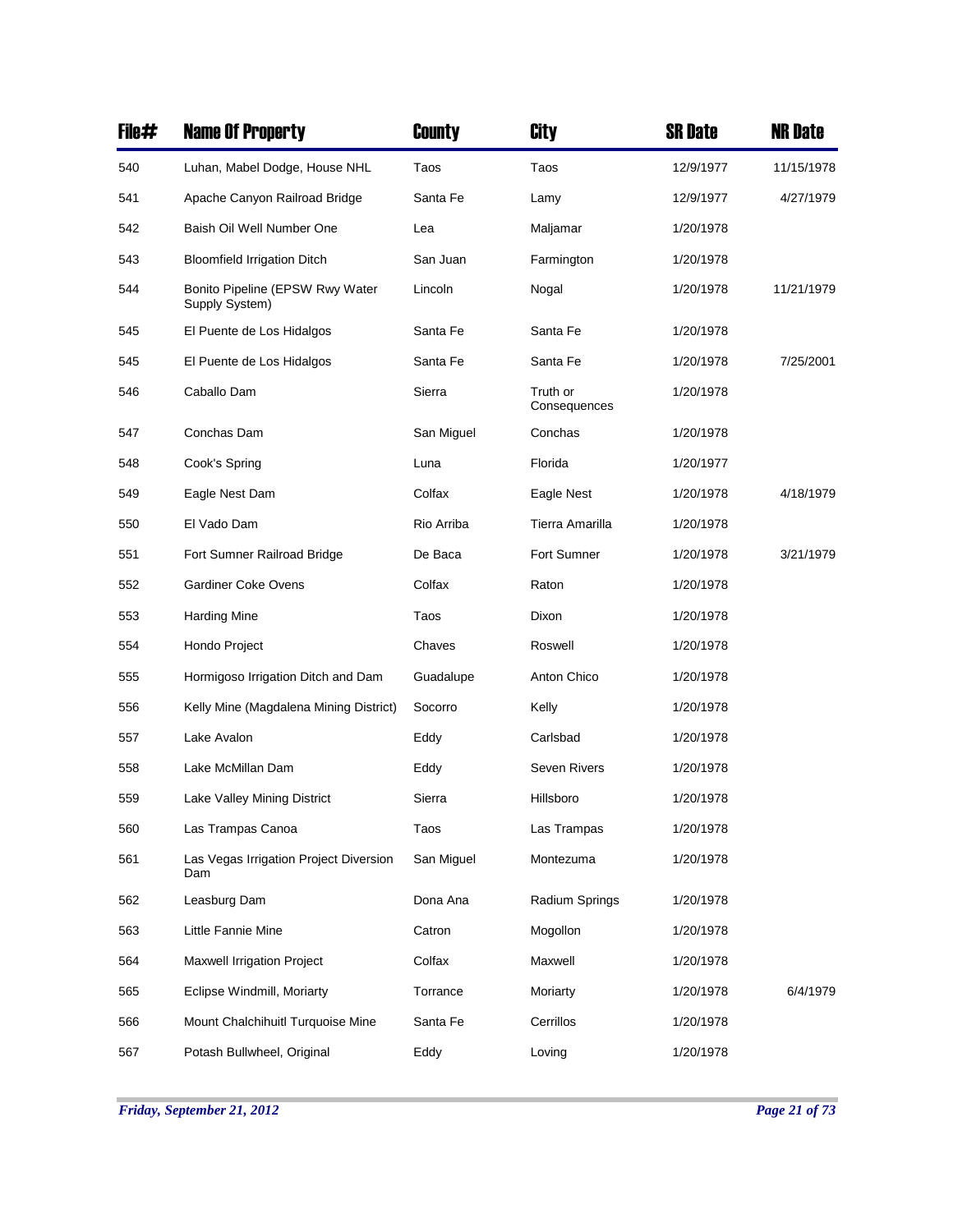| File# | <b>Name Of Property</b>                                    | County          | City                | <b>SR Date</b> | <b>NR Date</b> |
|-------|------------------------------------------------------------|-----------------|---------------------|----------------|----------------|
| 568   | Pecos River Bridge (REMOVED SR)                            | Chaves          | Dexter              | 12/9/1977      |                |
| 569   | <b>Pendaries Grist Mill</b>                                | San Miguel      | Lower Rociada       | 1/20/1978      | 2/2/1979       |
| 570   | Percha Diversion Dam                                       | Sierra          | Arrey               | 1/20/1978      | 4/6/1979       |
| 571   | Peterson Dam                                               | San Miguel      | Montezuma           | 1/20/1978      |                |
| 572   | <b>Raton Water Works</b>                                   | Colfax          | Raton               | 1/20/1978      |                |
| 573   | SEE HPD 1671 - Rio Feliz Bridge at<br>Hagerman             | Chaves          | Hagerman            | 1/20/1978      |                |
| 574   | SEE HPD 1663 - Rio Grande Bridge at<br>Radium Springs      | Dona Ana        | Radium Springs      | 1/20/1978      |                |
| 575   | SEE HPD 1666 - San Juan River<br><b>Bridge at Shiprock</b> | San Juan        | Shiprock            | 1/20/1978      |                |
| 576   | Santa Cruz Dam                                             | Santa Fe        | Chimayo             | 1/20/1978      |                |
| 577   | Santa Fe Waterworks Reservoir                              | Santa Fe        | Santa Fe            | 1/20/1978      |                |
| 578   | <b>Tecolotito Dam</b>                                      | San Miguel      | Anton Chico         | 1/20/1978      |                |
| 579   | Tres Piedras Railroad Water Tower                          | Taos            | <b>Tres Piedras</b> | 1/20/1978      | 2/2/1979       |
| 580   | Launch Complex 33 (WSMR V-2<br>Launch Site) NHL            | Dona Ana        | White Sands M.R.    | 1/20/1978      | 10/3/1985      |
| 581   | Whitewater Canyon Pipeline                                 | Catron          | Glenwood            | 12/9/1977      |                |
| 582   | Zuni Dam                                                   | <b>McKinley</b> | Zuni Pueblo         | 1/20/1978      |                |
| 583   | Connor, C. H., House                                       | Bernalillo      | Albuquerque         | 1/20/1978      |                |
| 584   | Deming Armory                                              | Luna            | Deming              | 1/20/1978      | 4/21/1983      |
| 585   | Fall, A. B., Dam and Aqueduct                              | Otero           | Shanta              | 1/20/1978      |                |
| 586   | Armijo, Juan Cristobal, "New<br>Homestead"                 | Bernalillo      | Albuquerque         | 1/20/1978      | 9/30/1982      |
| 587   | Rayado Historic District                                   | Colfax          | Rayado              | 1/20/1978      |                |
| 588   | Rosenwald Building                                         | Bernalillo      | Albuquerque         | 1/20/1978      | 6/29/1978      |
| 589   | Washington Apartments                                      | Bernalillo      | Albuquerque         | 1/20/1978      | 2/19/1982      |
| 590   | Sedillo, Anastacio, House                                  | Socorro         | Socorro             | 1/20/1978      |                |
| 591   | <b>Brown House</b>                                         | Socorro         | Socorro             | 1/20/1978      |                |
| 592   | Church of the Epiphany                                     | Socorro         | Socorro             | 1/20/1978      |                |
| 593   | <b>Fortune Property</b>                                    | Socorro         | Socorro             | 1/20/1978      |                |
| 594   | Knights of Pythias Hall                                    | Socorro         | Socorro             | 1/20/1978      |                |
| 595   | Park Hotel                                                 | Socorro         | Socorro             | 1/20/1978      |                |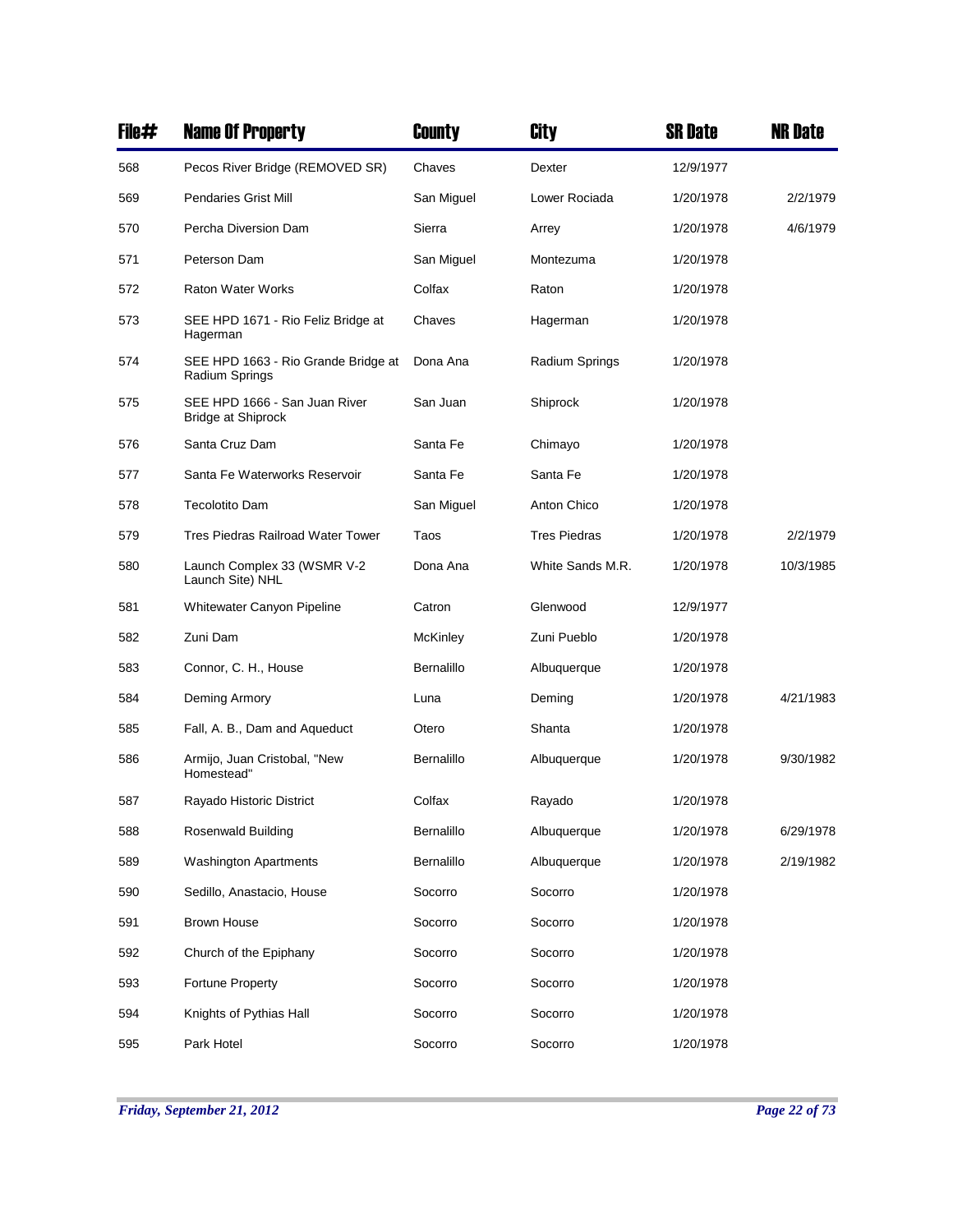| File# | <b>Name Of Property</b>                       | County     | City                  | <b>SR Date</b> | <b>NR Date</b> |
|-------|-----------------------------------------------|------------|-----------------------|----------------|----------------|
| 596   | Price-Loewenstein Mercantile                  | Socorro    | Socorro               | 1/20/1978      |                |
| 597   | <b>Torres Block</b>                           | Socorro    | Socorro               | 1/20/1978      |                |
| 598   | <b>White Row</b>                              | Socorro    | Socorro               | 1/20/1978      |                |
| 599   | Zingerle House                                | Socorro    | Socorro               | 1/20/1978      |                |
| 600   | Abeytia Avenue, 212-214 East                  | Socorro    | Socorro               | 1/20/1978      |                |
| 601   | Abeytia Avenue, 216 East                      | Socorro    | Socorro               | 1/20/1978      |                |
| 602   | California Street, 300 South                  | Socorro    | Socorro               | 1/20/1978      |                |
| 603   | California Street, 400 South<br>(REMOVED SR)  | Socorro    | Socorro               | 1/20/1978      |                |
| 604   | Center, 509                                   | Socorro    | Socorro               | 1/20/1978      |                |
| 605   | Abeytia, Aniceto, House (303 Eaton<br>Avenue) | Socorro    | Socorro               | 1/20/1978      | 2/20/1991      |
| 606   | Fisher Avenue, 249                            | Socorro    | Socorro               | 1/13/1978      |                |
| 607   | Grant Avenue, 211                             | Socorro    | Socorro               | 1/13/1978      |                |
| 608   | Manzanares Avenue, 101 East                   | Socorro    | Socorro               | 1/20/1978      |                |
| 609   | Manzanares Avenue, 102 East                   | Socorro    | Socorro               | 1/20/1978      |                |
| 610   | Manzanares Avenue, 108 East                   | Socorro    | Socorro               | 1/20/1978      |                |
| 611   | Manzanares Avenue, 110 East                   | Socorro    | Socorro               | 1/20/1978      |                |
| 612   | Sixth Street, 110 North                       | Socorro    | Socorro               | 1/20/1978      |                |
| 613   | San Miguel Street, 202                        | Socorro    | Socorro               | 1/20/1978      |                |
| 614   | Montoya, Eutimio, House                       | Socorro    | San Antonio           | 2/24/1978      |                |
| 615   | Sol y Sombra                                  | Santa Fe   | Santa Fe              | 2/24/1978      |                |
| 616   | Atchison, Topeka & Santa Fe Railroad<br>Depot | Valencia   | Los Lunas             | 3/31/1978      | 8/1/1979       |
| 617   | Elephant Butte Dam                            | Sierra     | <b>Elephant Butte</b> | 3/20/1978      | 4/9/1979       |
| 618   | Rosenwald, Emmanuel, Building                 | San Miguel | Las Vegas             | 3/31/1978      | 6/29/1978      |
| 619   | Santa Rita Copper Mines Historic Site         | Grant      | Santa Rita            | 3/20/1978      |                |
| 620   | Atchison, Topeka & Santa Fe Railway<br>Depot  | Socorro    | Socorro               | 3/20/1978      |                |
| 621   | Alvarez-Briggs House                          | Socorro    | Socorro               | 3/31/1978      |                |
| 622   | Bourguignon House                             | Socorro    | Socorro               | 3/20/1978      |                |
| 623   | Capitol, The                                  | Socorro    | Socorro               | 3/31/1978      |                |
| 624   | Cooney, Captain Michael, House                | Socorro    | Socorro               | 3/20/1978      | 2/20/1991      |

*Friday, September 21, 2012 Page 23 of 73*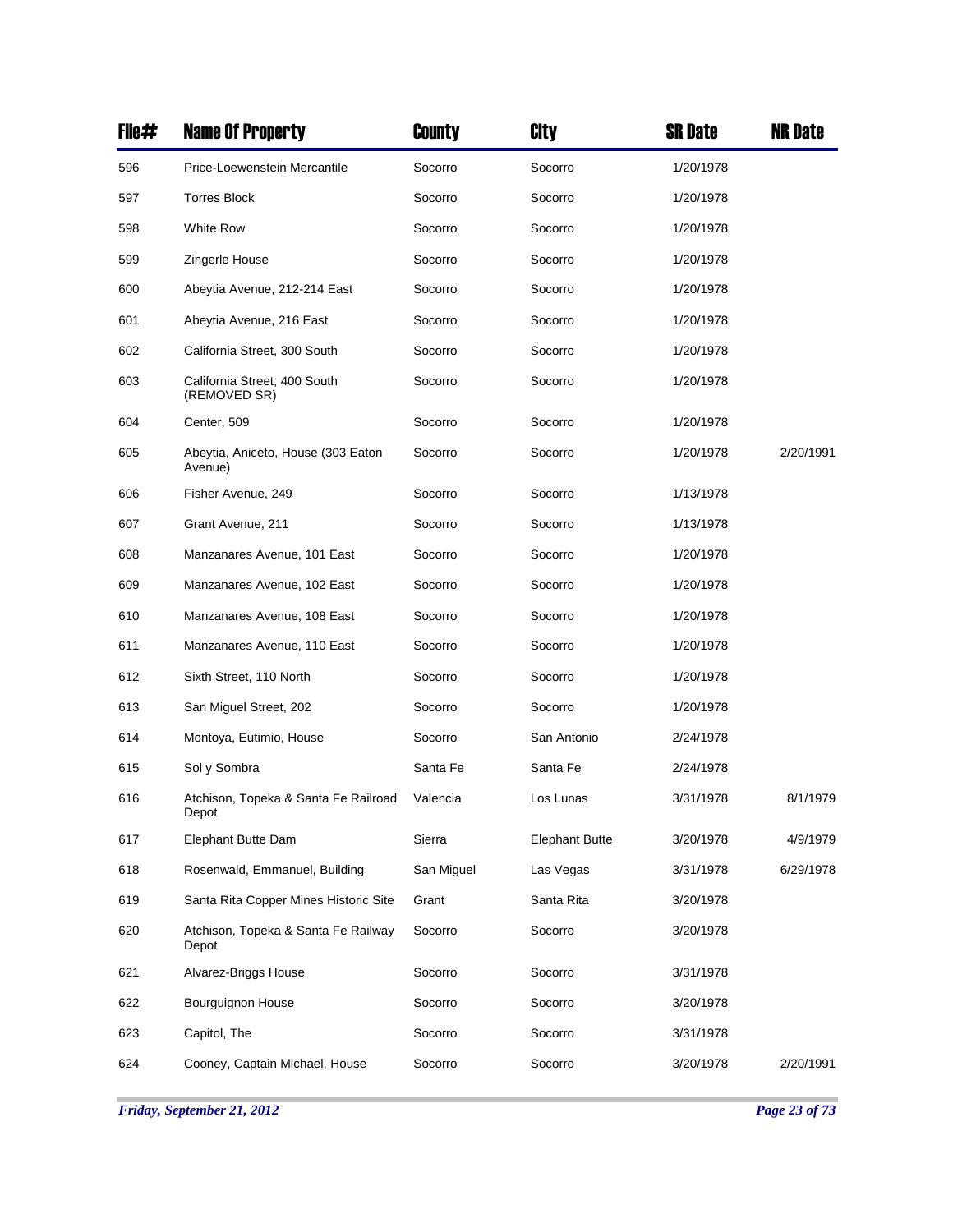| File# | <b>Name Of Property</b>                               | County     | <b>City</b> | <b>SR Date</b> | <b>NR Date</b> |
|-------|-------------------------------------------------------|------------|-------------|----------------|----------------|
| 625   | Cortesy, Anthony House                                | Socorro    | Socorro     | 3/20/1978      | 2/20/1991      |
| 626   | <b>Crabtree Building</b>                              | Socorro    | Socorro     | 3/20/1978      |                |
| 627   | Eaton, Nestor P., House (Eaton/Darr<br>House)         | Socorro    | Socorro     | 3/20/1978      | 2/20/1991      |
| 628   | El Torreon                                            | Socorro    | Socorro     | 3/20/1978      |                |
| 629   | <b>Fitch Building</b>                                 | Socorro    | Socorro     | 3/31/1978      |                |
| 630   | Fitch, James Gurden, House                            | Socorro    | Socorro     | 3/31/1978      | 2/20/1991      |
| 631   | Hilton, August Holver, House                          | Socorro    | Socorro     | 3/31/1978      | 2/20/1991      |
| 632   | Lowenstein/Torres House                               | Socorro    | Socorro     | 3/31/1978      |                |
| 633   | Sedillo, Jacobo, House                                | Socorro    | Socorro     | 3/31/1978      |                |
| 634   | <b>Stapleton Brothers Merchantile</b><br>(REMOVED SR) | Socorro    | Socorro     | 3/31/1978      |                |
| 635   | Stapleton, Edward S., House                           | Socorro    | Socorro     | 3/31/1978      |                |
| 636   | Stapleton, Vivian, House                              | Socorro    | Socorro     | 3/31/1978      |                |
| 637   | Torres, A. C., House                                  | Socorro    | Socorro     | 3/31/1978      |                |
| 638   | Torres, Lupe, House                                   | Socorro    | Socorro     | 3/31/1978      |                |
| 639   | Zimmerly, Delfine, House                              | Socorro    | Socorro     | 3/31/1978      |                |
| 640   | Fisher Avenue, 217                                    | Socorro    | Socorro     | 3/31/1978      |                |
| 641   | Garfield Street, 304                                  | Socorro    | Socorro     | 3/31/1978      |                |
| 642   | McCutcheon Avenue, 315                                | Socorro    | Socorro     | 3/31/1978      |                |
| 643   | Nicholas Avenue, 605                                  | Socorro    | Socorro     | 3/31/1978      |                |
| 644   | Nicholas Avenue, 609                                  | Socorro    | Socorro     | 3/31/1978      |                |
| 645   | Nicholas Avenue, 613                                  | Socorro    | Socorro     | 3/31/1978      |                |
| 646   | Park Street, 301-303                                  | Socorro    | Socorro     | 3/31/1978      |                |
| 647   | Keith House (405 Park Street)                         | Socorro    | Socorro     | 3/31/1978      | 2/20/1991      |
| 648   | San Miguel Street, 201                                | Socorro    | Socorro     | 3/31/1978      |                |
| 649   | Sixth Street, 201                                     | Socorro    | Socorro     | 3/31/1978      |                |
| 650   | <b>Bond House</b>                                     | Rio Arriba | Espanola    | 6/20/1978      | 3/6/1980       |
| 651   | Chihuahua Historic District                           | Socorro    | Socorro     | 6/2/1978       |                |
| 652   | Church-McCutcheon Historic District                   | Socorro    | Socorro     | 6/2/1978       |                |
| 653   | East Abeytia Avenue Historic District                 | Socorro    | Socorro     | 6/2/1978       |                |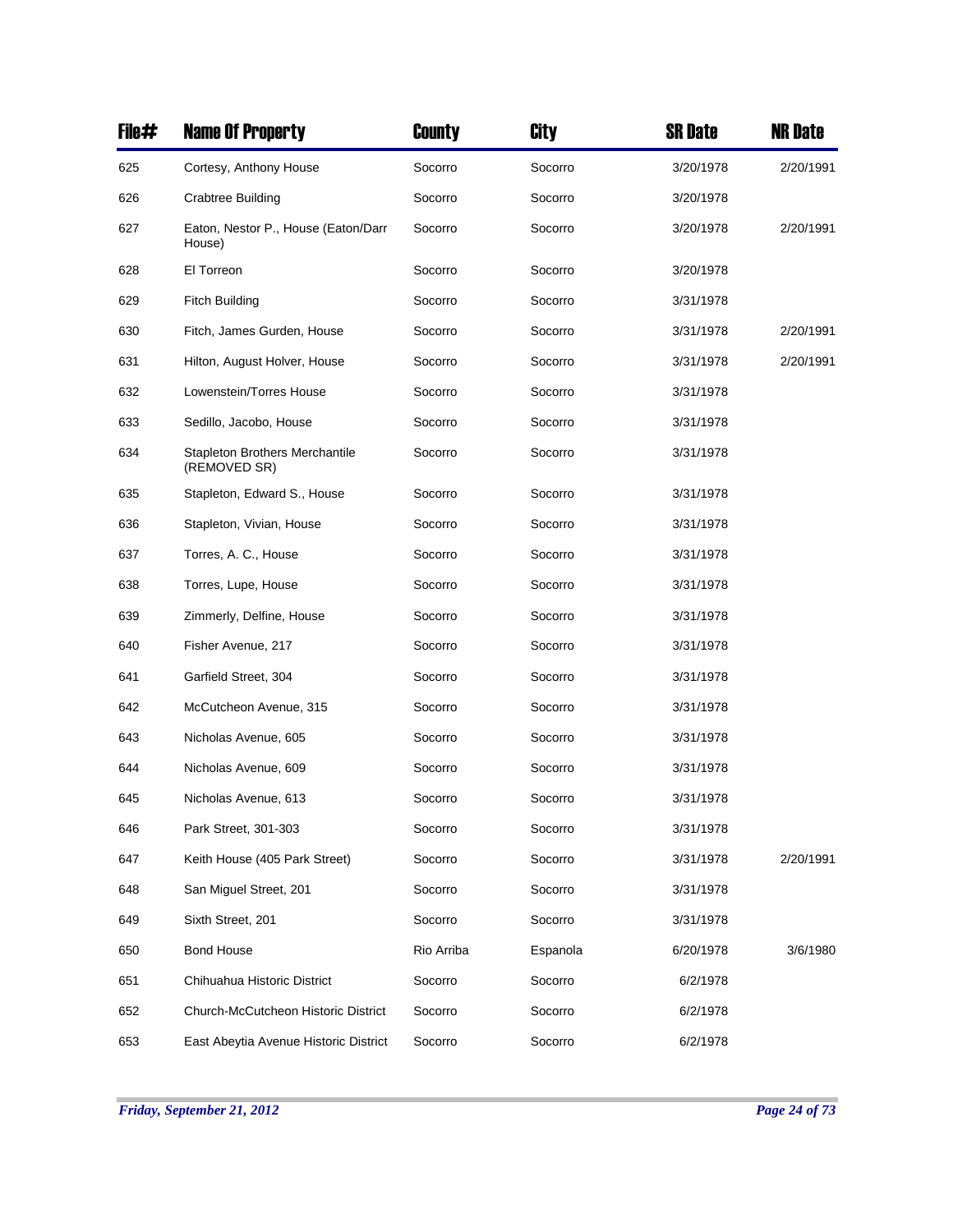| File# | <b>Name Of Property</b>                                       | County          | City                     | <b>SR Date</b> | NR Date    |
|-------|---------------------------------------------------------------|-----------------|--------------------------|----------------|------------|
| 654   | Kittrel Park-Manzanares Avenue<br><b>Historic District</b>    | Socorro         | Socorro                  | 6/2/1978       |            |
| 655   | San Miguel Historic District                                  | Socorro         | Socorro                  | 6/2/1978       |            |
| 656   | Socorro Multiple Resource District                            | Socorro         | Socorro                  | 8/2/1978       |            |
| 657   | Anasazi Sites within the Chacoan<br><b>Interaction Sphere</b> | Socorro         | Multiple                 |                | 10/10/1980 |
| 658   | Digneo-Valdez House                                           | Santa Fe        | Santa Fe                 | 7/28/1978      | 11/21/1978 |
| 659   | <b>Farwell/Simms House</b>                                    | Bernalillo      | Albuquerque              | 7/28/1978      |            |
| 660   | First National Bank Building                                  | Bernalillo      | Albuquerque              | 7/28/1978      | 2/2/1979   |
| 661   | Grunsfeld/Hubbell House                                       | Bernalillo      | Albuquerque              | 7/28/1978      |            |
| 662   | Los Patos Ruins                                               | Lincoln         | Capitan                  | 7/28/1978      |            |
| 663   | Oestreich House                                               | Bernalillo      | Albuquerque              | 7/28/1978      |            |
| 664   | Johns Brothers House (Topsey Mines)                           | Catron          | Mogollon                 | 7/28/1978      |            |
| 665   | Peach Springs Archeological District                          | McKinley        | Coyote Canyon            | 7/28/1978      |            |
| 666   | Bee Burrow Archeological District                             | McKinley        | Seven Lakes              | 7/28/1978      | 12/10/1984 |
| 667   | Casa de Estrella Archeological Site<br>(Section 8 Ruin)       | McKinley        | Crownpoint               | 7/28/1978      | 10/10/1980 |
| 668   | Lake Valley Archeological Site (LA<br>18755)                  | San Juan        | Juan's Lake              | 7/28/1978      |            |
| 669   | Grey Hill Spring Archeological District<br>(LA 18244)         | San Juan        | Coyote                   | 7/28/1978      |            |
| 669   | Grey Hill Spring Archeological District<br>(LA 18244)         | McKinley        | Coyote                   | 7/28/1978      |            |
| 670   | Hogback Archeological District (LA<br>11207 and LA 11594)     | San Juan        | Shiprock                 | 7/28/1978      |            |
| 671   | Greenlee Archeological Site                                   | McKinley        | Seven Lakes              | 7/28/1978      | 10/10/1980 |
| 672   | Haystack National Register<br>Archaeological District         | McKinley        | Haystack                 | 7/28/1978      | 10/10/1980 |
| 673   | Skunk Springs-Crumbled House<br>Archaeological Dist.          | <b>McKinley</b> | Two Grey Hills           | 7/28/1978      |            |
| 674   | Whirlwind Lake Archaeological District<br>(LA 18237)          | San Juan        | <b>Grey Hill Springs</b> | 7/28/1978      |            |
| 675   | Muddy Water Archeological District<br>(LA 10959)              | <b>McKinley</b> | Crownpoint               | 7/28/1978      |            |
| 676   | <b>Great Bend Community Archeological</b><br>District         | San Juan        | <b>Indian Creek</b>      | 7/28/1978      |            |
| 677   | Indian Creek Archeological District (LA<br>17081)             | McKinley        | Crownpoint               | 7/28/1978      |            |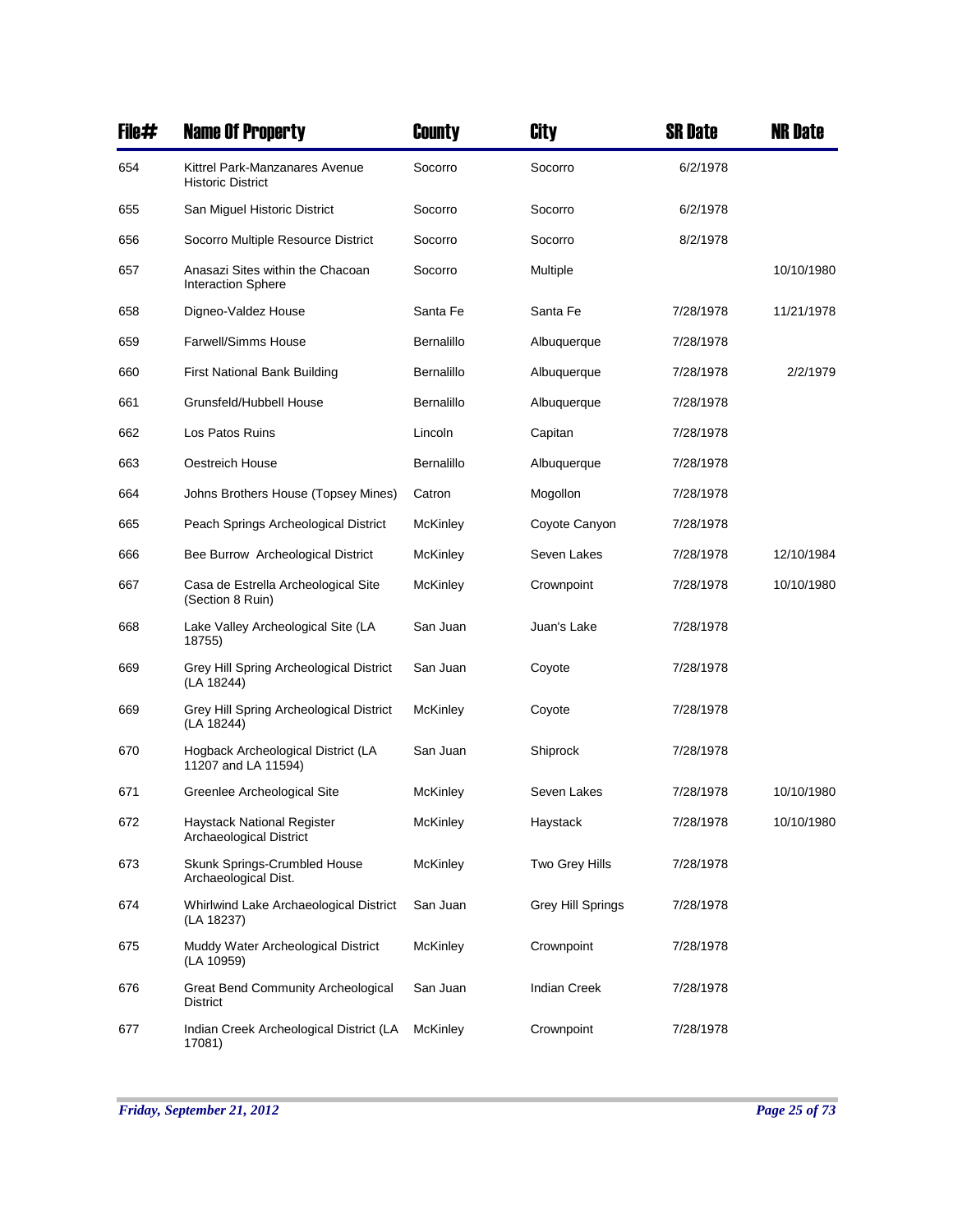| File# | <b>Name Of Property</b>                                           | County          | City                          | <b>SR Date</b> | <b>NR Date</b> |
|-------|-------------------------------------------------------------------|-----------------|-------------------------------|----------------|----------------|
| 678   | Willow Canyon Archeological District<br>(LA 18235)                | San Juan        | <b>Indian Creek</b>           | 7/28/1978      |                |
| 679   | Coolidge Archeological District (LA<br>17280)                     | <b>McKinley</b> | Coolidge                      | 7/28/1978      |                |
| 680   | Coyotes Sing Here Archeological<br>District (LA 18754)            | <b>McKinley</b> | Prewitt                       | 7/28/1978      |                |
| 681   | <b>Standing Rock Archeological District</b><br>(LA 18232)         | <b>McKinley</b> | Crownpoint                    | 7/28/1978      |                |
| 682   | Dalton Pass Archeological Site                                    | <b>McKinley</b> | Dalton Pass                   | 7/28/1978      | 10/10/1980     |
| 683   | Upper Kin Klizhin Archaeological Site                             | <b>McKinley</b> | Seven Lakes                   | 7/28/1978      | 10/10/1980     |
| 684   | Bisa'ani Archeological District (LA<br>17287)                     | San Juan        | Chaco Canyon                  | 7/28/1978      |                |
| 685   | Fort Wingate Ruin (LA 2690)                                       | <b>McKinley</b> | Fort Wingate                  | 7/28/1978      | 10/10/1980     |
| 686   | Halfway House Archeological Site                                  | San Juan        | <b>Blanco Trading</b><br>Post | 7/28/1978      | 10/10/1980     |
| 687   | Kin Nizhoni Archeological District                                | <b>McKinley</b> | San Mateo                     | 7/28/1978      |                |
| 688   | Casamero Archeological District LA<br>8779)                       | <b>McKinley</b> | Prewitt                       | 7/28/1978      |                |
| 689   | Twin Angels Pueblo (LA 5642)                                      | San Juan        | Kutz Canyon                   | 7/28/1978      | 10/10/1980     |
| 690   | Pierre's Archeological District                                   | San Juan        | <b>Blanco Trading</b><br>Post | 7/28/1978      |                |
| 691   | <b>Andrews National Register</b><br><b>Archeological District</b> | <b>McKinley</b> | Prewitt                       | 7/28/1978      | 5/17/1979      |
| 692   | San Mateo Archeological Site (LA<br>15369)                        | Cibola          | San Mateo                     | 7/28/1978      | 5/17/1979      |
| 693   | Morris No. 41 Archeological District                              | San Juan        | La Plata                      | 7/28/1978      | 5/17/1979      |
| 694   | Gazette Complex (REMOVED SR)                                      | San Miguel      | Las Vegas                     | 9/1/1978       |                |
| 695   | Marriott, C. W., House                                            | Grant           | Silver City                   | 9/1/1978       |                |
| 696   | Duran Chapel                                                      | Taos            | Ranchos de Taos               | 9/1/1978       |                |
| 697   | Capitan Depot                                                     | Lincoln         | Capitan                       | 10/20/1978     |                |
| 698   | Casa San Ysidro and Collections                                   | Sandoval        | Corrales                      | 10/20/1978     |                |
| 699   | Dawson Coke Ovens                                                 | Colfax          | Cimarron                      | 10/20/1978     |                |
| 700   | Federal Building (1930)                                           | Bernalillo      | Albuquerque                   | 10/20/1978     | 11/22/1980     |
| 701   | Guadalupe Historic District                                       | Sandoval        | Guadalupe                     | 10/20/1978     |                |
| 702   | High Rolls-Mountain Park Methodist<br>Church                      | Otero           | High Rolls-Mt.Park            | 10/20/1978     |                |
| 703   | Tularosa Original Townsite Historic<br><b>District</b>            | Otero           | Tularosa                      | 10/20/1978     | 2/14/1979      |

*Friday, September 21, 2012 Page 26 of 73*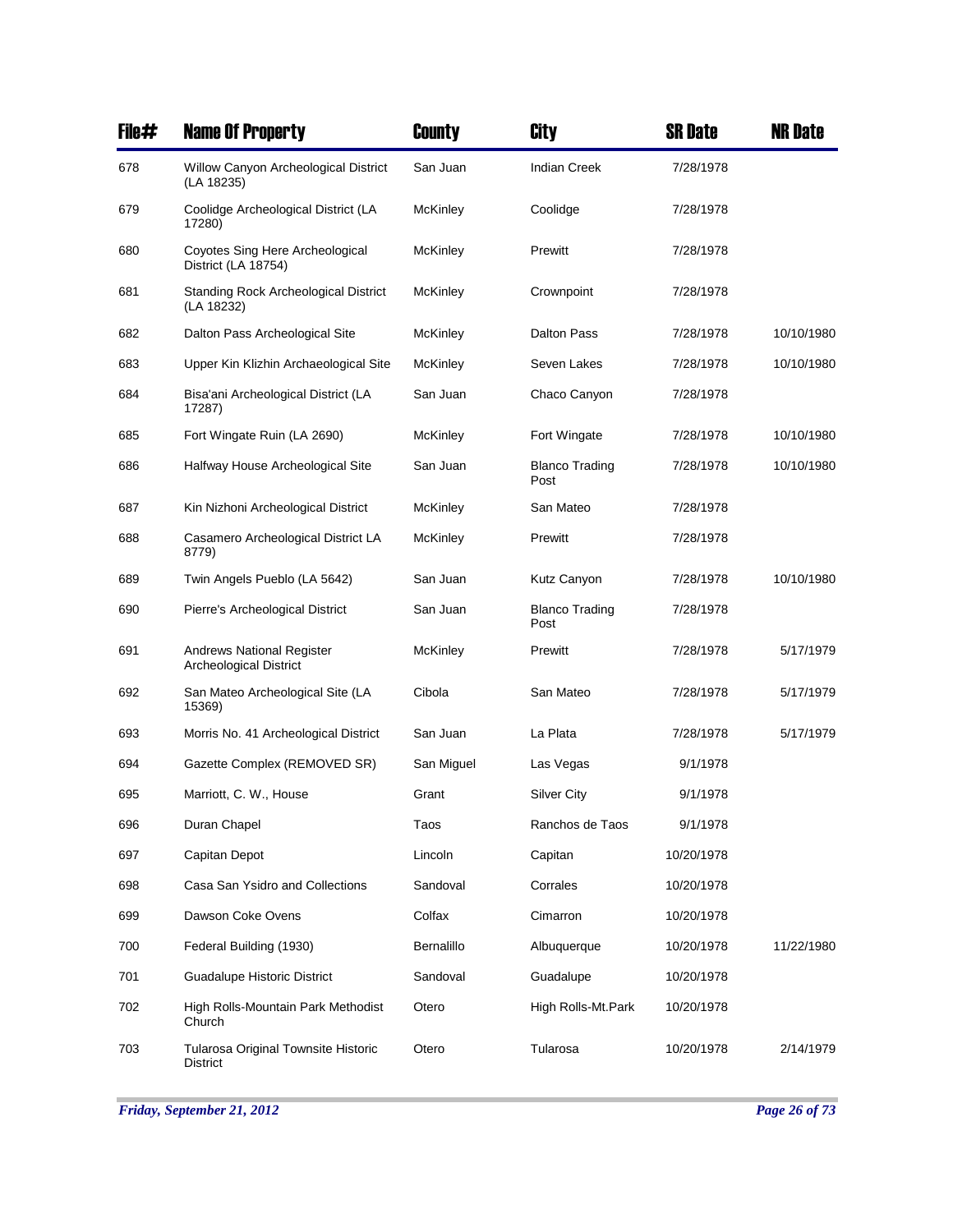| File# | <b>Name Of Property</b>                           | <b>County</b> | City               | <b>SR Date</b> | <b>NR Date</b> |
|-------|---------------------------------------------------|---------------|--------------------|----------------|----------------|
| 704   | <b>Kelvinator House</b>                           | Bernalillo    | Albuquerque        | 10/20/1978     |                |
| 705   | Gaspard, Leon, House and Collections              | Taos          | Taos               | 10/20/1978     | 2/23/1979      |
| 706   | Post Office, Old                                  | Bernalillo    | Albuquerque        | 10/20/1978     | 11/17/1980     |
| 707   | <b>First Ward School</b>                          | Santa Fe      | Santa Fe           | 12/15/1978     |                |
| 708   | La Luz Pottery Factory                            | Otero         | La Luz             | 12/15/1978     | 5/29/1979      |
| 709   | Our Lady of Sorrows Convent                       | Sandoval      | Bernalillo         | 12/15/1978     |                |
| 710   | <b>Blythe House</b>                               | Bernalillo    | Albuquerque        | 2/9/1979       |                |
| 711   | Lewis, Charles W., Building                       | Bernalillo    | Albuquerque        | 2/9/1979       | 7/3/1979       |
| 712   | Vierra, Carlos, House                             | Santa Fe      | Santa Fe           | 2/9/1979       | 8/3/1979       |
| 713   | Cox Ranch Ruin                                    | Catron        | Red Hill           | 3/16/1979      | 5/5/1978       |
| 714   | American Diversion Dam                            | Dona Ana      | El Paso            | 6/22/1979      |                |
| 715   | Arrington, Thomas Jefferson, House                | San Juan      | Farmington         | 6/22/1979      |                |
| 716   | Aztec Presbyterian Church                         | San Juan      | Aztec              | 6/22/1979      |                |
| 717   | Deming Coaling Tower (REMOVED<br>SR)              | Luna          | Deming             | 6/22/1979      |                |
| 718   | Fechin, Nicholai, House                           | Taos          | Taos               | 6/22/1979      | 12/31/1979     |
| 719   | Lordsburg Coaling Tower                           | Hidalgo       | Lordsburg          | 6/22/1979      |                |
| 720   | La Luz Townsite Historic District                 | Otero         | La Luz             | 6/22/1979      | 10/23/1980     |
| 721   | Hatchet Mine, Old                                 | Grant         | Hachita            | 6/22/1979      |                |
| 722   | Presbyterian Church, Old                          | Grant         | <b>Silver City</b> | 6/22/1979      |                |
| 723   | Old Los Padillas School (REMOVED<br>SR)           | Bernalillo    | Albuquerque        | 6/22/1979      |                |
| 724   | Pottery Mound                                     | Valencia      | Los Lunas          | 6/22/1979      |                |
| 725   | Rio Grande Bridge, El Paso &<br>Southwestern Rwy. | Dona Ana      | Dona Ana           | 6/22/1979      |                |
| 726   | San Ysidro Church                                 | Sandoval      | Corrales           | 6/22/1979      | 7/30/1980      |
| 727   | Atchison, Topeka & Santa Fe Railway<br>Depot      | Curry         | Texico             | 8/24/1979      |                |
| 728   | Brumback, Minnie L., House                        | Grant         | <b>Silver City</b> | 8/24/1979      |                |
| 729   | Carnes, Chester, House                            | Bernalillo    | Albuquerque        | 8/24/1979      | 12/1/1980      |
| 730   | Doherty, John, House                              | Mora          | Mora               | 8/24/1979      |                |
| 731   | Eighth Street/Forrester Historic District         | Bernalillo    | Albuquerque        | 8/24/1979      | 12/1/1980      |
| 732   | Fergusson, Erna, House                            | Bernalillo    | Albuquerque        | 8/24/1979      |                |

*Friday, September 21, 2012 Page 27 of 73*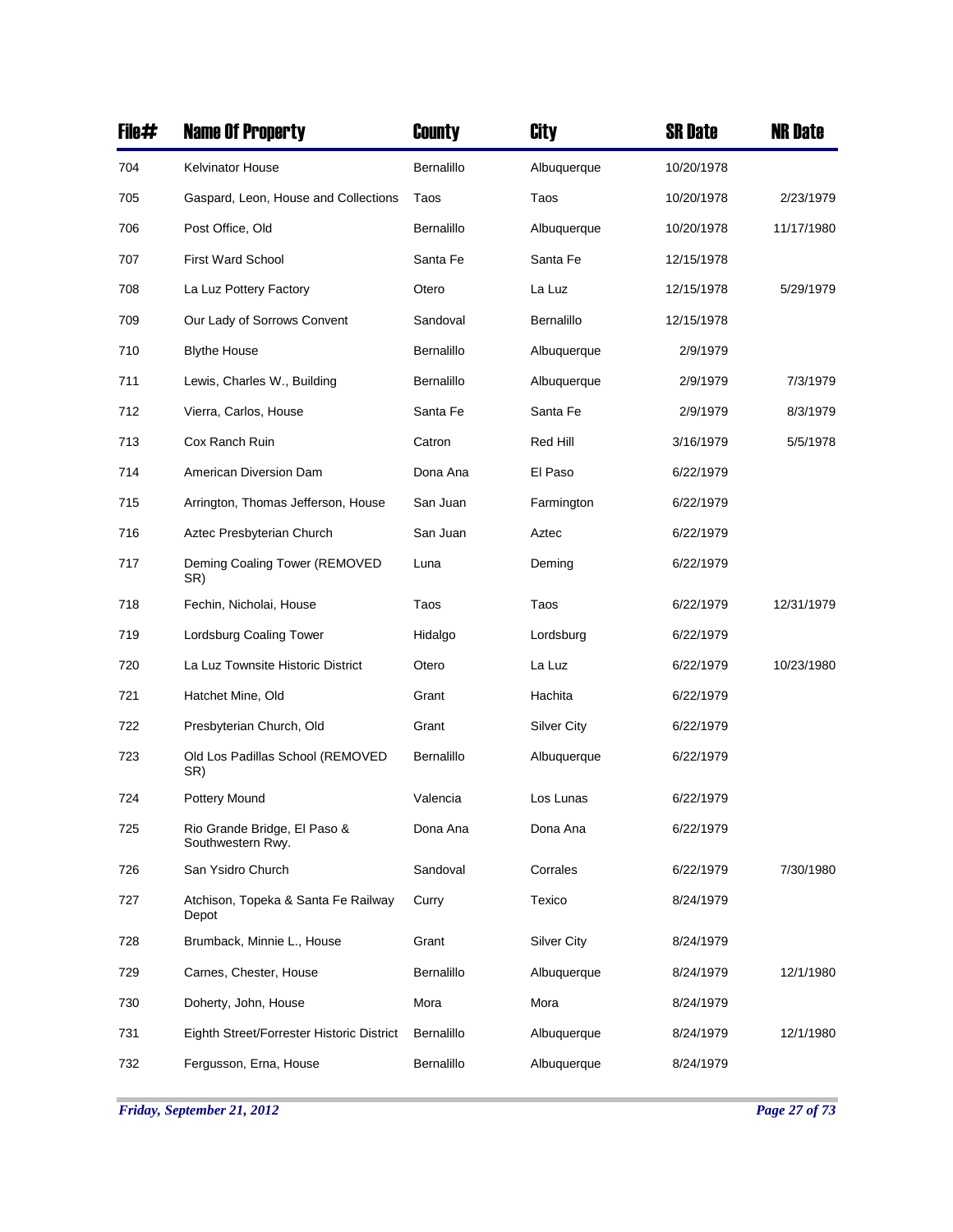| File# | <b>Name Of Property</b>                                        | County     | City          | SR Date    | <b>NR Date</b> |
|-------|----------------------------------------------------------------|------------|---------------|------------|----------------|
| 733   | Fourth Ward Historic District                                  | Bernalillo | Albuquerque   | 8/24/1979  | 12/1/1980      |
| 734   | Garcia, J. A., House                                           | Bernalillo | Albuquerque   | 8/24/1979  |                |
| 735   | Gonzales, Apolonio, House                                      | Bernalillo | Albuquerque   | 8/24/1979  |                |
| 736   | Gonzales, Elias, House                                         | Bernalillo | Albuquerque   | 8/24/1979  |                |
| 737   | Harwood School                                                 | Bernalillo | Albuquerque   | 8/24/1979  | 12/1/1980      |
| 738   | Keleher, Thomas F., House                                      | Bernalillo | Albuquerque   | 8/24/1979  |                |
| 739   | Keleher, Thomas F., Jr., House                                 | Bernalillo | Albuquerque   | 8/24/1979  |                |
| 740   | Kellogg/Elder House                                            | Bernalillo | Albuquerque   | 8/24/1979  |                |
| 741   | LeFeber, Charles, House                                        | Bernalillo | Albuquerque   | 8/24/1979  | 12/1/1980      |
| 742   | Mann, Henry, House                                             | Bernalillo | Albuquerque   | 8/24/1979  | 12/1/1980      |
| 743   | Abenicio Salazar National Register<br><b>Historic District</b> | Sandoval   | Bernalillo    | 8/24/1979  | 6/6/1980       |
| 744   | Rio Hondo Bridge                                               | Lincoln    | Tinnie        | 8/24/1979  |                |
| 745   | Saint, J. E., House                                            | Bernalillo | Albuquerque   | 8/24/1979  |                |
| 746   | Waldo Coke Ovens                                               | Santa Fe   | Cerrillos     | 8/24/1979  |                |
| 747   | <b>Watson Historic District</b>                                | Bernalillo | Albuquerque   | 8/24/1979  |                |
| 748   | Watson, Lettie, House                                          | Bernalillo | Albuquerque   | 8/24/1979  |                |
| 749   | Albuquerque Historic District, Old                             | Bernalillo | Albuquerque   | 10/26/1979 |                |
| 750   | Blea, Jesus, House                                             | Cibola     | Grants        | 10/26/1979 |                |
| 751   | <b>Bottger House</b>                                           | Bernalillo | Albuquerque   | 10/26/1979 | 3/7/1983       |
| 752   | Dorman House                                                   | Santa Fe   | Santa Fe      | 10/26/1979 |                |
| 753   | Hayden, A. W., House                                           | Bernalillo | Albuquerque   | 10/26/1979 | 12/1/1980      |
| 754   | Marchant House                                                 | Bernalillo | Albuquerque   | 10/26/1979 |                |
| 755   | McQuade House                                                  | Bernalillo | Albuquerque   | 10/26/1979 |                |
| 756   | Orilla de la Acequia Historic District                         | Bernalillo | Albuquerque   | 10/26/1979 |                |
| 757   | Puccini Building                                               | Bernalillo | Albuquerque   | 10/26/1979 |                |
| 758   | Davis House                                                    | Bernalillo | Albuquerque   | 12/14/1979 | 11/17/1980     |
| 759   | Gladding, James N., House                                      | Bernalillo | Albuquerque   | 12/14/1979 | 11/17/1980     |
| 760   | Guadalupe Ruin                                                 | Sandoval   | Guadalupe     | 12/14/1979 | 3/24/1980      |
| 761   | Jemez Hot Springs Mineral Bath House                           | Sandoval   | Jemez Springs | 12/14/1979 |                |
| 762   | McAvoy, Harry W., House                                        | Bernalillo | Albuquerque   | 12/14/1979 |                |

*Friday, September 21, 2012 Page 28 of 73*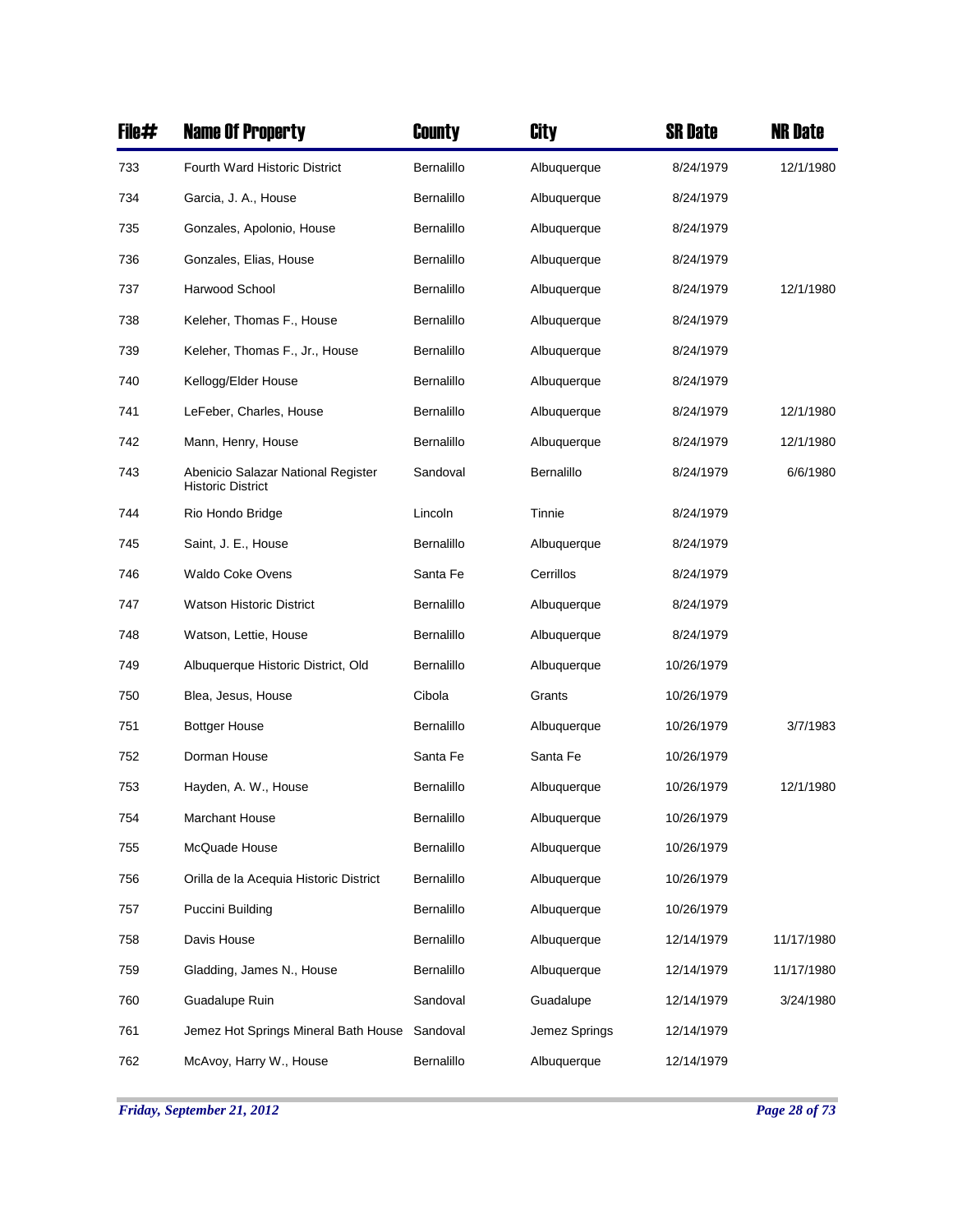| File# | <b>Name Of Property</b>                                                  | County            | City            | <b>SR Date</b> | <b>NR Date</b> |
|-------|--------------------------------------------------------------------------|-------------------|-----------------|----------------|----------------|
| 763   | Manby House                                                              | Taos              | Taos            | 1/25/1980      |                |
| 764   | Burns, T. D., Store                                                      | Rio Arriba        | Los Ojos        | 2/29/1980      |                |
| 765   | Grapevine Canyon Archeological<br><b>District</b>                        | Otero             | Orogrande       | 2/29/1980      |                |
| 766   | Chaves, Felipe, House                                                    | Valencia          | <b>Belen</b>    | 4/3/1980       | 7/4/1980       |
| 767   | <b>Encinal Day School</b>                                                | Cibola            | Encinal         | 4/3/1980       | 8/8/1980       |
| 768   | Hope Building                                                            | Bernalillo        | Albuquerque     | 5/16/1980      | 8/29/1980      |
| 769   | Mahoney Building                                                         | Luna              | Deming          | 5/16/1980      | 9/30/1980      |
| 770   | Ohlrau House                                                             | Bernalillo        | Albuquerque     | 5/16/1980      |                |
| 771   | Simms, John F., House                                                    | Bernalillo        | Albuquerque     | 5/16/1980      |                |
| 772   | Pacific Desk Building                                                    | Bernalillo        | Albuquerque     | 7/25/1980      | 9/30/1980      |
| 773   | Alameda-Depot Historic District                                          | Dona Ana          | Las Cruces      | 8/29/1980      | 4/11/1985      |
| 774   | <b>Belen Hotel</b>                                                       | Valencia          | Belen           | 8/29/1980      | 11/12/1980     |
| 775   | Circle Cross Ranch, Main House                                           | Otero             | Sacramento      | 8/29/1980      | 11/17/1980     |
| 776   | Mesilla National Register Historic<br><b>District</b>                    | Dona Ana          | Mesilla         | 8/29/1980      | 7/20/1982      |
| 777   | Mesquite Street Original Townsite<br>National Register Historic District | Dona Ana          | Las Cruces      | 8/29/1980      | 8/1/1985       |
| 778   | Alamo School Pueblo Site                                                 | Socorro           | Magdalena       | 9/16/1980      |                |
| 779   | <b>Chamisal Site</b>                                                     | Bernalillo        | Albuquerque     | 9/16/1980      |                |
| 780   | Chavez, Rumaldo, House                                                   | Bernalillo        | Albuquerque     | 9/16/1980      | 11/24/1980     |
| 781   | Kromer House                                                             | Bernalillo        | Albuquerque     | 9/16/1980      | 10/4/1982      |
| 782   | Pearce, John, House                                                      | <b>Bernalillo</b> | Albuquerque     | 9/16/1980      | 11/22/1980     |
| 783   | San Ysidro Oratorio                                                      | Taos              | Los Cordovas    | 9/16/1980      | 1/5/1984       |
| 784   | <b>Skinner Building</b>                                                  | Bernalillo        | Albuquerque     | 9/16/1980      | 11/22/1980     |
| 785   | Springer Building                                                        | Bernalillo        | Albuquerque     | 9/16/1980      | 11/18/1980     |
| 786   | Tafoya, Domingo, House                                                   | Bernalillo        | Albuquerque     | 9/16/1980      | 11/17/1980     |
| 787   | New Mexico-Arizona Wool Warehouse                                        | Bernalillo        | Albuquerque     | 10/31/1980     | 7/23/1981      |
| 788   | Jackson, W. J., Cabin                                                    | San Miguel        | Rencona         | 10/31/1980     |                |
| 789   | Jaquez Site Ruin (LA 2609)                                               | San Juan          | Farmington      | 10/31/1980     | 12/10/1984     |
| 790   | Saint Vrain's Mill Site                                                  | Taos              | Ranchos de Taos | 10/31/1980     |                |
| 791   | Shoup Boarding House                                                     | Bernalillo        | Albuquerque     | 10/31/1980     | 2/17/1983      |

*Friday, September 21, 2012 Page 29 of 73*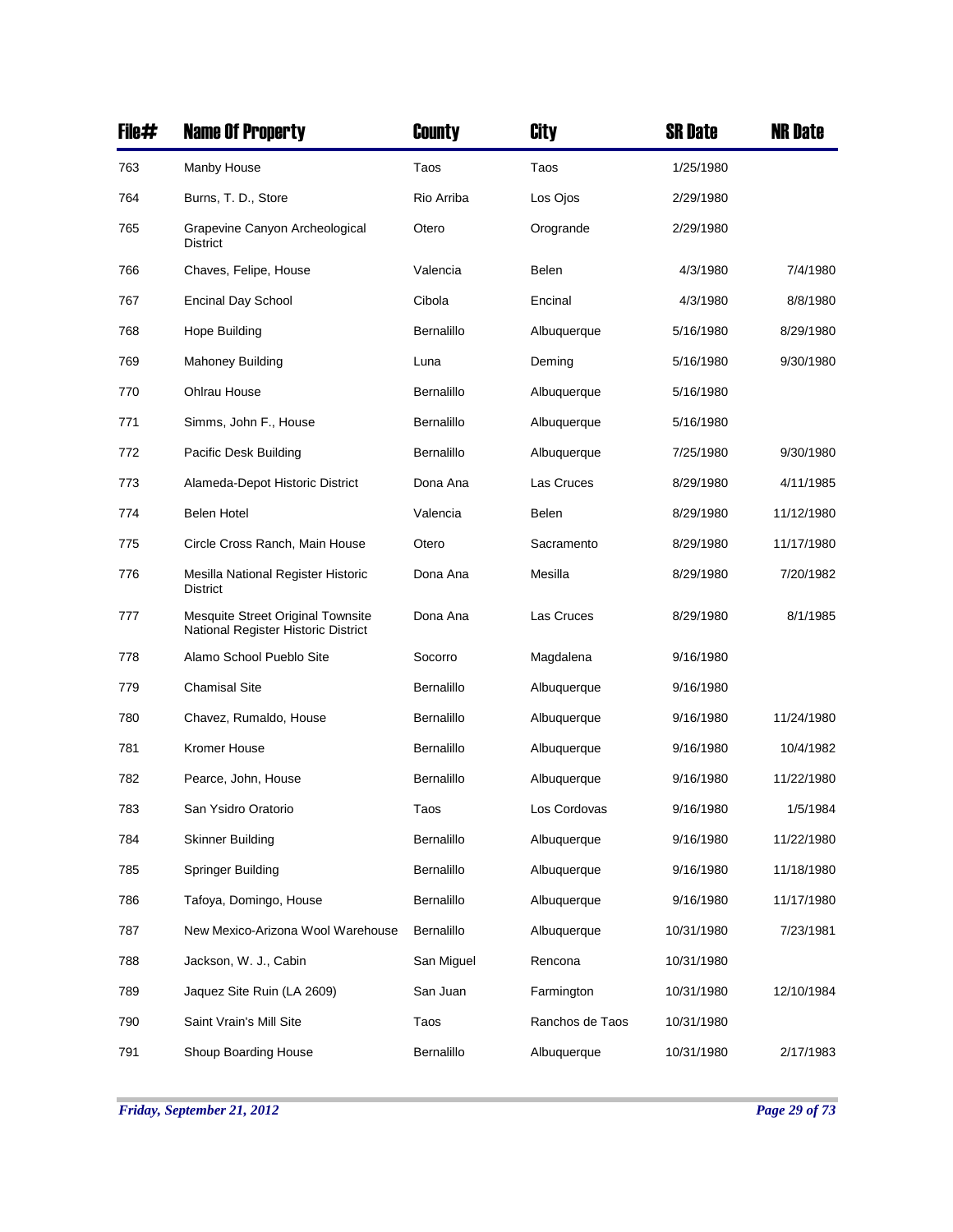| File# | <b>Name Of Property</b>                                  | County     | City         | <b>SR Date</b> | <b>NR Date</b> |
|-------|----------------------------------------------------------|------------|--------------|----------------|----------------|
| 792   | Swastika Hotel                                           | Colfax     | Raton        | 10/31/1980     |                |
| 793   | San Felipe Pueblo Ruin                                   | Socorro    | Socorro      | 12/1/1980      | 4/28/1983      |
| 794   | Santa Clara Hotel                                        | Mora       | Wagon Mound  | 12/1/1980      | 5/16/1991      |
| 795   | San Geronimo Historic District                           | San Miguel | San Geronimo | 1/9/1981       | 11/15/1983     |
| 796   | Atchison, Topeka & Santa Fe Railway<br>Dep. (REMOVED SR) | Bernalillo | Albuquerque  | 1/9/1981       |                |
| 797   | Ojo Pueblo                                               | McKinley   | Zuni Pueblo  | 2/27/1982      |                |
| 798   | Spruce Park Historic District                            | Bernalillo | Albuquerque  | 2/27/1982      | 7/6/1982       |
| 799   | Weiller, H. B., House                                    | Bernalillo | Albuquerque  | 2/27/1981      |                |
| 800   | Woolston, W. H., House                                   | Bernalillo | Albuquerque  | 2/27/1981      |                |
| 801   | Pueblo Blanco (LA 40)                                    | Santa Fe   | Galisteo     | 4/3/1981       |                |
| 802   | Taos Inn                                                 | Taos       | Taos         | 4/3/1981       | 2/5/1982       |
| 803   | Chavez, Trinidad, House                                  | Santa Fe   | Santa Fe     | 4/3/1981       |                |
| 804   | San Francisco Street, 406 West                           | Santa Fe   | Santa Fe     | 4/3/1981       |                |
| 805   | Agua Fria Street, 532-538                                | Santa Fe   | Santa Fe     | 4/3/1981       |                |
| 806   | <b>Conklin Estate</b>                                    | Santa Fe   | Santa Fe     | 4/3/1981       |                |
| 807   | Montezuma Avenue, 418                                    | Santa Fe   | Santa Fe     | 4/3/1981       |                |
| 808   | Manhatten Avenue, 701 West                               | Santa Fe   | Santa Fe     | 4/3/1981       |                |
| 809   | Gutierrez, Marcos and Nicolasa, House                    | Santa Fe   | Santa Fe     | 4/3/1981       |                |
| 810   | San Francisco Street, 637.5 West                         | Santa Fe   | Santa Fe     | 4/3/1981       |                |
| 811   | San Francisco Street, 450 West                           | Santa Fe   | Santa Fe     | 4/3/1981       |                |
| 812   | Dendahl House                                            | Santa Fe   | Santa Fe     | 4/3/1981       |                |
| 813   | Agua Fria Street, 733                                    | Santa Fe   | Santa Fe     | 4/3/1981       |                |
| 814   | Roybal, Jose Rafael, House                               | Santa Fe   | Santa Fe     | 4/3/1981       |                |
| 815   | Agua Fria Street, 518                                    | Santa Fe   | Santa Fe     | 4/3/1981       |                |
| 816   | Larragoite Residence                                     | Santa Fe   | Santa Fe     | 4/3/1981       |                |
| 817   | Guadalupe Street, 110                                    | Santa Fe   | Santa Fe     | 4/3/1981       |                |
| 818   | San Francisco Street, 447 West                           | Santa Fe   | Santa Fe     | 4/3/1981       |                |
| 819   | Alto Street, 508                                         | Santa Fe   | Santa Fe     | 4/3/1981       |                |
| 820   | Santa Fe Builders Supply Company<br>(SANBUSCO) Bldg.     | Santa Fe   | Santa Fe     | 4/3/1981       |                |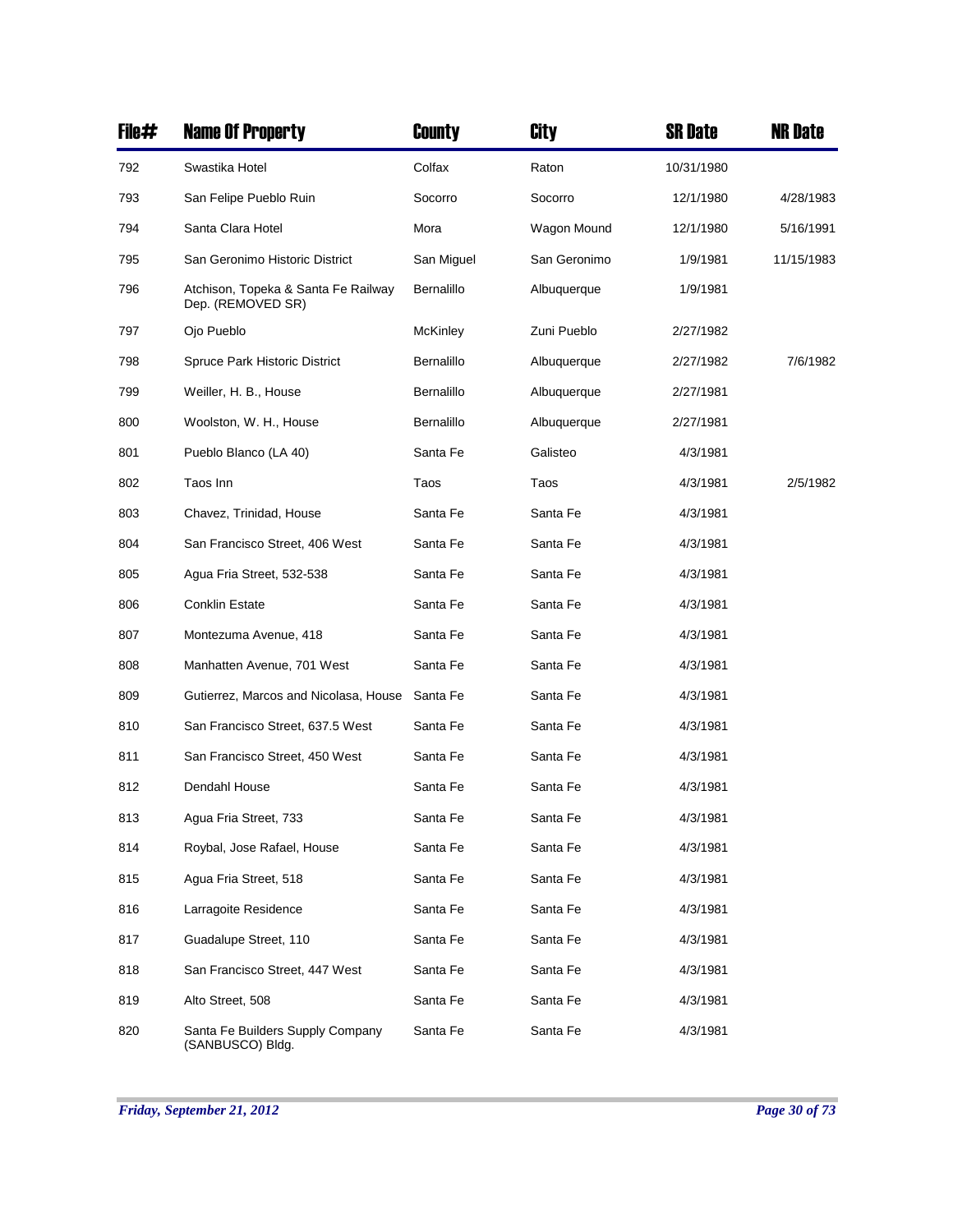| File# | <b>Name Of Property</b>                                          | County     | City               | <b>SR Date</b> | <b>NR Date</b> |
|-------|------------------------------------------------------------------|------------|--------------------|----------------|----------------|
| 821   | Agua Fria Street, 714                                            | Santa Fe   | Santa Fe           | 4/3/1981       |                |
| 822   | Dudrow House                                                     | Santa Fe   | Santa Fe           | 4/3/1981       |                |
| 823   | Catanach House                                                   | Santa Fe   | Santa Fe           | 4/3/1981       |                |
| 824   | Sena, Jose D., House                                             | Santa Fe   | Santa Fe           | 4/3/1981       |                |
| 825   | Sandoval House                                                   | Santa Fe   | Santa Fe           | 4/3/1981       |                |
| 826   | Dunlap Street, 715                                               | Santa Fe   | Santa Fe           | 4/3/1981       |                |
| 827   | Atchison, Topeka & Santa Fe Railway<br>Depot                     | Santa Fe   | Santa Fe           | 5/15/1981      |                |
| 828   | Ortiz y Ortiz Residence                                          | Santa Fe   | Santa Fe           | 5/15/1981      |                |
| 829   | McCanna-Hubbell Building (AG&E<br>Building)                      | Bernalillo | Albuquerque        | 6/26/1981      | 5/13/1982      |
| 830   | Monte Vista School                                               | Bernalillo | Albuquerque        | 6/26/1981      | 8/12/1981      |
| 831   | Supreme Body Shop                                                | Santa Fe   | Santa Fe           | 6/26/1981      |                |
| 832   | Luceros, 167 West                                                | Dona Ana   | Las Cruces         | 7/24/1981      |                |
| 833   | Dasburg, Andrew, House and Studio                                | Taos       | Ranchos de Taos    | 9/4/1981       |                |
| 834   | El Patio Building                                                | Santa Fe   | Santa Fe           | 9/4/1981       |                |
| 835   | Van Dresser, Peter, House                                        | Santa Fe   | Santa Fe           | 9/4/1981       |                |
| 836   | Wilson, J. W., House                                             | Bernalillo | Albuquerque        | 9/4/1981       |                |
| 837   | Clovis Baptist Hospital                                          | Curry      | Clovis             | 10/23/1981     | 2/5/1982       |
| 838   | New Mexico Military Institute Summer<br>Camp Main Building       | Lincoln    | Ruidoso            | 10/23/1981     | 5/2/1983       |
| 839   | <b>Hudson House</b>                                              | Bernalillo | Albuquerque        | 10/23/1981     | 2/24/1982      |
| 840   | Albuquerque Indian School<br>Gymnasium #210 (REMOVED SR &<br>NR) | Bernalillo | Albuquerque        | 10/23/1981     | 7/26/1982      |
| 841   | Albuquerque Indian School Home Ec.<br>#211 (REMOVED SR)          | Bernalillo | Albuquerque        | 10/23/1981     |                |
| 842   | Albuquerque Indian School UNM<br>Lodge #219 (REMOVED SR & NR)    | Bernalillo | Albuquerque        | 10/23/1981     | 7/26/1982      |
| 843   | Albuquerque Indian School<br>Employees' Dorm #232                | Bernalillo | Albuquerque        | 10/23/1981     | 7/26/1982      |
| 844   | Albuquerque Indian School Health<br>Services #233                | Bernalillo | Albuquerque        | 10/23/1981     |                |
| 845   | Wizard's Roost                                                   | Lincoln    | Ruidoso            | 10/23/1981     | 8/2/1982       |
| 846   | Western New Mexico University<br><b>Historic District</b>        | Grant      | <b>Silver City</b> | 10/23/1981     |                |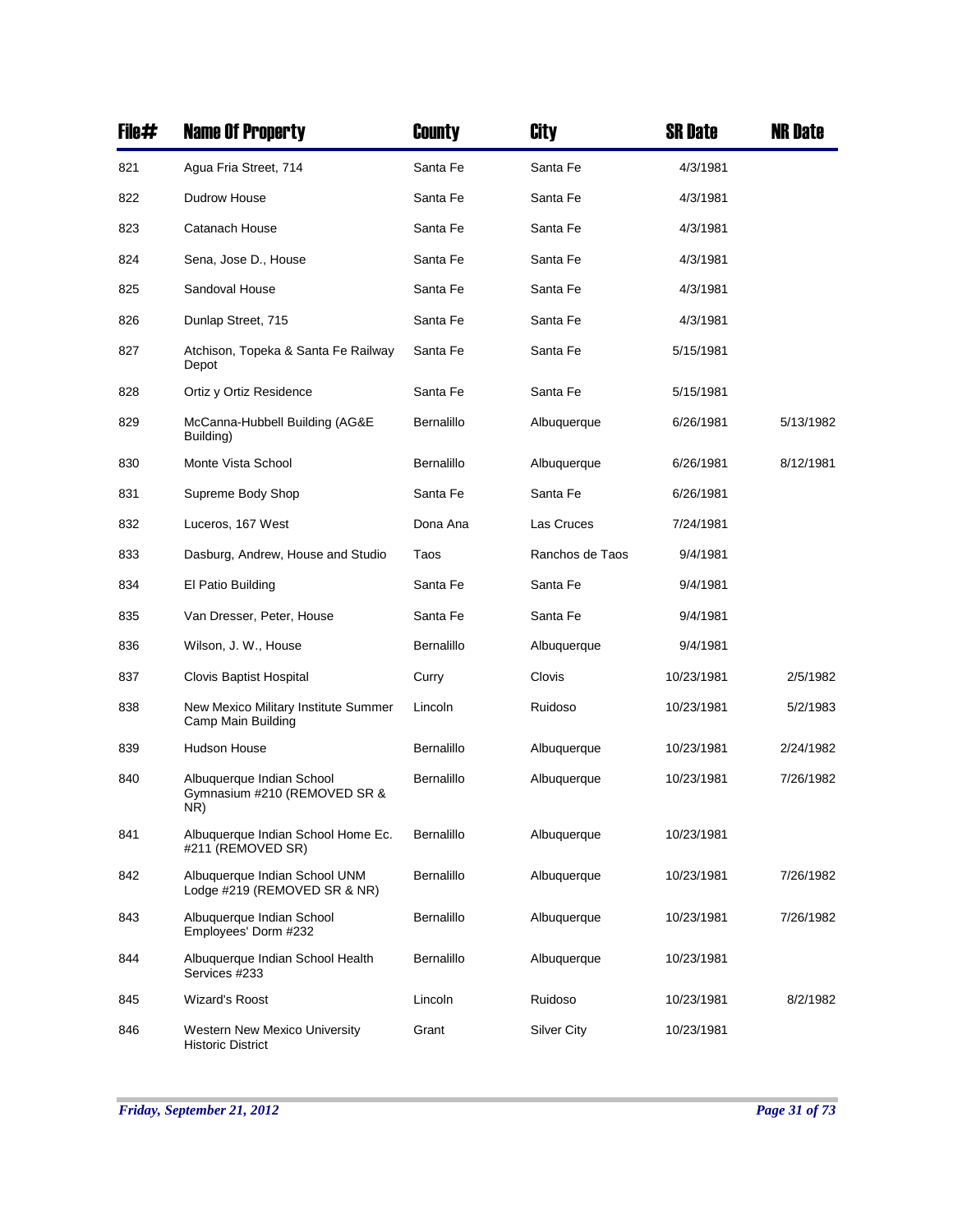| File# | <b>Name Of Property</b>                                     | County     | City               | <b>SR Date</b> | <b>NR Date</b> |
|-------|-------------------------------------------------------------|------------|--------------------|----------------|----------------|
| 847   | Candelaria Pueblo (Las Ventanas Site)<br>(LA 1328)          | Cibola     | Grants             | 12/18/1981     | 3/10/1983      |
| 848   | Casaus, Jesus M., House                                     | Guadalupe  | Santa Rosa         | 12/18/1981     | 4/1/1982       |
| 849   | Monte Vista Fire Station                                    | Bernalillo | Albuquerque        | 12/18/1981     | 3/19/1987      |
| 850   | Cohen, Isaac N., House                                      | Grant      | <b>Silver City</b> | 3/12/1982      |                |
| 851   | Wood, Professor J. A., House                                | Santa Fe   | Santa Fe           | 3/12/1982      |                |
| 852   | Armijo School, Old                                          | Bernalillo | Albuquerque        | 3/12/1982      | 9/16/1982      |
| 853   | Los Poblanos Historic District                              | Bernalillo | Albuquerque        | 3/12/1982      | 5/27/1982      |
| 854   | Saint Joseph 1930 Hospital                                  | Bernalillo | Albuquerque        | 3/12/1982      | 5/27/1982      |
| 855   | Wally's Dome                                                | Otero      | Mescalero          | 3/12/1982      |                |
| 856   | Guaje Site                                                  | Los Alamos | Los Alamos         | 3/12/1982      | 12/7/1982      |
| 857   | Navawi                                                      | Santa Fe   | White Rock         | 3/12/1982      | 12/8/1982      |
| 858   | Pajarito Springs Site                                       | Los Alamos | <b>White Rock</b>  | 3/12/1982      | 12/6/1982      |
| 859   | Abiquiu Archeological District (LA 275<br>and LA 4934)      | Rio Arriba | Abiquiu            | 3/12/1982      | 12/7/1982      |
| 860   | <b>Taos Downtown Historic District</b>                      | Taos       | Taos               | 4/15/1982      | 7/8/1982       |
| 861   | La Loma Plaza National Register<br><b>Historic District</b> | Taos       | Taos               | 4/15/1982      | 7/8/1982       |
| 862   | Main Street Commercial Building                             | Socorro    | Magdalena          | 4/15/1982      | 8/2/1982       |
| 863   | Salome Store (Building 32)                                  | Socorro    | Magdalena          | 4/15/1982      | 8/2/1982       |
| 864   | Salome Store Warehouse (Building 65)                        | Socorro    | Magdalena          | 4/15/1982      | 8/2/1982       |
| 865   | Aragon House (Building 61)                                  | Socorro    | Magdalena          | 4/15/1982      | 8/2/1982       |
| 866   | Dobson House (Building 78)                                  | Socorro    | Magdalena          | 4/15/1982      | 8/2/1982       |
| 867   | Hall Hotel (Building 81)                                    | Socorro    | Magdalena          | 4/15/1982      | 8/2/1982       |
| 868   | Lewellen House (Building 92)                                | Socorro    | Magdalena          | 4/15/1982      | 8/2/1982       |
| 869   | Magdaline House (Building 93)                               | Socorro    | Magdalena          | 4/15/1982      | 8/2/1982       |
| 870   | Gutierrez House (Building 94)                               | Socorro    | Magdalena          | 4/15/1982      | 8/2/1982       |
| 871   | McTavish House (Building 137)                               | Socorro    | Magdalena          | 4/15/1982      | 8/2/1982       |
| 872   | Hilton House (Building 247)                                 | Socorro    | Magdalena          | 4/15/1982      | 8/2/1982       |
| 873   | Sagrada Familia de Lemitar Church                           | Socorro    | Lemitar            | 4/15/1982      | 2/24/1983      |
| 874   | Federal Building, Old                                       | Santa Fe   | Santa Fe           | 6/4/1982       | 8/15/1974      |
| 875   | Bunker, Fred, House                                         | San Juan   | Aztec              | 6/4/1982       |                |

*Friday, September 21, 2012 Page 32 of 73*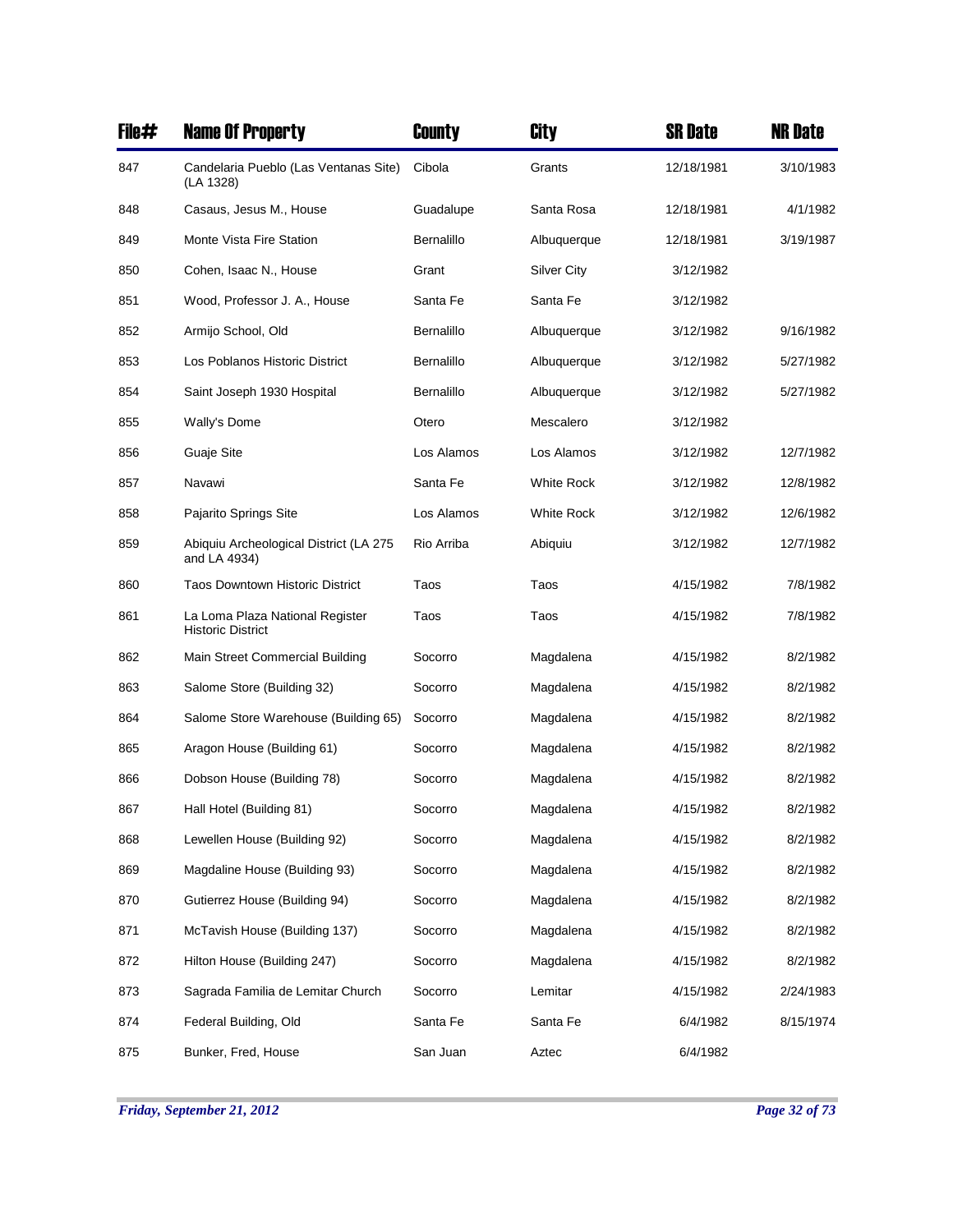| File# | <b>Name Of Property</b>                                   | County     | <b>City</b>        | <b>SR Date</b> | <b>NR Date</b> |
|-------|-----------------------------------------------------------|------------|--------------------|----------------|----------------|
| 876   | Abrams, H. D., House                                      | San Juan   | Aztec              | 6/4/1982       | 2/21/1985      |
| 877   | Case, Maurice, House                                      | San Juan   | Aztec              | 6/4/1982       |                |
| 878   | American Hotel                                            | San Juan   | Aztec              | 6/4/1982       | 2/21/1985      |
| 879   | Aztec Main Street Historic District                       | San Juan   | Aztec              | 6/4/1982       | 2/21/1985      |
| 880   | Werner-Gilchrist House                                    | Bernalillo | Albuquerque        | 6/4/1982       | 8/2/1982       |
| 881   | Saint Mary's Academy Historic District                    | Grant      | Silver City        | 6/4/1982       | 9/15/1983      |
| 882   | <b>Black's Addition Historic District</b>                 | Grant      | Silver City        | 6/4/1982       |                |
| 883   | Silver City North Addition Historic<br><b>District</b>    | Grant      | <b>Silver City</b> | 6/4/1982       | 2/17/1983      |
| 884   | Teypama Piro Site                                         | Socorro    | Socorro            | 8/12/1982      | 10/21/1983     |
| 885   | Sarracino Hall                                            | Socorro    | Polvadera          | 10/1/1982      |                |
| 886   | <b>Belen Harvey House</b>                                 | Valencia   | Belen              | 10/1/1982      | 10/28/1983     |
| 887   | Valencia Church                                           | Valencia   | Valencia           | 10/1/1982      |                |
| 888   | Bouquet, Jean, Historic/Archaeological<br><b>District</b> | Santa Fe   | Pojoaque           | 10/1/1982      | 1/5/1983       |
| 889   | LA 38011                                                  | McKinley   | Zuni               | 10/1/1982      |                |
| 890   | Laboratory of Anthropology                                | Santa Fe   | Santa Fe           | 12/1/1982      | 7/12/1983      |
| 891   | Don Gaspar Historic District                              | Santa Fe   | Santa Fe           | 12/1/1982      | 7/21/1983      |
| 892   | North New Town Historic District                          | San Miguel | Las Vegas          | 12/1/1982      | 8/18/1983      |
| 893   | Douglas-Sixth Street Historic District                    | San Miguel | Las Vegas          | 12/1/1982      | 7/21/1983      |
| 894   | Douglas Avenue School                                     | San Miguel | Las Vegas          | 12/1/1982      | 8/5/1983       |
| 895   | Old Town Residential Historic District                    | San Miguel | Las Vegas          | 12/1/1982      | 10/28/1983     |
| 896   | Watrous, Historic Resources of                            | San Miguel | Watrous            | 12/1/1982      |                |
| 896   | Watrous, Historic Resources of                            | Mora       | Watrous            | 12/1/1982      |                |
| 897   | Watrous, Joseph B., Ranch                                 | Mora       | Watrous            | 12/1/1982      |                |
| 898   | Tipton, Enoch, Ranch House                                | Mora       | Watrous            | 12/2/1982      |                |
| 899   | Tipton, Martha Jane, House                                | Mora       | Watrous            | 12/1/1982      |                |
| 900   | Kroenig, William, Ranch Complex                           | Mora       | Watrous            | 12/1/1982      |                |
| 901   | Wildenstein's, Carl W., Glenwood<br>Farm House            | Mora       | Watrous            | 12/1/1982      |                |
| 902   | Lynam, Walter W., Ranch House                             | Mora       | Watrous            | 12/1/1982      |                |
| 903   | Kroenig, William, Hay Barns #51 and<br>#52                | Mora       | Watrous            | 12/1/1982      |                |

*Friday, September 21, 2012 Page 33 of 73*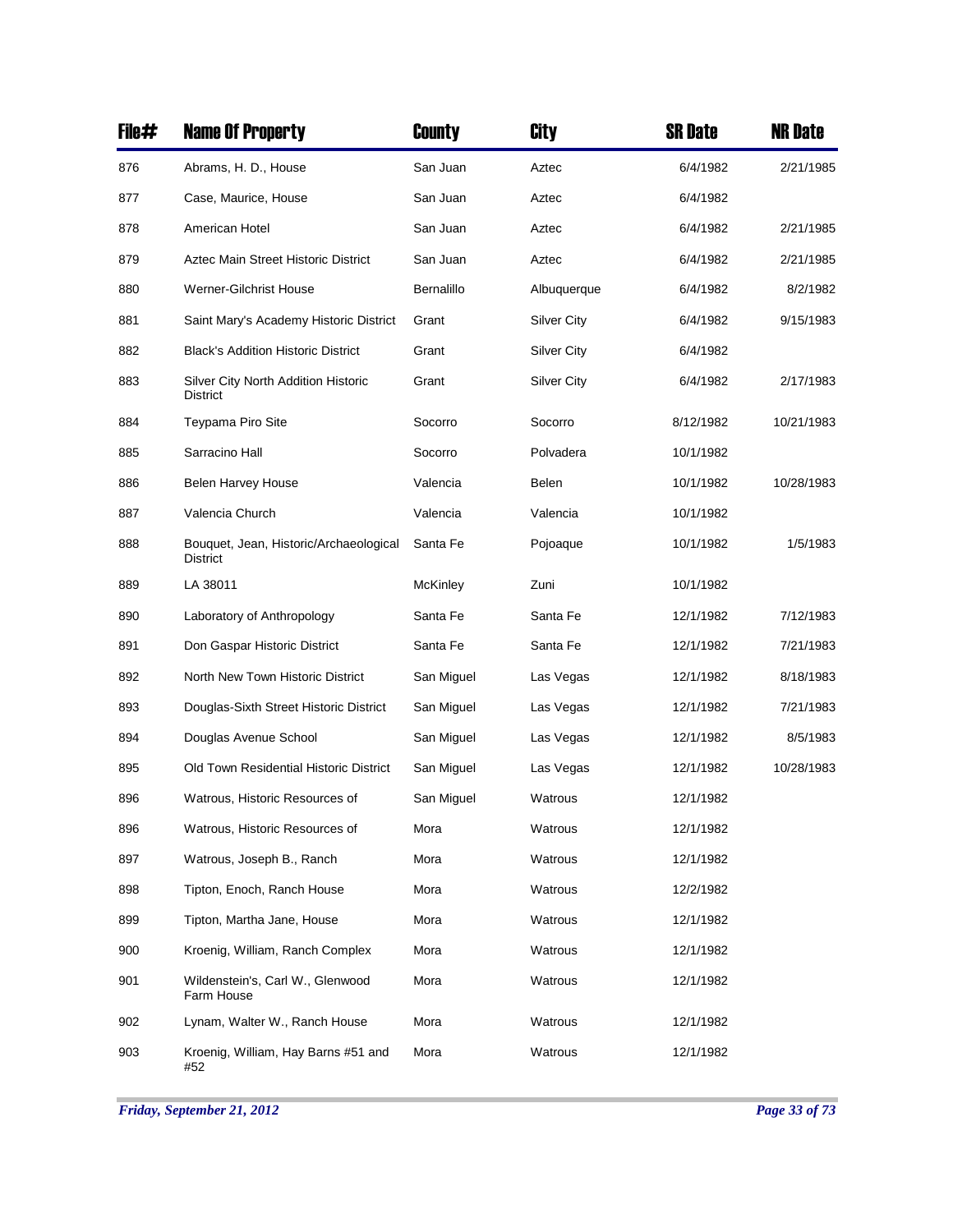| File# | <b>Name Of Property</b>                                   | County     | City               | <b>SR Date</b> | <b>NR Date</b> |
|-------|-----------------------------------------------------------|------------|--------------------|----------------|----------------|
| 904   | Kroenig, William, Hay Barns #53 and<br>#54                | San Miguel | Watrous            | 12/1/1982      |                |
| 905   | La Junta Grist Mill                                       | Mora       | Watrous            | 12/1/1982      |                |
| 906   | Chihuahua Hill Historic District                          | Grant      | Silver City        | 12/1/1982      | 1/23/1984      |
| 907   | North Ponil Canyon Archeological<br><b>District</b>       | Colfax     | Cimarron           | 1/14/1983      |                |
| 908   | Philturn Rocky Mountain Scout Camp                        | Colfax     | Cimarron           | 12/1/1982      |                |
| 909   | <b>Red River Schoolhouse</b>                              | Taos       | <b>Red River</b>   | 12/16/1983     | 2/23/1984      |
| 910   | Hupobi'uinge Archeological District (LA<br>380)           | Rio Arriba | Ojo Caliente       | 1/14/1983      | 1/18/1985      |
| 911   | Howiri-Ouinge                                             | Taos       | Ojo Caliente       | 1/14/1983      | 4/7/1983       |
| 912   | Pueblo Tuerto                                             | Sandoval   | Budagher's         | 1/14/1983      | 1/19/1984      |
| 913   | Espinoso Ridge Pueblo                                     | Sandoval   | Budagher's         | 1/14/1983      | 1/27/1984      |
| 914   | La Bajada Mesa Agricultural Site                          | Santa Fe   | La Bajada          | 1/14/1983      | 1/15/1984      |
| 915   | <b>Tonque Pueblo</b>                                      | Sandoval   | Algodones          | 1/14/1983      | 1/12/1984      |
| 916   | Silver City Water Works Building                          | Grant      | <b>Silver City</b> | 1/14/1983      | 1/26/1984      |
| 917   | Pinos Altos National Register Historic<br><b>District</b> | Grant      | Pinos Altos        | 1/14/1983      | 5/21/1984      |
| 918   | Rogers Hall Administration Building<br>(NMHU)             | San Miguel | Las Vegas          | 1/14/1983      | 9/22/1988      |
| 919   | Holmes, Juan, House                                       | Santa Fe   | Santa Fe           | 3/4/1983       |                |
| 920   | Socorro County Courthouse                                 | Socorro    | Socorro            | 3/4/1983       |                |
| 921   | Torres, Jesus Maria, House                                | Socorro    | Socorro            | 3/4/1983       |                |
| 922   | Gonzales, Marcos, House                                   | Socorro    | Socorro            | 3/4/1983       |                |
| 923   | <b>Kittrel Park</b>                                       | Socorro    | Socorro            | 3/4/1983       |                |
| 924   | Scottish Rite Temple                                      | Santa Fe   | Santa Fe           | 7/8/1983       | 3/13/1987      |
| 925   | Valencia Ranch<br>Historic/Archaeological District        | San Miguel | Pecos              | 7/8/1983       | 2/9/1984       |
| 926   | Albuquerque Veterans Admin. Med.<br>Cent. Hist. Dist.     | Bernalillo | Albuquerque        | 8/25/1983      | 8/19/1983      |
| 927   | Our Lady of Purification Catholic<br>Church               | Dona Ana   | Dona Ana           | 8/25/1983      | 6/27/1985      |
| 928   | Leafwater Archeological District (LA<br>300, LA 918)      | Rio Arriba | Medanales          | 8/25/1983      | 12/1/1983      |
| 929   | Tsama Archeological District (LA 908,<br>LA 909)          | Rio Arriba | Medanales          | 8/25/1983      | 11/17/1983     |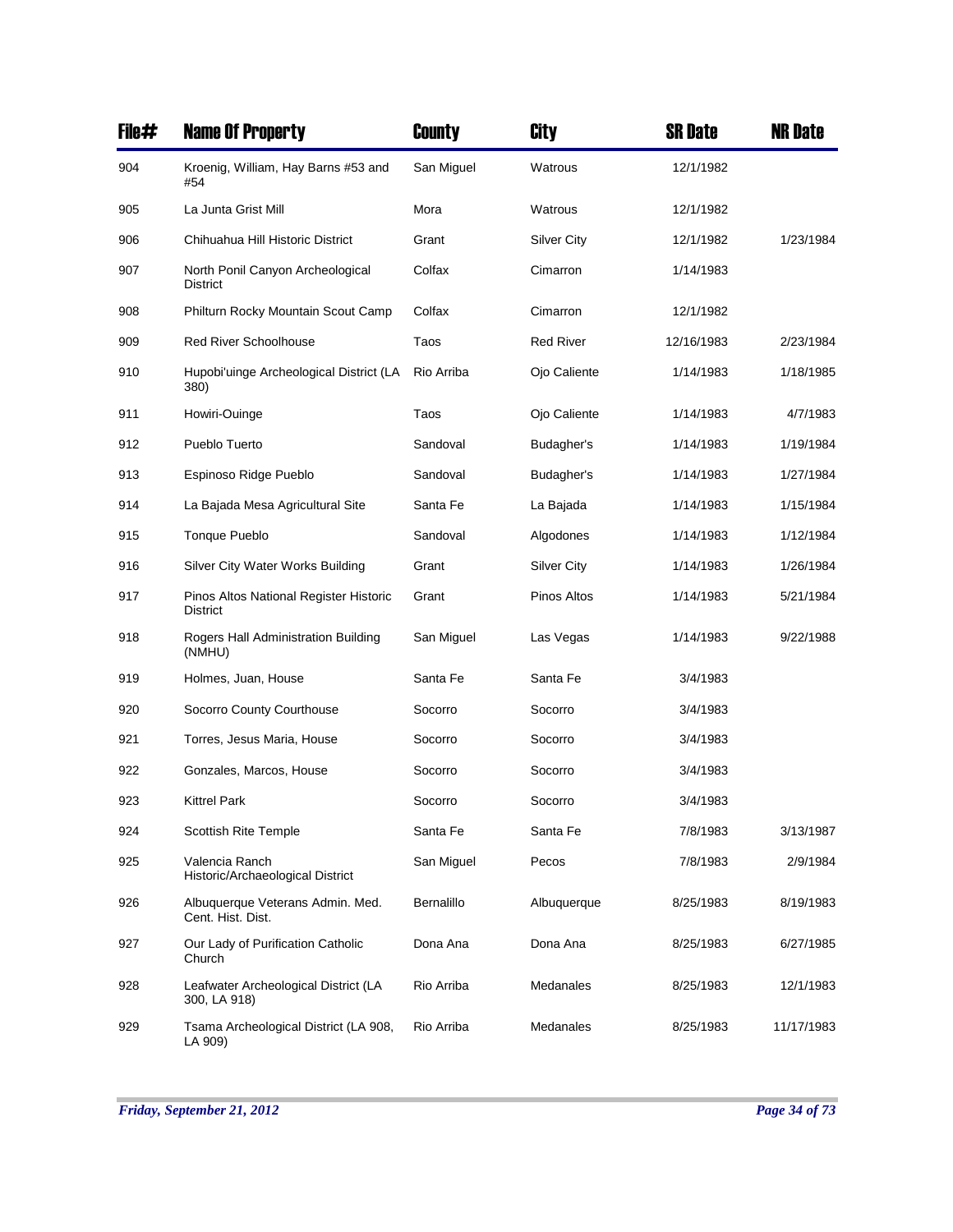| File# | <b>Name Of Property</b>            | County     | City          | <b>SR Date</b> | <b>NR Date</b> |
|-------|------------------------------------|------------|---------------|----------------|----------------|
| 930   | Nara Visa School                   | Quay       | Nara Visa     | 8/25/1983      | 10/31/1983     |
| 931   | Los Griegos Historic District      | Bernalillo | Albuquerque   | 8/25/1983      | 2/9/1984       |
| 932   | Los Candelarias Chapel             | Bernalillo | Albuquerque   | 8/25/1983      | 2/9/1984       |
| 933   | Anaya, Gavino, House               | Bernalillo | Albuquerque   | 8/25/1983      | 2/9/1984       |
| 934   | Zeiger, Charles, House             | Bernalillo | Albuquerque   | 8/25/1983      | 4/27/1984      |
| 935   | Romero, Felipe, House              | Bernalillo | Albuquerque   | 8/25/1983      | 2/9/1984       |
| 936   | Chavez, Juan, House                | Bernalillo | Albuquerque   | 8/25/1983      | 2/9/1984       |
| 937   | Lucero y Montoya, Francisco, House | Bernalillo | Albuquerque   | 8/25/1983      | 2/9/1984       |
| 938   | Grande, Charles, House             | Bernalillo | Albuquerque   | 8/25/1983      | 2/9/1984       |
| 939   | Chavez, Juan de Dios, House        | Bernalillo | Albuquerque   | 8/25/1983      | 2/9/1984       |
| 940   | Barela, Adrian, House              | Bernalillo | Albuquerque   | 8/25/1983      | 2/9/1984       |
| 941   | Gomez, Refugio, House              | Bernalillo | Albuquerque   | 8/25/1983      | 2/9/1984       |
| 942   | Nordhaus, Robert, House            | Bernalillo | Albuquerque   | 8/25/1983      | 2/9/1984       |
| 943   | Allen, W. P., House (REMOVED SR)   | Bernalillo | Albuquerque   | 8/25/1983      |                |
| 944   | Los Tomases Chapel                 | Bernalillo | Albuquerque   | 8/25/1983      | 2/9/1984       |
| 945   | Foraker, Creighton, Farmhouse      | Bernalillo | Albuquerque   | 8/25/1983      | 2/9/1984       |
| 946   | Dietz, Robert, Farmhouse           | Bernalillo | Albuquerque   | 8/25/1983      | 2/9/1984       |
| 947   | Shalit, Samuel, House              | Bernalillo | Albuquerque   | 8/25/1983      | 2/9/1984       |
| 948   | Los Duranes Chapel                 | Bernalillo | Albuquerque   | 8/25/1983      | 2/9/1984       |
| 948   | Los Duranes Chapel                 | Bernalillo | Albuquerque   | 8/25/1983      | 2/9/1984       |
| 949   | <b>Exchange Hotel Complex</b>      | Sandoval   | Bland         | 10/25/1983     |                |
| 950   | Read, Benjamin M., House           | Santa Fe   | Santa Fe      | 10/25/1983     |                |
| 951   | <b>Eller Apartments</b>            | Bernalillo | Albuquerque   | 10/25/1983     | 1/12/1984      |
| 952   | Miera-Baca House                   | Socorro    | San Antonio   | 10/25/1983     |                |
| 953   | Kiashita Ruin (LA 46340)           | Sandoval   | Jemez Springs | 10/25/1983     | 5/21/1984      |
| 954   | Boletsakwa Ruin                    | Sandoval   | Ponderosa     | 10/25/1983     | 5/21/1984      |
| 955   | LA 44000                           | Sandoval   | Jemez Springs | 10/25/1983     | 5/21/1984      |
| 956   | LA 483                             | Sandoval   | Jemez Springs | 10/25/1983     | 5/21/1984      |
| 957   | LA 46341                           | Sandoval   | Ponderosa     | 10/25/1983     | 5/21/1984      |
| 958   | Kwastiyukwa Ruin                   | Sandoval   | Jemez Springs | 10/25/1983     | 5/21/1984      |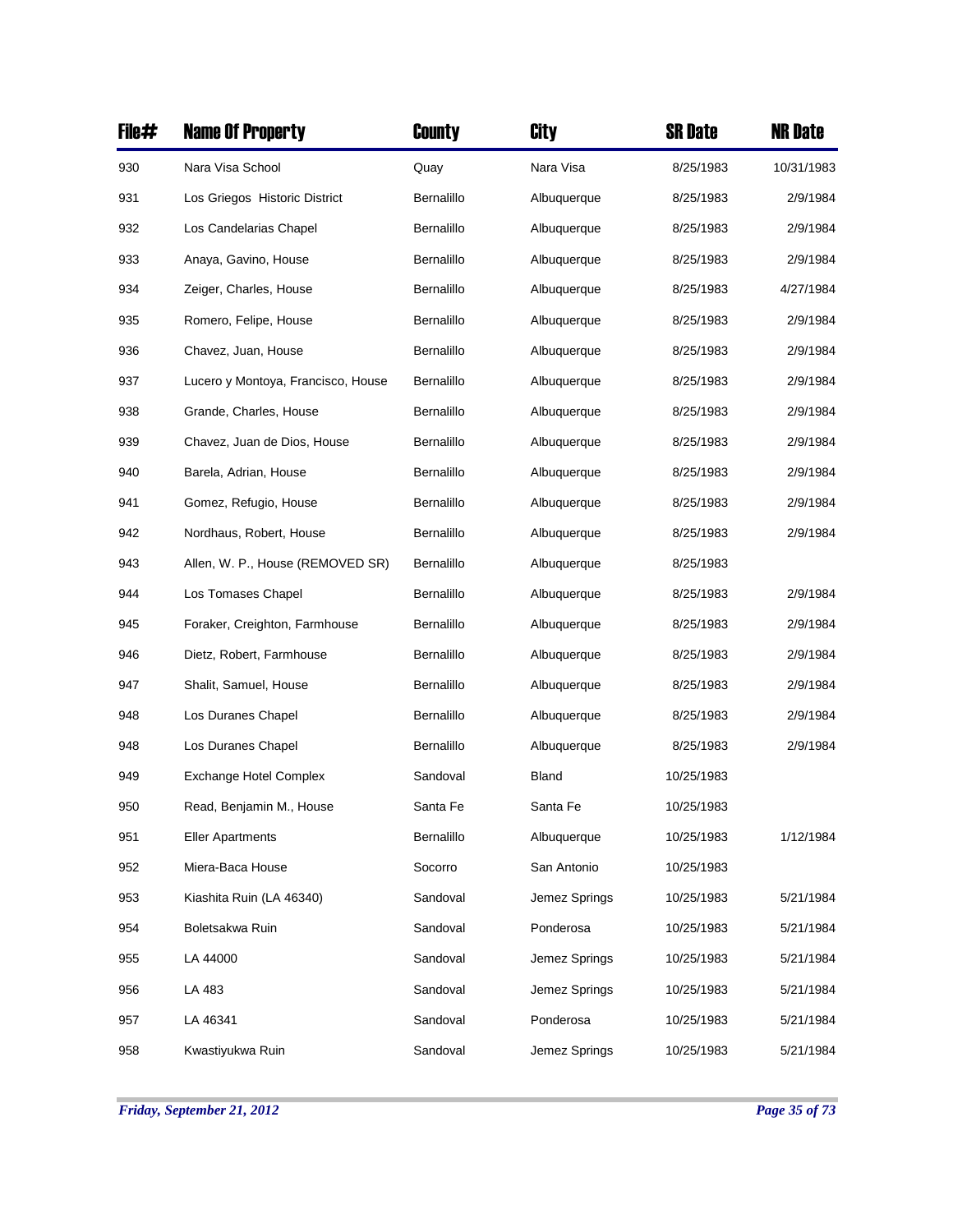| File# | <b>Name Of Property</b>                        | County     | City             | <b>SR Date</b> | <b>NR Date</b> |
|-------|------------------------------------------------|------------|------------------|----------------|----------------|
| 959   | LA 5920                                        | Sandoval   | Ponderosa        | 10/25/1983     | 5/21/1984      |
| 960   | LA 5918                                        | Sandoval   | Jemez Springs    | 10/25/1983     |                |
| 961   | Kiatsukwa Ruin (LA 133) [same as 966] Sandoval |            | Ponderosa        | 10/25/1983     | 5/21/1984      |
| 962   | LA 135                                         | Sandoval   | Ponderosa        | 10/25/1983     | 5/21/1984      |
| 963   | Nanishagi Ruin                                 | Sandoval   | Jemez Springs    | 10/25/1983     | 5/21/1984      |
| 964   | Unshagi Ruin                                   | Sandoval   | Jemez Springs    | 10/25/1983     | 5/21/1984      |
| 965   | Wabakwa Ruin                                   | Sandoval   | Jemez Springs    | 10/25/1983     | 5/21/1984      |
| 966   | LA 133 (Kiatsukwa Ruin) [same as 961]          | Sandoval   | Ponderosa        | 10/25/1983     |                |
| 967   | Hot Springs Pueblo                             | Sandoval   | Jemez Springs    | 10/25/1983     | 5/21/1984      |
| 968   | Amoxiumqua Ruin                                | Sandoval   | Jemez Springs    | 10/25/1983     | 5/21/1984      |
| 969   | LA 385                                         | Sandoval   | Ponderosa        | 10/25/1983     | 5/21/1984      |
| 970   | LA 386                                         | Sandoval   | Jemez Springs    | 10/25/1983     | 5/21/1984      |
| 971   | Pejunkwa Ruin                                  | Sandoval   | Jemez Springs    | 10/25/1983     | 5/21/1984      |
| 972   | Guacamayo Ruin (Kiabakwa)                      | Sandoval   | Jemez Springs    | 10/25/1983     | 5/21/1984      |
| 973   | Wahajhamka Ruin                                | Sandoval   | Ponderosa        | 10/25/1983     | 5/21/1984      |
| 974   | LA 24789                                       | Sandoval   | Jemez Springs    | 10/25/1983     | 5/21/1984      |
| 975   | LA 24790                                       | Sandoval   | Jemez Springs    | 10/25/1983     | 5/21/1984      |
| 976   | Tovakwa Ruin (Stable Mesa Ruin)                | Sandoval   | Jemez Springs    | 10/25/1983     | 5/21/1984      |
| 977   | Hanakwa Ruin                                   | Sandoval   | Jemez Springs    | 10/25/1983     | 5/21/1984      |
| 978   | <b>Totaskwinu Ruin</b>                         | Sandoval   | Jemez Springs    | 10/25/1983     | 5/21/1984      |
| 979   | LA 137                                         | Sandoval   | Ponderosa        | 10/25/1983     | 5/21/1984      |
| 980   | LA 128                                         | Sandoval   | Ponderosa        | 10/25/1983     | 5/21/1984      |
| 981   | LA 44001                                       | Sandoval   | Jemez Springs    | 10/25/1983     | 5/21/1984      |
| 982   | LA 403                                         | Sandoval   | Ponderosa        | 10/25/1983     | 5/21/1984      |
| 983   | Jicarilla Apache Historic District             | Rio Arriba | Dulce            | 10/25/1983     | 3/1/1984       |
| 984   | Red River Miner's Hospital (Westoby<br>House)  | Taos       | <b>Red River</b> | 12/16/1983     |                |
| 985   | Mallette, Orin, Cabin                          | Taos       | <b>Red River</b> | 12/16/1983     | 2/23/1984      |
| 986   | Mallette, Sylvester M., Cabin                  | Taos       | <b>Red River</b> | 12/16/1983     | 2/23/1984      |
| 987   | Melson-Oldham Cabin                            | Taos       | <b>Red River</b> | 12/16/1983     | 2/23/1984      |
| 988   | Young, Brigham J., House                       | Taos       | <b>Red River</b> | 12/16/1983     | 2/23/1984      |

*Friday, September 21, 2012 Page 36 of 73*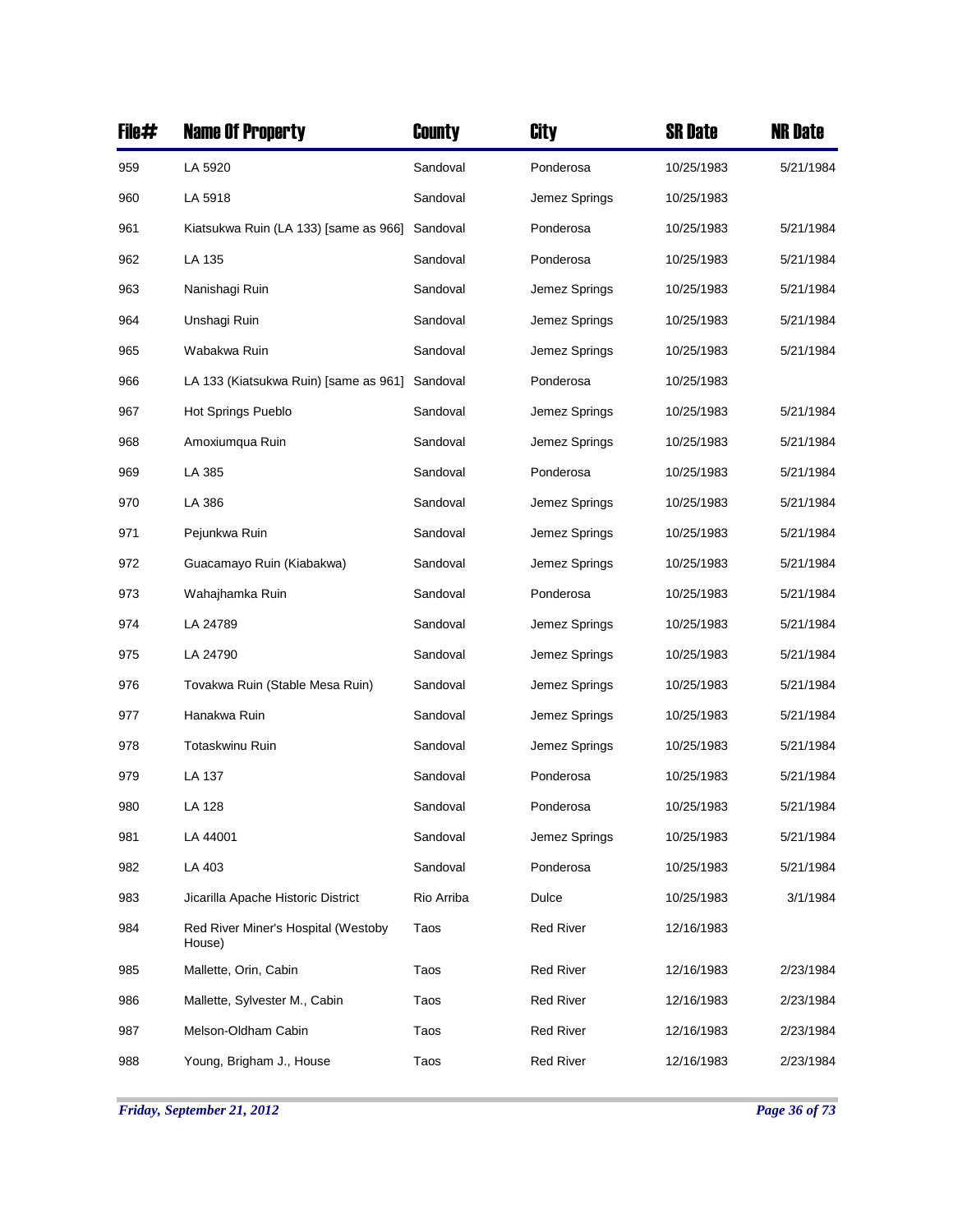| File# | <b>Name Of Property</b>                                   | County     | City             | <b>SR Date</b> | <b>NR Date</b> |
|-------|-----------------------------------------------------------|------------|------------------|----------------|----------------|
| 989   | Westoby, Edward P., Cabin                                 | Taos       | <b>Red River</b> | 12/16/1983     |                |
| 990   | Pierce-Fuller House                                       | Taos       | <b>Red River</b> | 12/16/1983     | 2/23/1984      |
| 991   | Nob Hill Business Center                                  | Bernalillo | Albuquerque      | 12/16/1983     | 3/18/1994      |
| 992   | Hilton Hotel, Old                                         | Bernalillo | Albuquerque      | 12/16/1983     | 3/2/1984       |
| 993   | Lukins, F. L., House                                      | Eddy       | Artesia          | 12/16/1983     | 3/2/1984       |
| 994   | Hodges-Runyan-Brainard House                              | Eddy       | Artesia          | 12/16/1983     | 3/2/1984       |
| 995   | Baskin, William, House                                    | Eddy       | Artesia          | 12/16/1983     | 3/2/1984       |
| 996   | Gesler, Edward R., House                                  | Eddy       | Artesia          | 12/16/1983     | 3/2/1984       |
| 997   | Acord, John, House                                        | Eddy       | Artesia          | 12/16/1983     | 3/2/1984       |
| 998   | Hodges-Sipple House                                       | Eddy       | Artesia          | 12/16/1983     | 3/2/1984       |
| 999   | Atkeson, Willie D., House                                 | Eddy       | Artesia          | 12/16/1983     | 3/2/1984       |
| 1000  | Ross, Dr. Robert M., House                                | Eddy       | Artesia          | 12/16/1983     | 3/2/1984       |
| 1001  | Mauldin-Hall House                                        | Eddy       | Artesia          | 12/16/1983     | 3/2/1984       |
| 1002  | Gallegos, Hilario, House                                  | Santa Fe   | Santa Fe         | 2/17/1984      |                |
| 1003  | Kopp, Andreas, House                                      | Santa Fe   | Santa Fe         | 2/17/1984      |                |
| 1004  | Kress, S. H., Building                                    | Bernalillo | Albuquerque      | 2/17/1984      | 4/19/1984      |
| 1005  | New Mexico State Bank Building                            | Socorro    | San Antonio      | 2/17/1984      |                |
| 1006  | Downtown Roswell Historic District                        | Chaves     | Roswell          | 6/8/1984       | 5/16/1985      |
| 1007  | Chihuahuita Historic District                             | Chaves     | Roswell          | 6/8/1984       |                |
| 1008  | New Mexico Military Institute Historic<br><b>District</b> | Chaves     | Roswell          | 6/8/1984       | 5/7/1987       |
| 1009  | Flying H Ranch Buildings                                  | Chaves     | Flying H         | 6/8/1984       | 9/14/1988      |
| 1010  | South Spring Ranch Outbuildings                           | Chaves     | Roswell          | 6/8/1984       | 4/24/1989      |
| 1011  | Garrett, Patrick Floyd, House                             | Chaves     | Roswell          | 6/8/1984       | 8/29/1988      |
| 1012  | Slaughter-Hill Ranch Log House<br>(Cunningham Homestead)  | Chaves     | Roswell          | 6/8/1984       | 8/29/1988      |
| 1013  | Milne-Bush Ranch, Ranch House and<br>Barn                 | Chaves     | Roswell          | 6/8/1984       | 8/29/1988      |
| 1014  | Diamond A Ranch House and<br><b>Bunkhouse</b>             | Chaves     | Roswell          | 6/8/1984       | 8/29/1988      |
| 1015  | C-A Bar Ranch House (James Fielding<br>Hinkle House)      | Chaves     | Mayhill          | 6/8/1984       | 8/29/1988      |
| 1016  | Millhiser-Baker Farmhouse                                 | Chaves     | Roswell          | 6/8/1984       | 8/29/1988      |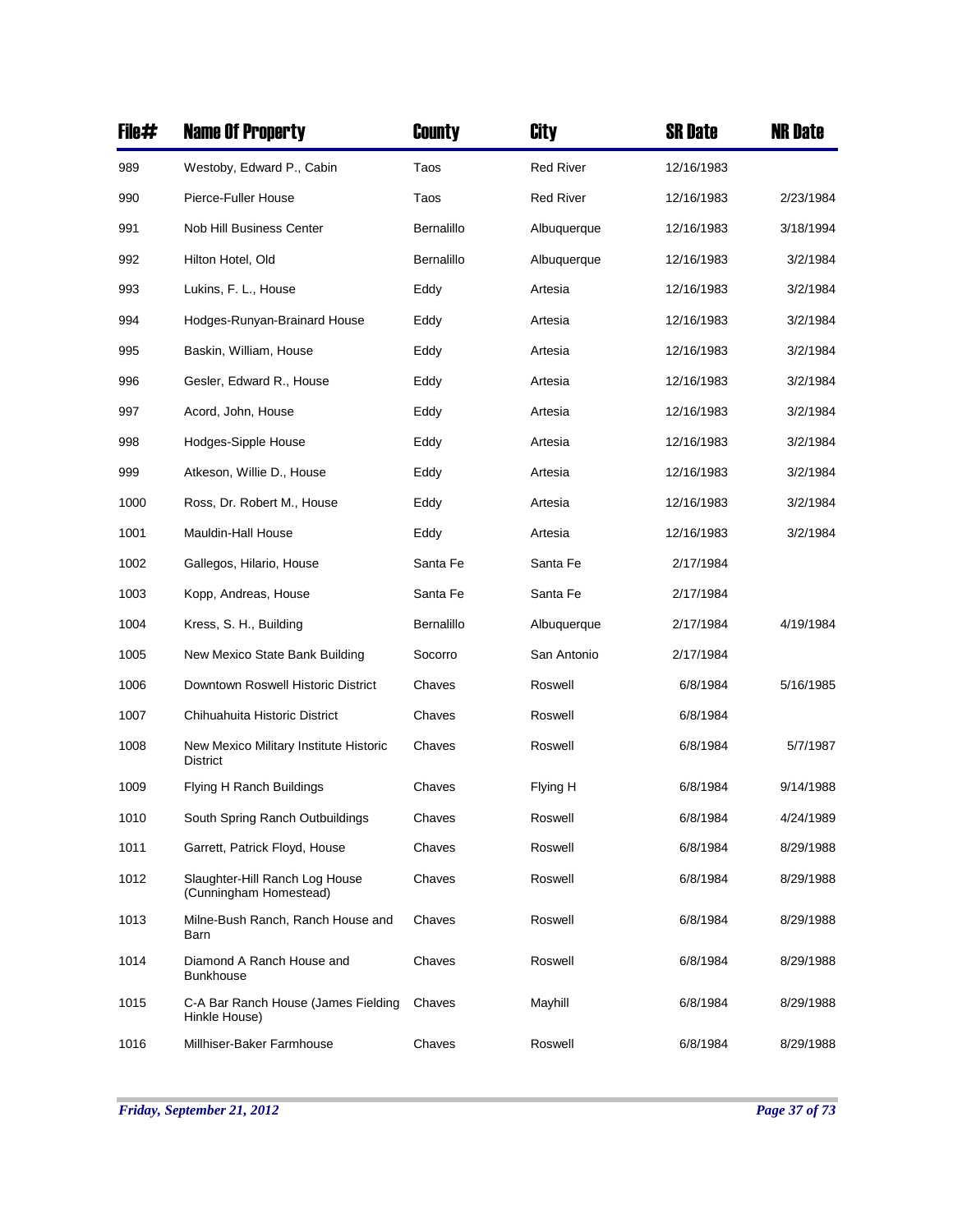| File# | <b>Name Of Property</b>                           | County     | City                     | <b>SR Date</b> | <b>NR Date</b> |
|-------|---------------------------------------------------|------------|--------------------------|----------------|----------------|
| 1017  | Urton Orchards Farmhouse and<br>Milkhouse         | Chaves     | Roswell                  | 6/8/1984       | 8/29/1988      |
| 1018  | Saunders-Crosby House                             | Chaves     | Roswell                  | 6/8/1984       | 5/16/1985      |
| 1019  | Chaves County Courthouse and Jail                 | Chaves     | Roswell                  | 6/8/1984       | 2/15/1989      |
| 1020  | Massey, Louise, House                             | Chaves     | Roswell                  | 6/8/1984       | 5/16/1985      |
| 1021  | Goddard, Robert H., House                         | Chaves     | Roswell                  | 6/8/1984       | 7/15/1988      |
| 1022  | Alarid, Ricardo, House                            | Santa Fe   | Santa Fe                 | 6/8/1984       | 8/30/1984      |
| 1023  | Alamosa Ranch House and<br><b>Blacksmith Shop</b> | Sierra     | Truth or<br>Consequences | 6/8/1984       |                |
| 1024  | Second United Presbyterian Church                 | Bernalillo | Albuquerque              | 8/17/1984      | 12/6/1984      |
| 1025  | Our Lady of the Angels School                     | Bernalillo | Albuquerque              | 8/17/1984      | 11/29/1984     |
| 1026  | <b>Allison Dormitory</b>                          | Santa Fe   | Santa Fe                 | 8/17/1984      | 11/29/1984     |
| 1027  | Bridge Street, 1214                               | San Miguel | Las Vegas                | 8/17/1984      | 9/26/1985      |
| 1028  | <b>Bean-Newlee House</b>                          | San Miguel | Las Vegas                | 8/17/1984      | 9/26/1985      |
| 1029  | Second Street, 913                                | San Miguel | Las Vegas                | 8/17/1984      | 9/26/1985      |
| 1030  | Second Street, 915                                | San Miguel | Las Vegas                | 8/17/1984      | 9/26/1985      |
| 1031  | Second Street, 919                                | San Miguel | Las Vegas                | 8/17/1984      | 9/26/1985      |
| 1032  | Clevenger, Lowery, House                          | San Miguel | Las Vegas                | 8/17/1984      | 9/26/1985      |
| 1033  | Ward, C. W. G., House                             | San Miguel | Las Vegas                | 8/17/1984      | 9/26/1985      |
| 1034  | Saint Anthony's Hospital Annex                    | San Miguel | Las Vegas                | 8/17/1984      | 9/26/1985      |
| 1035  | Las Vegas Post Office (Old)                       | San Miguel | Las Vegas                | 8/17/1984      | 9/26/1985      |
| 1036  | Douglas Avenue, 822                               | San Miguel | Las Vegas                | 8/17/1984      | 9/26/1985      |
| 1037  | Douglas Avenue, 818                               | San Miguel | Las Vegas                | 8/17/1984      | 9/26/1985      |
| 1038  | Douglas Avenue, 814                               | San Miguel | Las Vegas                | 8/17/1984      | 9/26/1985      |
| 1039  | Douglas Avenue, 812                               | San Miguel | Las Vegas                | 8/17/1984      | 9/26/1985      |
| 1040  | Douglas Avenue, 810                               | San Miguel | Las Vegas                | 8/17/1984      | 9/26/1985      |
| 1041  | Lewis, Arthur, Charles, and E. N.,<br>House       | San Miguel | Las Vegas                | 8/17/1984      | 9/26/1985      |
| 1042  | Gatignole, Eugenio, House                         | San Miguel | Las Vegas                | 8/17/1984      | 9/26/1985      |
| 1043  | Angel, Arturo, House                              | San Miguel | Las Vegas                | 8/17/1984      | 9/26/1985      |
| 1044  | Pacific, 921 South                                | San Miguel | Las Vegas                | 8/17/1984      | 9/26/1985      |
| 1045  | Tecolote, 312                                     | San Miguel | Las Vegas                | 8/17/1984      | 9/26/1985      |

*Friday, September 21, 2012 Page 38 of 73*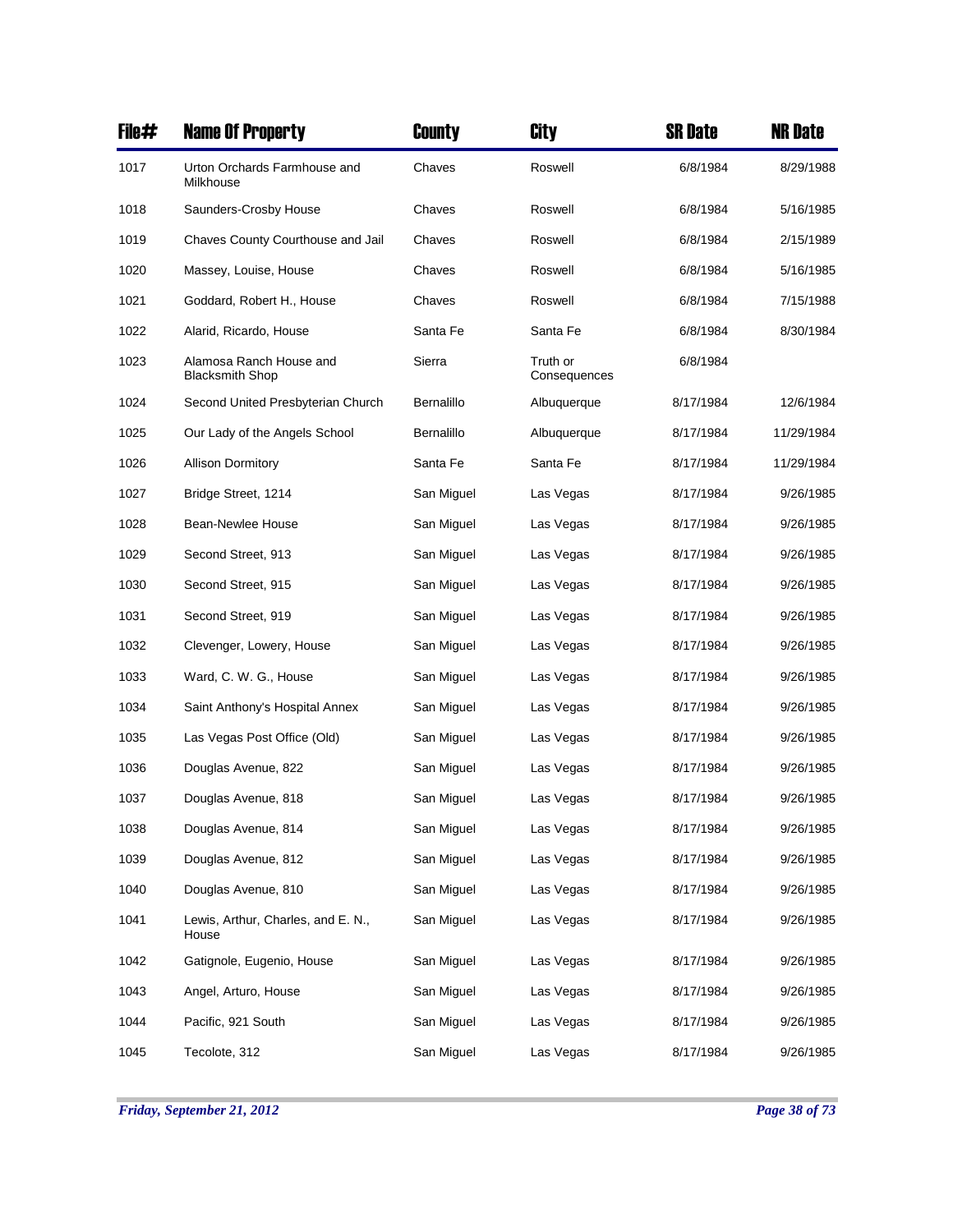| File# | <b>Name Of Property</b>                                   | County     | City      | SR Date   | <b>NR Date</b> |
|-------|-----------------------------------------------------------|------------|-----------|-----------|----------------|
| 1046  | <b>Trujillo-Gonzales House</b>                            | San Miguel | Las Vegas | 8/17/1984 | 9/26/1985      |
| 1047  | Herrera, Esperansa, House                                 | San Miguel | Las Vegas | 8/17/1984 | 9/26/1985      |
| 1048  | Serna-Blanchard House                                     | San Miguel | Las Vegas | 8/17/1984 | 9/26/1985      |
| 1049  | <b>Shawn-Guerin House</b>                                 | San Miguel | Las Vegas | 8/17/1984 | 9/26/1985      |
| 1050  | University Avenue, 508                                    | San Miguel | Las Vegas | 8/17/1984 | 9/26/1985      |
| 1051  | University Avenue, 514                                    | San Miguel | Las Vegas | 8/17/1984 | 9/26/1985      |
| 1052  | First Baptist Church                                      | San Miguel | Las Vegas | 8/17/1984 | 9/26/1985      |
| 1053  | Nolan, Patrick, House                                     | San Miguel | Las Vegas | 8/17/1984 | 9/26/1985      |
| 1054  | Prince Street, 931                                        | San Miguel | Las Vegas | 8/17/1984 | 9/26/1985      |
| 1055  | Grand Avenue, 12                                          | San Miguel | Las Vegas | 8/17/1984 | 9/26/1985      |
| 1056  | Grand Avenue, 16                                          | San Miguel | Las Vegas | 8/17/1984 | 9/26/1985      |
| 1057  | Railroad Avenue, 119                                      | San Miguel | Las Vegas | 8/17/1984 | 9/26/1985      |
| 1058  | Eldorado Hotel (Vincente Salazar Sr.<br>Citizens' Center) | San Miguel | Las Vegas | 8/17/1984 | 9/26/1985      |
| 1059  | Pimter-O'Neil Rooming House                               | San Miguel | Las Vegas | 8/17/1984 | 9/26/1985      |
| 1060  | Railroad Avenue, 309                                      | San Miguel | Las Vegas | 8/17/1984 | 9/26/1985      |
| 1061  | Railroad Avenue, 733                                      | San Miguel | Las Vegas | 8/17/1984 | 9/26/1985      |
| 1062  | Railroad Avenue, 919                                      | San Miguel | Las Vegas | 8/17/1984 | 9/26/1985      |
| 1063  | Railroad Avenue, 1025                                     | San Miguel | Las Vegas | 8/17/1984 | 9/26/1985      |
| 1064  | Salazar, Vidal and Elisa, House                           | San Miguel | Las Vegas | 8/17/1984 | 9/26/1985      |
| 1065  | Las Vegas Iron Works (REMOVED SR<br>& NR)                 | San Miguel | Las Vegas | 8/17/1984 | 9/26/1985      |
| 1066  | Pecos, 800                                                | San Miguel | Las Vegas | 8/17/1984 | 9/26/1985      |
| 1067  | Ninth Street, 1202                                        | San Miguel | Las Vegas | 8/17/1984 | 9/26/1985      |
| 1068  | Eighth Street, 1513                                       | San Miguel | Las Vegas | 8/17/1984 | 9/26/1985      |
| 1069  | Johnsen House                                             | San Miguel | Las Vegas | 8/17/1984 | 9/26/1985      |
| 1070  | Sundt, M. M., House                                       | San Miguel | Las Vegas | 8/17/1984 | 9/26/1985      |
| 1071  | Eighth Street, 1717                                       | San Miguel | Las Vegas | 8/17/1984 | 9/26/1985      |
| 1072  | Blattman, Henry, House                                    | San Miguel | Las Vegas | 8/17/1984 |                |
| 1073  | Eighth Street, 1616                                       | San Miguel | Las Vegas | 8/17/1984 | 9/26/1985      |
| 1074  | Romero, Canuto, House                                     | San Miguel | Las Vegas | 8/17/1984 |                |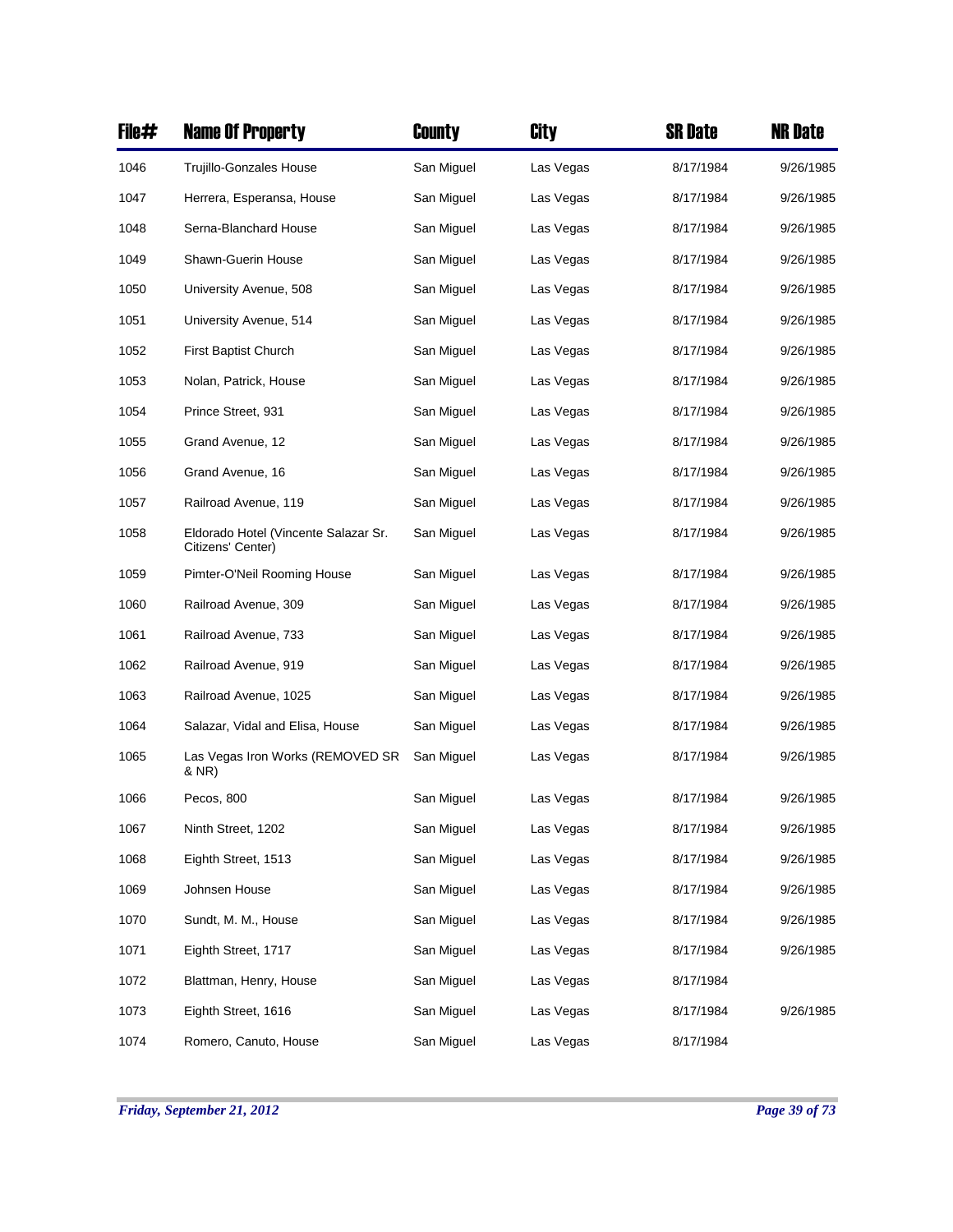| File# | <b>Name Of Property</b>                          | County     | City      | <b>SR Date</b> | <b>NR Date</b> |
|-------|--------------------------------------------------|------------|-----------|----------------|----------------|
| 1075  | San Francisco Street, 1221                       | San Miguel | Las Vegas | 8/17/1984      | 9/26/1985      |
| 1076  | Twelfth Street, 933                              | San Miguel | Las Vegas | 8/17/1984      | 9/26/1985      |
| 1077  | Twelfth Street, 821                              | San Miguel | Las Vegas | 8/17/1984      | 9/26/1985      |
| 1078  | Schmitt-Laemmle House                            | San Miguel | Las Vegas | 8/17/1984      | 9/26/1985      |
| 1079  | Columbia Avenue, 1116                            | San Miguel | Las Vegas | 8/17/1984      | 9/26/1985      |
| 1080  | Cook, James, House                               | San Miguel | Las Vegas | 8/17/1984      | 9/26/1985      |
| 1081  | Eleventh Street, 1007                            | San Miguel | Las Vegas | 8/17/1984      | 9/26/1985      |
| 1082  | Tenth Street, 1114                               | San Miguel | Las Vegas | 8/17/1984      | 9/26/1985      |
| 1083  | Ilfeld, Charles, Memorial Chapel                 | San Miguel | Las Vegas | 8/17/1984      | 9/26/1985      |
| 1084  | Mora, 613                                        | San Miguel | Las Vegas | 8/17/1984      | 9/26/1985      |
| 1085  | Mora, 618                                        | San Miguel | Las Vegas | 8/17/1984      | 9/26/1985      |
| 1086  | Taos Alley, 2501                                 | San Miguel | Las Vegas | 8/17/1984      | 9/26/1985      |
| 1087  | New Mexico Avenue, 2203                          | San Miguel | Las Vegas | 8/17/1984      | 9/26/1985      |
| 1088  | Montezuma Avenue, 2005                           | San Miguel | Las Vegas | 8/17/1984      | 9/26/1985      |
| 1089  | Romero, 1406                                     | San Miguel | Las Vegas | 8/17/1984      | 9/26/1985      |
| 1090  | Chavez, 921                                      | San Miguel | Las Vegas | 8/17/1984      | 9/26/1985      |
| 1091  | Baca-Korte House                                 | San Miguel | Las Vegas | 8/17/1984      | 9/26/1985      |
| 1092  | Pacific, 521 South                               | San Miguel | Las Vegas | 8/17/1984      | 9/26/1985      |
| 1093  | <b>Truder Park</b>                               | San Miguel | Las Vegas | 8/17/1984      | 9/26/1985      |
| 1094  | Acequia Madre                                    | San Miguel | Las Vegas | 8/17/1984      | 3/19/1987      |
| 1095  | Church Avenue - Lovers Lane Historic<br>District | San Juan   | Aztec     | 8/17/1984      | 2/21/1985      |
| 1096  | McCoy-Maddox House                               | San Juan   | Aztec     | 8/17/1984      | 2/21/1985      |
| 1097  | Ball, D. C., House                               | San Juan   | Aztec     | 8/17/1984      | 2/21/1985      |
| 1098  | McCoy, Harvey, House                             | San Juan   | Aztec     | 8/17/1984      | 2/21/1985      |
| 1099  | Denver & Rio Grande Western Railway<br>Depot     | San Juan   | Aztec     | 8/17/1984      | 2/21/1985      |
| 1100  | Lower Animas Ditch                               | San Juan   | Aztec     | 8/17/1984      | 3/19/1987      |
| 1101  | Aztec Motor Company Building                     | San Juan   | Aztec     | 8/17/1984      | 2/21/1985      |
| 1102  | Austin-McDonald House                            | San Juan   | Aztec     | 8/17/1984      | 2/21/1985      |
| 1103  | White Avenue, 500                                | San Juan   | Aztec     | 8/17/1984      | 2/21/1985      |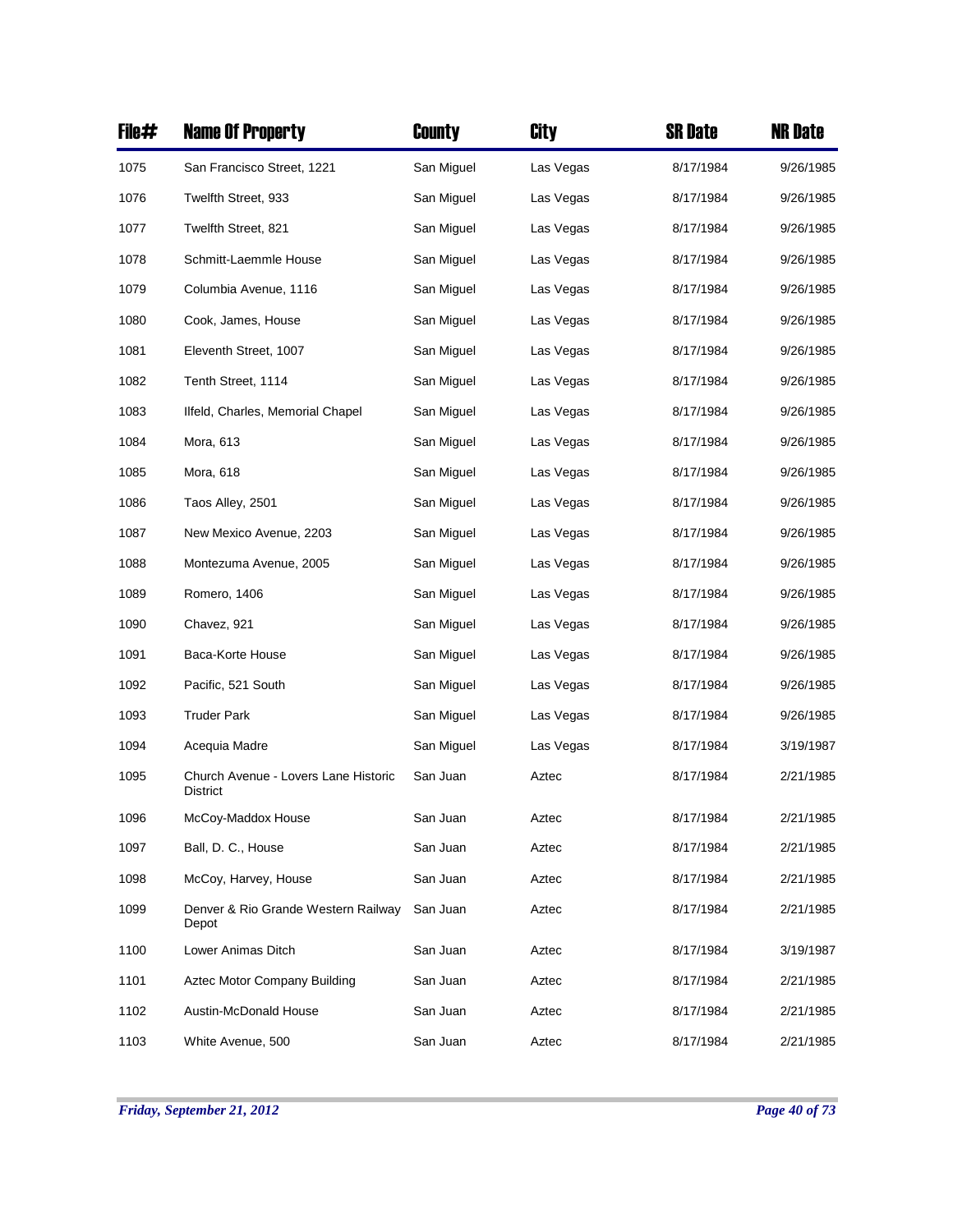| File# | <b>Name Of Property</b>                                | County          | City           | <b>SR Date</b> | <b>NR Date</b> |
|-------|--------------------------------------------------------|-----------------|----------------|----------------|----------------|
| 1104  | Daws-Keys House                                        | San Juan        | Aztec          | 8/17/1984      | 2/21/1985      |
| 1105  | McGee, James, House                                    | San Juan        | Aztec          | 8/17/1984      | 2/21/1985      |
| 1106  | Park Avenue, 202                                       | San Juan        | Aztec          | 8/17/1984      | 2/21/1985      |
| 1107  | Engleman - Thomas Building                             | San Juan        | Aztec          | 8/17/1984      | 2/21/1985      |
| 1108  | Clovis Post Office (Old)                               | Curry           | Clovis         | 10/17/1984     | 12/27/1984     |
| 1109  | <b>Hotel Clovis</b>                                    | Curry           | Clovis         | 10/17/1984     | 12/27/1984     |
| 1110  | Moise, Julius J., House                                | Guadalupe       | Santa Rosa     | 10/17/1984     | 12/27/1984     |
| 1111  | <b>Bank of Portales</b>                                | Roosevelt       | Portales       | 10/17/1984     | 12/27/1984     |
| 1112  | Camino del Monte Sol Historic District                 | Santa Fe        | Santa Fe       | 8/17/1984      | 7/11/1988      |
| 1113  | Los Ojos Fish Hatchery & Burns Lake<br><b>Bungalow</b> | Rio Arriba      | Los Ojos       | 10/17/1984     | 4/4/1985       |
| 1113  | Los Ojos Fish Hatchery & Burns Lake<br><b>Bungalow</b> | Rio Arriba      | Los Ojos       | 10/17/1984     | 4/4/1985       |
| 1114  | Los Brazos Historic District                           | Rio Arriba      | Los Brazos     | 1/11/1985      | 4/4/1985       |
| 1115  | Los Ojos (Parkview) Historic District                  | Rio Arriba      | Los Ojos       | 1/11/1985      | 4/4/1985       |
| 1116  | La Puente Historic District                            | Rio Arriba      | La Puente      | 1/11/1985      | 4/4/1985       |
| 1117  | Casados House                                          | Rio Arriba      | Los Ojos       | 1/11/1985      | 4/4/1985       |
| 1118  | Sanchez-March House                                    | Rio Arriba      | Los Ojos       | 1/11/1985      | 4/4/1985       |
| 1119  | Trujillo, Fernando, Sr., House                         | Rio Arriba      | Los Ojos       | 1/11/1985      | 4/4/1985       |
| 1120  | Trujillo, Manuelita, House                             | Rio Arriba      | Los Ojos       | 1/11/1985      | 4/4/1985       |
| 1121  | Martinez, Teodoro, House                               | Rio Arriba      | Los Ojos       | 1/11/1985      | 4/4/1985       |
| 1122  | Martinez, Gilbert, Barn                                | Rio Arriba      | Los Ojos       | 1/11/1985      | 4/4/1985       |
| 1123  | Becker, George, House, Bunk House,<br>and Barn         | Rio Arriba      | Los Ojos       | 1/11/1985      | 4/4/1985       |
| 1124  | <b>Blanton Log House</b>                               | Rio Arriba      | Los Ojos       | 1/11/1985      | 4/4/1985       |
| 1125  | Officer's House (REMOVED SR & NR)                      | Rio Arriba      | Los Ojos       | 1/11/1985      | 4/4/1985       |
| 1126  | Manzanares, Tony, House                                | Rio Arriba      | Los Ojos       | 1/11/1985      | 4/4/1985       |
| 1127  | House at 701 Roma, Albuquerque, NW                     | Bernalillo      | Albuquerque    | 1/11/1985      | 2/28/1985      |
| 1128  | Wittwer, Dr. William Fredrick, House                   | Valencia        | Los Lunas      | 3/8/1985       | 2/27/1987      |
| 1129  | Ojo Caliente Mineral Springs                           | Taos            | Ojo Caliente   | 3/8/1985       | 11/17/1985     |
| 1130  | LA 50000                                               | <b>McKinley</b> | Pueblo Pintado | 3/8/1985       | 8/2/1985       |
| 1131  | LA 50001                                               | <b>McKinley</b> | Pueblo Pintado | 3/8/1985       | 8/2/1985       |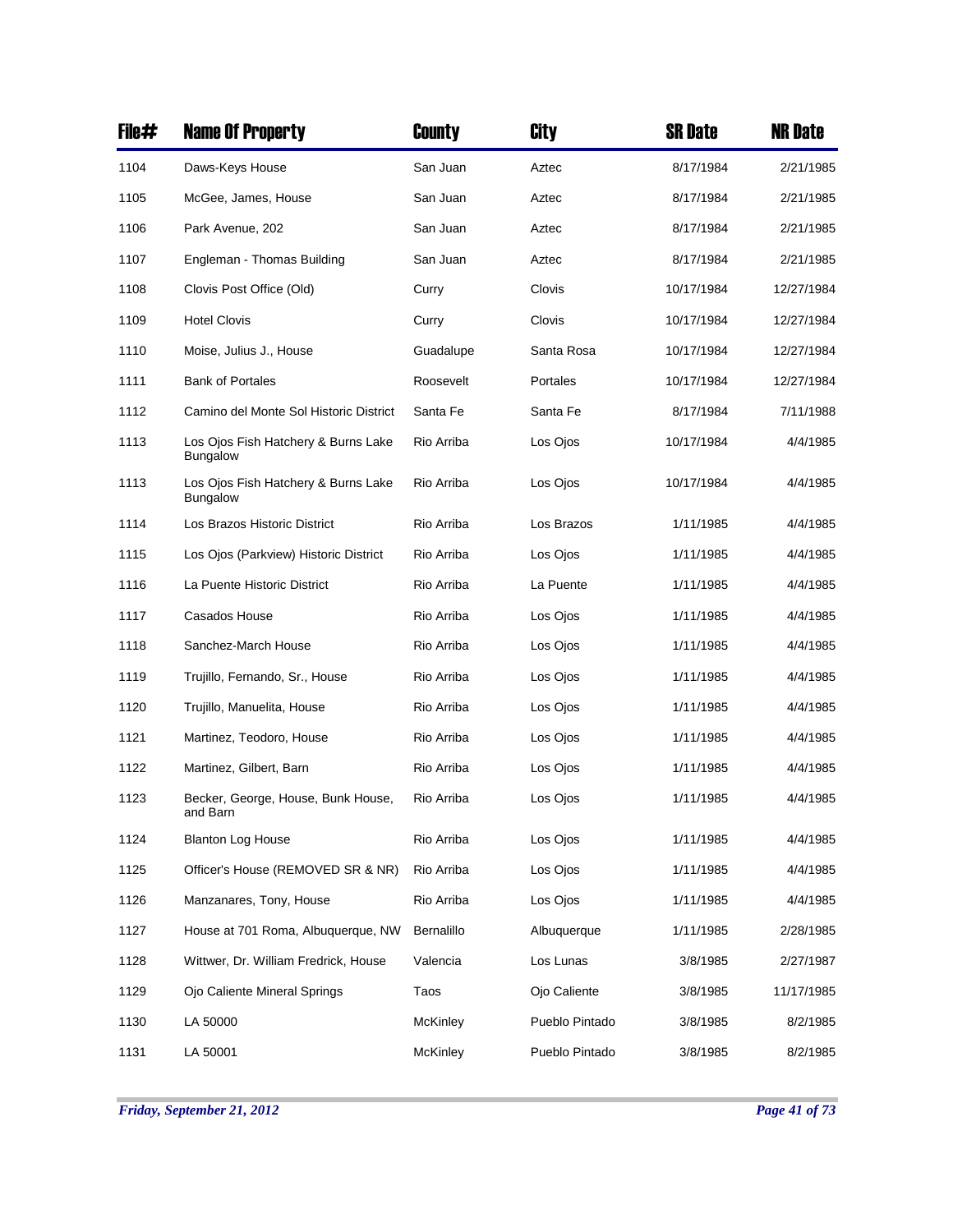| File# | <b>Name Of Property</b> | County          | City           | <b>SR Date</b> | <b>NR Date</b> |
|-------|-------------------------|-----------------|----------------|----------------|----------------|
| 1132  | LA 15278                | <b>McKinley</b> | Pueblo Pintado | 3/8/1985       | 8/2/1985       |
| 1133  | LA 50013                | <b>McKinley</b> | Pueblo Pintado | 3/8/1985       | 8/2/1985       |
| 1134  | LA 50014                | <b>McKinley</b> | Pueblo Pintado | 3/8/1985       | 8/2/1985       |
| 1135  | LA 50015                | <b>McKinley</b> | Pueblo Pintado | 3/8/1985       | 8/2/1985       |
| 1136  | LA 50016                | <b>McKinley</b> | Pueblo Pintado | 3/8/1985       | 8/2/1985       |
| 1137  | LA 50017                | <b>McKinley</b> | Pueblo Pintado | 3/8/1985       | 8/2/1985       |
| 1138  | LA 50018                | <b>McKinley</b> | Pueblo Pintado | 3/8/1985       | 8/2/1985       |
| 1139  | LA 50019                | <b>McKinley</b> | Pueblo Pintado | 3/8/1985       | 8/2/1985       |
| 1140  | LA 50020                | <b>McKinley</b> | Pueblo Pintado | 3/8/1985       | 8/2/1985       |
| 1141  | LA 50021                | McKinley        | Pueblo Pintado | 3/8/1985       | 8/2/1985       |
| 1142  | LA 50022                | <b>McKinley</b> | Pueblo Pintado | 3/8/1985       | 8/2/1985       |
| 1143  | LA 50023                | McKinley        | Pueblo Pintado | 3/8/1985       | 8/2/1985       |
| 1144  | LA 50024                | <b>McKinley</b> | Pueblo Pintado | 3/8/1985       | 8/2/1985       |
| 1145  | LA 50025                | <b>McKinley</b> | Pueblo Pintado | 3/8/1985       | 8/2/1985       |
| 1146  | LA 50026                | <b>McKinley</b> | Pueblo Pintado | 3/8/1985       | 8/2/1985       |
| 1147  | LA 50027                | <b>McKinley</b> | Pueblo Pintado | 3/8/1985       | 8/2/1985       |
| 1148  | LA 50028                | McKinley        | Pueblo Pintado | 3/8/1985       | 8/2/1985       |
| 1149  | LA 50030                | McKinley        | Pueblo Pintado | 3/8/1985       | 8/2/1985       |
| 1150  | LA 50031                | McKinley        | Pueblo Pintado | 3/8/1985       | 8/2/1985       |
| 1151  | LA 50033                | McKinley        | Pueblo Pintado | 3/8/1985       | 8/2/1985       |
| 1152  | LA 50034                | <b>McKinley</b> | Pueblo Pintado | 3/8/1985       | 8/2/1985       |
| 1153  | LA 50035                | McKinley        | Pueblo Pintado | 3/8/1985       | 10/9/1985      |
| 1154  | LA 50036                | McKinley        | Pueblo Pintado | 3/8/1985       | 8/2/1985       |
| 1155  | LA 50037                | <b>McKinley</b> | Pueblo Pintado | 3/8/1985       | 8/2/1985       |
| 1156  | LA 50038                | <b>McKinley</b> | Pueblo Pintado | 3/8/1985       | 8/2/1985       |
| 1157  | LA 50044                | McKinley        | Pueblo Pintado | 3/8/1985       | 8/2/1985       |
| 1158  | LA 50071                | McKinley        | Pueblo Pintado | 3/8/1985       | 8/2/1985       |
| 1159  | LA 50072                | <b>McKinley</b> | Pueblo Pintado | 3/8/1985       | 8/2/1985       |
| 1160  | LA 50074                | <b>McKinley</b> | Pueblo Pintado | 3/8/1985       | 8/2/1985       |
| 1161  | LA 50077                | McKinley        | Pueblo Pintado | 3/8/1985       | 8/2/1985       |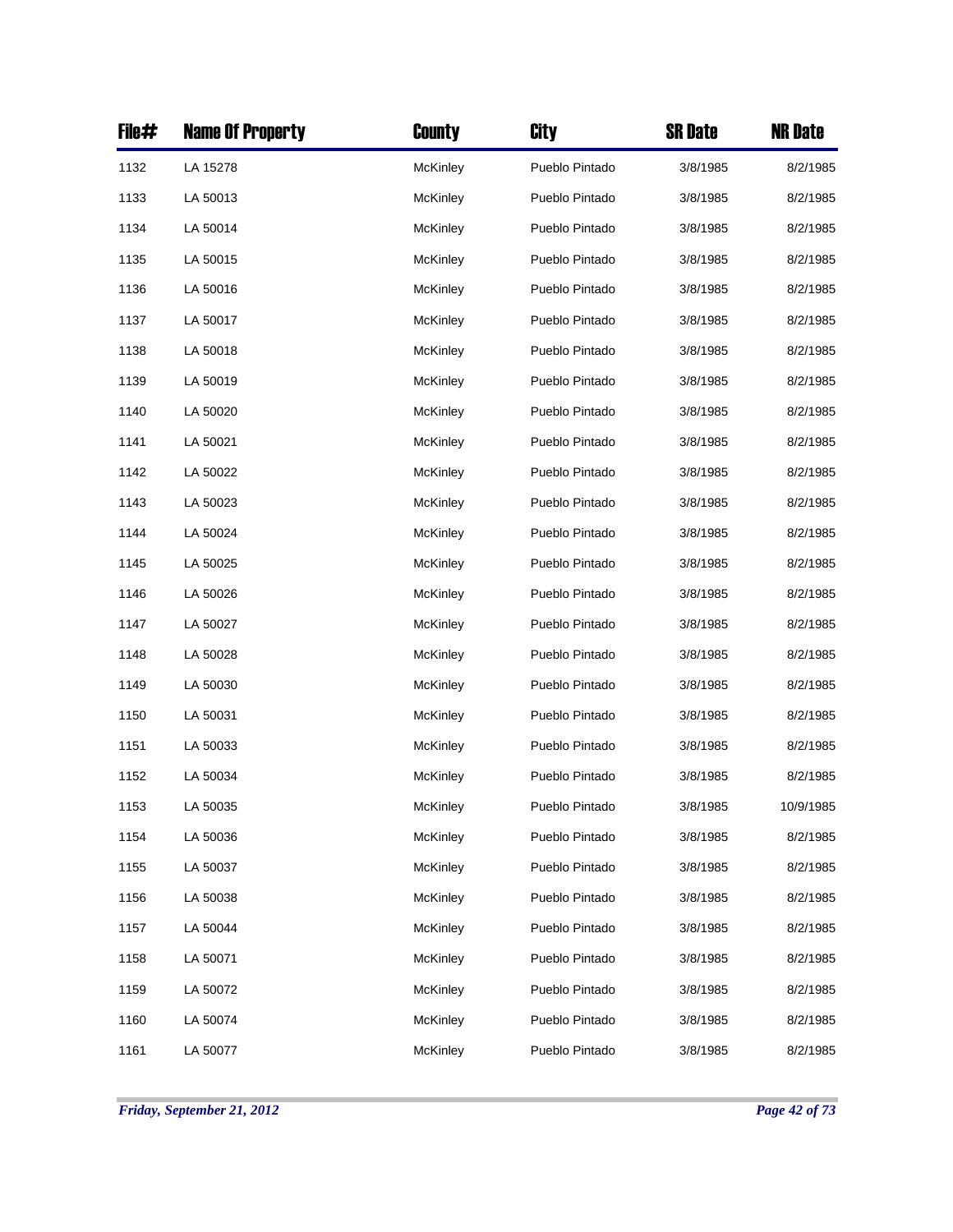| File# | <b>Name Of Property</b>                                            | County          | City           | <b>SR Date</b> | <b>NR Date</b> |
|-------|--------------------------------------------------------------------|-----------------|----------------|----------------|----------------|
| 1162  | LA 50080                                                           | <b>McKinley</b> | Pueblo Pintado | 3/8/1985       | 8/2/1985       |
| 1163  | LA 45780                                                           | McKinley        | Pueblo Pintado | 3/8/1985       | 8/2/1985       |
| 1164  | LA 45781                                                           | <b>McKinley</b> | Pueblo Pintado | 3/8/1985       | 8/2/1985       |
| 1165  | LA 45782                                                           | McKinley        | Pueblo Pintado | 3/8/1985       | 8/2/1985       |
| 1166  | LA 45784                                                           | McKinley        | Pueblo Pintado | 3/8/1985       | 8/2/1985       |
| 1167  | LA 45785                                                           | <b>McKinley</b> | Pueblo Pintado | 3/8/1985       | 8/2/1985       |
| 1168  | LA 45786                                                           | McKinley        | Pueblo Pintado | 3/8/1985       | 8/2/1985       |
| 1169  | LA 45789                                                           | McKinley        | Pueblo Pintado | 3/8/1985       | 8/2/1985       |
| 1170  | Sunshine Building                                                  | Bernalillo      | Albuquerque    | 3/8/1985       |                |
| 1171  | Solar Building                                                     | Bernalillo      | Albuquerque    | 5/17/1985      | 10/10/1989     |
| 1172  | Milne, John, House                                                 | Bernalillo      | Albuquerque    | 7/19/1985      | 2/13/1986      |
| 1173  | Pueblo Calabacillas (LA 289)                                       | Bernalillo      | Alameda        | 7/19/1985      |                |
| 1174  | Santa Rosalia de Corrales (LA 50268)                               | Bernalillo      | Alameda        | 7/19/1985      |                |
| 1175  | LA 290 (Piedras Mercadas Pueblo)                                   | Bernalillo      | Albuquerque    | 7/19/1985      | 3/2/1990       |
| 1176  | Anton Chico de Abajo National<br><b>Register Historic District</b> | Guadalupe       | Anton Chico    | 9/20/1985      | 9/29/1986      |
| 1177  | Colonias de San Jose National<br>Register Historic District        | Guadalupe       | Colonias       | 9/20/1985      | 9/29/1986      |
| 1178  | La Placita de Abajo District                                       | Guadalupe       | Colonias       | 9/20/1985      | 9/29/1986      |
| 1179  | Cotton, C. N. Warehouse                                            | McKinley        | Gallup         | 9/20/1985      | 1/14/1988      |
| 1180  | <b>Rex Hotel</b>                                                   | <b>McKinley</b> | Gallup         | 9/20/1985      | 1/14/1988      |
| 1181  | Palace Hotel - Gallup                                              | McKinley        | Gallup         | 9/20/1985      | 5/16/1988      |
| 1182  | Drake Hotel                                                        | McKinley        | Gallup         | 9/20/1985      | 1/14/1988      |
| 1183  | Atchison, Topeka & Santa Fe Railway<br>Depot (Gallup)              | <b>McKinley</b> | Gallup         | 9/20/1985      |                |
| 1184  | Grand Hotel (Ricca's Mercantile)                                   | <b>McKinley</b> | Gallup         | 9/20/1985      | 5/16/1988      |
| 1185  | Harvey Hotel                                                       | McKinley        | Gallup         | 9/20/1985      | 5/16/1988      |
| 1186  | <b>White Cafe</b>                                                  | <b>McKinley</b> | Gallup         | 9/20/1985      | 1/14/1988      |
| 1187  | El Morro Theater                                                   | <b>McKinley</b> | Gallup         | 9/20/1985      | 5/16/1988      |
| 1188  | Lebanon Lodge #22                                                  | McKinley        | Gallup         | 9/20/1985      | 2/14/1989      |
| 1189  | US Post Office (Old) (Clay Feltz<br>Agency)                        | <b>McKinley</b> | Gallup         | 9/20/1985      | 5/25/1988      |
| 1190  | El Rancho Hotel                                                    | <b>McKinley</b> | Gallup         | 9/20/1985      | 1/14/1988      |

*Friday, September 21, 2012 Page 43 of 73*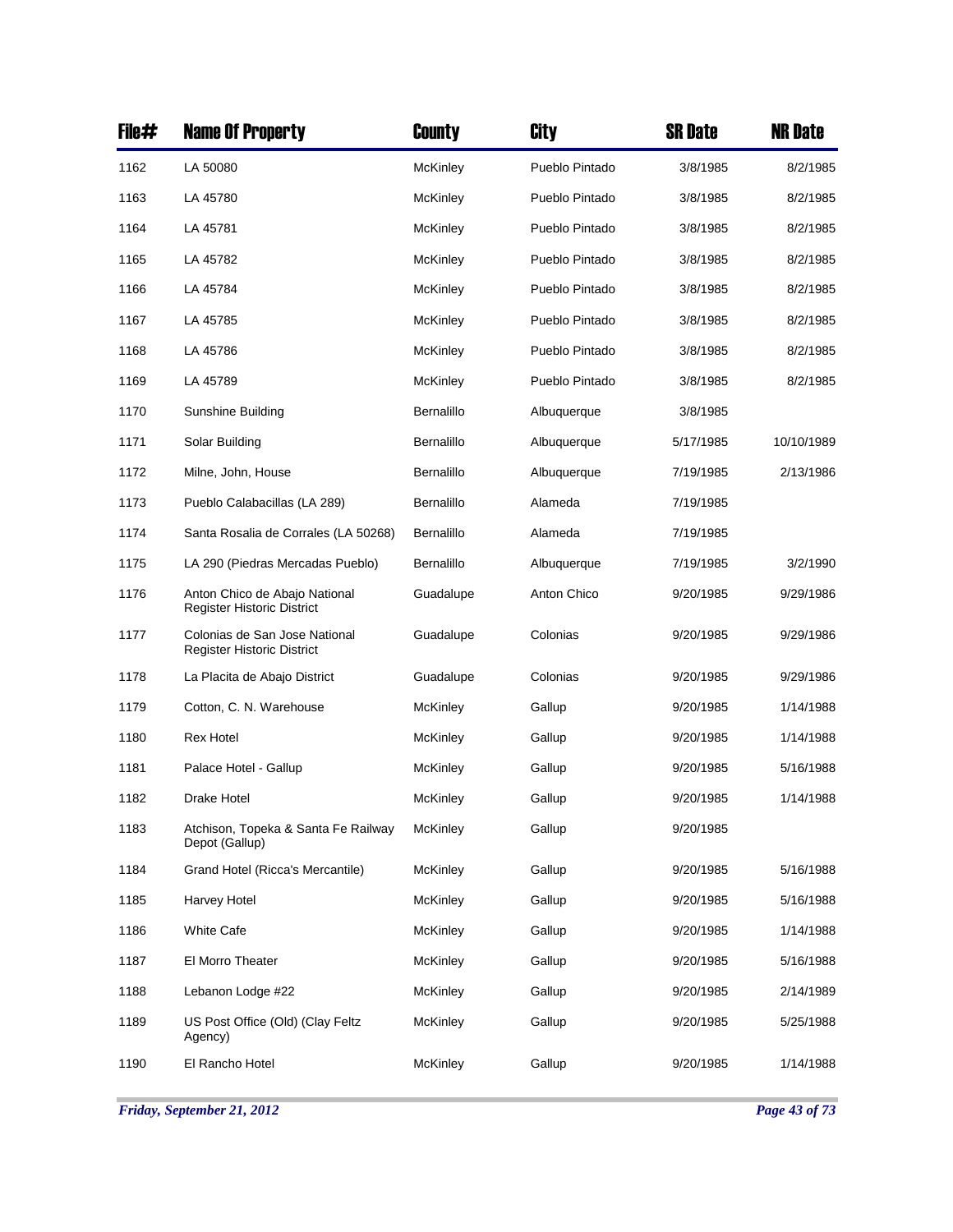| File# | <b>Name Of Property</b>                                           | County     | City                     | <b>SR Date</b> | <b>NR Date</b> |
|-------|-------------------------------------------------------------------|------------|--------------------------|----------------|----------------|
| 1191  | <b>McKinley County Courthouse</b>                                 | McKinley   | Gallup                   | 9/20/1985      | 2/15/1989      |
| 1192  | National Humane Alliance Animal<br>Fountain (Ensign)              | Bernalillo | Albuquerque              | 9/20/1985      | 9/30/1986      |
| 1193  | LA 1082                                                           | Sierra     | Derry                    | 9/20/1985      |                |
| 1194  | LA 50743                                                          | Sierra     | Derry                    | 9/20/1985      |                |
| 1195  | LA 50751                                                          | Sierra     | Arrey                    | 9/20/1985      |                |
| 1196  | LA 50749                                                          | Sierra     | Derry                    | 9/20/1985      |                |
| 1197  | Chambers Canyon Site (LA 49028)                                   | Sierra     | Truth or<br>Consequences | 9/20/1985      | 12/16/1989     |
| 1198  | Monticello Point Ruin Archaeological<br>District (LA 48990-48994) | Sierra     | Truth or<br>Consequences | 9/20/1985      | 5/16/1988      |
| 1199  | Horse Island Site (LA 48996)                                      | Sierra     | Truth or<br>Consequences | 9/20/1985      | 5/16/1988      |
| 1200  | Kettle Top Butte Site (LA 48995)                                  | Sierra     | Truth or<br>Consequences | 9/20/1985      | 5/16/1988      |
| 1201  | Palomas Narrows Ruin (LA 38755)                                   | Sierra     | Truth or<br>Consequences | 9/20/1985      | 12/16/1989     |
| 1201  | Palomas Narrows Ruin (LA 38755)                                   | Sierra     | Truth or<br>Consequences | 9/20/1985      | 12/16/1989     |
| 1202  | LA 49030                                                          | Sierra     | Truth or<br>Consequences | 9/20/1985      | 12/16/1989     |
| 1203  | Longbottom Canyon Ruin (LA 49033)                                 | Sierra     | Caballo                  | 9/20/1985      | 12/16/1989     |
| 1204  | Las Palomas (LA 8707)                                             | Sierra     | Truth or<br>Consequences | 9/20/1985      |                |
| 1205  | LA 49016                                                          | Sierra     | Truth or<br>Consequences | 9/20/1985      | 12/16/1989     |
| 1206  | LA 1119                                                           | Sierra     | Caballo                  | 9/20/1985      | 12/16/1989     |
| 1207  | LA 517                                                            | Sierra     | Arrey                    | 9/20/1985      | 12/16/1989     |
| 1208  | LA 50548                                                          | Sierra     | Cuchillo                 | 9/20/1985      | 12/16/1989     |
| 1209  | East Side Rincon Site (LA 3131)                                   | San Juan   | Farmington               | 7/19/1985      | 12/15/1985     |
| 1210  | Ackley, Harry Francis, House                                      | Otero      | Alamogordo               | 11/22/1985     |                |
| 1211  | Rees, E. P., House                                                | Otero      | Alamogordo               | 11/22/1985     |                |
| 1212  | Leverett, William J., House                                       | Bernalillo | Albuquerque              | 11/22/1985     | 2/13/1986      |
| 1213  | <b>Castle Apartments</b>                                          | Bernalillo | Albuquerque              | 11/22/1985     | 2/13/1986      |
| 1214  | Carson School                                                     | Taos       | Carson                   | 11/22/1985     | 2/13/1986      |
| 1215  | Plaza Blanca Historic District                                    | Rio Arriba | Plaza Blanca             | 2/28/1986      | 9/29/1986      |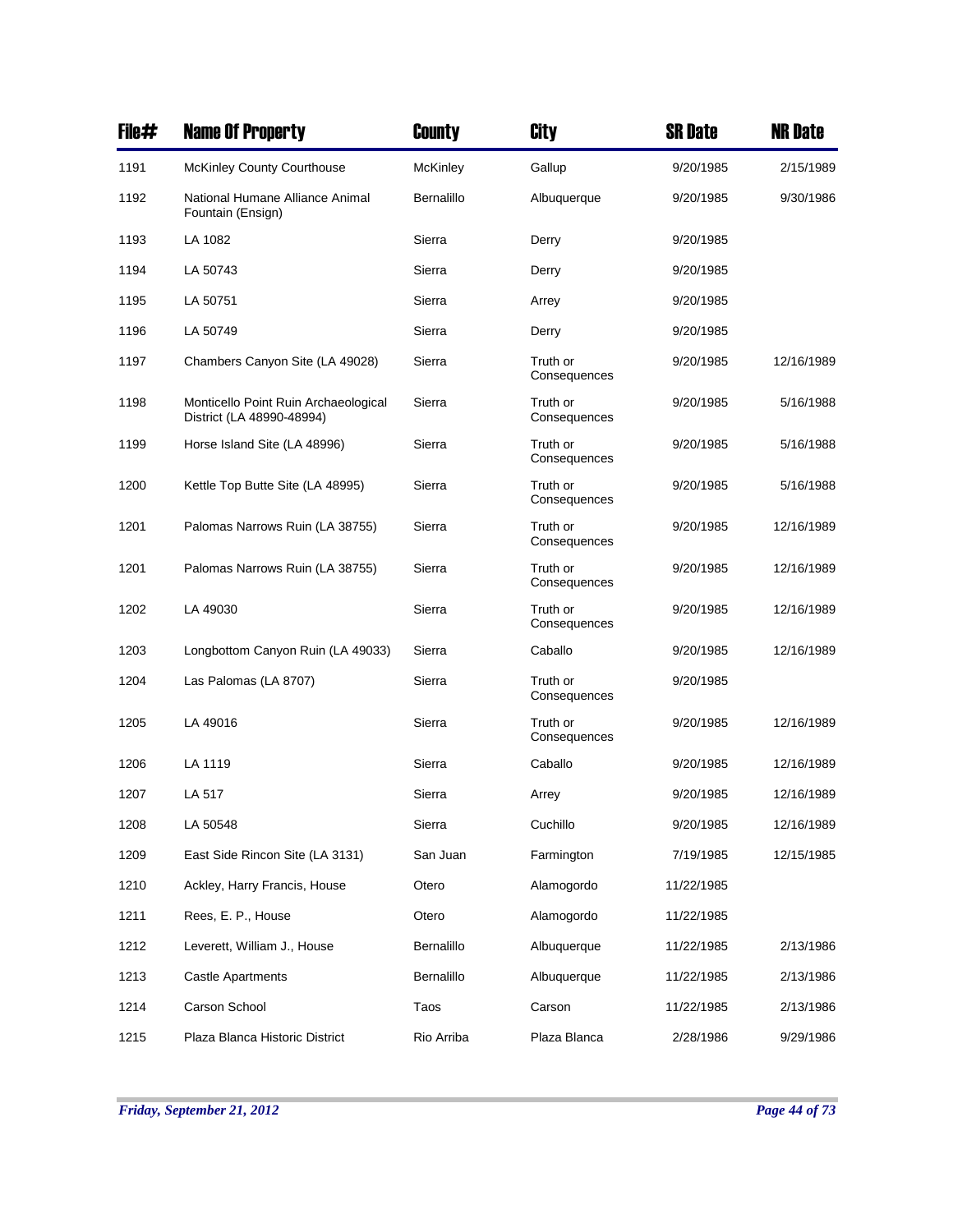| File# | <b>Name Of Property</b>                                        | County     | City             | <b>SR Date</b> | <b>NR Date</b> |
|-------|----------------------------------------------------------------|------------|------------------|----------------|----------------|
| 1216  | Tierra Amarilla Historic District                              | Rio Arriba | Tierra Amarilla  | 2/28/1986      | 9/29/1986      |
| 1217  | Our Lady of Lourdes Grotto                                     | Rio Arriba | Los Ojos         | 2/28/1986      | 3/27/1987      |
| 1218  | Sanchez, Samuel Barns                                          | Rio Arriba | Los Brazos       | 2/28/1986      | 9/29/1986      |
| 1219  | Sanchez, Samuel, House                                         | Rio Arriba | Los Brazos       | 2/28/1986      | 9/29/1986      |
| 1220  | Valdez, Miguel, Barn                                           | Rio Arriba | Ensenada         | 2/28/1986      | 9/29/1986      |
| 1221  | San Joaquin Church                                             | Rio Arriba | Ensenada         | 2/28/1986      | 9/29/1986      |
| 1222  | Jaramillo, Ramon, House and Barn                               | Rio Arriba | Ensenada         | 2/28/1986      | 9/29/1986      |
| 1223  | Tierra Amarilla Community Ditch                                | Rio Arriba | Tierra Amarilla  | 2/28/1986      | 9/29/1986      |
| 1224  | Parkview Community Ditch                                       | Rio Arriba | Los Ojos         | 2/28/1986      | 9/29/1986      |
| 1225  | <b>Ensenada Community Ditch</b>                                | Rio Arriba | Ensenada         | 2/28/1986      | 9/29/1986      |
| 1226  | El Porvenir Community Ditch                                    | Rio Arriba | Ensenada         | 2/28/1986      | 9/29/1986      |
| 1227  | Plaza Blanca Community Ditch                                   | Rio Arriba | Plaza Blanca     | 2/28/1986      | 9/29/1986      |
| 1228  | El Barranco Community Ditch                                    | Rio Arriba | Los Brazos       | 2/28/1986      | 9/29/1986      |
| 1229  | La Puente Community Ditch                                      | Rio Arriba | La Puente        | 2/28/1986      | 9/29/1986      |
| 1230  | Pflueger, John General Merchandise &<br>Annex Saloon           | Santa Fe   | Lamy             | 2/28/1986      | 6/23/1987      |
| 1231  | Paraje de Fra Cristobal                                        | Socorro    | San Marcial      | 2/28/1986      |                |
| 1232  | San Antonio de Acuinas Mission (LA<br>31745)                   | Socorro    | San Antonio      | 2/28/1986      |                |
| 1233  | La Parida (LA31718)                                            | Socorro    | Escondida        | 2/28/1986      |                |
| 1234  | Las Imagines: Albuquerque West<br>Mesa Archaeological District | Bernalillo | Albuquerque      | 2/28/1986      | 11/17/1986     |
| 1235  | Alameda School Site                                            | Bernalillo | Alameda          | 2/28/1986      |                |
| 1236  | Be-jui Tu-ay (Rainbow Village)                                 | Valencia   | Los Lunas        | 2/28/1986      |                |
| 1236  | Be-jui Tu-ay (Rainbow Village)                                 | Valencia   | Los Lunas        | 2/28/1986      |                |
| 1237  | Canjillon Pueblo (LA 2049)                                     | Sandoval   | Santa Ana Pueblo | 2/28/1986      |                |
| 1238  | Casa Acequia (LA 44534)                                        | Sandoval   | Placitas         | 2/28/1986      |                |
| 1239  | Casa Colorado del Sur (LA 779)                                 | Socorro    | Veguita          | 2/28/1986      |                |
| 1240  | Los Lentes Pueblo (LA 951)                                     | Valencia   | Los Lunas        | 2/28/1986      |                |
| 1241  | North Edith Casa Corral                                        | Bernalillo | Alameda          | 2/28/1986      |                |
| 1242  | Ojo Cuchillo                                                   | Sandoval   | Placitas         | 2/28/1986      |                |
| 1243  | LA 717 (Possibly Puaray Pueblo)                                | Bernalillo | Alameda          | 2/28/1986      |                |

*Friday, September 21, 2012 Page 45 of 73*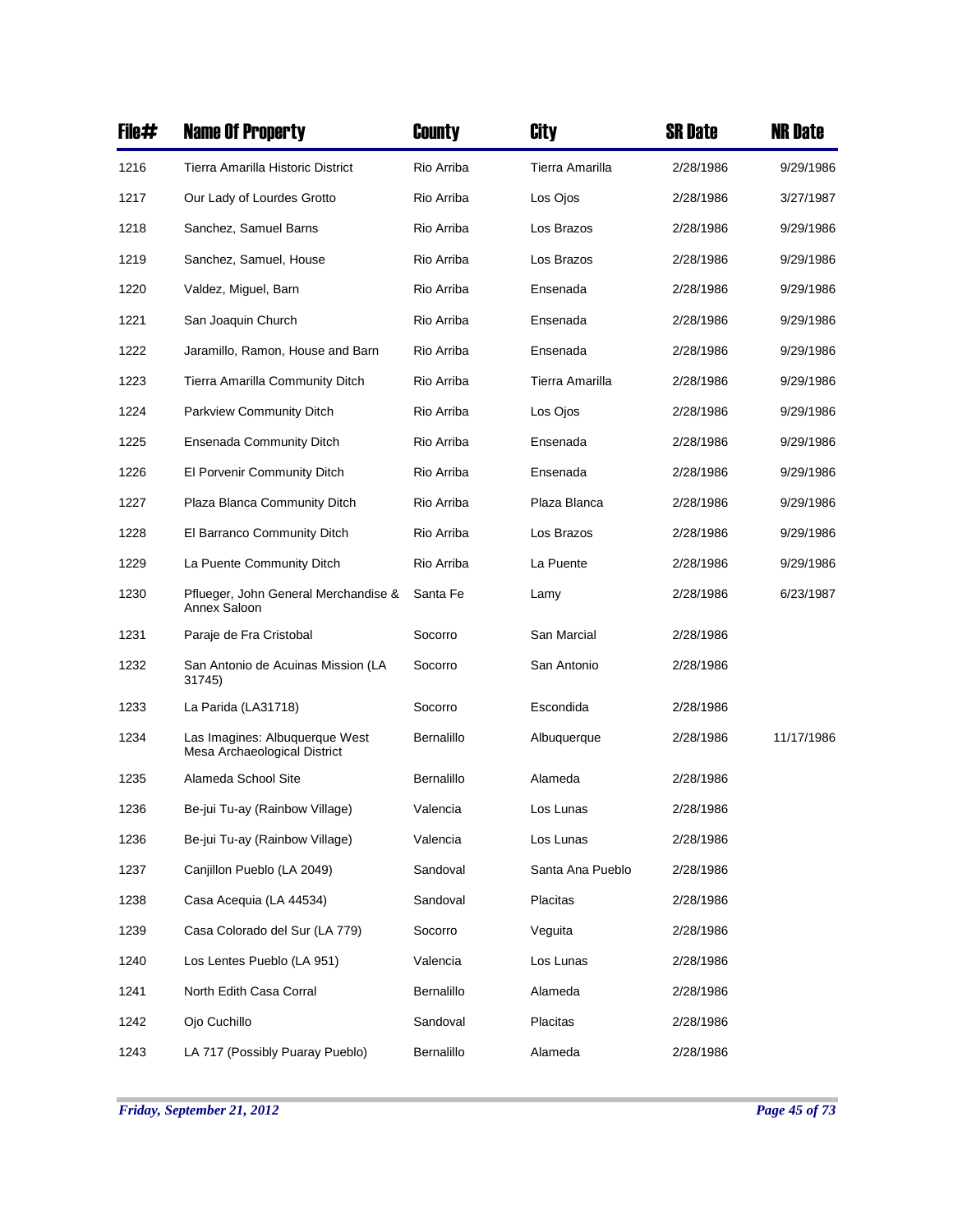| File# | <b>Name Of Property</b>                               | County     | City              | <b>SR Date</b> | <b>NR Date</b> |
|-------|-------------------------------------------------------|------------|-------------------|----------------|----------------|
| 1244  | Pueblo Casa Colorado (LA 50249)                       | Valencia   | Turn              | 2/28/1986      |                |
| 1245  | <b>Pueblo Corrales</b>                                | Sandoval   | Corrales          | 2/28/1986      |                |
| 1246  | Pueblo Los Trujillos                                  | Valencia   | Los Trujillos     | 2/28/1986      |                |
| 1247  | Pueblo Santiago                                       | Sandoval   | <b>Bernalillo</b> | 2/28/1986      |                |
| 1248  | Pure-e Tu-ay (LA 489)                                 | Bernalillo | Los Padillas      | 2/28/1986      |                |
| 1249  | San Jose de las Huertas (LA 25674)                    | Sandoval   | Placitas          | 2/28/1986      | 7/5/1990       |
| 1250  | Silva Site                                            | Bernalillo | Carnue            | 2/28/1986      |                |
| 1251  | Tecolote Hill (LA 22)                                 | Sandoval   | Placitas          | 2/28/1986      |                |
| 1252  | Valencia Pueblo (LA 953)                              | Valencia   | Peralta           | 2/28/1986      |                |
| 1253  | <b>Burns-Kelly Store</b>                              | Rio Arriba | Chama             | 2/28/1986      |                |
| 1254  | <b>Silver Hill Historic District</b>                  | Bernalillo | Albuquerque       | 2/28/1986      | 9/18/1986      |
| 1255  | Saint Francis de Sales Church (Old<br>Rodey Church)   | Dona Ana   | Rodey             | 5/9/1986       |                |
| 1256  | Nuestra Senora de Luz Church and<br>Cemetery          | Santa Fe   | Canoncito         | 5/9/1986       | 12/14/1995     |
| 1257  | Delgado Hall, Northern New Mexico<br>Comm. College    | Rio Arriba | El Rito           | 5/9/1986       |                |
| 1258  | Ridge Site (LA 37972)                                 | San Juan   | La Plata          | 5/9/1986       |                |
| 1259  | La Plata Highway Site (LA 50337)                      | San Juan   | Farmington        | 5/9/1986       |                |
| 1260  | Morris Site 39 (LA 1897)                              | San Juan   | Farmington        | 5/9/1986       |                |
| 1261  | Dona Ana County Courthouse<br>(Former) in Mesilla     | Dona Ana   | Mesilla           | 5/9/1986       |                |
| 1262  | Colfax County Courthouse (Former) in<br>Cimarron      | Colfax     | Cimarron          | 5/9/1986       |                |
| 1263  | Lincoln County Courthouse (Former) in<br>Lincoln      | Lincoln    | Lincoln           | 5/9/1986       |                |
| 1264  | Guadalupe County Courthouse (Form.)<br>Puerto de Luna | Guadalupe  | Puerto de Luna    | 5/9/1986       |                |
| 1265  | Guadalupe County Courthouse<br>(Former) in Santa Rosa | Guadalupe  | Santa Rosa        | 5/9/1986       | 12/7/1987      |
| 1266  | Dona Ana County Courts Building (Old<br>Post Office)  | Dona Ana   | Las Cruces        | 5/9/1986       |                |
| 1267  | Rio Arriba County Courthouse                          | Rio Arriba | Tierra Amarilla   | 5/9/1986       |                |
| 1268  | <b>Harding County Courthouse</b>                      | Harding    | Mosquero          | 5/9/1986       | 12/7/1987      |
| 1269  | <b>Hidalgo County Courthouse</b>                      | Hidalgo    | Lordsburg         | 5/9/1986       | 12/7/1987      |
| 1270  | De Baca County Courthouse                             | De Baca    | Fort Sumner       | 5/9/1986       | 12/7/1987      |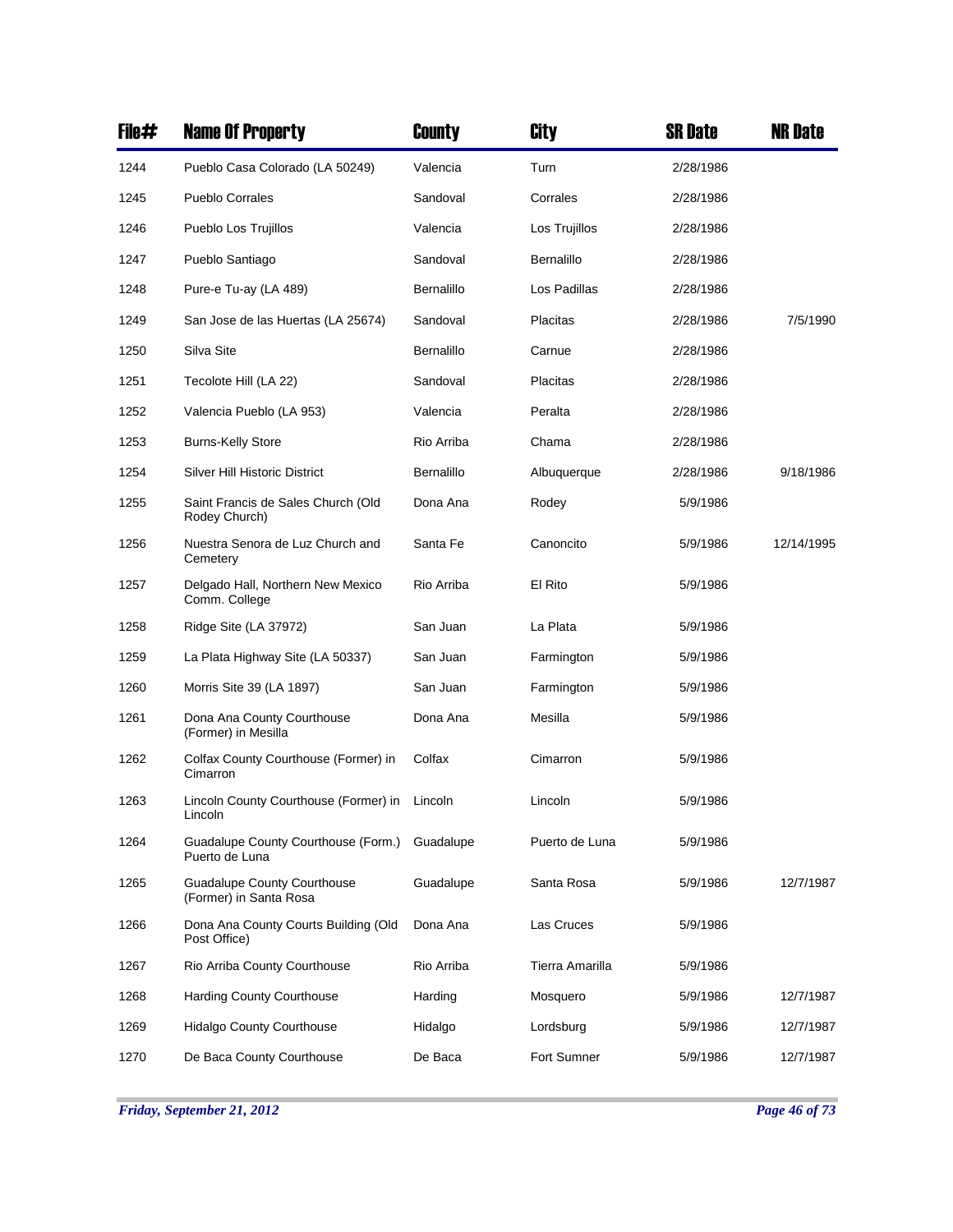| File# | <b>Name Of Property</b>                                   | County          | City               | <b>SR Date</b> | <b>NR Date</b> |
|-------|-----------------------------------------------------------|-----------------|--------------------|----------------|----------------|
| 1271  | <b>Grant County Courthouse</b>                            | Grant           | <b>Silver City</b> | 5/9/1986       |                |
| 1272  | <b>Taos County Courthouse</b>                             | Taos            | Taos               | 5/9/1986       |                |
| 1273  | <b>Colfax County Courthouse</b>                           | Colfax          | Raton              | 5/9/1986       | 6/18/1987      |
| 1274  | <b>Curry County Courthouse</b>                            | Curry           | Clovis             | 5/9/1986       | 6/18/1987      |
| 1275  | Lea County Courthouse                                     | Lea             | Lovington          | 5/9/1986       | 12/7/1987      |
| 1276  | Dona Ana County Courthouse<br>(Former) in Las Cruces      | Dona Ana        | Las Cruces         | 5/9/1986       |                |
| 1277  | <b>Eddy County Courthouse</b>                             | Eddy            | Carlsbad           | 5/9/1986       |                |
| 1278  | Roosevelt County Courthouse                               | Roosevelt       | Portales           | 5/9/1986       |                |
| 1279  | Santa Fe County Courthouse                                | Santa Fe        | Santa Fe           | 5/9/1986       |                |
| 1280  | Quay County Courthouse                                    | Quay            | Tucumcari          | 5/9/1986       |                |
| 1281  | Los Ranchos Archeological District                        | Bernalillo      | Albuquerque        | 5/9/1986       |                |
| 1282  | Sanchez y Aranda, Manuel, House                           | Bernalillo      | Albuquerque        | 7/11/1986      |                |
| 1283  | San Jose Catholic Church                                  | Dona Ana        | La Mesa            | 7/11/1986      | 1/21/1993      |
| 1284  | Historic Resources of the Downt'n<br>(Abq.) Neighborhoods | Bernalillo      | Albuquerque        | 8/24/1979      |                |
| 1285  | Gurule, Delfinia, House                                   | Bernalillo      | Albuquerque        | 8/24/1979      | 12/1/1980      |
| 1286  | Lopez, Hilario, House                                     | Bernalillo      | Albuquerque        | 8/24/1979      | 12/1/1980      |
| 1287  | Garcia, Juan, House                                       | Otero           | La Luz             | 6/22/1979      | 10/23/1980     |
| 1288  | Sutherland, D. H., House (Ramirez<br>House)               | Otero           | La Luz             | 6/22/1979      | 10/23/1980     |
| 1289  | Queen Ann House                                           | Otero           | La Luz             | 6/22/1979      | 10/23/1980     |
| 1290  | Kin Hocho'l (LA 6541)                                     | McKinley        | Manuelito          | 9/12/1986      |                |
| 1291  | Atsee Nitsaa                                              | McKinley        | Manuelito          | 9/12/1986      |                |
| 1292  | Stepping Stone House (LA 2340)                            | McKinley        | Manuelito          | 9/12/1986      |                |
| 1293  | Wolye A'din (LA 49505)                                    | <b>McKinley</b> | Manuelito          | 9/12/1986      |                |
| 1294  | Big House (LA 1379)                                       | McKinley        | Manuelito          | 9/12/1986      |                |
| 1295  | Naat'a'anii Bikin (LA 1502)                               | <b>McKinley</b> | Manuelito          | 9/12/1986      |                |
| 1296  | Hinkson Ranch Pueblo (LA 11439)                           | Cibola          | Ojo Caliente       | 9/12/1986      |                |
| 1297  | Ojo Bonito Pueblo                                         | Cibola          | Ojo Caliente       | 9/12/1986      |                |
| 1298  | Jaralosa Pueblo (LA 3993)                                 | Cibola          | Ojo Caliente       | 9/12/1986      |                |
| 1299  | Goesling Ranch Pueblo                                     | Catron          | St. Johns          | 9/12/1986      |                |

*Friday, September 21, 2012 Page 47 of 73*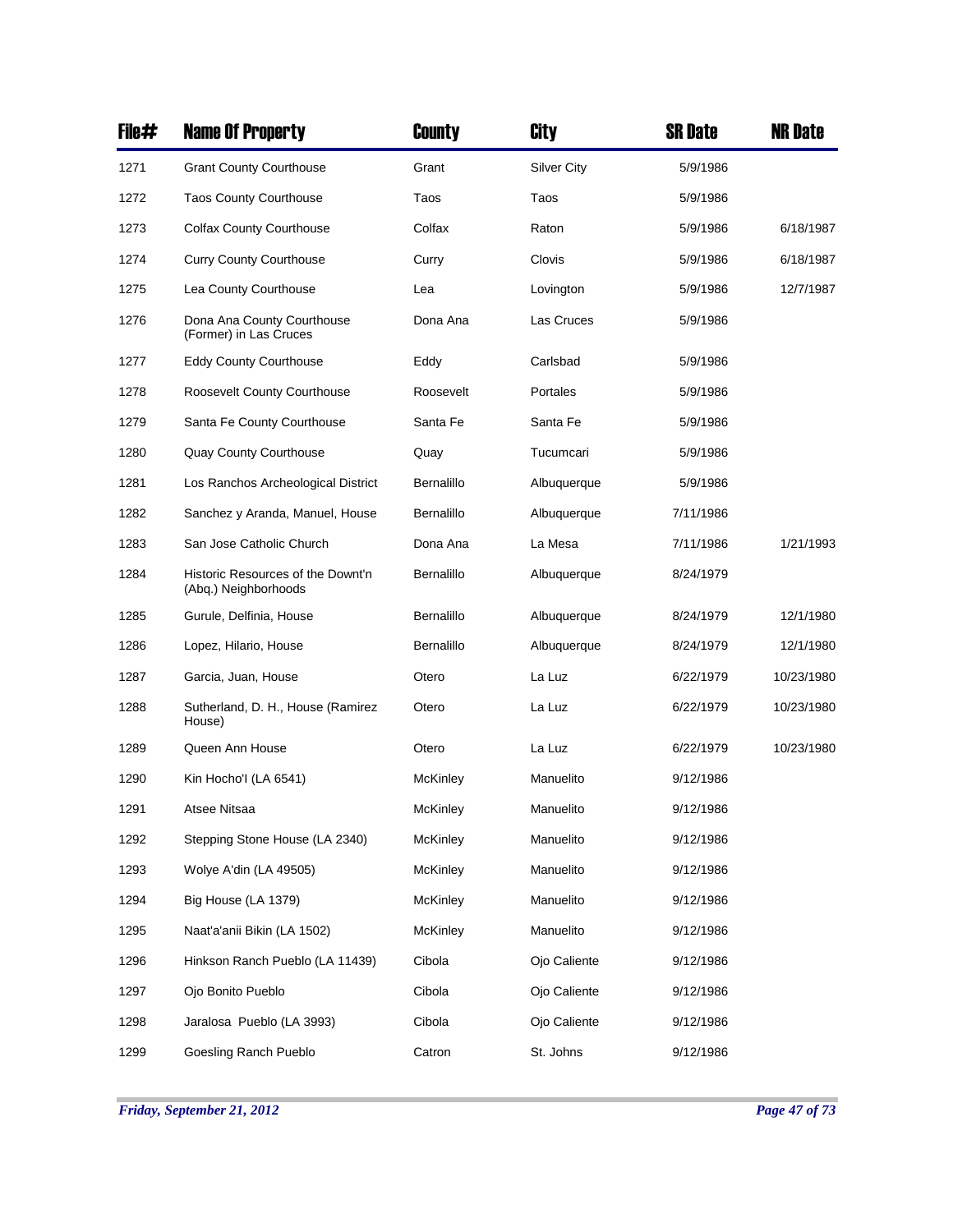| File# | <b>Name Of Property</b>               | <b>County</b> | City        | <b>SR Date</b> | <b>NR Date</b> |
|-------|---------------------------------------|---------------|-------------|----------------|----------------|
| 1300  | Fort Atarque Ruin                     | Cibola        | St. Johns   | 9/12/1986      |                |
| 1301  | Hubble Corner Pueblo                  | Catron        | Quemado     | 9/12/1986      |                |
| 1302  | Tom's Rock Pueblo                     | Catron        | Pie Town    | 9/12/1986      |                |
| 1303  | McKibbin, Dorothy S., House           | Santa Fe      | Santa Fe    | 10/24/1986     |                |
| 1304  | <b>Hillsboro Historic District</b>    | Sierra        | Hillsboro   | 10/24/1986     |                |
| 1305  | Maddox Ranch Site (LA 498)            | Hidalgo       | Animas      | 10/24/1986     |                |
| 1306  | LA 593                                | Hidalgo       | Animas      | 10/24/1986     |                |
| 1307  | Pendleton Ruin (LA 1369)              | Hidalgo       | Cloverdale  | 10/24/1986     | 1/23/1993      |
| 1308  | Clanton Draw Site (LA 4976)           | Hidalgo       | Animas      | 10/24/1986     | 1/23/1993      |
| 1309  | Box Canyon Site (LA 4980)             | Hidalgo       | Animas      | 10/24/1986     | 1/23/1993      |
| 1310  | <b>Sycamore Well Site</b>             | Hidalgo       | Animas      | 10/24/1986     | 1/23/1993      |
| 1311  | Joyce Well Site                       | Hidalgo       | Animas      | 12/15/1992     | 1/23/1993      |
| 1312  | Culberson Ruin (LA 31050)             | Hidalgo       | Animas      | 12/15/1992     | 1/23/1993      |
| 1313  | Lunch Box Site (LA 54020)             | Hidalgo       | Animas      | 10/24/1986     | 1/23/1993      |
| 1314  | LA 54021                              | Hidalgo       | Animas      | 10/24/1986     | 1/23/1993      |
| 1315  | Stewart Ranch Site (LA 54026)         | Hidalgo       | Cloverdale  | 10/24/1986     | 1/23/1993      |
| 1316  | <b>Hoskins Site</b>                   | Hidalgo       | Animas      | 10/24/1986     | 1/23/1993      |
| 1317  | <b>Little Site</b>                    | Hidalgo       | Animas      | 10/24/1986     | 1/23/1993      |
| 1318  | Pigpen Creek Site                     | Hidalgo       | Animas      | 10/24/1986     | 1/23/1993      |
| 1319  | Double Adobe Creek Site               | Hidalgo       | Animas      | 10/24/1986     | 1/23/1993      |
| 1320  | <b>Cloverdale Park Site</b>           | Hidalgo       | Cloverdale  | 10/24/1986     | 1/23/1993      |
| 1321  | LA 54036                              | Hidalgo       | Cloverdale  | 10/24/1986     |                |
| 1322  | Timberlake Ruin (LA 54038)            | Hidalgo       | Animas      | 10/24/1986     | 1/23/1993      |
| 1323  | Saddle Bronc Site (Battleground Site) | Hidalgo       | Animas      | 10/24/1986     | 1/23/1993      |
| 1324  | LA 54042                              | Hidalgo       | Animas      | 10/24/1986     | 1/23/1993      |
| 1325  | Metate Ruin (LA 54248)                | Hidalgo       | Animas      | 10/24/1986     | 1/23/1993      |
| 1326  | LA 54049                              | Hidalgo       | Animas      | 10/24/1986     | 1/23/1993      |
| 1327  | LA 54050                              | Hidalgo       | Animas      | 10/24/1986     | 1/23/1993      |
| 1328  | Brushy Creek Ruin (54051)             | Hidalgo       | Animas      | 10/24/1986     | 1/23/1993      |
| 1329  | Alamo Hueco Ruin                      | Hidalgo       | Alamo Hueco | 10/24/1986     | 1/23/1993      |

*Friday, September 21, 2012 Page 48 of 73*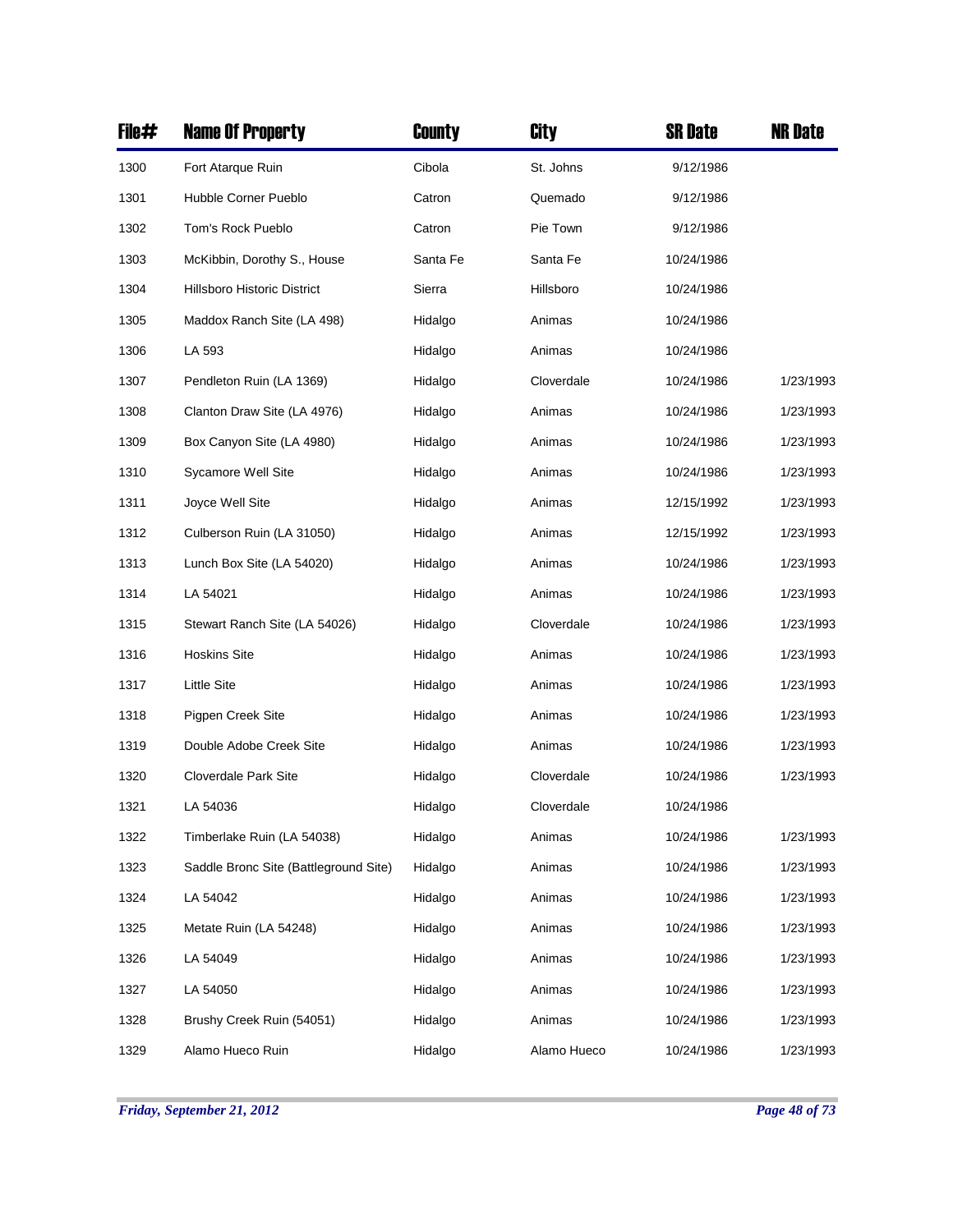| File# | <b>Name Of Property</b>             | County     | City          | <b>SR Date</b> | <b>NR Date</b> |
|-------|-------------------------------------|------------|---------------|----------------|----------------|
| 1330  | Pueblito Canyon Ruin (LA 1684)      | Rio Arriba | Blanco        | 10/24/1986     | 1/21/1987      |
| 1331  | Kin Naa daa' (Maize House)          | Rio Arriba | <b>Blanco</b> | 10/24/1986     | 1/21/1987      |
| 1332  | Cabresto Mesa Tower Complex         | Rio Arriba | Blanco        | 10/24/1986     | 1/21/1987      |
| 1333  | Kin Yazhi (Little House)            | Rio Arriba | <b>Blanco</b> | 10/24/1986     |                |
| 1334  | Truby's Tower                       | Rio Arriba | Blanco        | 10/24/1986     | 1/21/1987      |
| 1335  | Rincon Largo Ruin                   | Rio Arriba | <b>Blanco</b> | 10/24/1986     | 1/21/1987      |
| 1336  | Delgadito Pueblito                  | Rio Arriba | Blanco        | 10/24/1986     | 1/21/1987      |
| 1337  | <b>Compressor Station Ruin</b>      | Rio Arriba | <b>Blanco</b> | 10/24/1986     | 1/21/1987      |
| 1338  | Gould Pass Ruin                     | Rio Arriba | Blanco        | 10/24/1986     | 1/21/1987      |
| 1339  | Shaft House                         | Rio Arriba | <b>Blanco</b> | 10/24/1986     | 1/21/1987      |
| 1340  | Pork Chop Pass Site (LA 5661)       | Rio Arriba | Blanco        | 10/24/1986     | 1/21/1987      |
| 1341  | Adolfo Canyon Site (LA 5665)        | Rio Arriba | Blanco        | 10/24/1986     | 1/21/1987      |
| 1342  | Ridge Top House (LA 6287)           | Rio Arriba | Blanco        | 10/24/1986     | 1/21/1987      |
| 1343  | Foothold Ruin (LA 9073)             | Rio Arriba | Blanco        | 10/24/1986     | 1/21/1987      |
| 1344  | Overlook Site (LA 10732)            | Rio Arriba | Blanco        | 10/24/1986     | 1/21/1987      |
| 1345  | Pointed Butte Ruin (LA 10733)       | Rio Arriba | Blanco        | 10/24/1986     | 1/21/1987      |
| 1346  | Casa Mesa Diablo (LA 11100)         | Rio Arriba | Blanco        | 10/24/1986     | 1/21/1987      |
| 1347  | Prieta Mesa Site (LA 11251)         | San Juan   | Blanco        | 10/24/1986     | 1/21/1987      |
| 1348  | Crevice Ruin (LA 13218)             | Rio Arriba | Blanco        | 10/24/1986     | 1/21/1987      |
| 1349  | Crow Canyon Site (LA 20219)         | Rio Arriba | Blanco        | 10/24/1986     | 1/21/1987      |
| 1350  | Garcia Canyon Pueblito (LA 36608)   | Rio Arriba | <b>Blanco</b> | 10/24/1986     | 1/21/1987      |
| 1351  | Adams Canyon Site (LA 55824)        | Rio Arriba | <b>Blanco</b> | 10/24/1986     | 1/21/1987      |
| 1352  | Boulder Fortress (LA 55825)         | Rio Arriba | Blanco        | 10/24/1986     | 1/21/1987      |
| 1353  | Cagle's Site (LA 55826)             | Rio Arriba | Blanco        | 10/24/1986     | 1/21/1987      |
| 1354  | Canyon View Ruin (LA 55827)         | Rio Arriba | <b>Blanco</b> | 10/24/1986     | 1/21/1987      |
| 1355  | Citadel, The (LA 55828)             | Rio Arriba | Blanco        | 10/24/1986     | 1/21/1987      |
| 1356  | Cottonwood Divide Site (LA 55829)   | San Juan   | Blanco        | 10/24/1986     | 1/21/1987      |
| 1357  | Hadlock's Crow Canyon #1 (LA 55830) | San Juan   | <b>Blanco</b> | 10/24/1986     | 1/21/1987      |
| 1358  | Gomez Canyon Ruin (LA 55831)        | Rio Arriba | Blanco        | 10/24/1986     | 1/21/1987      |
| 1359  | Gomez Point Site (LA 55832)         | Rio Arriba | Blanco        | 10/24/1986     | 1/21/1987      |

*Friday, September 21, 2012 Page 49 of 73*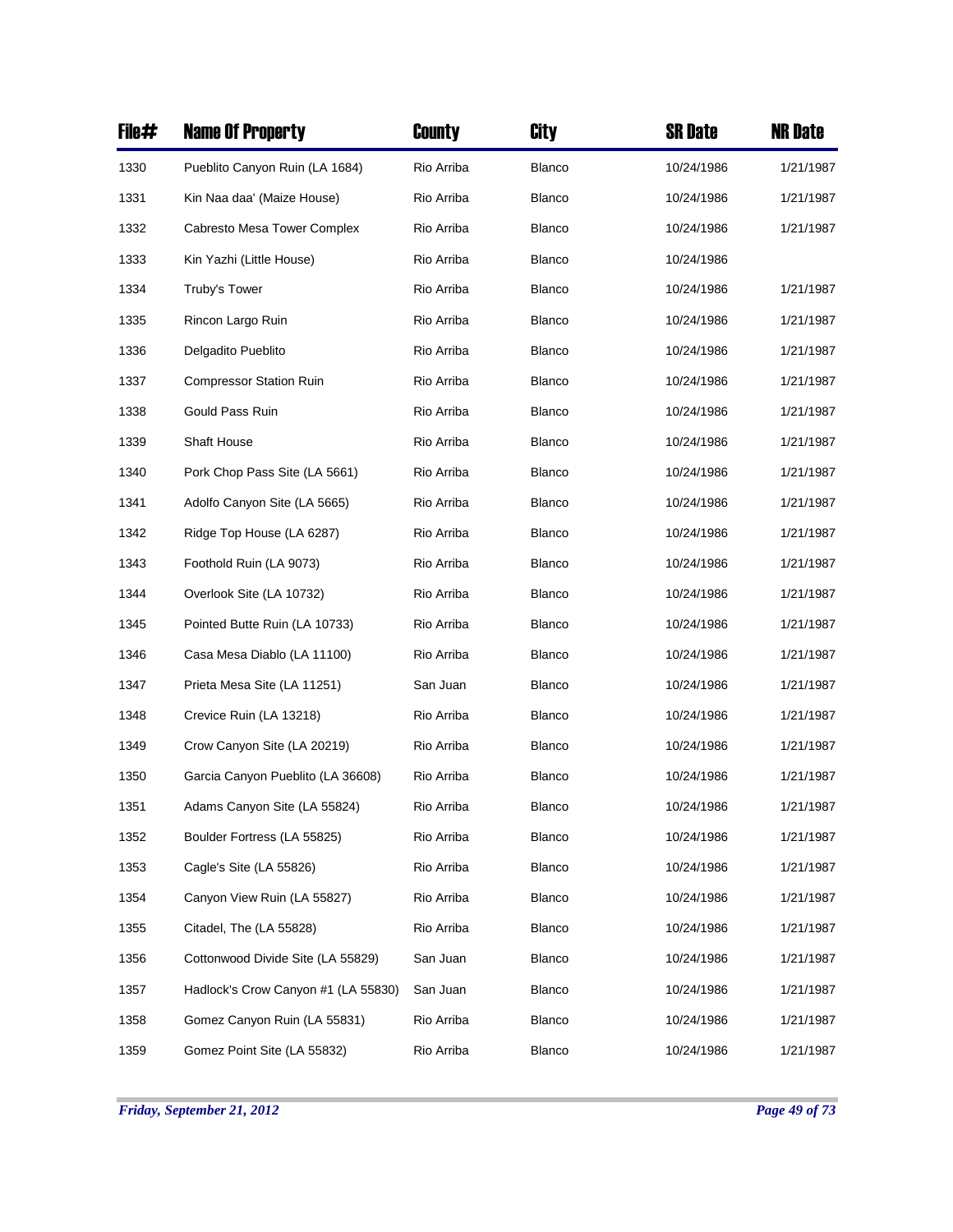| File# | <b>Name Of Property</b>                 | County     | City             | <b>SR Date</b> | <b>NR Date</b> |
|-------|-----------------------------------------|------------|------------------|----------------|----------------|
| 1360  | Hill Road Ruin (LA 55833)               | Rio Arriba | Blanco           | 10/24/1986     | 1/21/1987      |
| 1361  | Pueblito East Ruin (LA 55834)           | Rio Arriba | <b>Blanco</b>    | 10/24/1986     | 1/21/1987      |
| 1362  | Rincon Rockshelter (LA 55835)           | Rio Arriba | <b>Blanco</b>    | 10/24/1986     | 1/21/1987      |
| 1363  | Romine Canyon Ruin (LA 55836)           | Rio Arriba | Blanco           | 10/24/1986     | 1/21/1987      |
| 1364  | Romine Ranch Ruin (LA 55837)            | Rio Arriba | Blanco           | 10/24/1986     | 1/21/1987      |
| 1365  | Star Rock Refuge (LA 55838)             | San Juan   | Blanco           | 10/24/1986     | 1/21/1987      |
| 1366  | Tower of the Standing God (LA 55839)    | Rio Arriba | Blanco           | 10/24/1986     | 1/21/1987      |
| 1367  | Wall, The (LA 55840)                    | Rio Arriba | Blanco           | 10/24/1986     | 1/21/1987      |
| 1368  | Unreachable Rockshelter (LA 55841)      | San Juan   | Blanco           | 10/24/1986     | 1/21/1987      |
| 1369  | <b>Tchalchuitl Mines</b>                | Cibola     | <b>Bluewater</b> | 10/24/1986     |                |
| 1370  | Guerra, Albino, House                   | Dona Ana   | Las Cruces       | 2/6/1987       |                |
| 1371  | Mountainair Municipal Auditorium        | Torrance   | Mountainair      | 2/6/1987       | 4/30/1987      |
| 1372  | <b>Baskin Building</b>                  | Eddy       | Artesia          | 5/15/1987      | 7/18/1990      |
| 1373  | Pelham House                            | Dona Ana   | Hatch            | 5/15/1987      |                |
| 1374  | Ashcroft-Merrill Historic District      | McKinley   | Ramah            | 5/15/1987      | 7/27/1990      |
| 1375  | Picacho Lodge                           | Dona Ana   | Fairacres        | 5/15/1987      |                |
| 1376  | Mentmore Meadows Archeological Site     | McKinley   | Gallup           | 5/15/1987      |                |
| 1377  | First Hagerman School House             | Chaves     | Hagerman         | 5/15/1987      |                |
| 1378  | Paako Ruin (San Piedro Viejo)           | Bernalillo | San Antonito     | 5/15/1987      |                |
| 1379  | First Methodist Church of Clovis        | Curry      | Clovis           | 5/15/1987      | 7/2/1987       |
| 1380  | Clovis City Hall and Fire Station, 1908 | Curry      | Clovis           | 5/15/1987      | 7/16/1987      |
| 1381  | <b>Clovis Central Fire Station</b>      | Curry      | Clovis           | 5/15/1987      | 7/2/1987       |
| 1382  | Spanish Entrada Site (LA 54147)         | Sandoval   | Bernalillo       | 5/15/1987      |                |
| 1383  | Corrales North Archeological District   | Sandoval   | Rio Rancho       | 5/15/1987      |                |
| 1384  | Silver Avenue Historic District         | Luna       | Deming           | 7/17/1987      |                |
| 1385  | Silver Avenue, 105-107 North            | Luna       | Deming           | 7/17/1987      |                |
| 1386  | Silver Avenue, 116 North                | Luna       | Deming           | 7/17/1987      |                |
| 1387  | Silver Avenue, 114 North                | Luna       | Deming           | 7/17/1987      |                |
| 1388  | Gold Avenue, 100 South                  | Luna       | Deming           | 7/17/1987      |                |
| 1389  | Gold Avenue, 110 South                  | Luna       | Deming           | 7/17/1987      |                |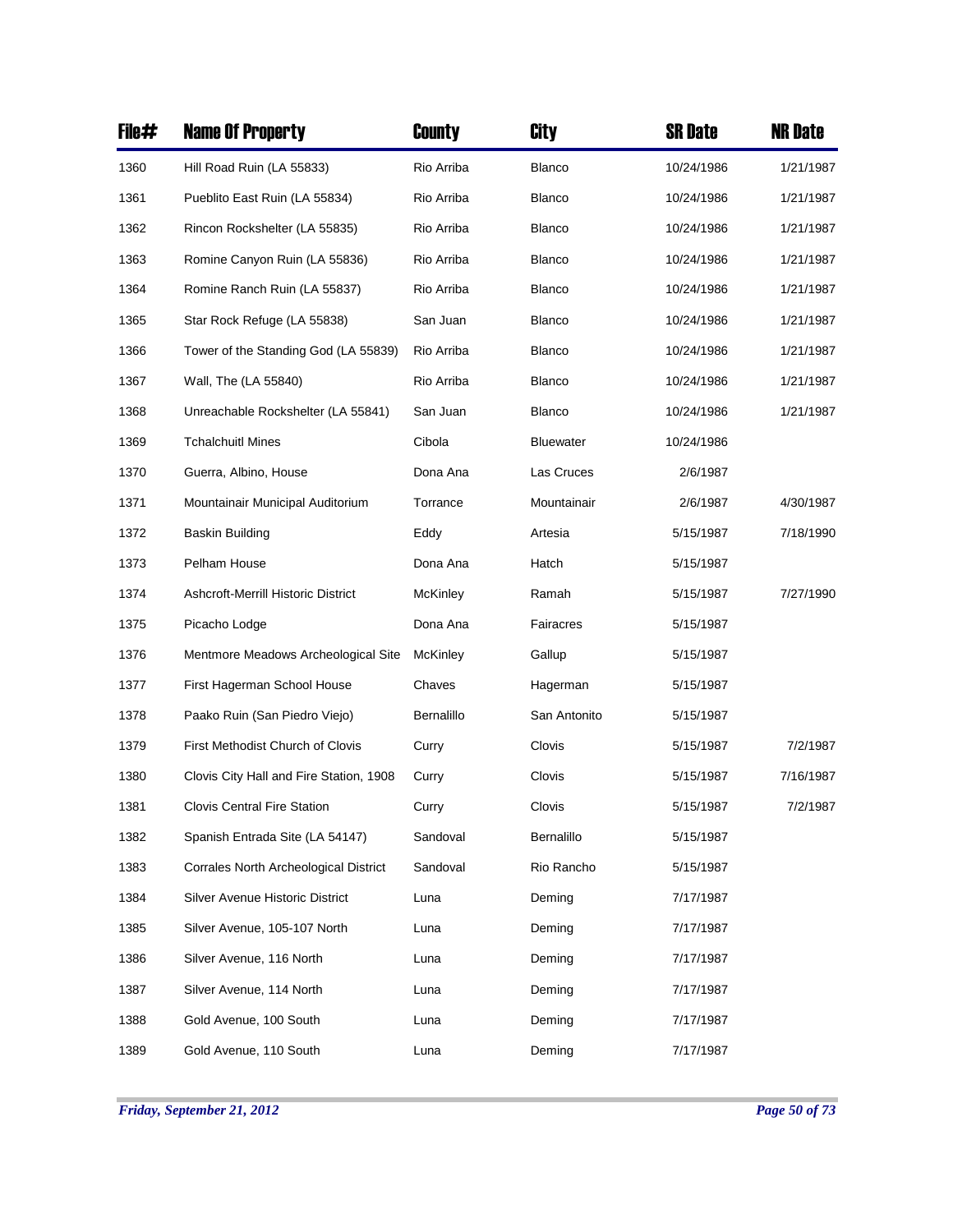| File# | <b>Name Of Property</b>                                     | County     | City                | <b>SR Date</b> | <b>NR Date</b> |
|-------|-------------------------------------------------------------|------------|---------------------|----------------|----------------|
| 1390  | Gold Avenue, 200 South                                      | Luna       | Deming              | 7/17/1987      |                |
| 1391  | Gold Avenue, 202 South                                      | Luna       | Deming              | 7/17/1987      |                |
| 1392  | Pine Street, 118 East                                       | Luna       | Deming              | 7/17/1987      |                |
| 1393  | Spruce Street, 113 East                                     | Luna       | Deming              | 7/17/1987      |                |
| 1394  | Spruce Street, 112-120 East                                 | Luna       | Deming              | 7/17/1987      |                |
| 1395  | Archbishop Lamy's Chapel                                    | Santa Fe   | Santa Fe            | 7/17/1987      | 8/19/1988      |
| 1396  | Palisade Archeological District (LA<br>3505)                | Rio Arriba | Abiquiu             | 7/17/1987      |                |
| 1397  | Abiquiu Canyon Archeological District                       | Rio Arriba | Abiquiu             | 7/17/1987      |                |
| 1398  | Poshuinge Archeological District                            | Rio Arriba | Abiquiu             | 7/17/1987      |                |
| 1399  | Cerro Colorado Archeological District<br>(LA 307)           | Rio Arriba | Abiquiu             | 7/17/1987      |                |
| 1400  | Sapawe Archeological District (LA 306)                      | Rio Arriba | El Rito             | 7/17/1987      |                |
| 1401  | Te'ewi Archeological District (LA 272)                      | Rio Arriba | Chili               | 7/17/1987      |                |
| 1402  | Ku'ouinge Archeological District                            | Rio Arriba | Chili               | 7/17/1987      | 8/5/1993       |
| 1403  | Pesedeuinge Archeological District (LA<br>299)              | Rio Arriba | Chili               | 7/17/1987      |                |
| 1404  | Pose'ouinge Archeological District (LA<br>632)              | Rio Arriba | Ojo Caliente        | 7/17/1987      | 8/5/1993       |
| 1405  | Howiri Archeological District (LA 71)                       | Taos       | Ojo Caliente        | 7/17/1987      |                |
| 1406  | Ponsipa'akeri Archeological District<br>(LA 297)            | Rio Arriba | Ojo Caliente        | 7/17/1987      | 8/5/1993       |
| 1407  | Cloudcroft Lodge                                            | Otero      | Cloudcroft          | 10/2/1987      |                |
| 1408  | <b>Bullard Hotel</b>                                        | Grant      | <b>Silver City</b>  | 1/7/1988       | 7/12/1988      |
| 1409  | Dust Bowl Home                                              | Valencia   | <b>Bosque Farms</b> | 1/7/1988       |                |
| 1410  | Flynn-Welch-Yates #3 Oil Well (Illinois<br>Prod. #3)        | Eddy       | Artesia             | 1/7/1988       |                |
| 1411  | Olinger, Robert Wallet                                      | Lincoln    | Carrizozo           | 1/7/1988       |                |
| 1412  | Pi Kappa Alpha Estufa (UNM)                                 | Bernalillo | Albuquerque         | 1/7/1988       | 9/22/1988      |
| 1413  | Fannie Hill Mill & Company Town<br><b>Historic District</b> | Catron     | Mogollon            | 3/4/1988       | 9/10/1987      |
| 1414  | San Lorenzo Historic District                               | Grant      | San Lorenzo         | 3/4/1988       | 5/16/1988      |
| 1415  | San Juan National Register Historic<br>District             | Grant      | San Juan            | 3/4/1988       | 5/16/1988      |
| 1416  | Sibole, George Store                                        | Grant      | Mimbres             | 3/4/1988       | 5/16/1988      |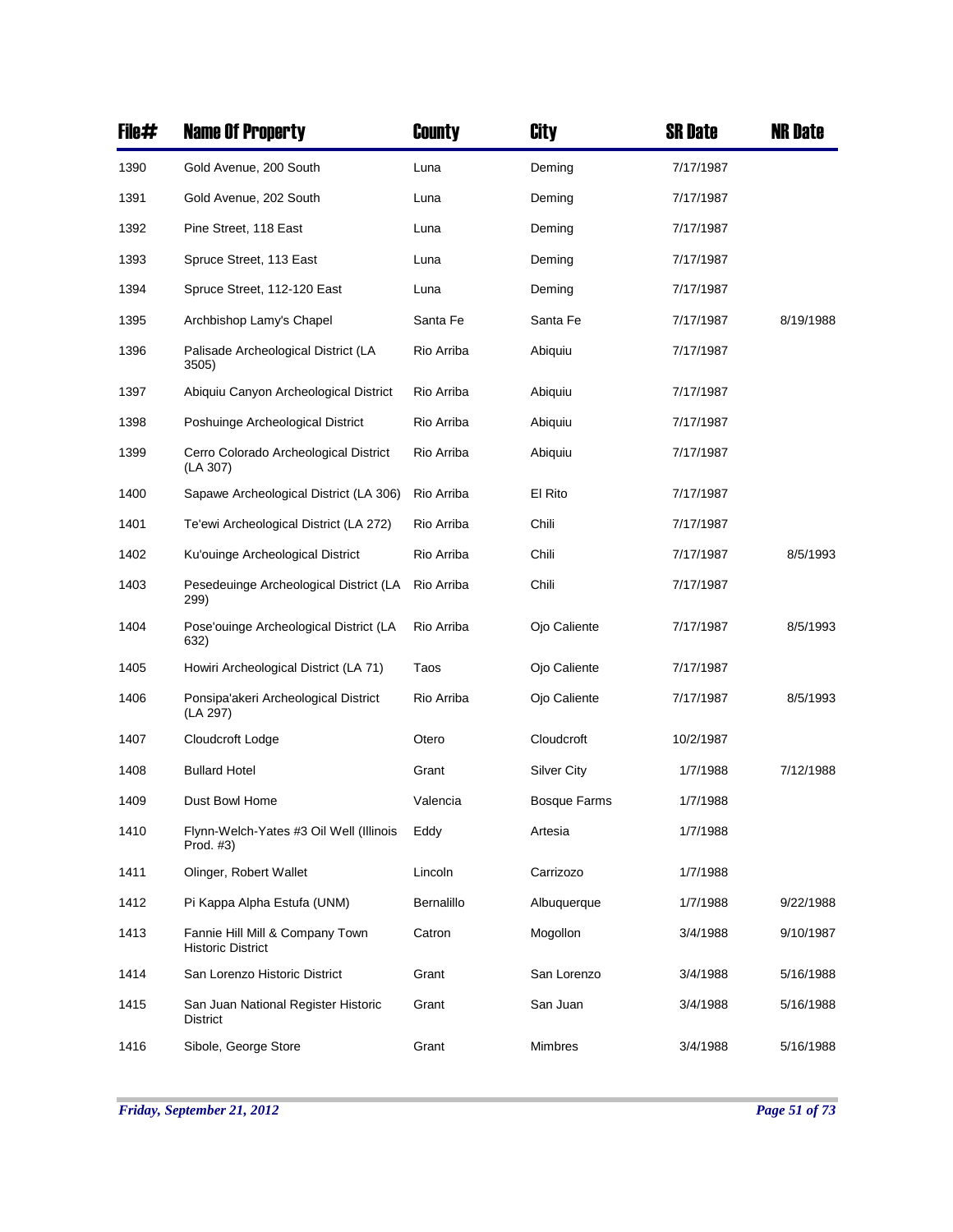| File# | <b>Name Of Property</b>                        | County     | City                    | <b>SR Date</b> | <b>NR Date</b> |
|-------|------------------------------------------------|------------|-------------------------|----------------|----------------|
| 1417  | Redding, William, House                        | Grant      | <b>Mimbres</b>          | 3/4/1988       | 5/16/1988      |
| 1418  | Hooks-Moore Store                              | Grant      | <b>Mimbres</b>          | 3/4/1988       | 5/16/1988      |
| 1419  | Mimbres School                                 | Grant      | <b>Mimbres</b>          | 3/4/1988       | 5/16/1988      |
| 1420  | Valencia, Ysabel, House                        | Grant      | Mimbres                 | 3/4/1988       | 5/16/1988      |
| 1421  | Huechling, Otto, House                         | Grant      | <b>Mimbres</b>          | 3/4/1988       | 5/16/1988      |
| 1422  | Wood, Dr. Granville, House                     | Grant      | <b>Mimbres</b>          | 3/4/1988       | 5/16/1988      |
| 1423  | Grijalva, Luciana B., House                    | Grant      | San Lorenzo             | 3/4/1988       | 5/16/1988      |
| 1424  | Menard-Galaz House                             | Grant      | San Lorenzo             | 3/4/1988       | 5/16/1988      |
| 1425  | <b>Acklin Store</b>                            | Grant      | San Lorenzo             | 3/4/1988       | 5/16/1988      |
| 1426  | Torres, Antonio, House                         | Grant      | San Lorenzo             | 3/4/1988       | 5/16/1988      |
| 1427  | Portillo, Mauricio Homestead                   | Grant      | San Lorenzo             | 3/4/1988       | 5/16/1988      |
| 1428  | Valencia, Jesus, House                         | Grant      | San Juan                | 3/4/1988       | 5/16/1988      |
| 1429  | Perrault, Geroge O. Compound                   | Grant      | Sherman                 | 3/4/1988       | 5/16/1988      |
| 1430  | San Juan Teacherage                            | Grant      | Sherman                 | 3/4/1988       | 5/16/1988      |
| 1431  | <b>NAN Ranch</b>                               | Grant      | Dwyer (Faywood<br>P.O.) | 3/4/1988       | 5/16/1988      |
| 1432  | Eby, Tom Storage Building                      | Grant      | Dwyer (Faywood<br>P.O.) | 3/4/1988       | 5/16/1988      |
| 1433  | Trujillo, Maria J. and Juan, House             | Grant      | Dwyer (Faywood<br>P.O.) | 3/4/1988       | 5/16/1988      |
| 1434  | Soliz-Baca House                               | Grant      | Dwyer (Faywood<br>P.O.) | 3/4/1988       | 6/17/1988      |
| 1435  | Andazola, Trinidad, House                      | Grant      | Dwyer (Faywood<br>P.O.) | 3/4/1988       | 5/16/1988      |
| 1436  | Baca, Ramon, House                             | Grant      | Dwyer (Faywood<br>P.O.) | 3/4/1988       |                |
| 1437  | Canjilon Mountain Lookout Cabin                | Rio Arriba | Canjilon                | 3/4/1988       | 1/28/1988      |
| 1438  | Mogollon Baldy Lookout Cabin                   | Catron     | Glenwood                | 3/4/1988       | 1/28/1988      |
| 1439  | Mangas Mountain Lookout Complex                | Catron     | Horse Springs           | 3/4/1988       | 1/28/1988      |
| 1440  | Reeds Peak Lookout Tower                       | Grant      | Mimbres                 | 3/4/1988       | 1/28/1988      |
| 1441  | Bearwallow Mountain Lookout Cabins<br>and Shed | Catron     | Mogollon                | 3/4/1988       | 1/28/1988      |
| 1442  | <b>Black Mountain Lookout Cabin</b>            | Catron     | Gila Hot Springs        | 3/4/1988       | 1/28/1988      |
| 1443  | Hillsboro Peak Lookout Tower and<br>Cabin      | Sierra     | Kingston                | 3/4/1988       | 1/28/1988      |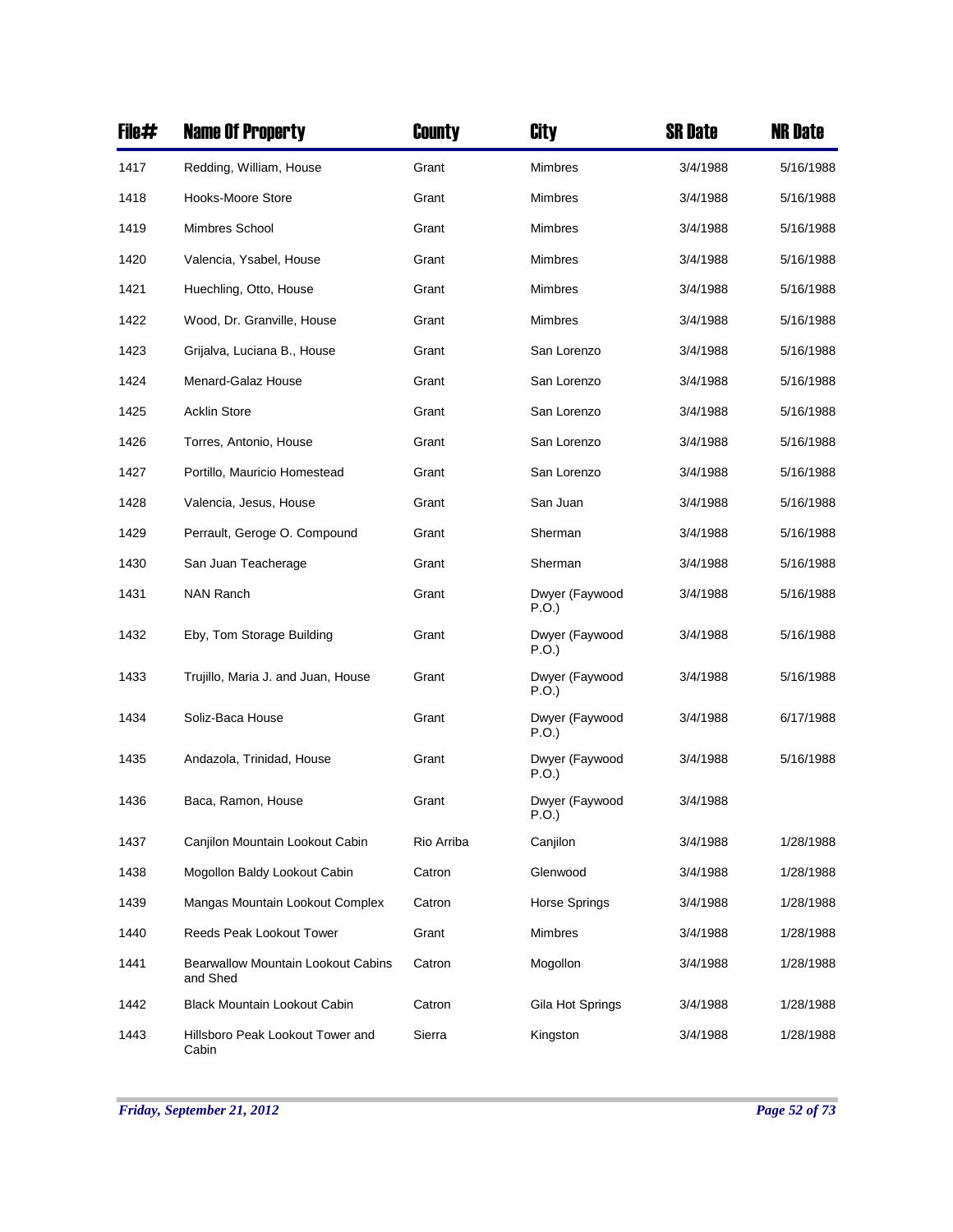| File# | <b>Name Of Property</b>             | County     | City               | <b>SR Date</b> | <b>NR Date</b> |
|-------|-------------------------------------|------------|--------------------|----------------|----------------|
| 1444  | El Caso Lookout Complex             | Catron     | Quemado            | 3/4/1988       | 1/28/1988      |
| 1445  | Monjeau Lookout                     | Lincoln    | Alto               | 3/4/1988       | 1/28/1988      |
| 1446  | Wofford Lookout Complex             | Otero      | Cloudcroft         | 3/4/1988       | 1/28/1988      |
| 1447  | Ruidoso Lookout Tower               | Lincoln    | Ruidoso            | 3/4/1988       | 1/28/1988      |
| 1448  | <b>Bluewater Lookout Complex</b>    | Otero      | Weed               | 3/4/1988       | 1/28/1988      |
| 1449  | Weed Lookout Tower                  | Otero      | Sacramento         | 3/4/1988       | 1/28/1988      |
| 1450  | Carrisa Lookout Complex             | Otero      | Weed               | 3/4/1988       | 1/28/1988      |
| 1451  | Glorieta Baldy Lookout Tower        | San Miguel | Glorieta           | 3/4/1988       | 1/28/1988      |
| 1452  | <b>Mushroom Store</b>               | Bernalillo | Albuquerque        | 7/8/1988       |                |
| 1453  | Carlisle Gymnasium (UNM)            | Bernalillo | Albuquerque        | 7/8/1988       | 9/22/1988      |
| 1454  | President's House (UNM)             | Bernalillo | Albuquerque        | 7/8/1988       | 9/22/1988      |
| 1455  | Raynolds, Sara Hall (UNM)           | Bernalillo | Albuquerque        | 7/8/1988       | 9/22/1988      |
| 1456  | Air Science Building (NMSU)         | Dona Ana   | Las Cruces         | 7/8/1988       | 5/16/1989      |
| 1457  | Foster Hall (NMSU)                  | Dona Ana   | Las Cruces         | 7/8/1988       | 5/16/1989      |
| 1458  | Goddard Hall (NMSU)                 | Dona Ana   | Las Cruces         | 7/8/1988       | 9/22/1988      |
| 1459  | University President's House (NMSU) | Dona Ana   | Las Cruces         | 7/8/1988       | 5/16/1989      |
| 1460  | Brown Hall (NMIMT)                  | Socorro    | Socorro            | 7/8/1988       | 5/16/1989      |
| 1461  | Fitch Hall (NMIMT)                  | Socorro    | Socorro            | 7/8/1988       | 5/16/1989      |
| 1462  | Bowden Hall (WNMU)                  | Grant      | <b>Silver City</b> | 7/8/1988       | 9/22/1988      |
| 1463  | Fleming Hall (WNMU)                 | Grant      | <b>Silver City</b> | 7/8/1988       | 9/22/1988      |
| 1464  | Graham Gymnasium (WNMU)             | Grant      | Silver City        | 7/8/1988       | 9/22/1988      |
| 1465  | Heating Plant (WNMU)                | Grant      | <b>Silver City</b> | 7/8/1988       | 9/22/1988      |
| 1466  | Light Hall (WNMU)                   | Grant      | <b>Silver City</b> | 7/8/1988       | 9/22/1988      |
| 1467  | Ritch Hall (WNMU)                   | Grant      | Silver City        | 7/8/1988       | 9/22/1988      |
| 1468  | Administration Building (ENMU)      | Roosevelt  | Portales           | 7/8/1988       | 9/22/1988      |
| 1469  | School Building Number 2 (NMSD)     | Santa Fe   | Santa Fe           | 7/8/1988       | 9/22/1988      |
| 1470  | Connor Hall (NMSD)                  | Santa Fe   | Santa Fe           | 7/8/1988       | 9/22/1988      |
| 1471  | Hospital Building (NMSD)            | Santa Fe   | Santa Fe           | 7/8/1988       | 9/22/1988      |
| 1472  | Superintendent's Residence (NMSD)   | Santa Fe   | Santa Fe           | 7/8/1988       | 9/22/1988      |
| 1473  | Administration Building (NMSVH)     | Otero      | Alamogordo         | 7/8/1988       | 5/16/1989      |

*Friday, September 21, 2012 Page 53 of 73*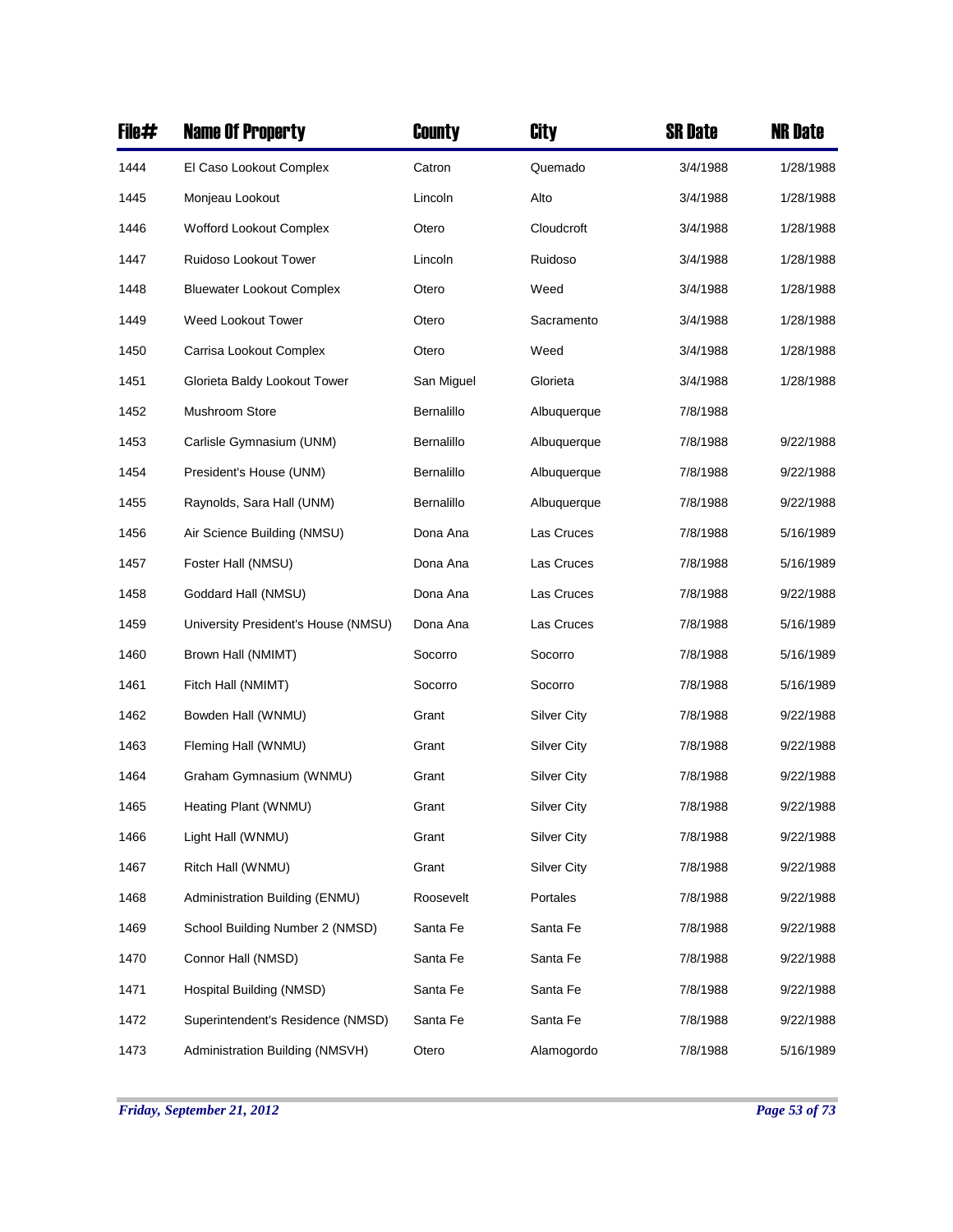| File# | <b>Name Of Property</b>                                   | <b>County</b> | <b>City</b>              | <b>SR Date</b> | <b>NR Date</b> |
|-------|-----------------------------------------------------------|---------------|--------------------------|----------------|----------------|
| 1474  | Auditorium & Recreation Building<br>(NMSVH)               | Otero         | Alamogordo               | 7/8/1988       | 5/16/1989      |
| 1475  | Central Receiving Building (NMSVH)                        | Otero         | Alamogordo               | 7/8/1988       | 5/16/1989      |
| 1476  | Infirmary Building (NMSVH)                                | Otero         | Alamogordo               | 7/8/1988       | 5/16/1989      |
| 1477  | Double Crossing Ruin (LA 12151)                           | Lincoln       | Lincoln                  | 7/8/1988       | 9/13/1988      |
| 1478  | LA 12153                                                  | Lincoln       | Lincoln                  | 7/8/1988       | 2/18/1990      |
| 1479  | LA 12155                                                  | Lincoln       | Lincoln                  | 7/8/1988       | 2/18/1990      |
| 1480  | LA 61200                                                  | Lincoln       | Lincoln                  | 7/8/1988       |                |
| 1481  | LA 61201                                                  | Lincoln       | Lincoln                  | 7/8/1988       | 9/13/1988      |
| 1482  | LA 61202                                                  | Lincoln       | Lincoln                  | 7/8/1988       | 2/18/1990      |
| 1483  | LA 61204                                                  | Lincoln       | Lincoln                  | 7/8/1988       | 9/13/1988      |
| 1484  | Rancho Torres                                             | Lincoln       | Lincoln                  | 7/8/1988       | 9/13/1988      |
| 1485  | LA 61208                                                  | Lincoln       | Lincoln                  | 7/8/1988       | 9/13/1988      |
| 1486  | LA 61210                                                  | Lincoln       | Lincoln                  | 7/8/1988       | 9/13/1988      |
| 1487  | LA 61211                                                  | Lincoln       | Lincoln                  | 7/8/1988       | 9/13/1988      |
| 1488  | Dillon, Dr. Fred A., House                                | Curry         | Clovis                   | 7/8/1988       |                |
| 1489  | Six Journada Mogollon Villages                            | Otero         | Alamogordo               | 9/9/1988       |                |
| 1490  | Trujillo, Jose Raphael, House                             | Santa Fe      | Rio Chiquito             | 9/9/1988       |                |
| 1491  | White Sands National Monument<br><b>Historic District</b> | Otero         | Alamogordo               | 9/9/1988       | 6/23/1988      |
| 1492  | Agriculture Building, New Mexico State<br>Fair            | Bernalillo    | Albuquerque              | 11/4/1988      |                |
| 1493  | <b>Hedrick House</b>                                      | Sierra        | Truth or<br>Consequences | 1/13/1989      |                |
| 1494  | Tijeras Pueblo Site (LA 581)                              | Bernalillo    | Tijeras                  | 1/13/1989      |                |
| 1495  | Ring Place, The                                           | Colfax        | Cimarron                 | 1/13/1989      | 7/19/1988      |
| 1496  | Rattlesnake Springs Historic District                     | Eddy          | <b>Whites City</b>       | 1/13/1989      | 7/14/1988      |
| 1497  | Art Annex (UNM) (Old Library Building)                    | Bernalillo    | Albuquerque              | 7/8/1988       | 9/22/1988      |
| 1498  | <b>Cloudcroft Municipal School</b>                        | Otero         | Cloudcroft               | 3/17/1989      |                |
| 1499  | Field, Seaman, House                                      | Luna          | Deming                   | 3/17/1989      | 2/20/1990      |
| 1500  | Court Junior High School                                  | Dona Ana      | Las Cruces               | 3/17/1989      |                |
| 1501  | Dunham Log House (Palmer-Dunham<br>House)                 | Rio Arriba    | Chama                    | 5/12/1989      |                |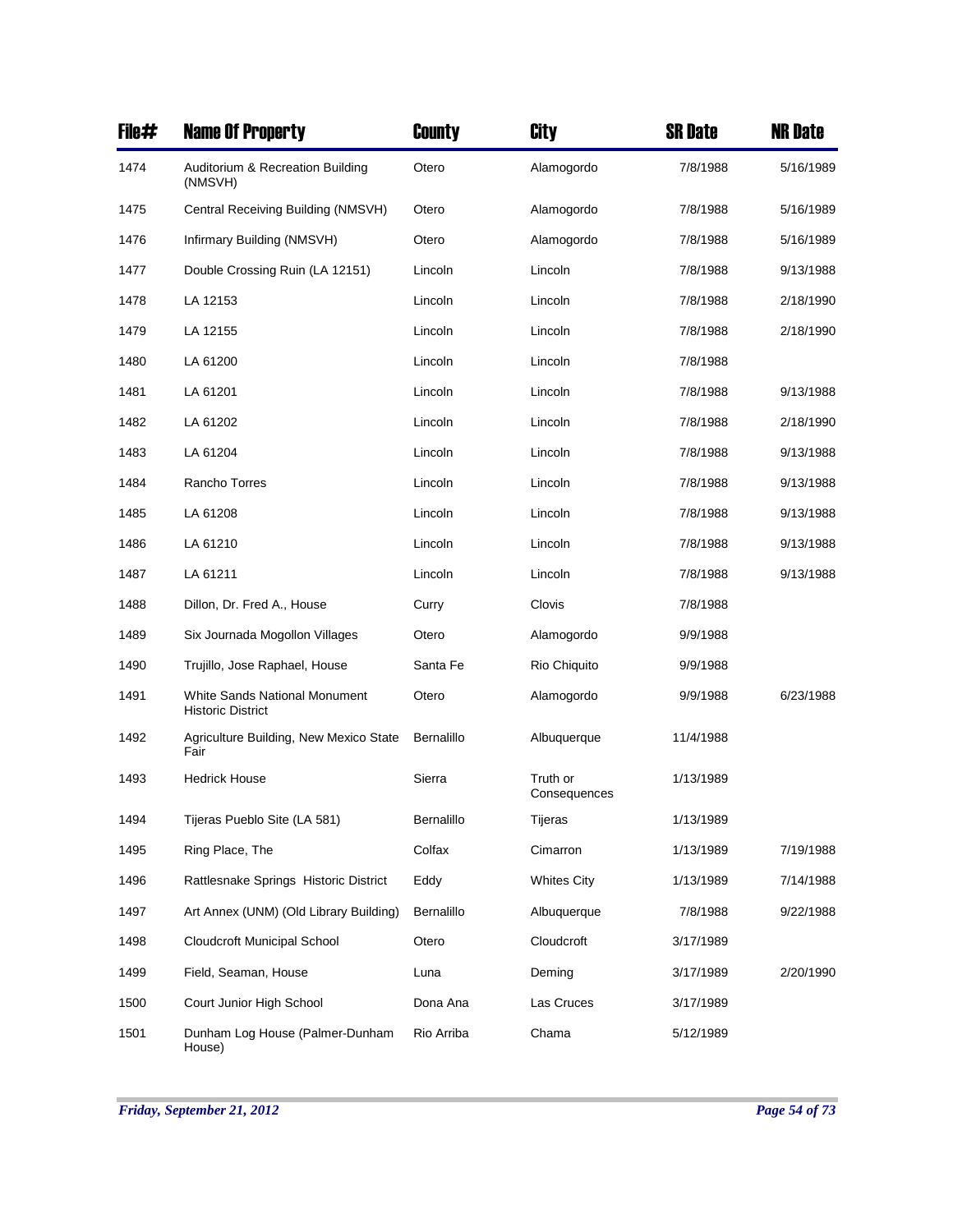| File# | <b>Name Of Property</b>                                   | County          | City              | <b>SR Date</b> | <b>NR Date</b> |
|-------|-----------------------------------------------------------|-----------------|-------------------|----------------|----------------|
| 1502  | Pond Cabin (Dwight Young Cabin)                           | Los Alamos      | Los Alamos        | 5/12/1989      |                |
| 1503  | Portales Woman's Club                                     | Roosevelt       | Portales          | 5/12/1989      |                |
| 1504  | Mayhill Administrative Site                               | Otero           | Mayhill           |                | 1/28/1988      |
| 1505  | West Ranch Tower Site                                     | Rio Arriba      | Llaves            |                | 5/14/1989      |
| 1506  | <b>Fruitland Trading Company</b>                          | San Juan        | Fruitland         | 8/4/1989       |                |
| 1507  | Aull, Father Roger, House and Chapel                      | Grant           | San Lorenzo       | 8/4/1989       |                |
| 1508  | Herzstein Memorial Museum<br>(Methodist Episcopal Church) | Union           | Clayton           | 8/4/1989       |                |
| 1509  | Vogt, Evon Zartman Ranch House                            | <b>McKinley</b> | Ramah             | 8/4/1989       | 2/4/1993       |
| 1510  | Santa Barbara School                                      | Bernalillo      | Albuquerque       | 8/4/1989       | 9/28/1989      |
| 1511  | Palace Avenue, 525 East                                   | Santa Fe        | Santa Fe          | 9/29/1989      |                |
| 1512  | Rock Island-Southern Pacific<br>Passenger Depot           | Quay            | Tucumcari         | 9/29/1989      |                |
| 1513  | Salmon, George, Homestead                                 | San Juan        | Farmington        | 9/29/1989      |                |
| 1514  | Two Grey Hills Trading Post                               | San Juan        | Two Grey Hills    | 12/8/1989      |                |
| 1515  | Coronado State Monument Museum<br>and Visitor Center      | Sandoval        | Bernalillo        | 12/8/1989      |                |
| 1516  | Gonzales, Alehandro, House                                | Sandoval        | Corrales          | 12/8/1989      |                |
| 1517  | Ortiz y Pino, House                                       | Santa Fe        | Santa Fe          | 12/8/1989      |                |
| 1518  | Springville (Cloudcroft) (Kent Ecton<br>Cabin)            | Otero           | Cloudcroft        | 2/9/1990       |                |
| 1519  | White Rock Canyon Archaeological<br><b>District</b>       | Los Alamos      | <b>White Rock</b> | 2/9/1990       | 5/28/1992      |
| 1519  | White Rock Canyon Archaeological<br><b>District</b>       | Los Alamos      | <b>White Rock</b> | 2/9/1990       | 5/18/1990      |
| 1520  | Laguna Plata Archeological District                       | Lea             | Carlsbad          | 2/9/1990       | 9/14/1989      |
| 1521  | Resources of the Upland Valleys of<br>Mora County         | Mora            | Mora              | 5/18/1990      |                |
| 1522  | North Carmen Historic District                            | Mora            | North Carmen      | 5/18/1990      | 12/24/1990     |
| 1523  | Ledoux Rural Historic District                            | Mora            | Ledoux            | 5/18/1990      | 12/24/1990     |
| 1524  | Mora Historic District                                    | Mora            | Mora              | 5/18/1990      | 12/24/1990     |
| 1525  | Garcia House (Mora vicinity)                              | Mora            | Mora              | 5/18/1990      | 12/24/1990     |
| 1526  | Valdez, Desiderio, House                                  | Mora            | Cleveland         | 5/18/1990      | 12/24/1990     |
| 1527  | Olguin, Jose Barn and Corral Complex                      | Mora            | El Alto           | 5/18/1990      | 12/24/1990     |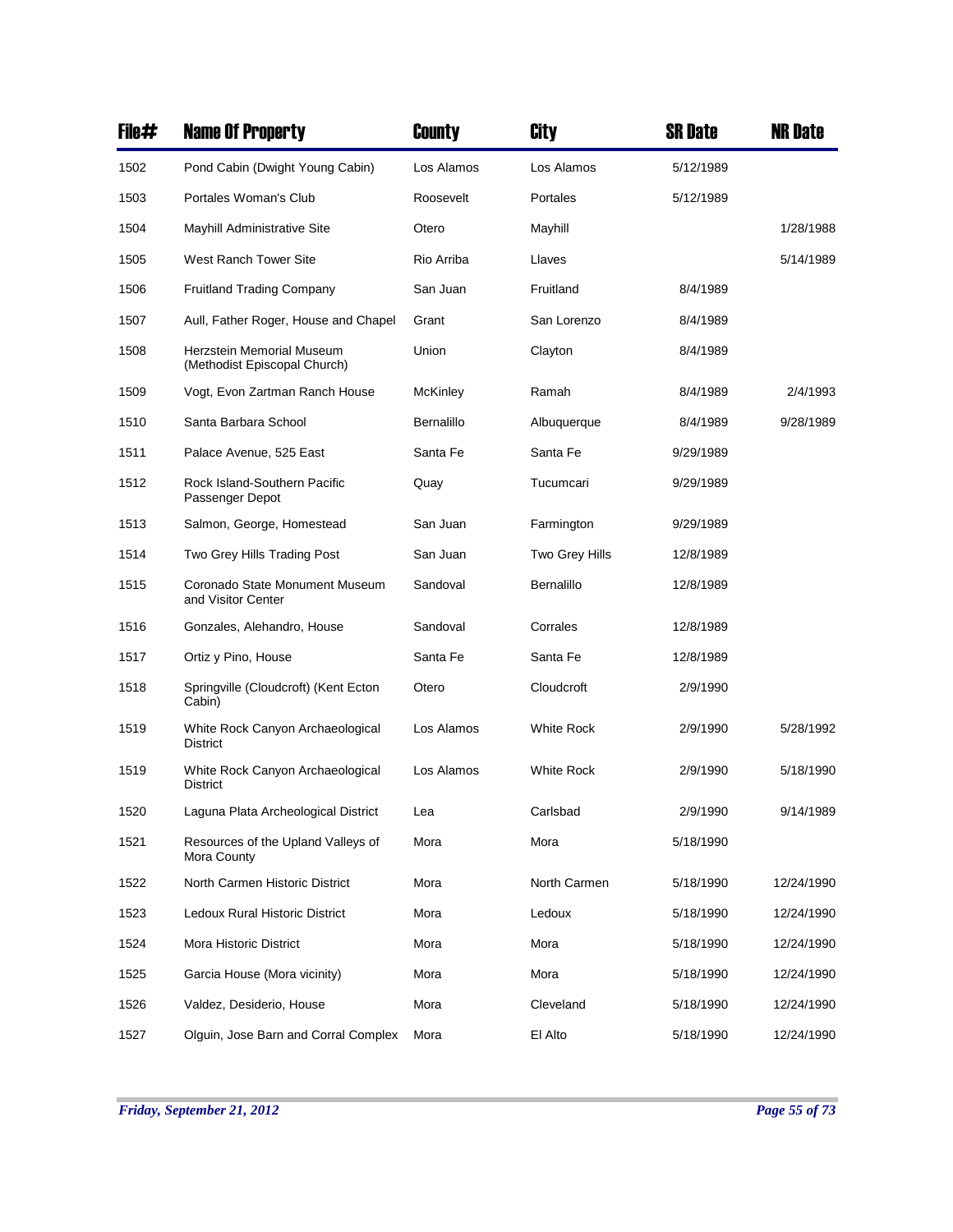| File# | <b>Name Of Property</b>                                                    | County     | City        | <b>SR Date</b> | <b>NR Date</b> |
|-------|----------------------------------------------------------------------------|------------|-------------|----------------|----------------|
| 1528  | Gordon-Sanchez Mill                                                        | Mora       | Mora        | 5/18/1990      | 7/27/1990      |
| 1529  | Cassidy, Daniel, House                                                     | Mora       | Mora        | 5/18/1990      | 7/27/1990      |
| 1530  | Hennings, E. Martin, House & Studio<br>National Register Historic District | Taos       | Taos        | 5/18/1990      | 7/5/1990       |
| 1531  | Connell's Cabin                                                            | San Miguel | Terrero     | 8/8/1990       |                |
| 1532  | Continental Oil Company Warehouse                                          | Bernalillo | Albuquerque | 8/8/1990       |                |
| 1533  | Wheelwright Museum of the American<br>Indian                               | Santa Fe   | Santa Fe    | 10/5/1990      | 12/18/1990     |
| 1534  | Domestic Architecture in Socorro, NM,<br>1870-1912                         | Socorro    | Socorro     | 12/14/1990     | 2/20/1991      |
| 1535  | Hadley-Ludwick House (Hiram Hadley<br>House)                               | Dona Ana   | Las Cruces  | 1/25/1991      | 4/3/1991       |
| 1536  | Linder House                                                               | Bernalillo | Albuquerque | 3/22/1991      |                |
| 1537  | Sipple-Ward Building (REMOVED SR)                                          | Eddy       | Artesia     | 3/22/1991      | 10/4/1991      |
| 1538  | <b>Pioneer Store</b>                                                       | Sierra     | Chloride    | 3/22/1991      |                |
| 1539  | Monte Christo Saloon                                                       | Sierra     | Chloride    | 3/22/1991      |                |
| 1540  | <b>Billing Smelter (Rio Grande Smelting</b><br>Works)                      | Socorro    | Socorro     | 10/4/1991      |                |
| 1541  | Hidalgo Hotel                                                              | Hidalgo    | Lordsburg   | 2/14/1992      |                |
| 1542  | Dawson Cemetery (Evergreen<br>Cemetery)                                    | Colfax     | Dawson      | 2/14/1992      | 4/9/1992       |
| 1543  | <b>Chimayo Trading Post</b>                                                | Rio Arriba | Espanola    | 4/3/1992       | 5/1/1999       |
| 1544  | Martinez, Romulo, Trading Post Site                                        | San Juan   | Negeezi     | 5/15/1992      |                |
| 1545  | Valmora Sanatorium Historic District                                       | Mora       | Valmora     | 5/15/1992      | 3/23/1995      |
| 1546  | Gadsden High School (Valley High<br>School)                                | Dona Ana   | Anthony     | 12/11/1992     |                |
| 1547  | Rayado Ranch (The) of Colfax County,<br>New Mexico                         | Colfax     | Rayado      | 2/19/1993      | 6/23/1993      |
| 1548  | Maxwell-Abreu and North                                                    | Colfax     | Rayado      | 2/19/1993      | 6/23/1993      |
| 1549  | Hillsboro High School (Sierra County<br>High School)                       | Sierra     | Hillsboro   | 2/19/1993      | 4/14/1993      |
| 1550  | Pueblo IV Sites of the Chupadera<br>Arroyo                                 | Socorro    | Bingham     | 2/19/1993      | 4/15/1993      |
| 1551  | LA 1069                                                                    | Socorro    | Bingham     | 2/19/1993      | 4/15/1993      |
| 1552  | LA 1070                                                                    | Socorro    | Bingham     | 2/19/1993      | 4/15/1993      |
| 1553  | LA 1071                                                                    | Socorro    | Bingham     | 2/19/1993      | 4/15/1993      |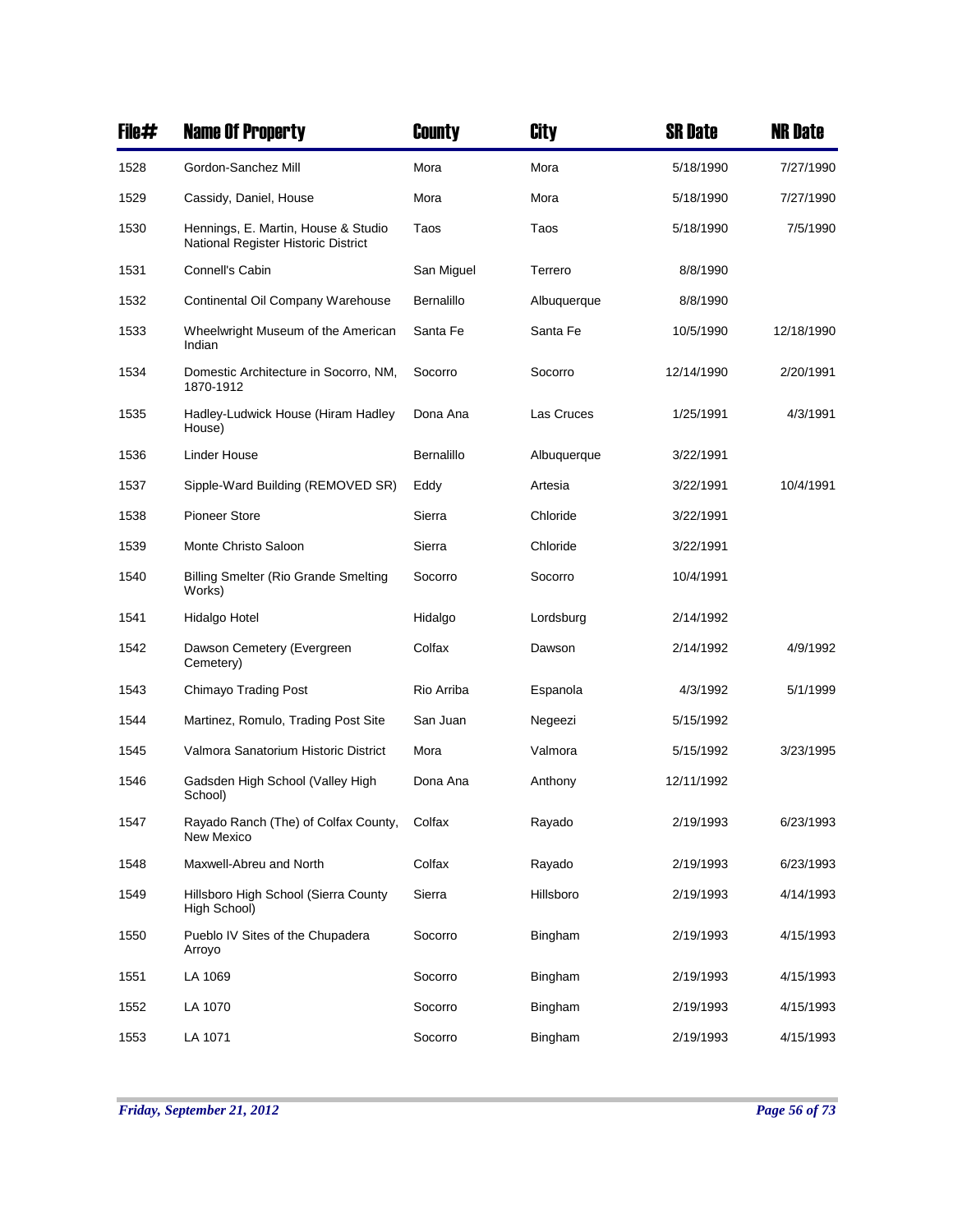| File# | <b>Name Of Property</b>                                               | County            | City           | <b>SR Date</b> | <b>NR Date</b> |
|-------|-----------------------------------------------------------------------|-------------------|----------------|----------------|----------------|
| 1554  | LA 1072                                                               | Socorro           | Bingham        | 2/19/1993      | 4/15/1993      |
| 1555  | LA 1073                                                               | Socorro           | Bingham        | 2/19/1993      | 4/15/1993      |
| 1556  | LA 1074                                                               | Socorro           | Bingham        | 2/19/1993      | 4/15/1993      |
| 1557  | LA 1075                                                               | Socorro           | <b>Bingham</b> | 2/19/1993      | 4/15/1993      |
| 1558  | LA 1076                                                               | Socorro           | Bingham        | 2/19/1993      | 4/15/1993      |
| 1559  | LA 1181                                                               | Socorro           | Bingham        | 2/19/1993      | 4/15/1993      |
| 1560  | LA 1201                                                               | Socorro           | Bingham        | 2/19/1993      | 4/15/1993      |
| 1561  | Saint Joseph's School (Cibola County)                                 | Cibola            | San Fidel      | 2/19/1993      |                |
| 1562  | <b>Mason Ranch Site</b>                                               | Dona Ana          | Las Cruces     | 7/30/1993      |                |
| 1563  | Cooper, Bruce, House and Shop                                         | Santa Fe          | Santa Fe       | 9/17/1993      |                |
| 1564  | <b>Historic and Architectural Resources</b><br>of Route 66 Through NM | Multiple          | Multiple       |                | 9/21/2001      |
| 1565  | Maisel's Indian Trading Post                                          | Bernalillo        | Albuquerque    | 9/17/1993      | 11/22/1993     |
| 1566  | Pig 'n Calf Lunch                                                     | Bernalillo        | Albuquerque    | 9/17/1993      | 2/15/1994      |
| 1567  | Cottage Bakery                                                        | Bernalillo        | Albuquerque    | 9/17/1993      | 11/22/1993     |
| 1568  | Jones Motor Company                                                   | Bernalillo        | Albuquerque    | 9/17/1993      | 11/22/1993     |
| 1569  | La Mesa Motel                                                         | <b>Bernalillo</b> | Albuquerque    | 9/17/1993      | 11/22/1993     |
| 1570  | El Vado Auto Court                                                    | <b>Bernalillo</b> | Albuquerque    | 9/17/1993      | 11/22/1993     |
| 1571  | <b>Aztec Auto Court</b>                                               | Bernalillo        | Albuquerque    | 9/17/1993      | 11/22/1993     |
| 1572  | Modern Auto Court                                                     | Bernalillo        | Albuquerque    | 9/17/1993      | 11/22/1993     |
| 1573  | <b>Tower Courts</b>                                                   | Bernalillo        | Albuquerque    | 9/17/1993      | 11/22/1993     |
| 1574  | Evans, Greene, Garage                                                 | Torrance          | Moriarty       | 9/17/1993      | 11/22/1993     |
| 1575  | <b>Blue Swallow Motel</b>                                             | Quay              | Tucumcari      | 9/17/1993      | 11/22/1993     |
| 1576  | Route 66, abandoned: Cuervo to SR<br>156                              | Guadalupe         | Cuervo         | 9/17/1993      | 11/22/1993     |
| 1577  | State maint. Route 66: Palomas to<br>Montoya                          | Quay              | Montoya        | 9/17/1993      | 3/24/1994      |
| 1578  | Route 66, Locally Maintained: Glenrio<br>to San Jon                   | Quay              | San Jon        | 9/17/1993      | 3/24/1994      |
| 1579  | Herman's, Roy T., Garage and Service<br>Station                       | <b>McKinley</b>   | Thoreau        | 9/17/1993      | 11/22/1993     |
| 1580  | Log Cabin Motel (REMOVED SR & NR)                                     | McKinley          | Gallup         | 9/17/1993      | 11/22/1993     |
| 1581  | State maint. Route 66: Manuelito to<br>the AZ border.                 | <b>McKinley</b>   | Mentmore       | 9/17/1993      | 11/22/1993     |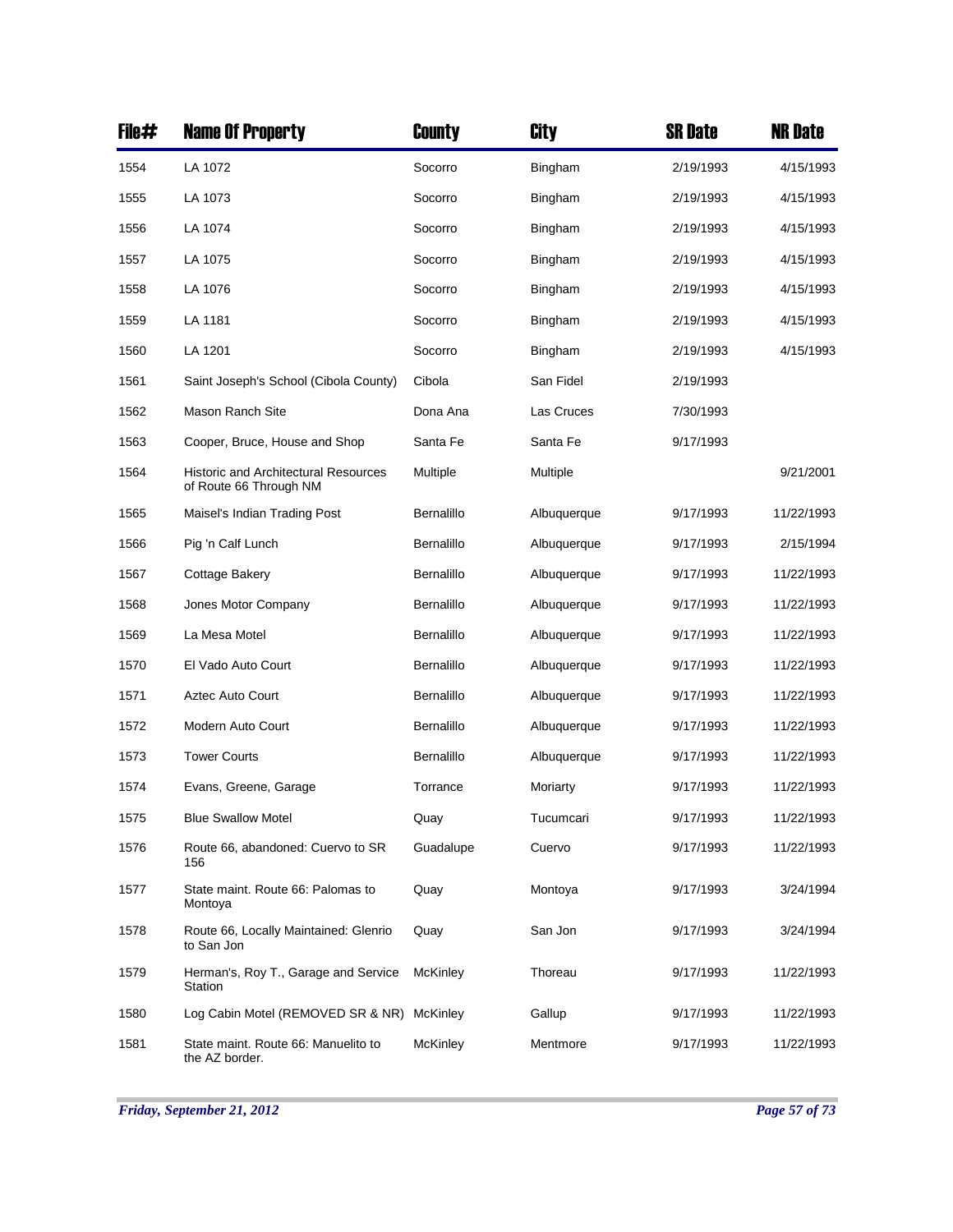| File# | <b>Name Of Property</b>                                    | County          | City               | <b>SR Date</b> | <b>NR Date</b> |
|-------|------------------------------------------------------------|-----------------|--------------------|----------------|----------------|
| 1582  | Historic Resources of the Santa Fe<br>Trail, 1821-1880     | Multiple        | Multiple           | 9/17/1993      |                |
| 1583  | El Vado de las Piedras and the Santa<br>Fe Trail           | Colfax          | Springer           | 9/17/1993      | 4/21/1994      |
| 1584  | Ocate Creek Crossing and the Santa<br>Fe Trail             | Mora            | Ocate              | 9/17/1993      | 4/21/1994      |
| 1585  | <b>Clifton House Site</b>                                  | Colfax          | Raton              | 9/17/1993      | 4/7/1995       |
| 1586  | Point of Rocks Historic District                           | Colfax          | Springer           | 9/17/1993      | 4/21/1994      |
| 1587  | Santa Fe Trail, San Miguel County<br><b>Trail Segments</b> | San Miguel      | Tecolote           | 11/5/1993      | 4/21/1994      |
| 1588  | El Campo Tourist Courts                                    | Bernalillo      | Albuquerque        | 11/5/1993      | 1/13/1994      |
| 1589  | Route 66 Rural Hist. Dist.: Laguna to<br>McCarty's         | Cibola          | Cubero             | 11/5/1993      | 1/13/1994      |
| 1590  | Seco Ruin (LA 9029)                                        | Socorro         | Chupadera          | 5/6/1994       | 6/17/1994      |
| 1591  | <b>Hopkins Place</b>                                       | San Juan        | Farmington         | 5/6/1994       |                |
| 1592  | Peggy's Pueblo                                             | <b>McKinley</b> | Gallup             | 7/7/1994       | 8/16/1994      |
| 1593  | Pyburn House and Associated<br><b>Structures</b>           | Lea             | Lovington          | 7/7/1994       | 12/13/1995     |
| 1594  | Jarales Schoolhouse, Old                                   | Valencia        | Belen              | 9/23/1994      |                |
| 1595  | Muench House                                               | Sandoval        | Placitas           | 9/23/1994      |                |
| 1596  | Harper, Bessie, House                                      | Grant           | <b>Silver City</b> | 9/23/1994      |                |
| 1597  | Mining Sites in the Nogal Mining<br><b>District</b>        | Lincoln         | Nogal              | 9/23/1994      |                |
| 1598  | Hopeful Lode                                               | Lincoln         | Nogal              | 9/23/1994      | 8/22/1995      |
| 1599  | Arch Hurley Conservancy District<br>Office Building        | Quay            | Tucumcari          |                | 12/16/1994     |
| 1600  | Architectural & Historic Resources of<br>Hillsboro, NM     | Sierra          | Hillsboro          | 11/18/1994     |                |
| 1601  | Alert-Hatcher Building                                     | Sierra          | Hillsboro          | 11/18/1994     | 4/20/1995      |
| 1602  | Sullivan, Cornelius (Neil), House                          | Sierra          | Hillsboro          | 11/18/1994     | 4/20/1995      |
| 1603  | Bucher, William H., House                                  | Sierra          | Hillsboro          | 11/18/1994     | 4/20/1995      |
| 1604  | Robins, Will M., House                                     | Sierra          | Hillsboro          | 11/18/1994     | 4/20/1995      |
| 1605  | Meyers House                                               | Sierra          | Hillsboro          | 11/18/1994     | 4/20/1995      |
| 1606  | Webster, John M., House                                    | Sierra          | Hillsboro          | 11/18/1994     | 4/20/1995      |
| 1607  | Valley Grove Baptist Church                                | Dona Ana        | Vado               | 11/18/1994     |                |
| 1608  | Mesa Public Library                                        | Los Alamos      | Los Alamos         | 11/18/1994     |                |

*Friday, September 21, 2012 Page 58 of 73*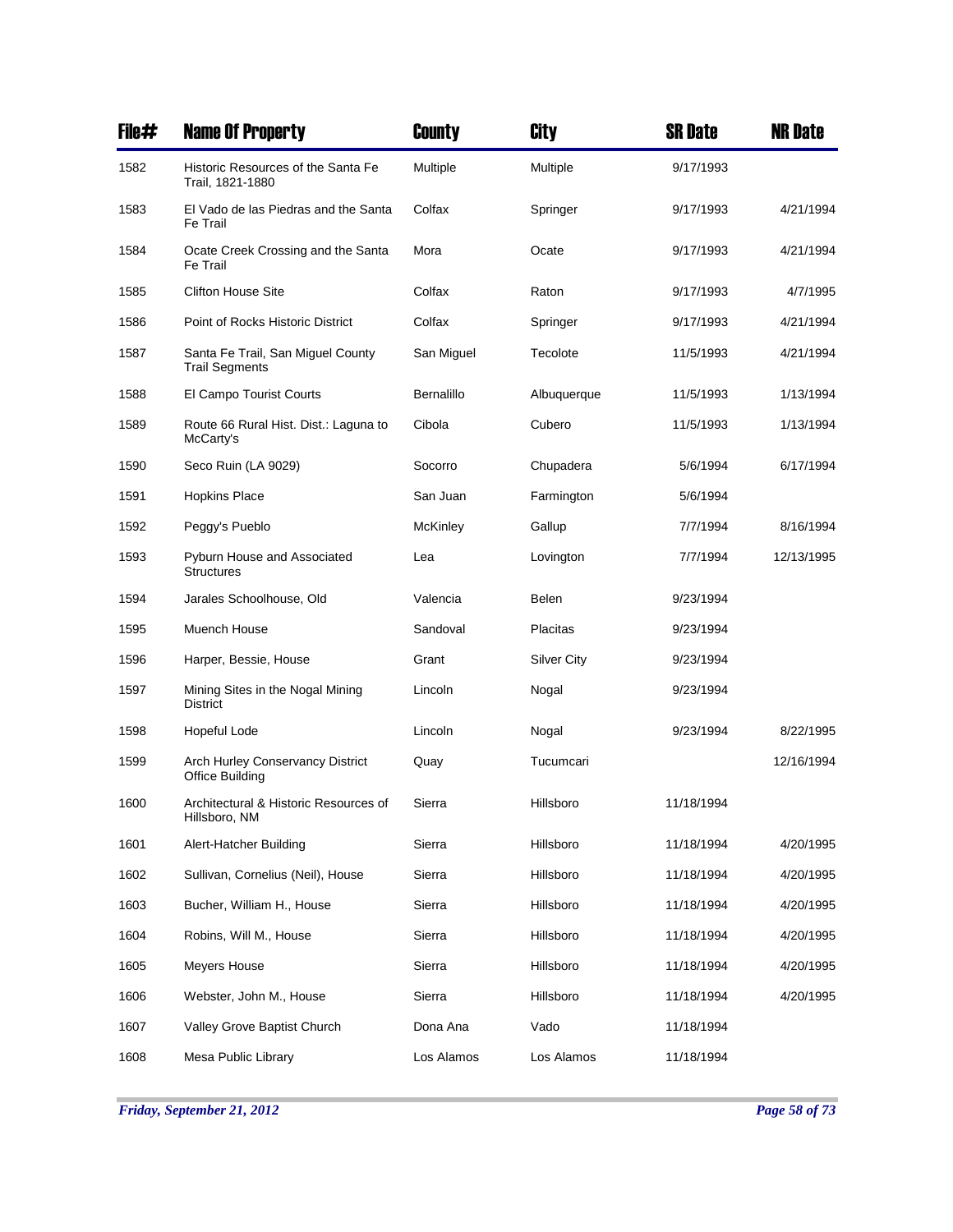| File# | <b>Name Of Property</b>                                          | County            | City                | <b>SR Date</b> | <b>NR Date</b> |
|-------|------------------------------------------------------------------|-------------------|---------------------|----------------|----------------|
| 1609  | Bond, Joseph Alright Boot, House                                 | McKinley          | Ramah               | 2/10/1995      |                |
| 1610  | Farmers & Stockmans Bank, Wagon<br>Mound                         | Mora              | Wagon Mound         | 4/7/1995       |                |
| 1611  | Villa Philmonte Historic District                                | Colfax            | Cimarron            | 6/2/1995       | 8/18/1995      |
| 1612  | Rattlesnake Ridge Site                                           | Rio Arriba        | Llaves              |                | 10/27/1992     |
| 1613  | Los Alamos (Village) Ranch House                                 | San Miguel        | Sapello             | 8/18/1995      |                |
| 1614  | Santa Fe Passenger Depot, Clovis                                 | Curry             | Clovis              | 8/18/1995      | 12/14/1995     |
| 1615  | Religious Properties of New Mexico                               | Multiple          | Multiple            | 10/20/1995     |                |
| 1616  | Andrews Building                                                 | San Juan          | Farmington          | 10/20/1995     |                |
| 1617  | Architectural & Historic Resources of<br>the New Deal in NM      | Multiple          | Multiple            | 1/26/1996      |                |
| 1618  | Metropolitan Park Bathhouse and Pool<br><b>Historic District</b> | Quay              | Tucumcari           | 1/26/1996      | 3/15/1996      |
| 1619  | Roosevelt School                                                 | Sandoval          | Bernalillo          | 1/26/1996      | 3/15/1996      |
| 1620  | Park Lake Historic District                                      | Guadalupe         | Santa Rosa          | 1/26/1996      | 3/15/1996      |
| 1621  | <b>Bueyeros School</b>                                           | Harding           | <b>Bueyeros</b>     | 1/26/1996      | 3/15/1996      |
| 1622  | Amistad Gymnasium and School                                     | Union             | Amistad             | 1/26/1996      | 3/15/1996      |
| 1623  | Clayton Public Schools Historic District                         | Union             | Clayton             | 1/26/1996      | 3/15/1996      |
| 1624  | Columbian School                                                 | Colfax            | Raton               | 1/26/1996      | 3/15/1996      |
| 1625  | Longfellow School                                                | Colfax            | Raton               | 1/26/1996      | 3/15/1996      |
| 1626  | Kearny School                                                    | Colfax            | Raton               | 1/26/1996      | 3/15/1996      |
| 1627  | Raton Junior-Senior High School                                  | Colfax            | Raton               | 1/26/1996      | 3/15/1996      |
| 1628  | <b>Raton Armory</b>                                              | Colfax            | Raton               | 1/26/1996      | 3/15/1996      |
| 1629  | Gonzales, Tomas, House                                           | Rio Arriba        | Abiquiu             | 1/26/1996      | 3/14/1996      |
| 1630  | Cade Property                                                    | Dona Ana          | Las Cruces          | 1/26/1996      |                |
| 1631  | Rolling Waters Building                                          | San Juan          | Farmington          | 3/15/1996      |                |
| 1632  | <b>Bosque Cooperative Building</b>                               | Valencia          | <b>Bosque Farms</b> | 3/15/1996      |                |
| 1633  | <b>Conoco Service Station</b>                                    | Chaves            | Roswell             | 5/17/1996      |                |
| 1634  | Matthews-Dornacker House                                         | <b>Bernalillo</b> | Albuquerque         | 5/17/1996      |                |
| 1635  | Sais House                                                       | Bernalillo        | Albuquerque         | 5/17/1996      |                |
| 1636  | Gavilan Merchantile Company<br><b>Buildings</b>                  | Rio Arriba        | Lindrith            | 5/17/1996      |                |
| 1637  | El Cerro Tome Site                                               | Valencia          | Tome                | 5/17/1996      | 7/9/1996       |

*Friday, September 21, 2012 Page 59 of 73*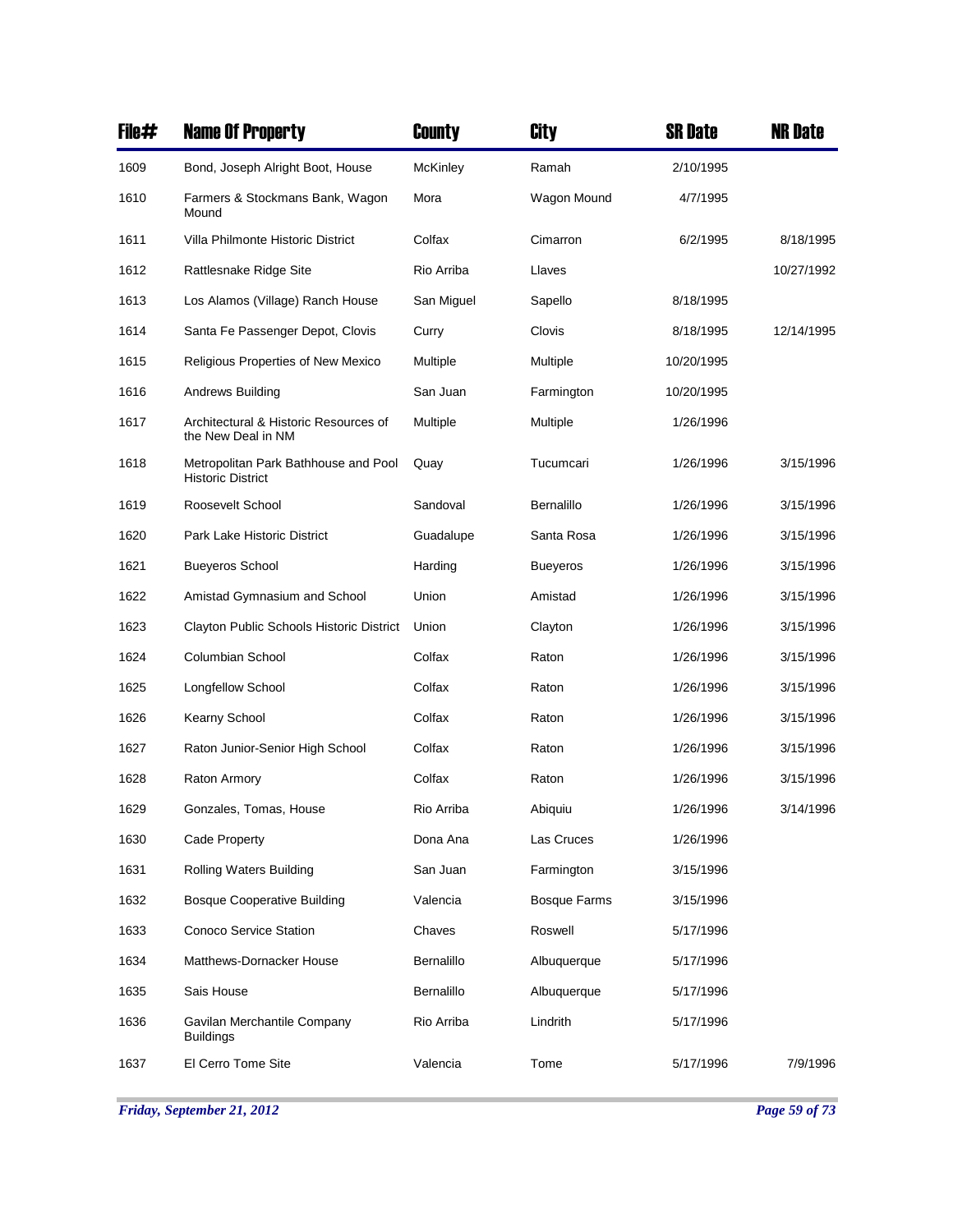| File# | <b>Name Of Property</b>                                      | County     | City                  | <b>SR Date</b> | <b>NR Date</b> |
|-------|--------------------------------------------------------------|------------|-----------------------|----------------|----------------|
| 1638  | Aztec Imports & Connecting Buildings<br>(REMOVED SR)         | Otero      | Alamogordo            | 5/17/1996      |                |
| 1639  | Yrisarri Block                                               | Bernalillo | Albuquerque           | 6/28/1996      |                |
| 1640  | La Capilla de San Francisco de Asis                          | Rio Arriba | Estaca                | 6/28/1996      |                |
| 1641  | Dona Ana Village Historic District                           | Dona Ana   | Dona Ana              | 8/9/1996       | 9/27/1996      |
| 1642  | Elephant Butte National Register<br><b>Historic District</b> | Sierra     | <b>Elephant Butte</b> | 8/9/1996       | 2/10/1997      |
| 1643  | San Antonito Church and Cemetery                             | Bernalillo | San Antonito          | 9/27/1996      | 1/16/1997      |
| 1644  | Coronado School                                              | Bernalillo | Albuquerque           | 9/27/1996      | 11/22/1996     |
| 1645  | West San Jose School                                         | Bernalillo | Albuquerque           | 9/27/1996      | 11/22/1996     |
| 1646  | Roosevelt Park                                               | Bernalillo | Albuquerque           | 9/27/1996      | 11/22/1996     |
| 1647  | Brown Hotel, The                                             | Colfax     | Springer              | 12/6/1996      |                |
| 1648  | Romero, Paia, Cafe                                           | Valencia   | Los Lunas             | 12/6/1996      |                |
| 1649  | <b>Historical and Architectural Resources</b><br>of Roswell  | Chaves     | Roswell               |                | 5/16/1985      |
| 1650  | Pierce, Milo L. and Ella Lea Calfee,<br>House                | Chaves     | Roswell               | 2/21/1997      |                |
| 1651  | Presbyterian Parsonage, Old                                  | Chaves     | Roswell               | 2/21/1997      |                |
| 1652  | Dilley/Ballard Mortuary                                      | Chaves     | Roswell               | 2/21/1997      |                |
| 1653  | Reese, 'Judge' George L., Jr., House                         | Chaves     | Roswell               | 2/21/1997      |                |
| 1654  | White, J. P., Jr., House                                     | Chaves     | Roswell               | 2/21/1997      |                |
| 1655  | Eccles, Bill and Birdie Dee, Farmhouse                       | Chaves     | Roswell               | 2/21/1997      |                |
| 1656  | <b>Tweedy Family Farmhouse</b>                               | Chaves     | Roswell               | 2/21/1997      |                |
| 1657  | San Ignacio de Loyola Morada                                 | Taos       | Arroyo Seco           | 2/21/1997      |                |
| 1658  | Elephant Butte Irrigation District                           | Dona Ana   | Las Cruces            | 5/9/1997       | 8/8/1997       |
| 1659  | Pyle, Ernie, House                                           | Bernalillo | Albuquerque           | 5/9/1997       | 9/22/1997      |
| 1660  | <b>Barelas-South Fourth Street Historic</b><br>District      | Bernalillo | Albuquerque           | 5/9/1997       | 7/24/1997      |
| 1661  | Historic Highway Bridges of New<br>Mexico                    | Multiple   | Multiple              | 5/9/1997       |                |
| 1662  | Rio Puerco Bridge                                            | Bernalillo | Albuquerque           | 5/9/1997       | 7/15/1997      |
| 1663  | Rio Grande Bridge at Radium Springs                          | Dona Ana   | Radium Springs        | 5/9/1997       | 7/15/1997      |
| 1664  | Rio Grande Gorge Bridge                                      | Taos       | Taos                  | 5/9/1997       | 7/15/1997      |
| 1665  | Los Alamos Canyon Bridge                                     | Los Alamos | Los Alamos            | 5/9/1997       |                |

*Friday, September 21, 2012 Page 60 of 73*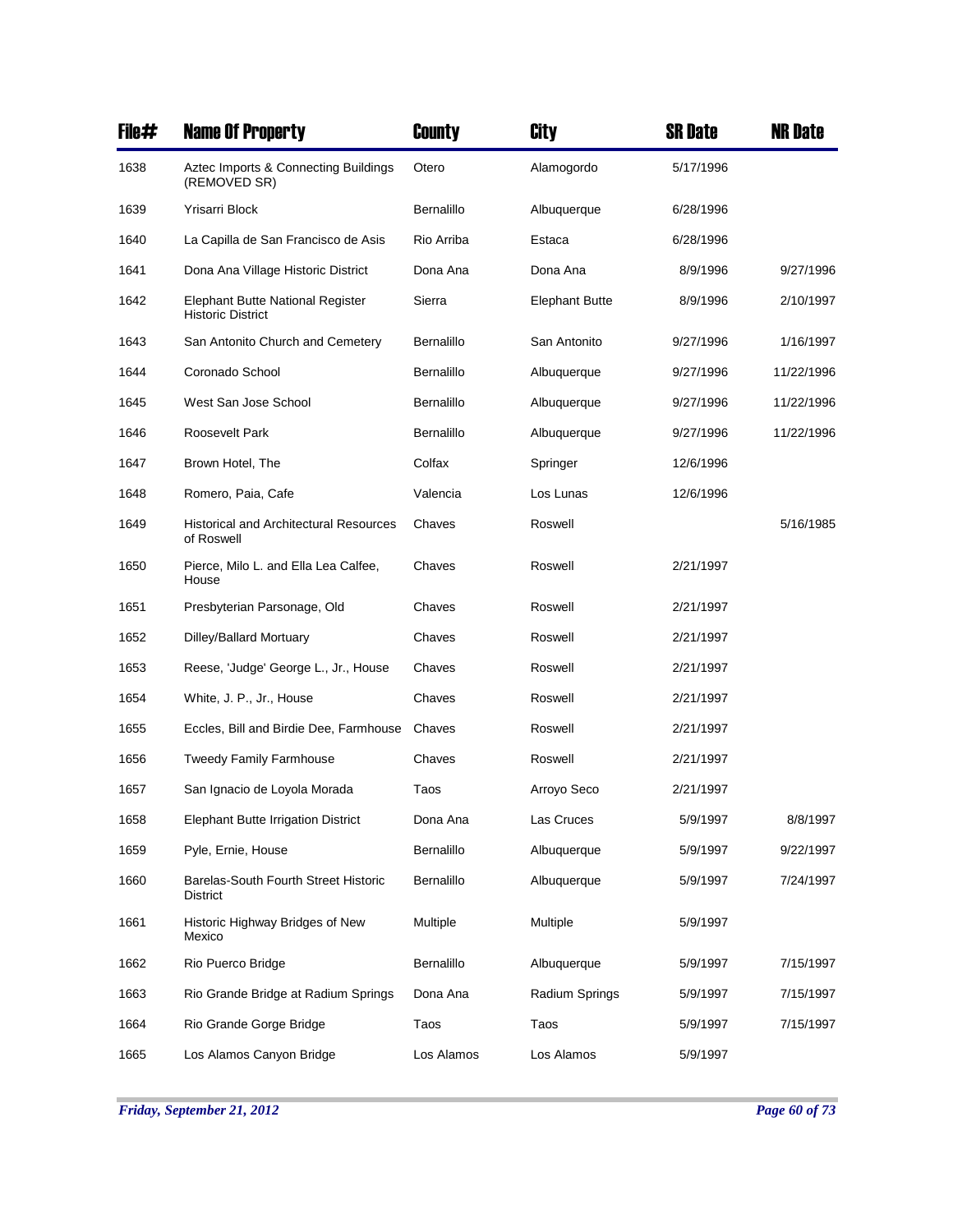| File# | <b>Name Of Property</b>                                      | County            | City                      | <b>SR Date</b> | <b>NR Date</b> |
|-------|--------------------------------------------------------------|-------------------|---------------------------|----------------|----------------|
| 1666  | San Juan River Bridge at Shiprock                            | San Juan          | Shiprock                  | 5/9/1997       | 7/15/1997      |
| 1667  | Percha Creek Bridge                                          | Sierra            | Hillsboro                 | 5/9/1997       | 7/15/1997      |
| 1668  | Green Bridge                                                 | Lincoln           | Picacho                   | 5/9/1997       |                |
| 1669  | Rio Grande Bridge at San Juan Pueblo                         | Rio Arriba        | San Juan Pueblo           | 5/9/1997       | 8/18/1997      |
| 1670  | Otowi Suspension Bridge                                      | Santa Fe          | San Ildefonso<br>Pueblo   | 5/9/1997       | 7/15/1997      |
| 1671  | Rio Felix Bridge at Hagerman                                 | Chaves            | Hagerman                  | 5/9/1997       | 7/15/1997      |
| 1672  | Variadero Bridge                                             | San Miguel        | Variadero                 | 5/9/1997       | 7/15/1997      |
| 1673  | Pecos River Bridge at Terrero                                | San Miguel        | Terrero                   | 5/9/1997       | 7/15/1997      |
| 1674  | State maint. Route 66: Albuquerque to<br>Rio Puerco          | <b>Bernalillo</b> | Albuquerque               | 5/9/1997       | 11/19/1997     |
| 1675  | State maint. Route 66: San Jon to<br>Tucumcari               | Quay              | San Jon                   | 5/9/1997       | 11/19/1997     |
| 1676  | State maint. Route 66: Montoya to<br>Cuervo                  | Guadalupe         | Cuervo                    | 5/9/1997       | 11/19/1997     |
| 1676  | State maint. Route 66: Montoya to<br>Cuervo                  | Quay              | Cuervo                    | 5/9/1997       | 11/19/1997     |
| 1677  | State maint. Route 66: McCartys to<br>Grants                 | Cibola            | Grants                    | 5/9/1997       | 11/19/1997     |
| 1678  | State maint. Route 66: Milan to<br><b>Continental Divide</b> | McKinley          | <b>Continental Divide</b> | 5/9/1997       | 11/19/1997     |
| 1678  | State maint. Route 66: Milan to<br><b>Continental Divide</b> | Cibola            | <b>Continental Divide</b> | 5/9/1997       | 11/19/1997     |
| 1679  | Hilltop Lodge                                                | Bernalillo        | Albuquerque               | 5/9/1997       | 1/9/1998       |
| 1680  | <b>Enchanted Mesa Trading Post</b>                           | Bernalillo        | Albuquerque               | 5/9/1997       | 1/9/1998       |
| 1681  | La Puerta Lodge                                              | <b>Bernalillo</b> | Albuquerque               | 5/9/1997       | 1/9/1998       |
| 1682  | Horn Oil Company and Lodge(<br>REMOVED SR & NR)              | Bernalillo        | Albuquerque               | 5/9/1997       | 1/9/1998       |
| 1683  | State maint. Route 66: Iyanbito to<br>Rehobeth               | <b>McKinley</b>   | Rehobeth                  | 5/9/1997       | 11/19/1997     |
| 1684  | Santo Domingo Indian Trading Post                            | Sandoval          | Domingo                   | 5/9/1997       | 1/9/1998       |
| 1685  | Redwood Lodge                                                | McKinley          | Gallup                    | 5/9/1997       | 2/13/1998      |
| 1686  | State and local. maint. Route 66:<br>Correo to Laguna        | Bernalillo        | Laguna                    | 5/9/1997       |                |
| 1686  | State and local. maint. Route 66:<br>Correo to Laguna        | Cibola            | Laguna                    | 5/9/1997       |                |
| 1687  | Auto-oriented Comm. Dev. In<br>Albuquerque 1916-1956         | Bernalillo        | Albuquerque               |                | 7/24/1997      |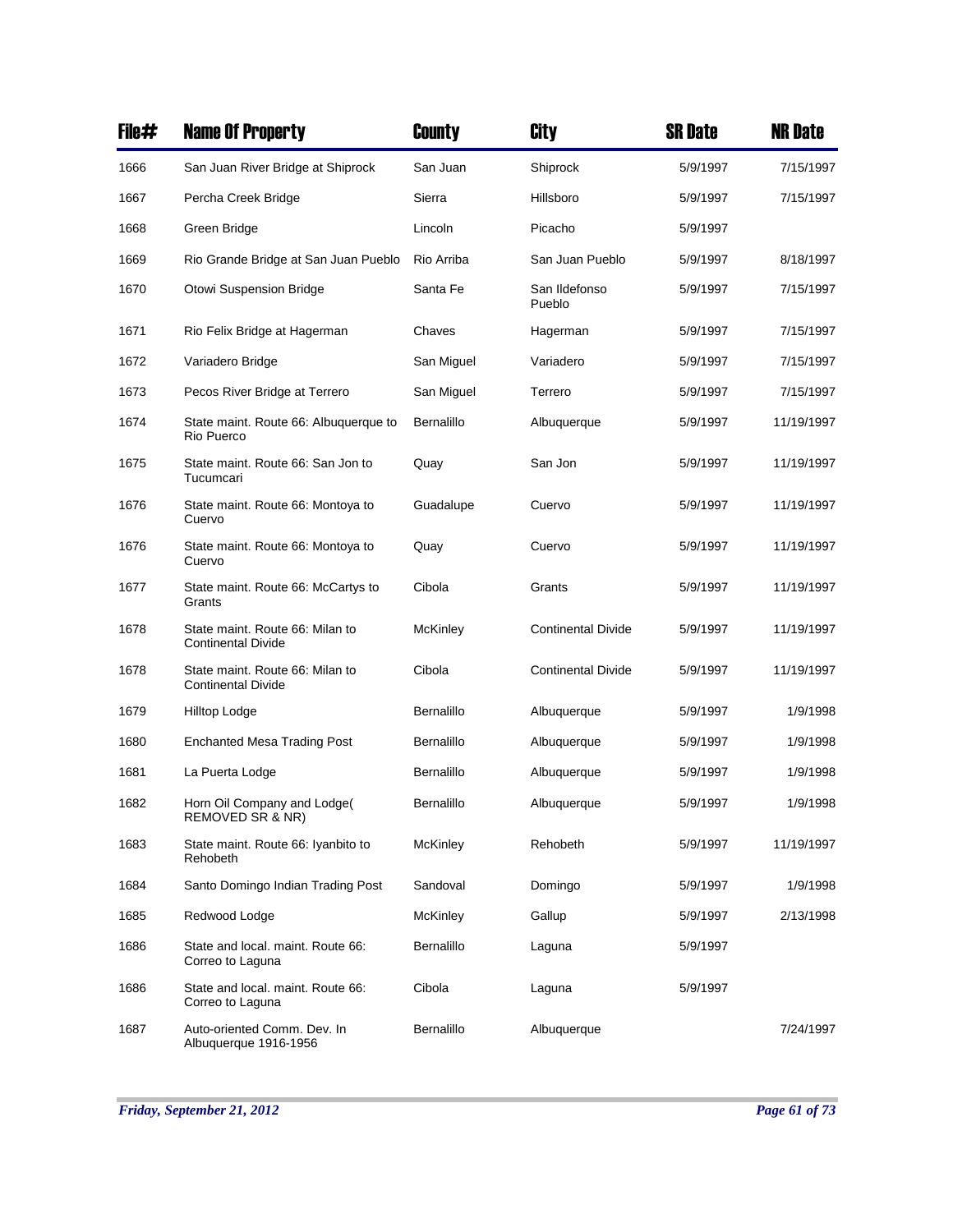| File# | <b>Name Of Property</b>                                      | County     | City                     | <b>SR Date</b> | <b>NR Date</b> |
|-------|--------------------------------------------------------------|------------|--------------------------|----------------|----------------|
| 1688  | Old Stone House                                              | Sierra     | Chloride                 | 7/18/1997      |                |
| 1689  | Crawford, Austin, House                                      | Sierra     | Chloride                 | 7/18/1997      |                |
| 1690  | Thomas, Charlie, House                                       | Otero      | Alamogordo               | 7/18/1997      |                |
| 1691  | Sierra Grande Lodge and Spa                                  | Sierra     | Truth or<br>Consequences | 7/18/1997      |                |
| 1692  | Montgomery House                                             | Quay       | Tucumcari                | 7/18/1997      |                |
| 1693  | Simms Building                                               | Bernalillo | Albuquerque              | 11/21/1997     | 2/2/1998       |
| 1694  | Luna Lodge                                                   | Bernalillo | Albuquerque              | 4/3/1998       | 6/11/1998      |
| 1695  | Tewa Lodge                                                   | Bernalillo | Albuquerque              | 4/3/1998       | 6/11/1998      |
| 1696  | Los Pinos Ranch                                              | San Miguel | Cowles                   | 5/8/1998       |                |
| 1697  | Mesa Prieta Petroglyphs                                      | Rio Arriba | Velarde                  | 7/17/1998      | 9/24/1998      |
| 1698  | Historic Resources of Magdalena                              | Socorro    | Magdalena                | 4/15/1982      | 8/2/1982       |
| 1699  | Historic Resources of Albuquerque's<br>North Valley          | Bernalillo | Albuquerque              |                | 3/12/1979      |
| 1700  | Large Pueblo Sites Near Jemez<br>Springs, New Mexico         | Sandoval   | Jemez Springs            |                | 5/21/1984      |
| 1701  | Red River Multiple Resource Area                             | Taos       | <b>Red River</b>         |                | 2/23/1984      |
| 1702  | Artificial Stone Houses of Artesia                           | Eddy       | Artesia                  | 4/28/1983      | 3/2/1984       |
| 1703  | Late Prehist. Cultural Devs. Along Rio<br>Chama              | Rio Arriba | Espanola                 |                | 8/5/1993       |
| 1704  | Historic U.S. Post Offices in NM, 1900-<br>1941              | Multiple   | Multiple                 |                | 2/23/1990      |
| 1705  | Historic Resources of La Tierra<br>Amarilla                  | Rio Arriba | Tierra Amarilla          |                | 4/4/1985       |
| 1706  | Prehist. & Hist. Agri. Sites lower Rio<br><b>Bonito Vall</b> | Lincoln    | Lincoln                  |                | 9/13/1988      |
| 1707  | New Mexico Campus Buildings Built<br>1906-1938               | Multiple   | Multiple                 |                | 9/22/1988      |
| 1708  | National Forest Fire Lookouts in the<br>S.W. Region          | Multiple   | Multiple                 |                | 1/28/1988      |
| 1709  | Tres Piedras Administrative Site, Old                        | Taos       | <b>Tres Piedras</b>      |                | 8/5/1993       |
| 1710  | Corona Phase Sites in the Jicarilla<br>Mountains             | Lincoln    | Carrizozo                |                | 8/28/1990      |
| 1711  | Prehist. Adapts. Rio Grande Drainage,<br>Sierra C.           | Sierra     | Multiple                 |                | 5/16/1988      |
| 1712  | Homesteads in the Lincoln National<br>Forest                 | Lincoln    | Multiple                 |                | 12/28/1995     |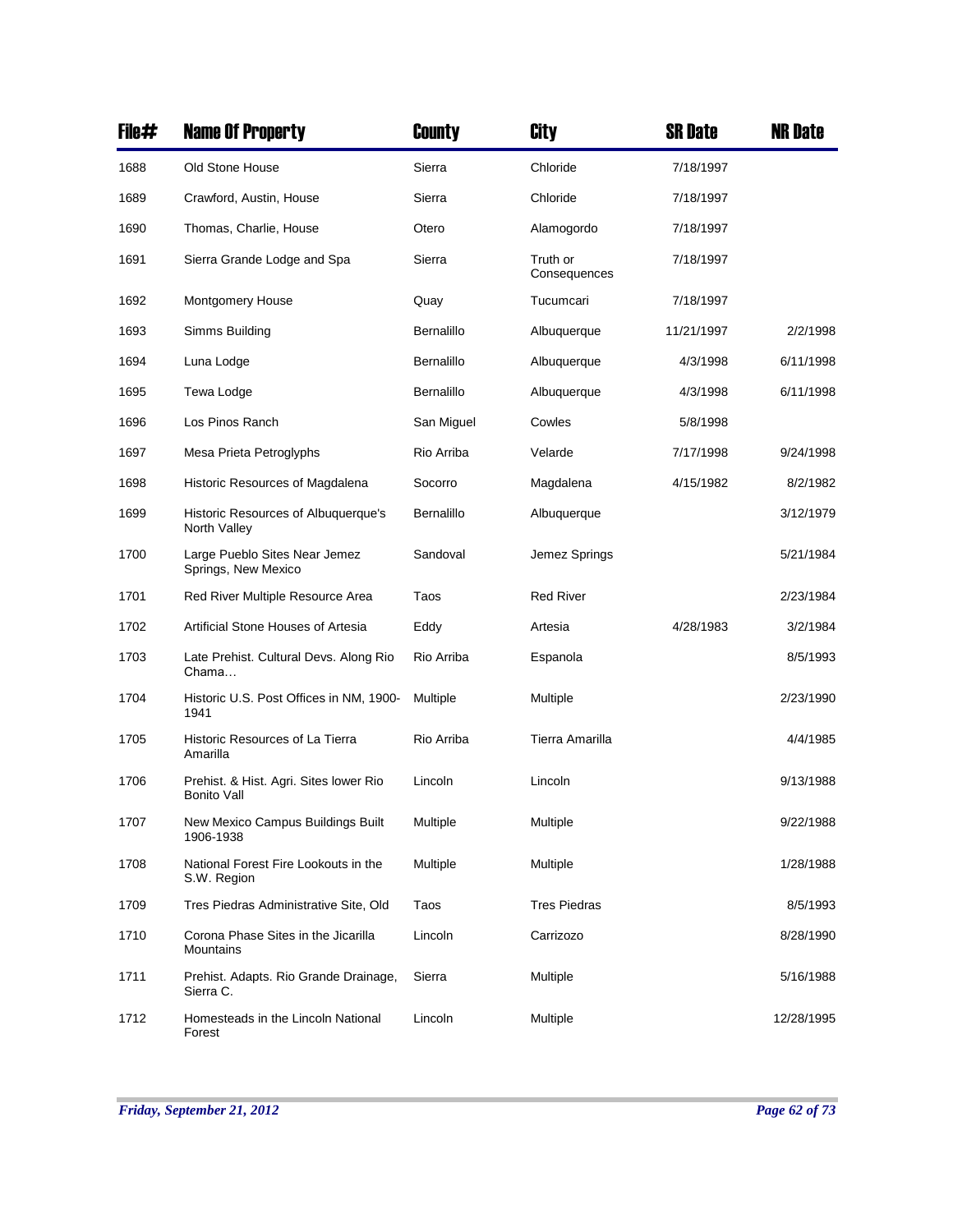| File# | <b>Name Of Property</b>                                | County          | City           | <b>SR Date</b> | <b>NR Date</b> |
|-------|--------------------------------------------------------|-----------------|----------------|----------------|----------------|
| 1713  | <b>Aztec Ruins Administration</b><br>Building/Museum   | San Juan        | Aztec          |                | 10/11/1996     |
| 1714  | Historic Resources of the Mimbres<br>Valley            | Grant           | Multiple       |                | 5/16/1988      |
| 1715  | Historic Resources of Las Vegas, New<br>Mexico         | San Miguel      | Las Vegas      |                | 12/16/1974     |
| 1716  | <b>Historic Resources of Aztec</b>                     | San Juan        | Aztec          |                | 2/21/1985      |
| 1717  | O'Keeffe, Georgia, Home and Studio<br>NHL              | Rio Arriba      | Abiquiu        | 2/18/2000      | 8/5/1998       |
| 1718  | Navajo/Refugee Pueblo Thematic<br>Group                | Multiple        | Multiple       |                | 1/21/1987      |
| 1719  | Animas Phase Sites of Hidalgo<br>County, New Mexico    | Hidalgo         | Multiple       |                | 1/28/1993      |
| 1720  | Rio Medio Archaeological Thematic<br>Group             | Multiple        | Multiple       | 2/28/1986      |                |
| 1721  | Anasazi Comms. in Cibolan Cult. Area<br>W. Cent. NM    | McKinley        | Zuni           | 9/12/1986      |                |
| 1722  | County Courthouses of New Mexico                       | Multiple        | Multiple       |                | 6/18/1987      |
| 1723  | Prehistoric Communities of the La<br>Plata Valley      | San Juan        | Farmington     | 8/7/1987       |                |
| 1724  | Historic Resources of Downtown Gallup                  | McKinley        | Gallup         | 9/20/1985      | 5/16/1988      |
| 1725  | Chaco Mesa Pueblo III                                  | McKinley        | Pueblo Pintado |                | 8/2/1985       |
| 1726  | <b>Chief Theater</b>                                   | <b>McKinley</b> | Gallup         | 11/17/2000     | 5/16/1988      |
| 1726  | <b>Chief Theater</b>                                   | <b>McKinley</b> | Gallup         |                | 5/16/1988      |
| 1727  | Gallina Cultural Developments in N.<br>Central NM      | Multiple        | Multiple       |                | 5/14/1989      |
| 1728  | Jemez Culture Developments in N.<br>Central NM         | Multiple        | Multiple       |                | 4/19/1990      |
| 1729  | Lincoln Phase Sites in the Sierra<br>Blanca Region     | Lincoln         | Nogal          |                | 10/22/1990     |
| 1730  | Railroad Logging Sites of the<br>Sacramento Mountains  | Otero           | Alamogordo     |                | 1/2/1992       |
| 1731  | Ring Midden Sties of the Gualalupe<br><b>Mountains</b> | Otero           | Alamogordo     |                | 11/24/1995     |
| 1732  | Sheridan School House                                  | San Miguel      | Sheridan       | 9/18/1998      |                |
| 1733  | Borrego Mesa Agricultural Site                         | Sandoval        | Jemez Springs  | 11/19/1999     | 4/19/1990      |
| 1734  | Virgin Mesa Rock Art Site                              | Sandoval        | Jemez Springs  | 11/19/1999     | 4/19/1990      |
| 1735  | Jemez Cave                                             | Sandoval        | Jemez Springs  | 11/19/1999     | 4/19/1990      |
| 1736  | AR-03-10-03-620                                        | Sandoval        | Jemez Springs  | 11/19/1999     | 4/19/1990      |

*Friday, September 21, 2012 Page 63 of 73*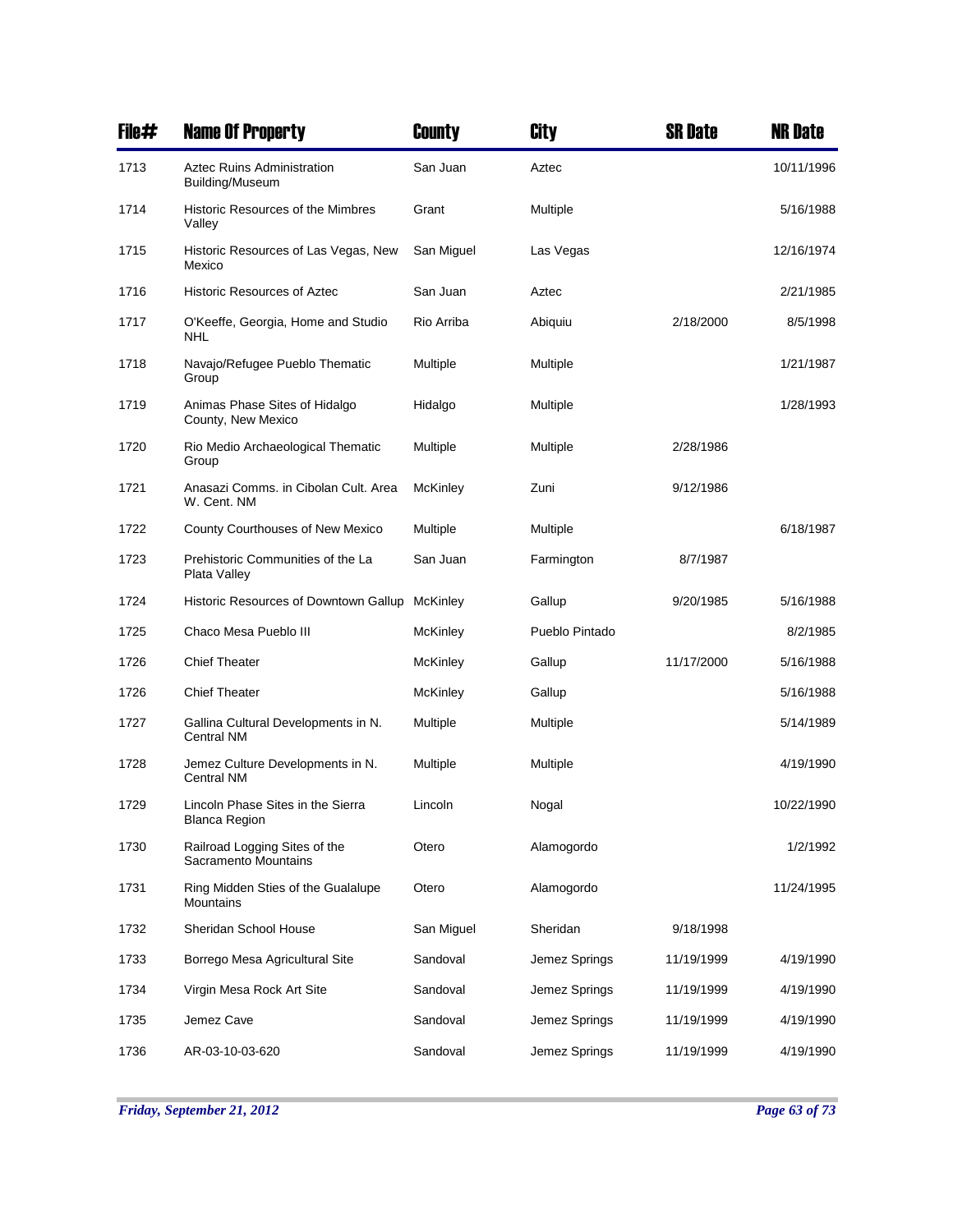| File# | <b>Name Of Property</b>                                      | <b>County</b> | City                               | <b>SR Date</b> | <b>NR Date</b> |
|-------|--------------------------------------------------------------|---------------|------------------------------------|----------------|----------------|
| 1737  | Public Works of the CCC in the Lincoln<br>NF                 | Eddy          | Carlsbad                           |                |                |
| 1738  | Picnic Shelter--Sitting Bull Falls<br><b>Recreation Area</b> | Eddy          | Carlsbad                           | 7/16/1999      | 12/12/1993     |
| 1739  | Group Picnic Shelter Sitting Bull Falls<br>Rec Area          | Eddy          | Carlsbad                           | 7/16/1999      | 12/12/1993     |
| 1740  | Dam--Sitting Bull Falls Recreation Area                      | Eddy          | Carlsbad                           | 7/16/1999      | 12/12/1993     |
| 1741  | Nogal Mesa Site                                              | Lincoln       | Nogal                              | 9/17/1999      | 10/22/1990     |
| 1742  | Nogal Mesa Kiva Site                                         | Lincoln       | Nogal                              | 9/17/1999      | 10/22/1990     |
| 1743  | Mesa Ranger Station Site                                     | Lincoln       | Nogal                              | 9/17/1999      | 10/22/1990     |
| 1744  | AR 03-08-03-195                                              | Eddy          | Queen                              | 7/16/1999      | 11/24/1995     |
| 1745  | AR-03-08-03-232                                              | Eddy          | Queen                              | 7/16/1999      | 11/24/1995     |
| 1746  | AR-03-08-03-128                                              | Otero         | Queen                              | 7/16/1999      | 11/24/1995     |
| 1747  | Aguayo Family Homestead                                      | Lincoln       | Nogal                              | 9/17/1999      | 12/28/1995     |
| 1748  | <b>Funston Site</b>                                          | Lincoln       | <b>White Oaks</b>                  | 9/17/1999      | 8/28/1990      |
| 1749  | AR-03-08-01-051                                              | Lincoln       | <b>White Oaks</b>                  | 9/17/1999      | 8/28/1990      |
| 1750  | AR-03-08-01-052                                              | Lincoln       | <b>White Oaks</b>                  | 9/17/1999      | 8/28/1990      |
| 1751  | Archaic Sites of the NW Jemez<br>Mountains                   | Multiple      | Coyote                             |                | 12/20/1993     |
| 1752  | Hay Canyon Logging Camp                                      | Otero         | Mayhill                            |                | 1/2/1992       |
| 1753  | Wills Canyon Spur Trestle                                    | Otero         | Cloudcroft                         |                | 12/31/1991     |
| 1754  | Hubbell Canyon Log Chute                                     | Otero         | Cloudcroft                         |                | 12/31/1991     |
| 1755  | Rock Shelter Sites W. Escarpment<br>Sacramento Mtns.         | Multiple      | Timberon                           |                | 4/13/1998      |
| 1756  | AR-03-08-02-409                                              | Otero         | Timberon                           |                | 4/13/1998      |
| 1757  | AR-03-08-02-415                                              | Otero         | Timberon                           |                | 4/13/1998      |
| 1758  | Cultural Devs. on Pajarito Plateau in<br>N. Cent. NM         | Rio Arriba    | Espanola                           |                | 11/7/1990      |
| 1759  | Chupaderos Mesa Village                                      | Los Alamos    | Espanola Ranger<br><b>District</b> |                | 11/7/1990      |
| 1760  | Corral Mesa Cavate Pueblo Site                               | Rio Arriba    | Espanola                           |                | 11/7/1990      |
| 1761  | Corral Canyon Pueblo Site                                    | Rio Arriba    | Espanola                           |                | 11/7/1990      |
| 1762  | Chupaderos Canyon Small Structural<br>Site                   | Los Alamos    | Espanola Ranger<br>District        |                | 11/7/1990      |
| 1763  | Guaje Water/Soil Control Site                                | Los Alamos    | Espanola Ranger<br>District        |                | 11/7/1990      |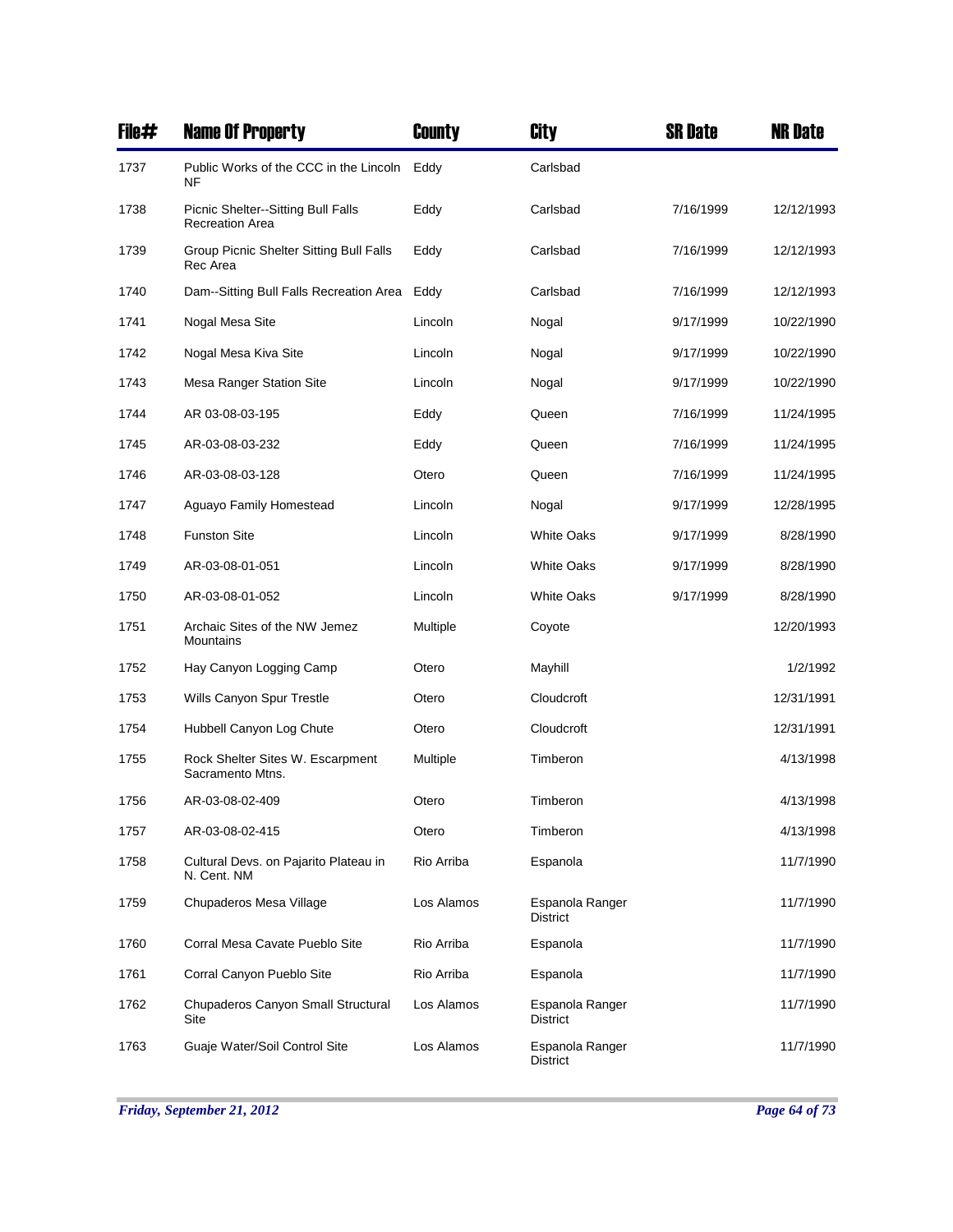| File# | <b>Name Of Property</b>                                  | County            | City                | <b>SR Date</b> | <b>NR Date</b> |
|-------|----------------------------------------------------------|-------------------|---------------------|----------------|----------------|
| 1764  | <b>Alcove Site</b>                                       | Rio Arriba        | Coyote              |                | 12/20/1993     |
| 1765  | Rio Chama Site                                           | Rio Arriba        | Coyote              |                | 12/20/1993     |
| 1766  | RR Logging Era Res. Canon de S.<br>Diego Land Grant      | Sandoval          | Jemez Springs       |                | 9/11/1992      |
| 1767  | Holiday Mesa Logging Camp                                | Sandoval          | Jemez Springs       | 11/19/1999     | 9/11/1992      |
| 1768  | Virgin Mesa Logging Camp No. 3                           | Sandoval          | Jemez Springs       | 11/19/1999     | 9/11/1992      |
| 1769  | Virgin Mesa Logging Camp No. 2                           | Sandoval          | Jemez Springs       | 11/19/1999     | 9/11/1992      |
| 1770  | Virgin Mesa Logging Camp No. 1                           | Sandoval          | Jemez Springs       | 11/19/1999     | 9/11/1992      |
| 1771  | Virgin Canyon Logging Camp No. 1<br>(Daniels Camp)       | Sandoval          | Jemez Springs       | 11/19/1999     | 9/11/1992      |
| 1772  | Armandine (Col. Etienne Bujac Estate)                    | Eddy              | Carlsbad            | 9/18/1998      | 5/22/2003      |
| 1773  | Twentieth C. Suburban Growth of<br>Albq. 1904-1959       | <b>Bernalillo</b> | Albuquerque         |                | 8/3/2001       |
| 1774  | Monte Vista and College View Historic<br><b>District</b> | Bernalillo        | Albuquerque         | 9/18/1998      | 8/3/2001       |
| 1775  | Chiricahua Guild and Gallery                             | Hidalgo           | Rodeo               | 2/12/1999      |                |
| 1776  | Lujan/Ortiz House                                        | Santa Fe          | Jaconita            | 3/26/1999      | 1/14/2000      |
| 1777  | Carson/Mager House                                       | Bernalillo        | Albuquerque         | 3/26/1999      |                |
| 1778  | Jackson, J. B., House                                    | Santa Fe          | La Cienega          | 3/26/1999      | 6/4/1999       |
| 1779  | Anton Chico Land Grant                                   | Guadalupe         | Anton Chico         |                | 9/29/1986      |
| 1780  | Norman L. King Memorial Stadium                          | San Miguel        | Las Vegas           | 7/16/1999      | 9/17/1999      |
| 1781  | Abo Elementary School and Fallout<br>Shelter             | Eddy              | Artesia             | 7/16/1999      | 9/29/1999      |
| 1782  | Hacienda de los Torres                                   | Taos              | Arroyo Seco         | 9/9/1999       |                |
| 1783  | <b>Bataan Memorial Park</b>                              | <b>Bernalillo</b> | Albuquerque         | 9/9/1999       |                |
| 1784  | Multi-Unit Dwellings in Albuquerque,<br>New Mexico       | Bernalillo        | Albuquerque         | 11/19/1999     |                |
| 1785  | <b>Newlander Apartments</b>                              | Bernalillo        | Albuquerque         | 11/19/1999     | 1/27/2000      |
| 1786  | Leopold, Aldo, House                                     | Bernalillo        | Albuquerque         | 11/19/1999     |                |
| 1787  | Hendren Building                                         | Bernalillo        | Albuquerque         | 11/19/1999     | 1/27/2000      |
| 1788  | Redwood Lodge, Tucumcari                                 | Quay              | Tucumcari           | 2/18/2000      | 2/13/1998      |
| 1789  | Woodall House                                            | Valencia          | <b>Bosque Farms</b> | 2/18/2000      |                |
| 1790  | Tierra Amarilla AFS P-8 Historic District Rio Arriba     |                   | Tierra Amarilla     | 2/18/2000      | 2/26/2001      |
| 1791  | Conchas Dam Historic District                            | San Miguel        | Conchas Dam         | 4/7/2000       | 5/22/2005      |

*Friday, September 21, 2012 Page 65 of 73*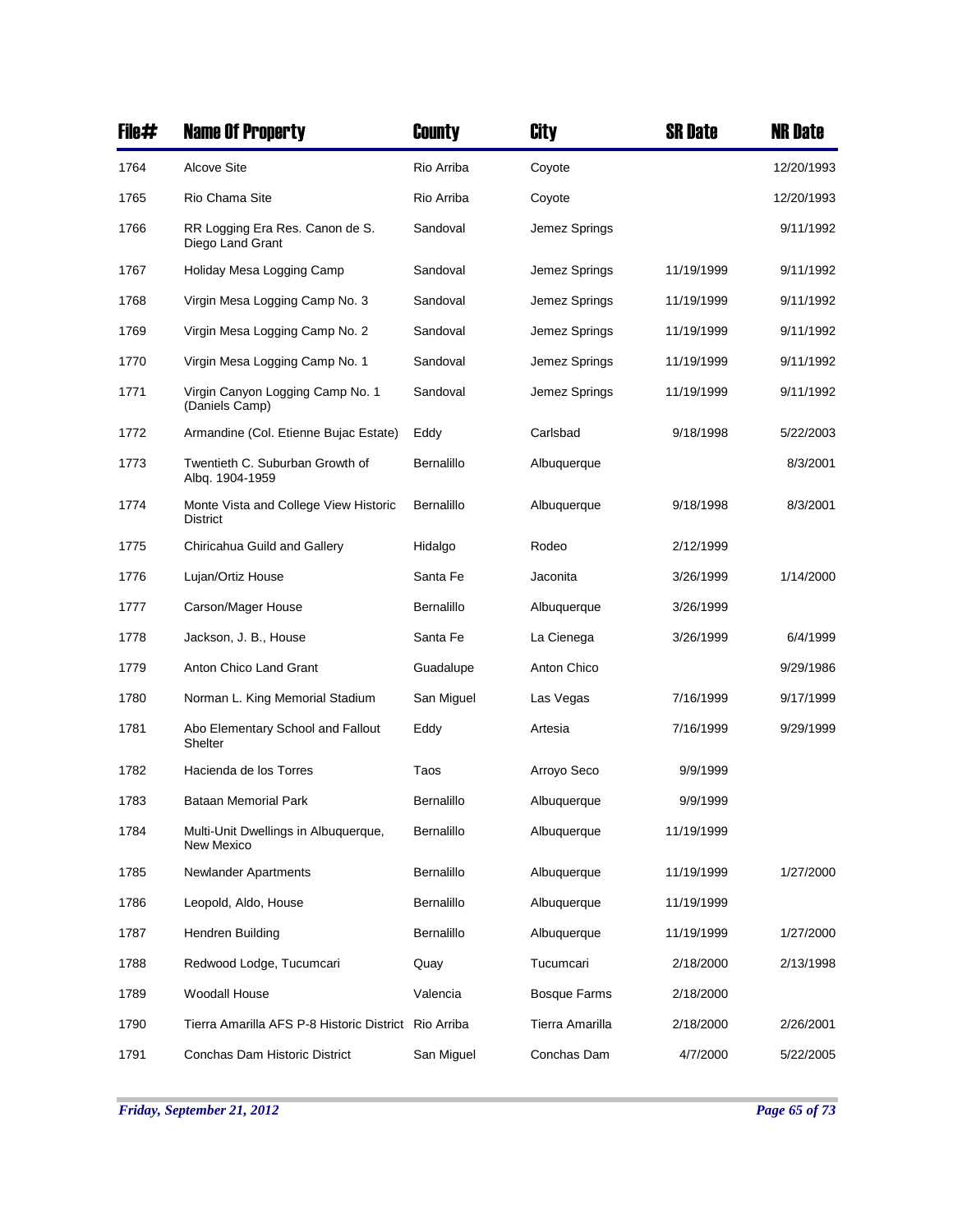| File# | <b>Name Of Property</b>                                                           | County          | City                     | <b>SR Date</b> | <b>NR Date</b> |
|-------|-----------------------------------------------------------------------------------|-----------------|--------------------------|----------------|----------------|
| 1792  | Rowe Pueblo                                                                       | San Miguel      | Rowe                     | 4/7/2000       | 5/26/2000      |
| 1793  | Alamogordo U. S. Post Office                                                      | Otero           | Alamogordo               | 4/7/2000       | 5/18/2000      |
| 1794  | <b>Black Copper Mine and Stamp Mill</b><br><b>Historic District</b>               | Taos            | <b>Red River</b>         | 9/18/1998      | 2/16/2001      |
| 1795  | New Mexico State Supreme Court<br><b>Building</b>                                 | Santa Fe        | Santa Fe                 | 7/21/2000      | 1/18/2002      |
| 1796  | Tipton/Black Willow Ranch Historic<br>District                                    | Mora            | Watrous                  | 7/21/2000      | 6/29/2001      |
| 1796  | Tipton/Black Willow Ranch Historic<br><b>District</b>                             | San Miguel      | Watrous                  | 7/21/2000      | 6/29/2001      |
| 1797  | Last Chance Canyon Apache/Cavalry<br><b>Battle Site</b>                           | Eddy            | Queen                    | 2/16/2001      | 10/16/2000     |
| 1798  | Appelzoller, Jacob, House                                                         | Dona Ana        | La Mesa                  | 11/17/2000     |                |
| 1799  | Morada de San Antonio                                                             | Taos            | Arroyo Seco              | 11/17/2000     |                |
| 1800  | LA 125774 Checkerboard Land<br>Exchange (L-Bar)                                   | <b>McKinley</b> | Multiple                 | 2/16/2001      |                |
| 1801  | Cultural Landscape of Las Huertas<br>Creek Drainage                               | Sandoval        | Placitas                 | 2/16/2001      |                |
| 1802  | <b>Historic and Architectural Resources</b><br>of the Santa Fe, NM Public Schools | Santa Fe        | Santa Fe                 | 7/20/2001      |                |
| 1803  | Fort Bayard Historic District                                                     | Grant           | Santa Clara              | 7/20/2001      | 7/7/2002       |
| 1804  | St. Catherine's Industrial Indian School                                          | Santa Fe        | Santa Fe                 | 9/28/2001      |                |
| 1805  | Jonson Gallery and Residence                                                      | Bernalillo      | Albuquerque              | 11/30/2001     | 2/2/2002       |
| 1806  | Goodson Memorial School                                                           | Union           | Kenton, OK<br>(vicinity) | 2/1/2002       | 1/8/2003       |
| 1807  | <b>Stalder Mercantile</b>                                                         | Union           | Grenville                | 2/1/2002       |                |
| 1808  | Newberry Farm                                                                     | Dona Ana        | Fairacres                | 4/5/2002       |                |
| 1809  | St. Anne's Chapel                                                                 | Lincoln         | Glencoe                  | 4/5/2002       |                |
| 1810  | Diamond Tail Farmsteads and<br>Fieldhouses                                        | Sandoval        | Bernalillo               | 4/5/2002       |                |
| 1811  | Neon Signs Along Route 66 in New<br>Mexico                                        | Bernalillo      | Multiple                 | 4/5/2002       | 2/17/2003      |
| 1811  | Neon Signs Along Route 66 in New<br>Mexico                                        | Quay            | Multiple                 | 4/5/2002       | 2/17/2003      |
| 1811  | Neon Signs Along Route 66 in New<br>Mexico                                        | Guadalupe       | Multiple                 | 4/5/2002       | 2/17/2003      |
| 1811  | Neon Signs Along Route 66 in New<br>Mexico                                        | Torrance        | Multiple                 | 4/5/2002       | 2/17/2003      |
| 1811  | Neon Signs Along Route 66 in New<br>Mexico                                        | Bernalillo      | Multiple                 | 4/5/2002       | 2/17/2003      |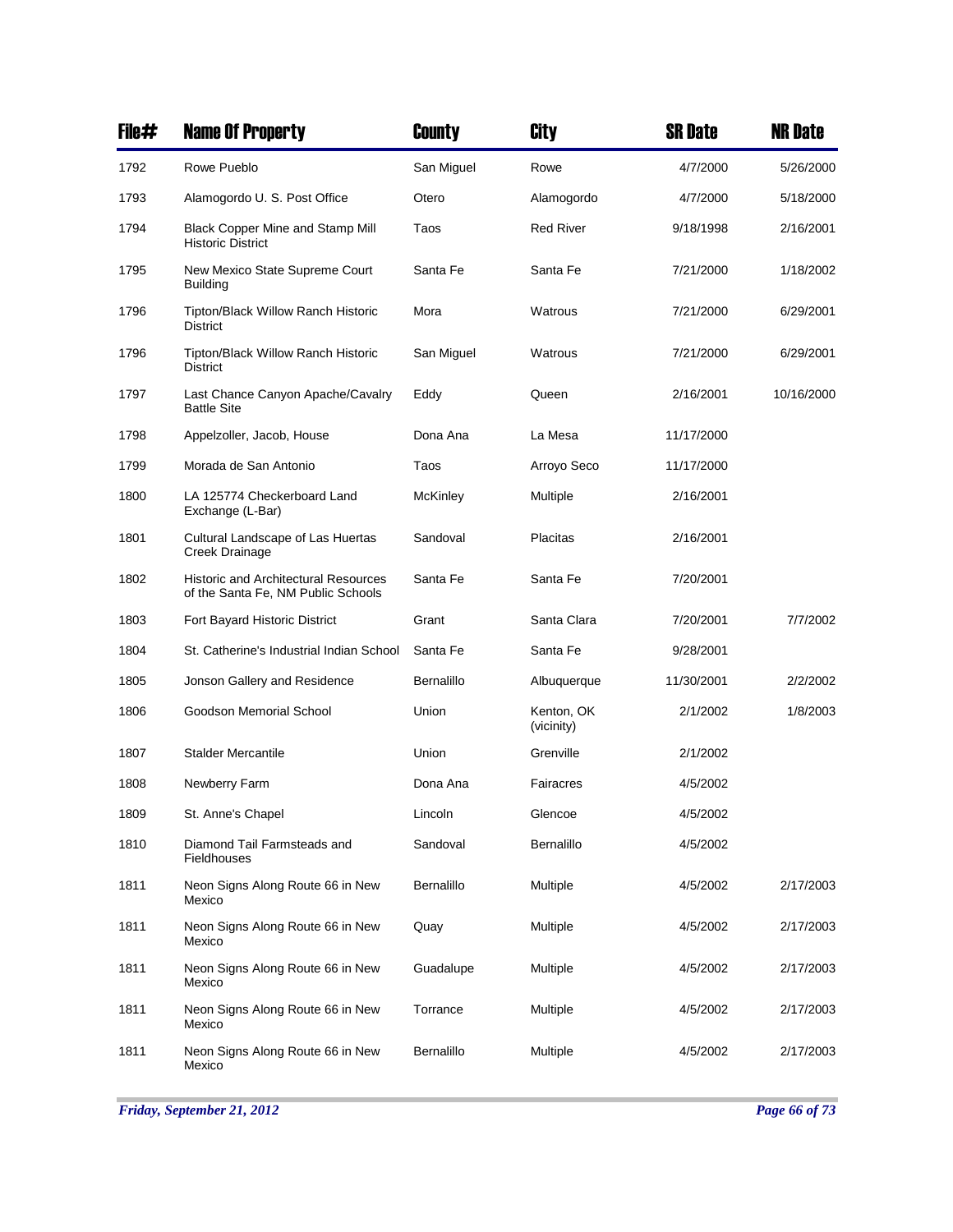| File# | <b>Name Of Property</b>                                                        | County          | City                          | <b>SR Date</b> | <b>NR Date</b> |
|-------|--------------------------------------------------------------------------------|-----------------|-------------------------------|----------------|----------------|
| 1811  | Neon Signs Along Route 66 in New<br>Mexico                                     | Cibola          | Multiple                      | 4/5/2002       | 2/17/2003      |
| 1811  | Neon Signs Along Route 66 in New<br>Mexico                                     | <b>McKinley</b> | Multiple                      | 4/5/2002       | 2/17/2003      |
| 1812  | Farmington Downtown Historic District                                          | San Juan        | Farmington                    | 4/5/2002       | 12/20/2002     |
| 1813  | <b>Tecolote Pueblo Site</b>                                                    | San Miguel      | Tecolote                      | 4/5/2002       |                |
| 1814  | Clayton Public Library                                                         | Union           | Clayton                       | 4/5/2002       | 12/20/2002     |
| 1815  | Southwestern Sheep-Breeding Lab<br><b>Historic District</b>                    | McKinley        | Fort Wingate                  | 6/2/2002       | 5/30/2003      |
| 1816  | Tansill, Robert and Mary, House                                                | Eddy            | Carlsbad                      | 6/2/2002       | 10/10/2002     |
| 1817  | Dark Canyon Apache Rancheria<br><b>Military Battle Site</b>                    | Eddy            | Eddy                          |                | 2/15/2002      |
| 1818  | Aldo Leopold Neighborhood Historic<br><b>District</b>                          | Bernalillo      | Albuquerque                   | 8/16/2002      | 10/16/2002     |
| 1819  | Tile House                                                                     | Bernalillo      | Albuquerque                   | 8/16/2002      |                |
| 1820  | Don Gaspar Bridge                                                              | Santa Fe        | Santa Fe                      | 8/16/2002      | 10/16/2002     |
| 1821  | New Mexico Public Welfare Building                                             | Santa Fe        | Santa Fe                      | 10/7/2002      |                |
| 1822  | Route 66 and National Old Trails Road<br>Historic District at La Bajada        | Santa Fe        | La Bajada Village,<br>vic. Of | 12/6/2002      | 7/30/2005      |
| 1823  | Schmidt, Albert, Residence and Studio                                          | Santa Fe        | Tesuque                       | 12/6/2002      | 7/25/2003      |
| 1824  | Otero's 66 Service Station                                                     | Valencia        | Los Lunas                     | 12/6/2002      | 2/17/2003      |
| 1825  | Buildings Designed by John Gaw<br>Meem Multiple Property<br>Documentation Form | Multiple        | Multiple                      | 12/6/2002      | 3/10/2003      |
| 1826  | Fort McRae (LA 4983)                                                           | Sierra          | <b>Elephant Butte</b>         | 6/13/2003      | 4/7/2005       |
| 1827  | Homestead and Ranch School Era<br>Roads & Trails of Los Alamos MPL             | Los Alamos      | Los Alamos                    | 6/13/2003      | 9/20/2003      |
| 1828  | Phillips Chapel CME Church                                                     | Dona Ana        | Las Cruces                    | 6/13/2003      | 8/4/2003       |
| 1829  | Rio Grande Theatre                                                             | Dona Ana        | Las Cruces                    | 8/8/2003       | 1/2/2004       |
| 1830  | Silver City Woman's Club                                                       | Grant           | Silver City                   | 6/13/2003      | 8/21/2003      |
| 1831  | Alamogordo Woman's Club                                                        | Otero           | Alamogordo                    | 6/13/2003      | 8/4/2003       |
| 1832  | Fort Sumner Woman's Club                                                       | De Baca         | Ft. Sumner                    | 6/13/2003      | 8/21/2003      |
| 1833  | Carrizozo Woman's Club                                                         | Lincoln         | Carrizozo                     | 6/13/2003      | 10/6/2003      |
| 1834  | New Mexico Federation of Women's<br>Club Buildings in New Mexico MPL           | Multiple        | Multiple                      | 6/13/2003      |                |
| 1835  | Carrie Tingley Hospital Historic District                                      | Sierra          | Truth or<br>Consequences      | 6/13/2003      | 5/15/2005      |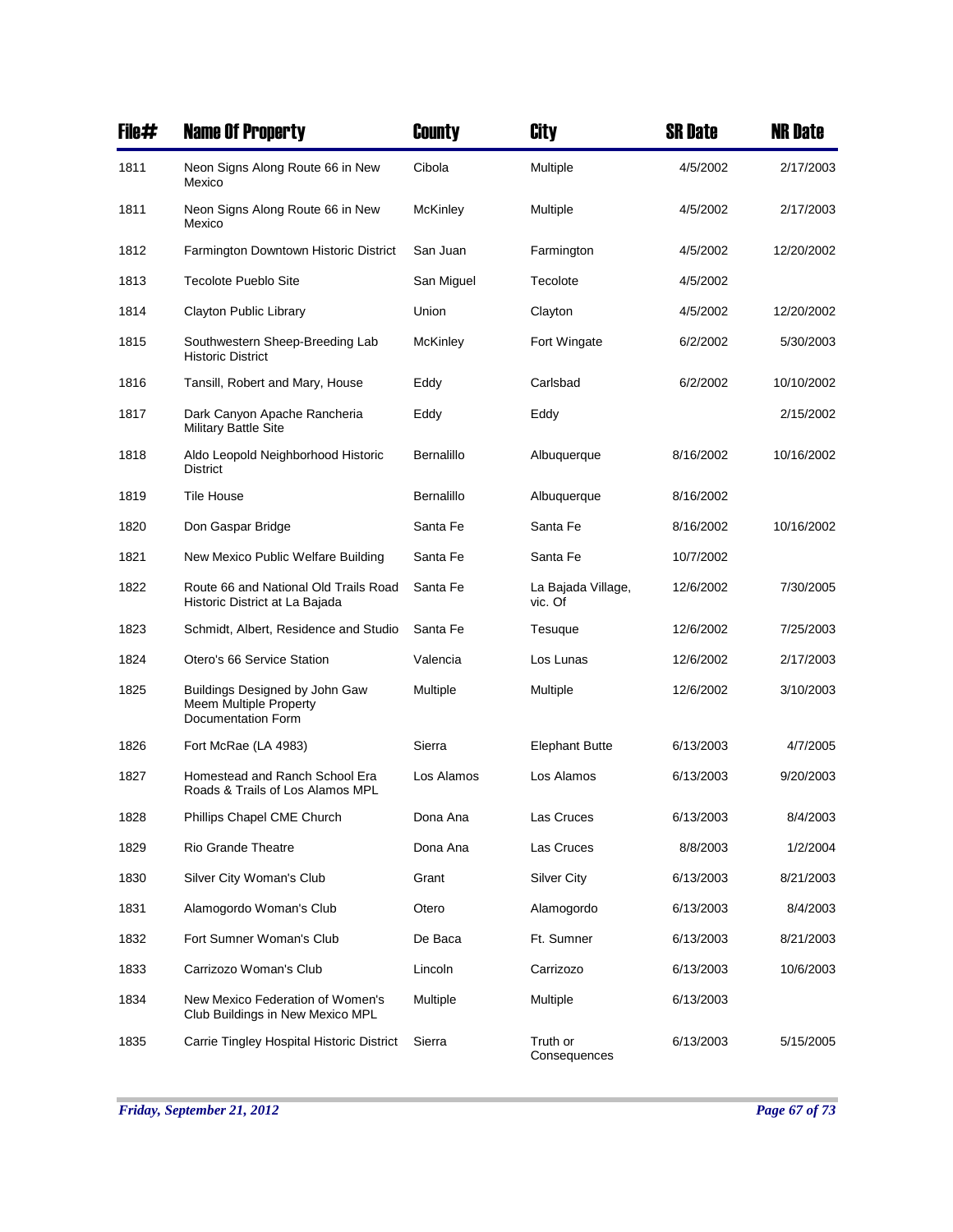| File# | <b>Name Of Property</b>                                      | County            | City             | <b>SR Date</b> | <b>NR Date</b> |
|-------|--------------------------------------------------------------|-------------------|------------------|----------------|----------------|
| 1836  | Old Peralta School                                           | Valencia          | Peralta          | 6/13/2003      |                |
| 1837  | De Anza Motor Lodge                                          | <b>Bernalillo</b> | Albuquerque      | 8/8/2003       | 4/30/2004      |
| 1838  | Manzano Court Historic District                              | Bernalillo        | Albuquerque      | 8/8/2003       | 10/14/2004     |
| 1839  | Rolland's Drug Store                                         | Lincoln           | Carrizozo        | 8/8/2003       |                |
| 1840  | Jones, Everret Residence                                     | Santa Fe          | Santa Fe         | 8/8/2003       | 1/15/2004      |
| 1841  | Lawrence, D.H., Ranch Historic District                      | Taos              | San Cristobal    | 8/8/2003       | 1/15/2004      |
| 1842  | Petroglyph National Monument (see<br>Las Imagines, HPD 1234) | Bernalillo        | Albuquerque      |                |                |
| 1843  | Bayo Canyon Road                                             | Los Alamos        | Los Alamos       |                | 11/7/2003      |
| 1844  | <b>Beanfield Notch Road</b>                                  | Los Alamos        | Los Alamos       | 4/11/2003      |                |
| 1845  | Beanfield Mesa Road                                          | Los Alamos        | Los Alamos       | 4/11/2003      |                |
| 1846  | Camp Hamilton Road                                           | Los Alamos        | Los Alamos       | 6/13/2003      |                |
| 1847  | Gonzales Road                                                | Los Alamos        | Los Alamos       | 6/13/2003      |                |
| 1848  | <b>Grant Road</b>                                            | Los Alamos        | Los Alamos       | 4/11/2003      | 1/14/2004      |
| 1849  | Homestead Crossing                                           | Los Alamos        | Los Alamos       | 6/13/2003      |                |
| 1850  | Lujan Road                                                   | Los Alamos        | Los Alamos       | 6/13/2003      | 1/12/2005      |
| 1851  | Ranch School Trail                                           | Los Alamos        | Los Alamos       | 6/13/2003      |                |
| 1852  | Roybal Road                                                  | Los Alamos        | Los Alamos       | 6/13/2003      |                |
| 1853  | Southern Union Gas Building                                  | Bernalillo        | Albuquerque      | 8/8/2003       | 3/31/2004      |
| 1854  | Luhan, Martin Homestead                                      | Los Alamos        | Los Alamos       | 8/8/2003       |                |
| 1855  | La Capilla de San Antonio de Los<br>Lentes                   | Valencia          | Los Lunas        | 10/10/2003     |                |
| 1856  | Lordsburg-Hidalgo County Library                             | Hidalgo           | Lordsburg        | 10/10/2003     | 2/4/2004       |
| 1857  | Aztec North Mesa Archaeological<br><b>District</b>           | San Juan          | Aztec            | 10/10/2003     |                |
| 1858  | Martinez House/Perea Hall                                    | Sandoval          | Corrales         | 10/10/2003     |                |
| 1859  | <b>Red River Community House</b>                             | Taos              | <b>Red River</b> | 12/12/2003     |                |
| 1860  | Jackson House                                                | Otero             | Alamogordo       | 12/12/2003     | 1/8/2004       |
| 1861  | Thomas Branigan Memorial Library                             | Dona Ana          | Las Cruces       | 12/12/2003     | 9/15/2004      |
| 1862  | Ranchito de Natividad                                        | Rio Arriba        | Abiquiu          | 2/13/2003      |                |
| 1863  | Carter, Albert Royal, House                                  | Quay              | Tucumcari        | 2/13/2004      |                |
| 1864  | Roswell Warehouse Historic District                          | Chaves            | Roswell          | 2/13/2004      |                |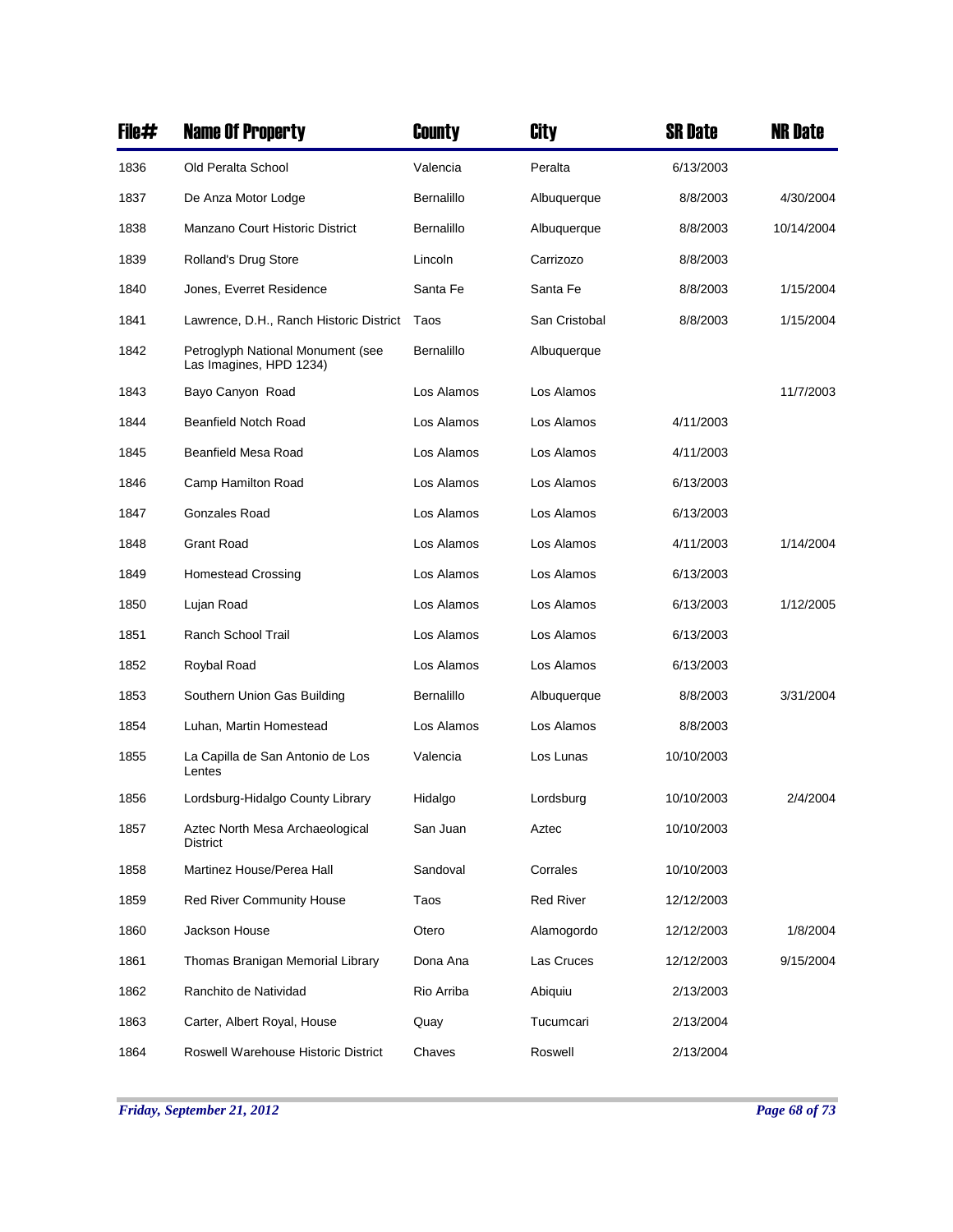| File# | <b>Name Of Property</b>                                                                      | County            | City                       | <b>SR Date</b> | <b>NR Date</b> |
|-------|----------------------------------------------------------------------------------------------|-------------------|----------------------------|----------------|----------------|
| 1865  | Couse, Eanger Irving, House and<br>Studio and Sharp, Joseph Henry,<br><b>Studios</b>         | Taos              | Taos                       | 2/13/2004      | 9/28/2005      |
| 1866  | Ozark Trails Marker at Lake Arthur                                                           | Chaves            | Lake Arthur                | 4/15/2004      | 7/16/2004      |
| 1867  | St. Joseph Apache Mission Church                                                             | Otero             | Mescalero                  | 6/11/2004      | 2/1/2005       |
| 1868  | Immanuel Presbyterian Church                                                                 | Bernalillo        | Albuquerque                | 6/11/2004      |                |
| 1869  | Kelly, Daniel T., Residence                                                                  | Santa Fe          | Santa Fe                   | 6/11/2004      | 10/19/2005     |
| 1870  | Los Alamos United States Post Office                                                         | Los Alamos        | Los Alamos                 | 10/10/2003     |                |
| 1871  | Coalition and Classic Period Cultural<br>Properties of the Pajarito Plateau, AD<br>1200-1600 | Santa Fe          | Los Alamos                 | 9/13/2004      |                |
| 1872  | <b>Midway Service Station</b>                                                                | Roosevelt         | Kenna                      | 10/8/2004      | 1/12/2005      |
| 1873  | <b>Fairview Cemetery</b>                                                                     | Santa Fe          | Santa Fe                   | 10/8/2004      | 1/20/2005      |
| 1874  | Hot Springs Bathhouse and<br>Commercial Historic District in T or C                          | Sierra            | Truth or<br>Consequences   | 10/8/2004      | 5/10/2005      |
| 1875  | Paden Drugstore Complex                                                                      | Lincoln           | Carrizozo                  | 12/10/2004     | 3/23/2005      |
| 1876  | Hot Springs Bathhouse, Commercial<br>and Main Street Historic District                       | Sierra            | Truth or<br>Consequences   | 10/8/2004      |                |
| 1877  | Willis, J.R., House and La Miradora<br>Apartments                                            | <b>Bernalillo</b> | Albuquerque                | 2/18/2005      | 9/1/2005       |
| 1878  | Summerford Mountain Archaeological<br><b>District</b>                                        | Dona Ana          | Radium Springs,<br>vic. Of | 4/7/2005       |                |
| 1879  | Bentley, L.B., General Merchandise                                                           | Dona Ana          | Organ                      | 4/7/2005       | 3/22/2006      |
| 1880  | Pino Family Hispanic Homestead                                                               | Lincoln           | Carrizozo, vic. Of         | 6/10/2005      |                |
| 1881  | Cassidy, James J., House                                                                     | Mora              | Cleveland                  | 6/10/2005      | 9/1/2005       |
| 1882  | <b>Commerical Hotel</b>                                                                      | Lea               | Lovington                  | 10/14/2005     |                |
| 1883  | Sewalt, Mathew Elmore, House                                                                 | Lea               | Lovington                  | 10/14/2005     | 6/19/2006      |
| 1884  | Cousins. Bros. Trading Post                                                                  | McKinley          | Chi Chil Tah, vic.<br>Of   | 12/2/2005      | 3/22/2006      |
| 1885  | Bowlin's Old Crater Trading Post                                                             | <b>McKinley</b>   | Bluewater, vic. Of         | 12/5/2005      | 3/21/2006      |
| 1886  | New Mexcio Madonna of the Trail                                                              | Bernalillo        | Albuquerque                | 12/5/2005      | 3/21/2006      |
| 1887  | Cactus Motor Lodge                                                                           | Quay              | Tucumcari                  | 12/5/2005      | 3/21/2006      |
| 1888  | Beimer, Bernard J., Residence                                                                | Taos              | Taos                       | 12/5/2005      | 3/22/2006      |
| 1889  | Martinez, Mathew Sr., House                                                                  | Rio Arriba        | Truchas                    | 4/7/2006       |                |
| 1890  | <b>Glenrio Historic District</b>                                                             | Quay              | Glenrio                    | 4/7/2006       | 1/17/2007      |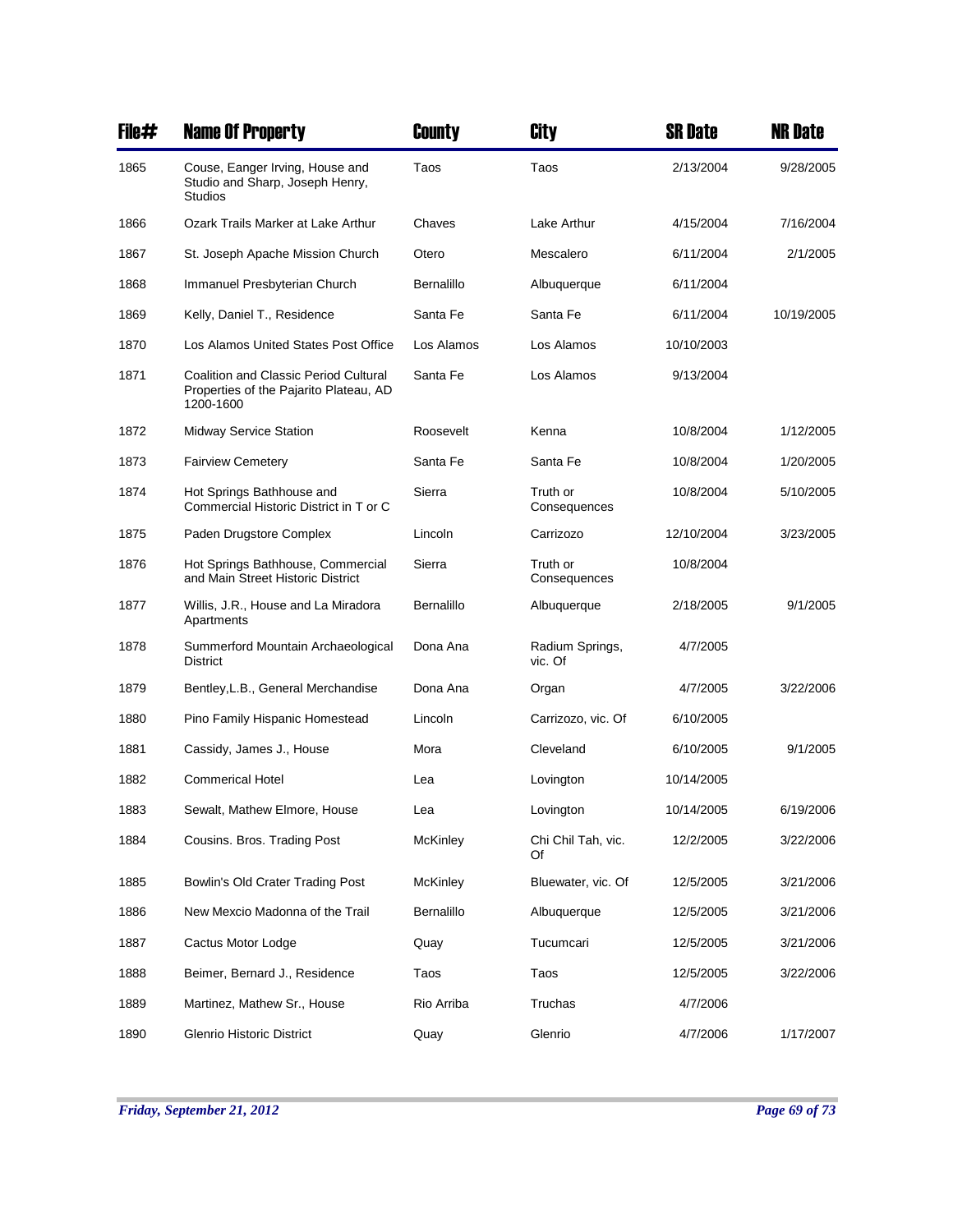| File# | <b>Name Of Property</b>                                          | County     | <b>City</b>                | <b>SR Date</b> | <b>NR Date</b> |
|-------|------------------------------------------------------------------|------------|----------------------------|----------------|----------------|
| 1891  | Huning Highlands Conoco Service<br>Station                       | Bernalillo | Albuquerque                | 4/7/2006       | 7/19/2006      |
| 1892  | Movie Theaters in New Mexcio, 1905<br>to 1960                    | Multiple   | Multiple                   | 8/11/2006      |                |
| 1893  | Los Alamos Addition                                              | Bernalillo | Albuquerque                | 6/9/2006       |                |
| 1894  | El Raton Theater                                                 | Colfax     | Raton                      | 8/11/2006      | 1/17/2007      |
| 1895  | Lea Theater                                                      | Lea        | Lovington                  | 8/11/2006      | 1/17/2007      |
| 1895  | Lea Theater                                                      | Lea        | Lovington                  | 8/11/2006      | 1/17/2007      |
| 1896  | Luna Theater                                                     | Curry      | Clayton                    | 8/11/2006      | 1/17/2007      |
| 1896  | Luna Theater                                                     | Union      | Clayton                    | 8/11/2006      | 1/17/2007      |
| 1897  | Lyceum Theater                                                   | Curry      | Clovis                     | 8/11/2006      | 1/17/2007      |
| 1898  | Odeon Theater                                                    | Quay       | Tucumcari                  | 8/11/2006      | 1/17/2007      |
| 1899  | <b>State Theater</b>                                             | Curry      | Clovis                     | 8/11/2006      | 1/17/2007      |
| 1900  | Hobbs Downtown Historic District                                 | Lea        | Hobbs                      | 10/13/2006     |                |
| 1901  | Arroyo Hondo Pueblo                                              | Santa Fe   | Lamy, vic. Of              | 10/13/2006     | 7/13/2007      |
| 1902  | Hayner House                                                     | Dona Ana   | Las Cruces                 | 2/17/2006      |                |
| 1903  | Acequia Madre Elementary School                                  | Santa Fe   | Santa Fe                   | 12/8/2006      |                |
| 1904  | Carlos Gilbert Elementary School                                 | Santa Fe   | Santa Fe                   | 12/8/2006      |                |
| 1905  | Dodge-Bailey House                                               | Santa Fe   | Sanata Fe                  | 12/8/2006      | 5/18/2007      |
| 1906  | <b>Altrurian Library</b>                                         | San Juan   | Aztec                      | 4/13/2007      |                |
| 1907  | Elida Methodist Church                                           | Roosevelt  | Elida                      | 6/8/2007       |                |
| 1908  | Old Santa Fe Armory                                              | Santa Fe   | Santa Fe                   | 6/8/2007       |                |
| 1909  | Molino Barela de Truchas                                         | Santa Fe   | Santa Fe                   | 6/8/2007       |                |
| 1910  | LA 854                                                           | Dona Ana   | Mesilla                    | 6/8/2007       |                |
| 1911  | Los Ojitos                                                       | De Baca    | Vicinity of Fort<br>Sumner | 6/8/2007       |                |
| 1912  | Civilian Conservation Corps Camp BR-<br>39N Schoolhouse          | Dona Ana   | Las Cruces                 | 6/8/2007       |                |
| 1913  | Sigma Chi Residential Historic District                          | Bernalillo | Albuquerque                | 6/8/2007       |                |
| 1914  | Route 66, State Maintained from Santa<br>Ana Pueblo to Algodones | Sandoval   | Algodones                  | 6/8/2007       |                |
| 1915  | Las Vegas Municipal Building                                     | San Miguel | Las Vegas                  | 8/10/2007      |                |
| 1916  | LA <sub>2</sub>                                                  | Santa Fe   | Santa Fe                   | 10/5/2007      |                |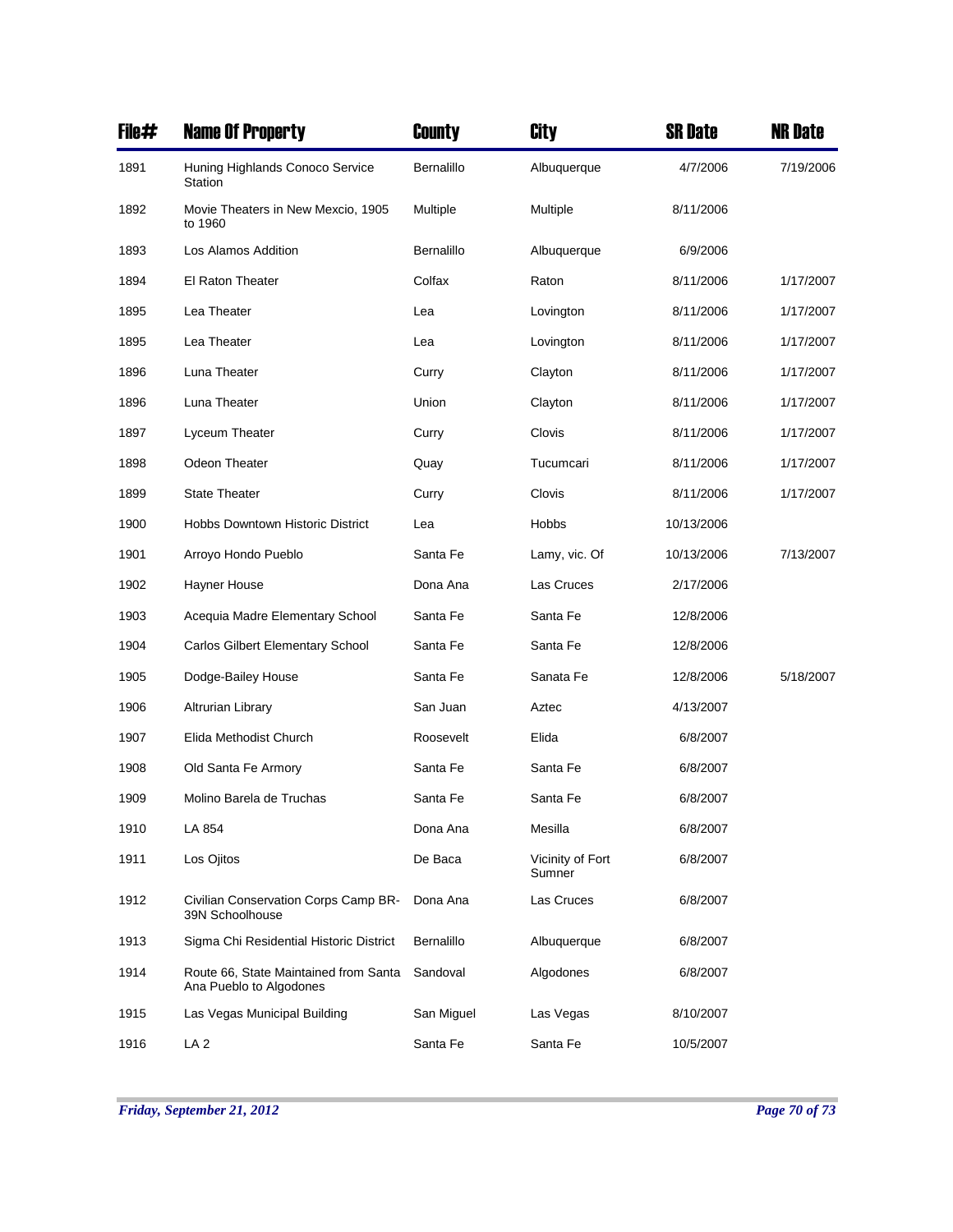| File# | <b>Name Of Property</b>                                                                  | County     | <b>City</b>        | <b>SR Date</b> | <b>NR Date</b> |
|-------|------------------------------------------------------------------------------------------|------------|--------------------|----------------|----------------|
| 1917  | Berry, E.R., House                                                                       | Bernalillo | Albuquerque        | 10/5/2007      |                |
| 1917  | Berry, E.R., House                                                                       | Bernalillo | Albuquerque        | 10/5/2007      |                |
| 1918  | Baca-McElvain Residence                                                                  | Santa Fe   | Santa Fe           | 10/5/2007      |                |
| 1919  | Original Townsite Historic District                                                      | Colfax     | Raton              | 10/5/2007      | 3/27/2008      |
| 1920  | Las Acequias                                                                             | Santa Fe   | Santa Fe           | 12/7/2007      |                |
| 1921  | Inez Methodist Church                                                                    | Roosevelt  | Inez               | 12/7/2007      |                |
| 1922  | Manderfield Elementary School                                                            | Santa Fe   | Santa Fe           | 12/7/2007      |                |
| 1923  | Rendija Canyon Traditional Cultural<br><b>Properties District</b>                        | Los Alamos | Los Alamos         | 4/4/2008       |                |
| 1924  | <b>Hillcrest Park Archway</b>                                                            | Curry      | Clovis             | 4/4/2008       | 7/2/2008       |
| 1925  | Fort Sumner Cemetery Wall and Entry                                                      | De Baca    | Fort Sumner        | 4/4/2008       | 7/2/2008       |
| 1926  | Lovington Fire Department Building                                                       | Lea        | Lovington          | 4/4/2008       | 7/2/2008       |
| 1927  | Gate, Fence and Hollow Tree Shelter<br>Designed by Dionicio Rodriguez for<br>B.C. Froman | Union      | Clayton            | 4/4/2008       | 11/28/2008     |
| 1928  | LA 1236                                                                                  | Sierra     | Vicnity of Caballo | 8/8/2008       |                |
| 1929  | Relief Model Map of the State of New<br>Mexico                                           | Bernalillo | Albugerque         | 8/8/2008       |                |
| 1930  | Park Springs Ranch Headquarters<br>Complex                                               | San Miguel | Vicinity of Dilia  | 8/8/2008       | 10/28/2008     |
| 1931  | Santa Fe River Park Channel                                                              | Santa Fe   | Santa Fe           | 8/8/2008       | 12/10/2008     |
| 1932  | Artesia Residential Historic District                                                    | Eddy       | Artesia            | 12/12/2008     |                |
| 1933  | Roybal, Manuel and Eloisa, House                                                         | San Miguel | Pecos              | 12/12/2008     |                |
| 1934  | Acoma Curio Shop                                                                         | Cibola     | San Fidel          | 12/12/2008     | 10/7/2009      |
| 1935  | Tillotson, Thomas C., Residence                                                          | Chaves     | Elk                | 12/12/2008     |                |
| 1936  | Encino School                                                                            | Torrance   | Encino             | 12/12/2008     |                |
| 1937  | Church and Campo Santo of the Most<br>Holy Trinity, The                                  | Taos       | Arroyo Seco        | 12/12/2008     |                |
| 1938  | <b>Clayton Commercial Historic District</b>                                              | Union      | Clayton            | 4/3/2009       |                |
| 1939  | Mt. Taylor Cultural Property                                                             | Multiple   | Multiple           | 6/5/2009       |                |
| 1940  | Taiban Church                                                                            | De Baca    | Taiban             | 8/14/2009      |                |
| 1941  | Constancio Miera House                                                                   | Socorro    | San Antonio        | 8/14/2009      |                |
| 1942  | Carlsbad Downtown Historic District                                                      | Eddy       | Carlsbad           | 8/14/2009      |                |
| 1943  | <b>Charley's Automotive Service</b>                                                      | Cibola     | Grants             | 2/19/2010      |                |

*Friday, September 21, 2012 Page 71 of 73*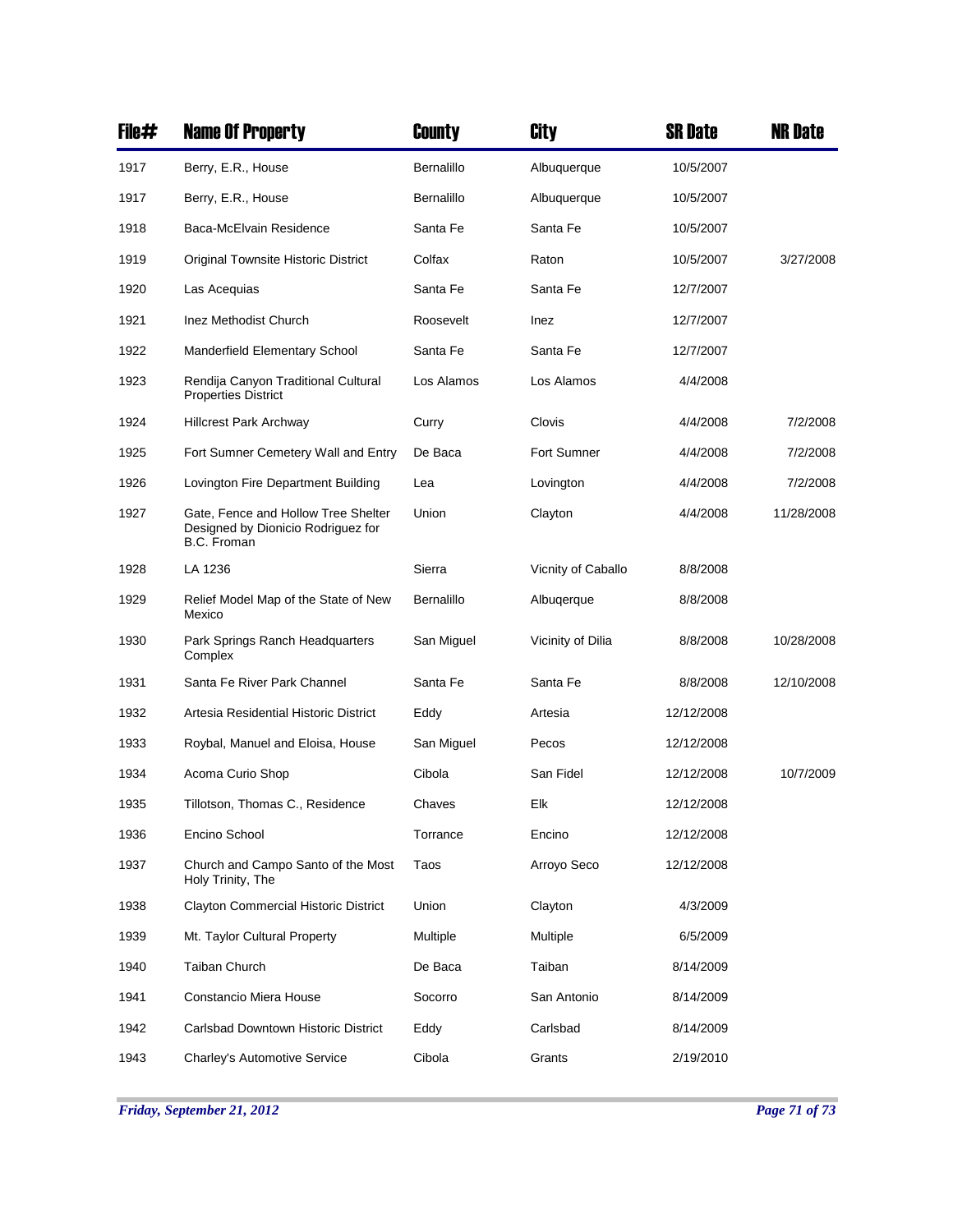| File# | <b>Name Of Property</b>                               | County     | City        | <b>SR Date</b> | <b>NR Date</b> |
|-------|-------------------------------------------------------|------------|-------------|----------------|----------------|
| 1944  | Casa Perea                                            | Sandoval   | Corrales    | 2/25/2010      |                |
| 1945  | <b>Elias Martinez House</b>                           | Sandoval   | Corrales    | 4/9/2010       |                |
| 1946  | Objects & Structures at Tranguility<br>Base           |            | Moon        | 4/9/2010       |                |
| 1947  | Guadalupe Rock Art Site                               | Eddy       | Multiple    | 4/9/2010       |                |
| 1947  | Guadalupe Rock Art Site                               | Chaves     | Multiple    | 4/9/2010       |                |
| 1948  | Chino Mine Headquarters                               | Grant      | Hurley      | 6/11/2010      |                |
| 1949  | The Mission Chapel of Our Lady of<br>Light            | Santa Fe   | Lamy        | 8/13/2010      |                |
| 1950  | Clarence E. Hinkle Building                           | Chaves     | Roswell     | 10/15/2010     |                |
| 1951  | Borrego Pass Trading Post Historic<br><b>District</b> | McKinley   | Borrego     | 10/15/2010     | 11/22/2011     |
| 1952  | Camino Real in New Mexico, AD 1598-<br>1881 MPDF      | Multiple   | Multiple    | 4/8/2011       | 4/8/2011       |
| 1953  | Camino Real - La Bajada Mesa Section                  | Santa Fe   | Multiple    | 12/10/2010     | 4/8/2011       |
| 1954  | Camino Real - Canon de Las Bocas<br>Section           | Santa Fe   | Multiple    | 12/10/2010     | 4/8/2011       |
| 1955  | Camino Real - Los Alamitas Section                    | Santa Fe   | Multiple    | 12/10/2010     |                |
| 1956  | Camino Real - Qualacu Pueblo                          | Socorro    | Multiple    | 12/10/2010     | 4/8/2011       |
| 1957  | Camino Real - San Pasqual Pueblo                      | Socorro    | Multiple    | 12/10/2010     | 4/8/2011       |
| 1958  | Camino Real - Jornada Lakes Section                   | Sierra     | Multiple    | 12/10/2010     | 4/8/2011       |
| 1959  | Camino Real - Yost Draw Section                       | Sierra     | Multiple    | 12/10/2010     | 4/8/2011       |
| 1960  | Camino Real - Point of Rocks Section                  | Sierra     | Multiple    | 12/10/2010     | 4/8/2011       |
| 1961  | Camino Real - Rincon Arroyo - Perillo<br>Section      | Dona Ana   | Multiple    | 12/10/2010     | 4/8/2011       |
| 1962  | Camino Real - San Diego South<br>Section              | Dona Ana   | Multiple    | 12/10/2010     | 4/8/2011       |
| 1963  | Camino Real - San Diego North-South<br>Section        | Dona Ana   | Multiple    | 12/10/2010     | 4/8/2011       |
| 1964  | Historic Resources of the Canon<br>Community          | Taos       | Taos        | 3/17/2011      |                |
| 1965  | Old Taos Guesthouse                                   | Taos       | Taos        | 3/17/2011      |                |
| 1966  | <b>Martinez Property</b>                              | Taos       | Taos        | 3/17/2011      |                |
| 1967  | Gene's Tire Repair                                    | Bernalillo | Albuquerque | 8/12/2011      |                |
| 1968  | Guadalupita/Coyote Historic District                  | Mora       |             | 10/14/2011     |                |
| 1969  | Lovington Commercial Historic District                | Lea        | Lovington   | 10/14/2011     |                |

*Friday, September 21, 2012 Page 72 of 73*